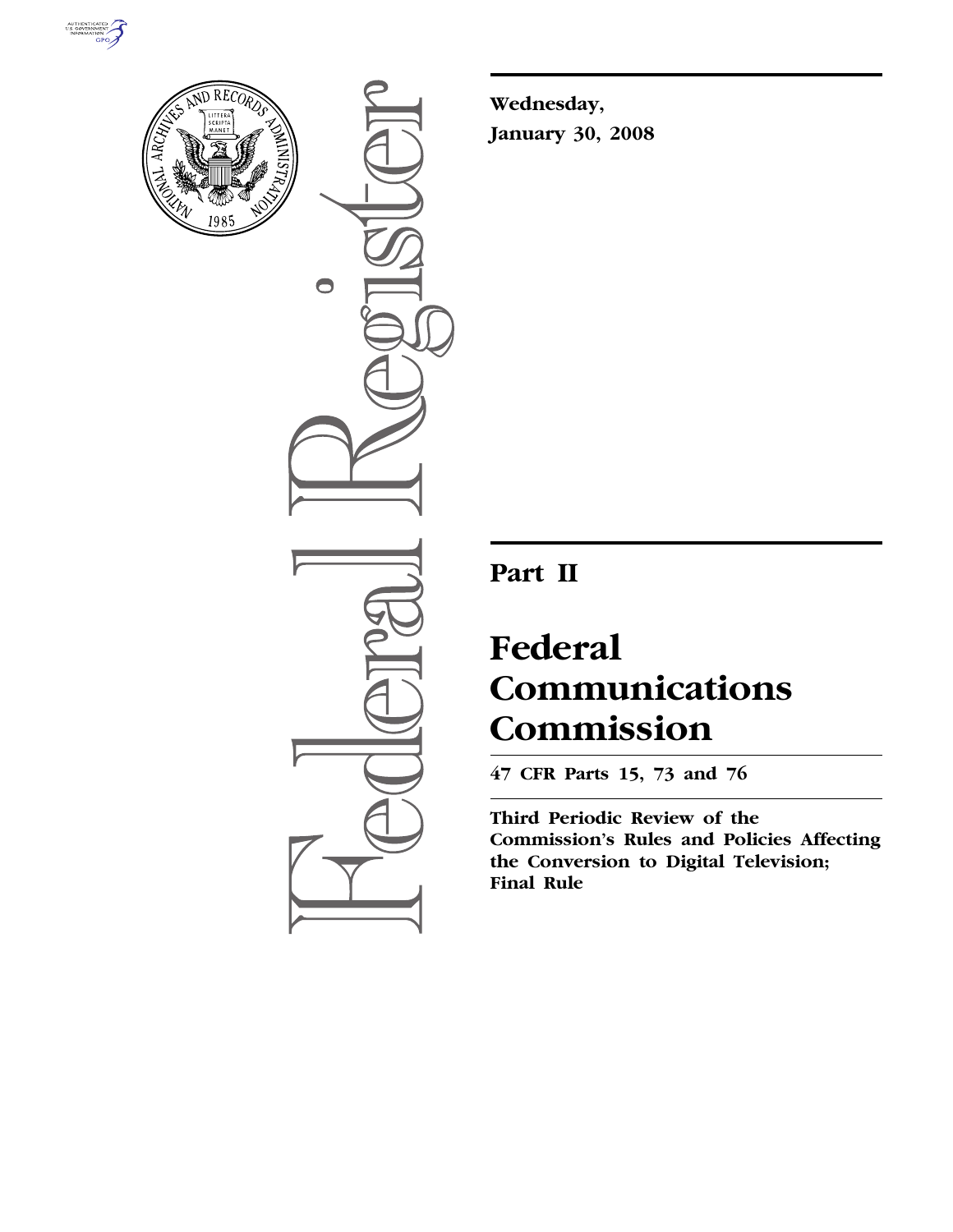# **FEDERAL COMMUNICATIONS COMMISSION**

**47 CFR Parts 15, 73 and 76** 

### **[MB Docket No. 07–91; FCC 07–228]**

# **Third Periodic Review of the Commission's Rules and Policies Affecting the Conversion to Digital Television**

**AGENCY:** Federal Communications Commission.

# **ACTION:** Final rule.

**SUMMARY:** This document issues the final rules in the third periodic review of the transition of the nation's broadcast television system from analog to digital television. It provides a progress report on the DTV transition and issues the procedures and rule changes necessary to ensure that broadcasters timely complete their transitions. Congress has mandated that after February 17, 2009, full-power television broadcast stations must transmit only digital signals, and may no longer transmit analog signals. The rules in this document establish deadlines for broadcasters to complete construction of their final, posttransition (digital) facilities.

**DATES:** Effective January 30, 2008, except for Sections 73.682(d), 73.8000(b)(2) and (4), and 73.9000(k), which are effective May 29, 2008 and, except for the following sections which contain information collection requirements that have not been approved by OMB: Sections 73.624(g) and 73.1201(b). The Commission will publish a document in the **Federal Register** announcing the effective date for these sections. The incorporation by reference of certain publications listed in Sections 73.616(e)(1) and 73.8000(d) is approved by the Director of the Federal Register, as of January 30, 2008. The incorporation by reference of certain publications listed in Sections 73.682(d), 73.8000(b)(2) and (4), and 73.9000(k), is approved by the Director of the Federal Register, as of May 29, 2008.

**ADDRESSES:** Federal Communications Commission, 445 12th Street, SW., Washington, DC 20554. In addition to filing comments with the Office of the Secretary, a copy of any comments on the Paperwork Reduction Act information collection requirements contained herein should be submitted to Cathy Williams, Federal Communications Commission, 445 12th Street, SW., Washington, DC 20554, or via the Internet to *PRA@fcc.gov.* 

**FOR FURTHER INFORMATION CONTACT:** For additional information on this proceeding, please contact Evan Baranoff, *Evan.Baranoff@fcc.gov,* Eloise Gore, *Eloise.Gore@fcc.gov,* Kim Matthews, *Kim.Matthews@fcc.gov,* or Maureen McCarthy, *Maureen.McCarthy@fcc.gov* of the Media Bureau, Policy Division, (202) 418–2120; John Gabrysch, *John.Gabrysch@fcc.gov,* or Gordon Godfrey, *Gordon.Godfrey@fcc.gov,* of the Engineering Division, Media Bureau at (202) 418–7000; or Shaun Maher, *Shaun.Maher@fcc.gov,* or Nazifa Sawez, *Nazifa.Sawez@fcc.gov,* of the Media Bureau, Video Division, (202) 418–1600.

For additional information concerning the Paperwork Reduction Act information collection requirements contained in this document, contact Cathy Williams on (202) 418–2918, or via the Internet at *PRA@fcc.gov.* 

**SUPPLEMENTARY INFORMATION:** This is a summary of the Commission's *Report and Order*, FCC 07–228, adopted on December 22, 2007, and released on December 31, 2007. The full text of this document is available for public inspection and copying during regular business hours in the FCC Reference Center, Federal Communications Commission, 445 12th Street, SW., CY– A257, Washington, DC 20554. These documents will also be available via ECFS (*http://www.fcc.gov/cgb/ecfs/*). (Documents will be available electronically in ASCII, Word 97, and/ or Adobe Acrobat.) The complete text may be purchased from the Commission's copy contractor, 445 12th Street, SW., Room CY–B402, Washington, DC 20554. To request this document in accessible formats (computer diskettes, large print, audio recording, and Braille), send an e-mail to *fcc504@fcc.gov* or call the Commission's Consumer and Governmental Affairs Bureau at (202) 418–0530 (voice), (202) 418–0432 (TTY).

# **Final Paperwork Reduction Act (''PRA'') Analysis**

This Report and Order has been analyzed with respect to the Paperwork Reduction Act of 1995 (''PRA''), and contains new and modified information collection requirements for full-power television broadcast stations, including the following: (1) Stations must file forms no later than February 18, 2008 detailing their transition plans and status (using FCC Form 387) and must update this form as events warrant and by October 20, 2008 if they have not completed construction; (2) Stations without a construction permit for their

final, post-transition (DTV) facility must file an application to construct or modify that facility (using FCC Forms 301 and 340), stations without a license for their final, post-transition (DTV) facility must file an application for a license to cover that facility (using FCC Form 302 DTV), and stations may request authority to transition early to their post-transition channel (also using FCC Forms 301 and 340); (3) Stations with a construction deadline on or before February 17, 2009 may file a request for an extension of time to construct their final, post-transition (DTV) facility (using FCC Form 337); (4) Stations with a construction deadline occurring February 18, 2009 or later may file a notification of an event that would toll their deadline to construct their final, post-transition (DTV) facility (using FCC Informal Application Form); (5) Stations may file a request for STA approval to temporarily remain on their in-core pre-transition DTV channel after the transition date (using FCC Informal Application Form); (6) Stations may file a request for STA approval to build less than full, authorized post-transition facility by the transition date (using FCC Informal Application Form); (7) Stations may file a notification pursuant to section 73.1615 to temporarily reduce or cease existing analog or pre-transition DTV service where necessary to facilitate construction of final, posttransition facilities (using FCC Informal Application Form); (8) Stations may file a request for STA approval to permanently reduce or terminate analog or pre-transition DTV service where necessary to facilitate construction of final, post-transition facilities (using FCC Informal Application Form); (9) Stations may file a notification to permanently reduce or terminate analog or pre-transition DTV service within 90 days of the transition date (using FCC Informal Application Form); (10) Stations must comply with the PSIP requirement to populate the Event Information Tables (''EITs'') with accurate information about each event and to update the EIT if more accurate information becomes available; (11) Stations must comply with the station identification rules that require a DTV station which chooses to identify a licensee that it is transmitting on one of its multicast streams to follow a specific format for making such a station identification announcement; (12) Stations must comply with a viewer notification requirement (*i.e.*, stations must notify viewers about their planned service reduction or termination) if: (a) They will permanently reduce or terminate analog or pre-transition digital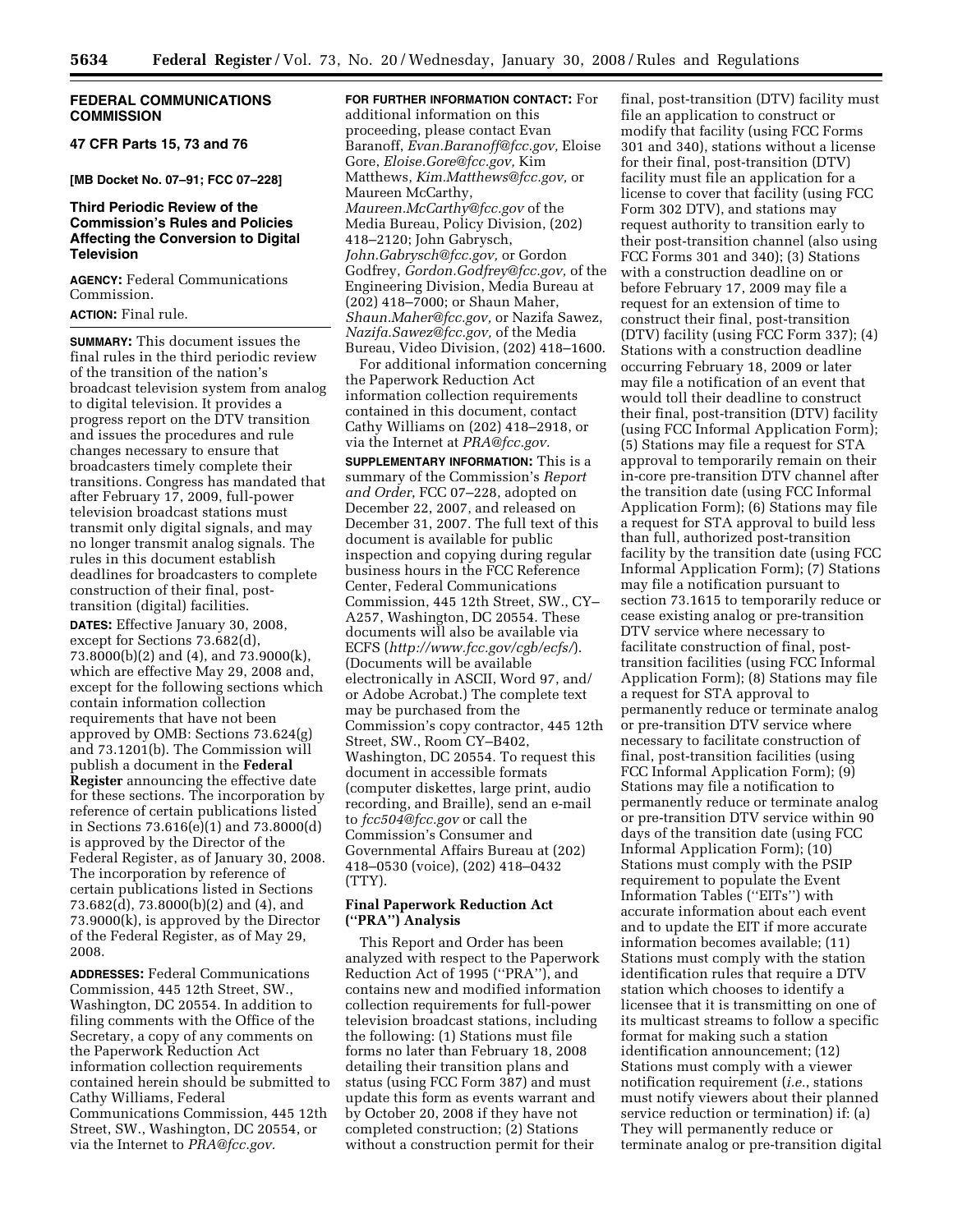service before the transition date, or (b) they will not serve at least the same population that receives their current analog TV and DTV service on February 18, 2009; (13) Stations claiming a ''unique technical challenge'' warranting a February 17, 2009 construction deadline must file a notification to document their status (using FCC Informal Application Form), if they do not file, or do not include such information in, an application for post-transition facilities (Forms 301 or 340); and (14) DTV stations that are permittees must comply with the requirements for feeable ancillary or supplementary services in 47 CFR 73.624(g) (using FCC Form 317).

The Commission, as part of its continuing effort to reduce paperwork burdens, invited the Office of Management and Budget (''OMB'') and the general public to comment on the information collection requirements contained in the *Third DTV Periodic Review NPRM*. On June 22, 2007, the Commission submitted the proposed information collection requirements to OMB for review under section 3507(d) of the PRA. On July 9, 2007, the Commission published a **Federal Register** notice addressing the burdens contained in the proposed information collection requirements and seeking comments from the public. On August 15, 2007, OMB issued a Notice of Action and filed comments to each of these proposed information collection requirements. No other comments were filed with respect to these proposed collections. We note that some of the collections remain unchanged from when they were previously published in the **Federal Register** and submitted to OMB, while others that were submitted have been slightly revised, with such changes being largely procedural in nature (*e.g.*, filing date change, method of filing, etc.). In addition to the collections proposed in the *Third DTV Periodic Review NPRM*, this Report and Order also contains additional new or modified information collection requirements. Finally, we also note that, pursuant to the Small Business Paperwork Relief Act of 2002 (''SBPRA''), the Commission sought specific comment in the *Third DTV Periodic Review NPRM* on how it might ''further reduce the information collection burden for small business concerns with fewer than 25 employees.'' We received no comment on this issue.

The information collection requirements adopted in this Report and Order will be submitted to OMB for final review under section 3507(d) of the PRA, and OMB and the public will

be afforded an opportunity to file comments on these final information collections. The Commission will seek emergency approval from OMB for Items 1–3 (noted above in paragraph 193) based, in part, on the prior submission for OMB approval of these information collection requirements. The Commission will publish a **Federal Register** notice addressing the burdens contained in each final information collection adopted in this proceeding. The Commission will also publish a separate notice seeking comments from the public and OMB on the final information collection requirements.

# **Summary of the Report and Order**

### **I. Introduction**

1. Congress has mandated that after February 17, 2009, full-power television broadcast stations must transmit only digital signals and may no longer transmit analog signals. (*See* Digital Television and Public Safety Act of 2005 (''DTV Act''), which is Title III of the Deficit Reduction Act of 2005, Pub. L. No. 109–171, 120 Stat. 4 (2006) (''DRA'') (*codified at* 47 U.S.C. 309(j)(14) and 337(e)). DTV Act Section 3002(a) amends Section 309(j)(14) of the Communications Act to establish February 17, 2009 as a new hard deadline for the end of analog transmissions by full-power stations. 47 U.S.C. 309(j)(14)(A). DTV Act Section 3002(b) directs the Commission to ''take such actions as are necessary (1) to terminate all licenses for full-power television stations in the analog television service, and to require the cessation of broadcasting by full-power stations in the analog television service, by February 18, 2009; and (2) to require by February 18, 2009, \* \* \* all broadcasting by full-power stations in the digital television service, occur only on channels between channels 2 and 36, inclusive, or 38 and 51, inclusive (between frequencies 54 and 698 megahertz, inclusive).'' 47 U.S.C.A 309 Note. DTV Act Section 3005(a) also created a coupon program to subsidize the purchase of digital-to-analog (''D-to-A'') converter boxes.) With this Report and Order in our third periodic review, we resolve issues necessary to complete the conversion of the nation's broadcast television system from analog to digital television (''DTV''). We conduct these periodic reviews in order to assess the progress of the transition and make any necessary adjustments to the Commission's rules and policies to facilitate the introduction of DTV service and the recovery of spectrum at the end of the transition. (The Commission has conducted two prior

periodic reviews: the first in MM Docket No. 00–39 and the second in MB Docket No. 03–15.) In the Notice of Proposed Rulemaking in this third periodic review (*Third DTV Periodic Review NPRM*, 72 FR 37310, July 9, 2007), we sought comment on several issues necessary to ensure that broadcasters meet the statutory transition deadline and complete construction of their final, post-transition (digital) facilities. We received 125 comments, 22 reply comments, and numerous *ex parte*  filings in response to the *Third DTV Periodic Review NPRM*.

2. With the DTV transition deadline less than 14 months away, our focus is now on overseeing broadcasters' construction of facilities that will reach viewers in their authorized service areas by the time they must cease broadcasting in analog. Specifically, this Report and Order adopts rules to ensure that broadcasters meet their statutory responsibilities and can begin operations on their final, post-transition (digital) channels upon expiration of the February 17, 2009 transition deadline. We want to ensure that no consumers are left behind in the DTV transition. We recognize that the transition is a complex undertaking presenting many challenges to the broadcast industry and that some disruption of television service may be unavoidable leading up to the analog turn-off. Therefore, we adopt rules to offer broadcasters regulatory flexibility, while at the same time requiring broadcasters to maintain the best possible television service to the public and meet viewers' over-theair reception expectations after the transition date. (We note that the statutory transition deadline applies only to full-power stations. The transition timing for low power, translator and Class A stations will be addressed in a separate proceeding.)

# **II. Executive Summary**

3. In this Report and Order in our third periodic review, we (1) provide a progress report on the transition; (2) describe the status and readiness of stations to complete their transition; (3) adopt procedures and rule changes necessary to ensure that broadcasters meet the statutory transition deadline and complete construction of their final, post-transition facilities while maintaining the best possible television service to their viewers; and (4) address other issues related to the transition. Stations face many challenges in order to be ready to make their transition by the February 17, 2009 statutory transition deadline. Stations must focus their full attention on constructing their final digital facilities before they must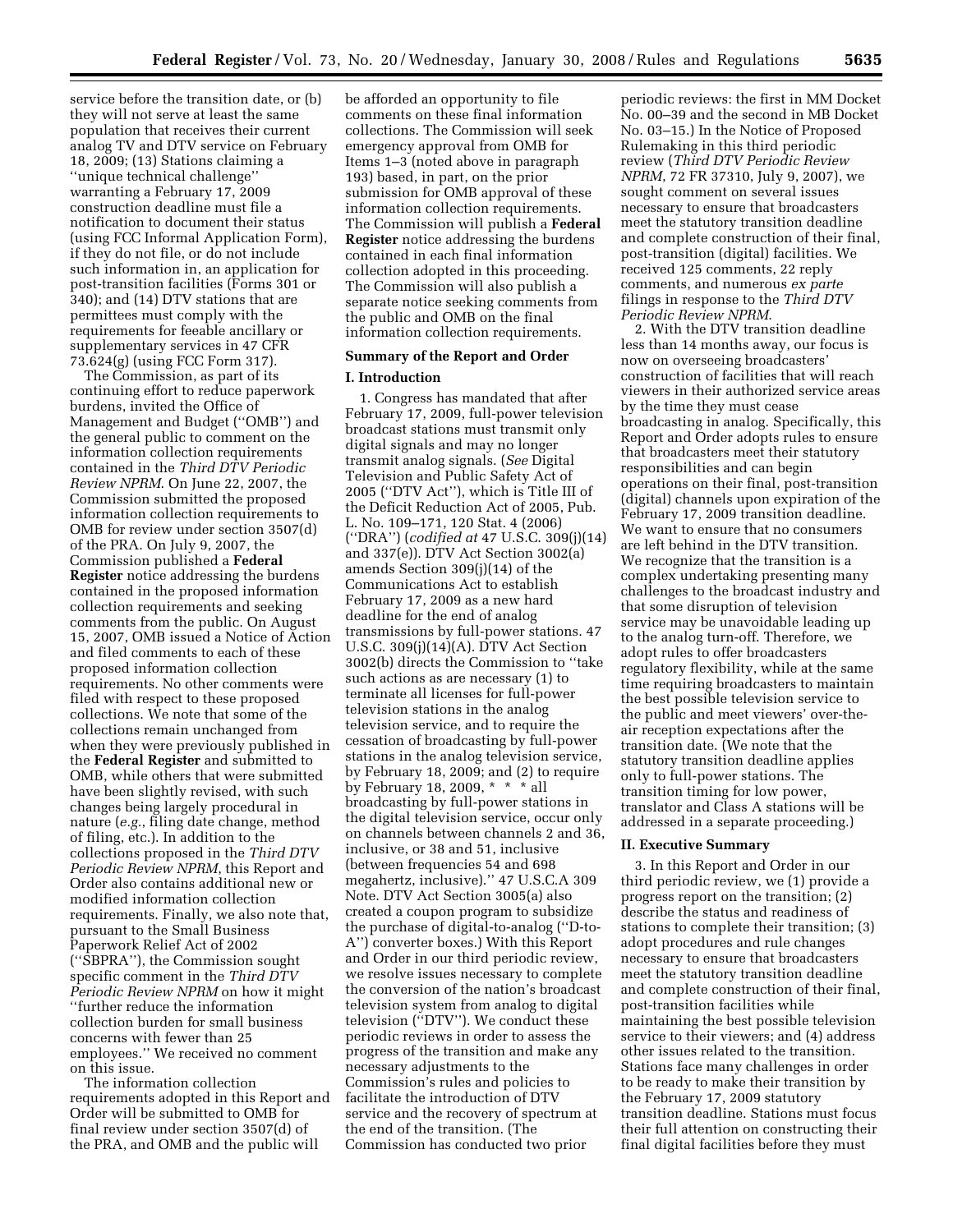cease analog operations. In this Report and Order, we take the following actions to facilitate the completion of the transition for full-power television stations:

• We establish February 17, 2009 as the construction deadline for stations building digital facilities based on a new channel allotment in the post-transition DTV Table of Allotments (''DTV Table'') and accompanying Appendix B (''DTV Table Appendix B''), i.e., stations that will be returning to their analog channel or moving to a new digital channel for post-transition operations. These stations will not be required to construct a digital facility on their pre-transition DTV channel and will be permitted to forego further construction to the extent such a facility has been partially built. (The details of each station's channel assignment, including technical facilities and predicted service and interference information, are set forth in the DTV Table Appendix B. 47 CFR 73.622(i) codifies the post-transition DTV Table). The Commission proposed channel assignments and reference facilities for stations' post-transition operations in a 2006 Notice of Proposed Rule Making in MB Docket No. 87–268.

• We establish May 18, 2008 as the construction deadline for stations that will use their pre-transition DTV channel for post-transition operations and already have a construction permit that matches their post-transition (DTV Table Appendix B) facilities.

• We establish August 18, 2008 as the construction deadline for stations that will use their pre-transition DTV channel for post-transition operations, but which do not have a construction permit that matches their post-transition (DTV Table Appendix B) facilities.

• We establish February 17, 2009 as the construction deadline for stations demonstrating that a unique technical challenge, such as the need to reposition a side-mounted antenna, prevents them from completing construction of their final DTV facilities.

• We establish stricter standards for granting extensions of time to construct digital facilities for all construction deadlines on or before February 17, 2009. In addition, for construction deadlines occurring February 18, 2009 or later, we will consider such requests under the tolling standard set forth in section 73.3598(b) of the rules. We adopt our revised FCC Form 337, as proposed.

• We adopt FCC Form 387 and require all full-power television stations to file it by February 18, 2008, detailing their current transition status, additional steps necessary for digitalonly operation upon expiration of the

February 17, 2009 transition deadline, and a timeline for making those steps. Stations must update the form as events warrant and by October 20, 2008 if they have not completed construction.

• We will permit stations that are moving to a different DTV channel for post-transition operations to temporarily remain on their pre-transition DTV channel while they complete construction of their final digital facilities, provided: (1) They build facilities that serve at least the same population that receives their current analog TV and DTV service so that overthe-air viewers will not lose TV service; and (2) they do not cause impermissible interference to other stations or prevent other stations from making their transition.

• We will permit stations to operate their post-transition facilities, pursuant to special temporary authority (''STA''), at less than their full, authorized facilities, provided: (1) They demonstrate a unique technical challenge (as defined in section V.B.5., infra) and they can serve at least 85 percent of the same population that receives their current analog TV and DTV service; or (2) a significant technical impediment to the construction of their full, authorized facilities that would not otherwise qualify for an extension of time to construct facilities under the new, stricter standard adopted herein and they serve at least 100 percent of the same population that receives their current analog TV and DTV service so that over-the-air viewers will not lose TV service. In addition, stations must demonstrate that they do not cause impermissible interference to other stations or prevent other stations from making their transition. Finally, stations that cannot serve at least 100 percent of the same population that receives their current analog TV and DTV service must comply with a viewer notification requirement.

• We clarify that, under existing rules, a station may temporarily reduce or cease service on their pre-transition analog or digital channel for a period of 30 days or less, upon notification to the Commission and without prior approval, when necessary to complete construction of the post-transition digital facility.

• We will provide stations with the flexibility to permanently reduce or terminate their analog or pre-transition digital service before the transition date, provided the station satisfies the following two requirements: (1) The station demonstrates that its service reduction or termination is directly related to the construction and

operation of its, or another station's, post-transition facilities; and (2) the station notifies viewers on its pretransition channel(s) about the planned service reduction or termination and informs them about how they can continue to receive the station.

• To provide additional flexibility within 90 days of the February 17, 2009 transition date (*i.e.*, beginning on or after November 19, 2008), we will allow stations to permanently reduce or terminate their analog or pre-transition digital service without prior approval upon notification to the Commission 30 days prior to the planned permanent service reduction or termination. The station must still comply with a viewer notification requirement.

• We will permit stations that are moving to a different DTV channel for post-transition operations to cease operations on their pre-transition digital channels and begin operating on their new channels before the transition date, provided: (1) The early transitioning stations will not cause impermissible interference to another station; and (2) the early transitioning stations continue to serve their existing viewers for the remainder of the transition and commence their full, authorized posttransition operations upon expiration of the February 17, 2009 transition deadline.

• We will offer expedited processing of stations' applications to build their post-transition facilities, provided that their application: (1) Does not seek to expand the station's facilities beyond its final DTV Table Appendix B facilities; (2) specifies facilities that are no more than five percent smaller than those specified in the post-transition DTV Table Appendix B (with respect to predicted population); and (3) is filed within 45 days of the effective date of this Report and Order. We adopt our revised FCC Forms 301 and 340, as proposed.

• We announce our intent to lift the freeze on the filing of maximization applications on August 17, 2008, the date by which we expect to have completed processing stations' applications to build their posttransition facilities. Until this date, we will maintain our freeze and will not accept maximization applications to expand facilities.

• We adopt a waiver policy that will permit rapid approval of minor (*i.e.*, not exceeding 5 miles) expansion applications filed by stations that will not use their pre-transition DTV channel for post-transition operation. This policy will allow added flexibility for stations that wish to use their existing analog channel antenna, which provides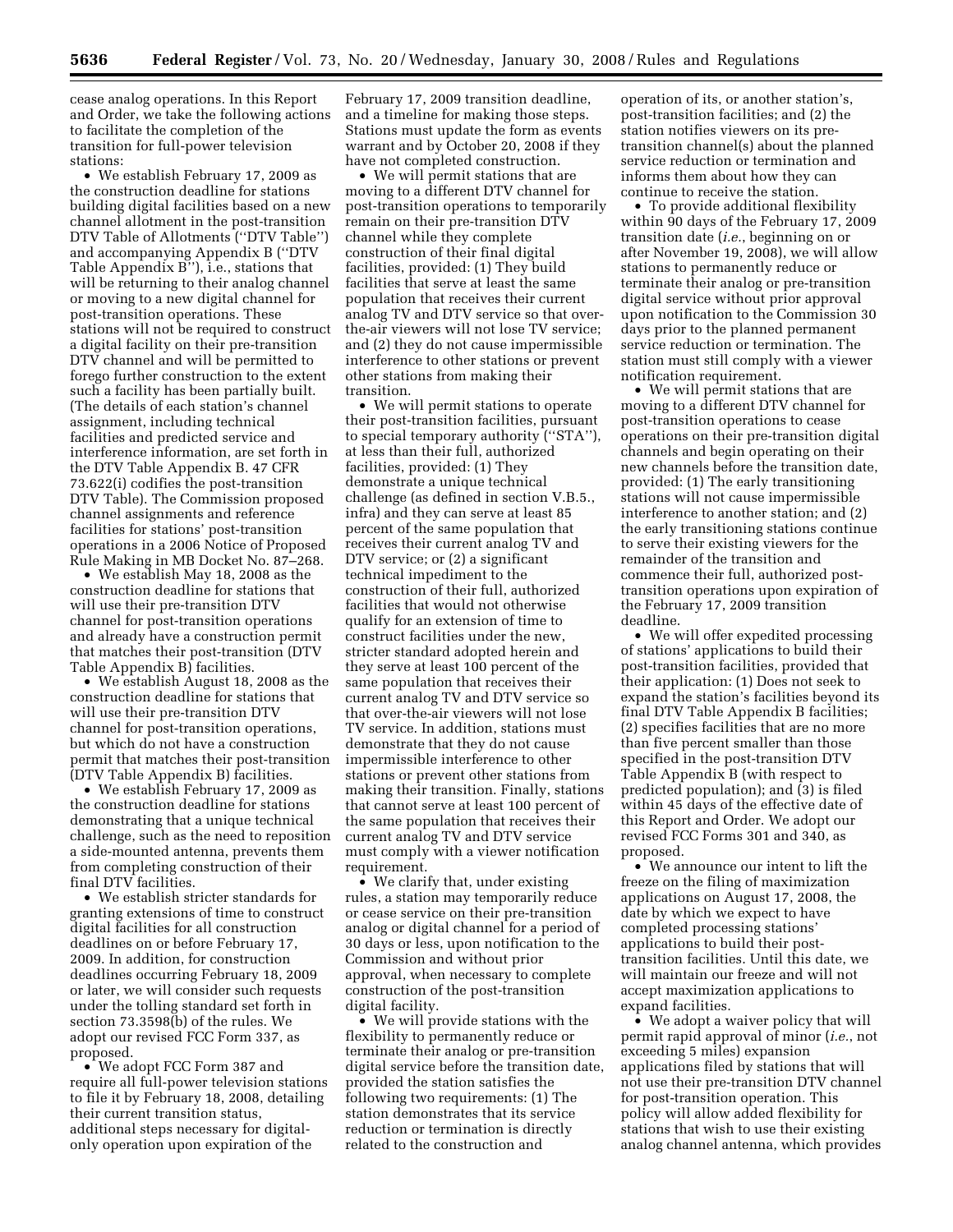benefits for the successful completion of the transition by reducing the demands on equipment suppliers and installation crews during a critical time as the transition date nears.

• We adopt a 0.5 percent new interference standard (*i.e.*, only considering interference in addition to that contained in the post-transition DTV Table Appendix B) to apply to applications for post-transition facilities and also to future maximization applications and applications to implement new allotments.

• We update the Commission's rules to reflect the latest revisions to the ATSC standards concerning DTV transmission and PSIP.

• We revise section 73.624(g) to require DTV stations that are permittees operating pursuant to an STA or any other FCC instrument authorizing DTV transmissions to file FCC Form 317 and pay fees on any revenue derived from feeable ancillary or supplementary services in the same way required of DTV licensees.

• We clarify our station identification requirements for digital stations in situations where one of a station's multicast streams is being used to air programming provided by another broadcast station, such as a low power station, or another programming source.

• We discuss MVPDs' obligations with respect to carriage of digital stations after the transition.

# **III. Background**

4. Congress specifically requires the Commission to periodically evaluate the progress of the nation's transition to DTV. The Commission initiated this third DTV periodic review in April 2007. The previous two DTV periodic reviews began in March 2000 and January 2003, respectively. In addition to these periodic reviews, the Commission conducts the ongoing DTV proceeding, in which we recently established the DTV Table of Allotments for stations' post-transition operations (''post-transition DTV Table''). (*See* 47 CFR 73.622(i), which codifies the posttransition DTV Table. The Commission proposed the post-transition DTV Table in the October 2006 *of Proposed Rulemaking (Seventh FNPRM).* The Commission established the initial DTV Table of Allotments in 1997. The details of each station's channel assignment under the initial DTV Table, including technical facilities and predicted service and interference information, were set forth in the initial Appendix B of the Sixth Report and Order (''initial Appendix B''). *See Sixth Report and Order.* The initial Appendix B was amended in 1998. Simultaneous with

the adoption of the Sixth Report and Order, the Commission announced DTV channel assignments for eligible licensees in the *Fifth Report and Order*  in the same docket.).

# *A. DTV Transition*

5. In early 2006, Congress enacted significant statutory changes to the DTV transition in the DTV Act. Most importantly, it set February 17, 2009, as the date certain for the end of the DTV transition, at which time all full-power television broadcast stations must cease their analog transmissions. (*See* 47 U.S.C. 309(j)(14) (''A full-power television broadcast license that authorizes analog television service may not be renewed to authorize such service for a period that extends beyond February 17, 2009.''). *See also* 47 U.S.C. 337(e).) The DTV Act does not provide for waivers or extensions of this deadline for cessation of analog broadcasts. (Previously, 47 U.S.C. 309(j)(14) provided an exception to the earlier December 31, 2006 transition deadline under several market-bymarket criteria. 47 U.S.C. 309(j)(14)(B) (2005). Congress eliminated the statutory provisions authorizing marketspecific extensions of the DTV transition, including the 85 percent benchmark for DTV reception. This new hard deadline obviates the need for any further discussion of how to interpret and implement the former Section 309(j)(14)(B) of the Act, an issue previously deferred by the *Second DTV Periodic Report and Order,* 69 FR 59500, October 4, 2004.) The DTV Act also requires broadcast licensees to cease operations outside the core spectrum after February 17, 2009 in order to make that spectrum available for public safety and commercial wireless uses. All fullpower TV broadcast stations must be operating inside the core TV spectrum and only in digital at the end of the transition on February 17, 2009.

6. In April 2007, the Commission initiated this third periodic review of the nation's conversion from analog to DTV broadcasting. The Commission sought comment on a range of proposals intended to ensure that broadcasters meet their statutory responsibilities and can begin operations on their final, posttransition (digital) channels upon expiration of the February 17, 2009 transition deadline. The Commission made a number of proposals regarding the procedures and standards applicants must follow in filing applications for facilities specified in the final, posttransition DTV Table of Allotments (''DTV Table'').

7. *Development of DTV Table.* In the 2004 *Second DTV Periodic Report and* 

*Order,* the Commission established a three-round channel-election process through which eligible broadcast licensees and permittees (collectively, ''licensees'') selected their posttransition channels inside the core TV spectrum (*i.e.*, channels 2–51). (The Commission received 11 petitions for reconsideration of the *Second DTV Periodic Report and Order,* raising a number of issues, most of which have been rendered moot by the completion of the channel election process.) At the start of this process, licensees proposed their post-transition facilities. (In November 2004, licensees filed certifications via FCC Form 381 in order to define their proposed post-transition facilities. In these certifications, licensees chose whether to (1) replicate their allotted facilities, (2) maximize to their currently authorized facilities, or (3) reduce to a currently authorized smaller facility). Stations that did not submit certification forms by the deadline were evaluated based on replication facilities. After each channel election round, the Commission announced proposed post-transition channels—called tentative channel designations (''TCDs''). In order to facilitate the development of a final, post-transition DTV Table, the Media Bureau announced a freeze on the filing of certain requests for allotment or service area changes. (The freeze, which was imposed on August 3, 2004—prior to the commencement of the channel election process, precludes parties from filing the following items: (i) Petitions for rulemaking to change DTV channels within the current DTV Table, (ii) petitions for rulemaking to establish a new DTV channel allotment, (iii) petitions for rulemaking to swap in-core DTV and NTSC channels; (iv) applications to change DTV channel allotments among two or more licensees; (v) petitions for rulemaking by licensees/permittees to change NTSC channels or communities of license; (vi) applications to maximize DTV or analog TV facilities; and (vii) certain Class A television station applications. The freeze does not prevent the processing of pending applications.) The Commission has maintained the filing freeze to ensure that each station has an opportunity to apply for and construct its authorized facility. (In the *Seventh Report and Order,* 72 FR 54720, September 26, 2007, we denied seven requests of stations seeking a waiver of the filing freeze, except for one station which demonstrated unique circumstances.)

8. The channel election process culminated in the adoption of the post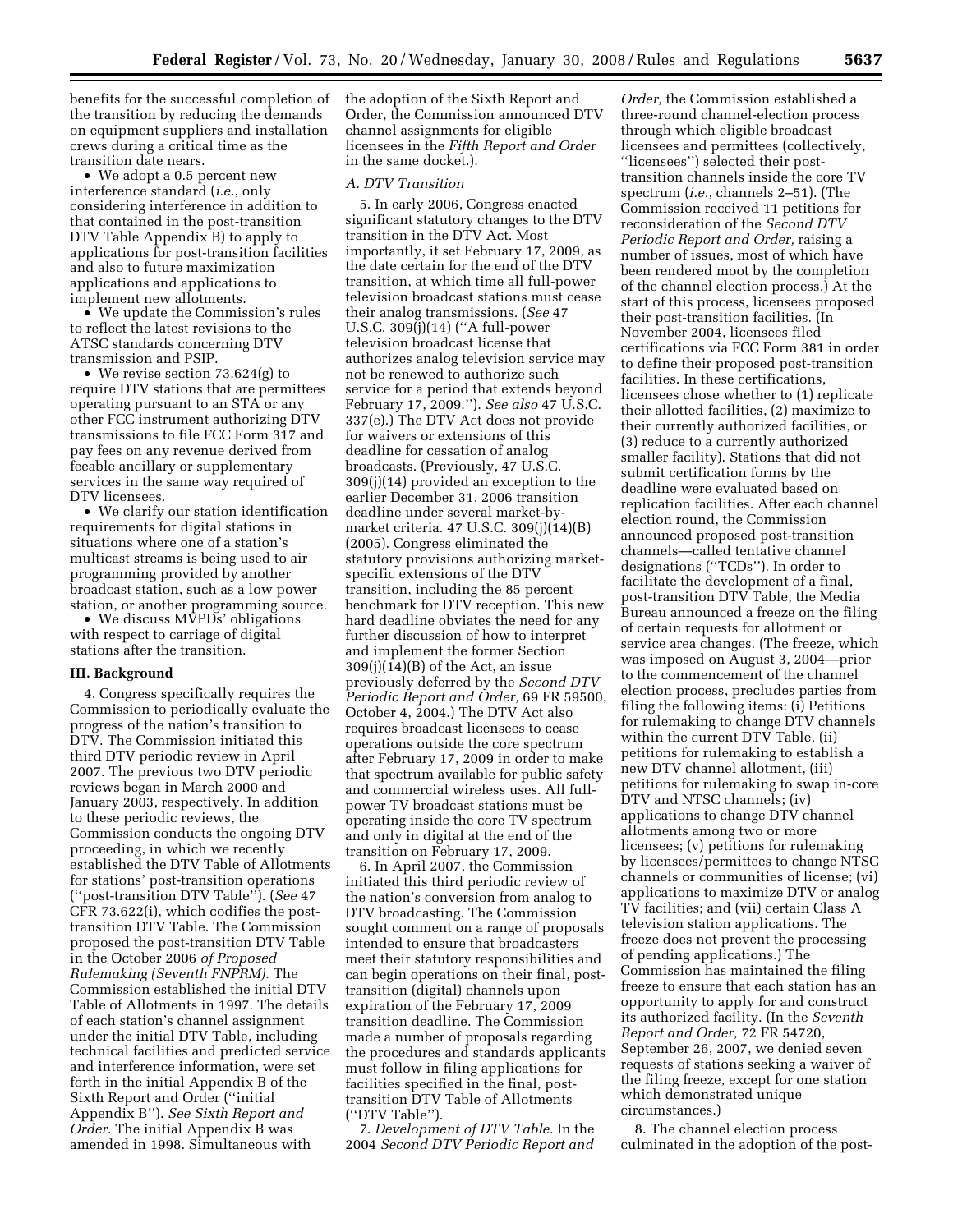transition DTV Table in the August 2007 *Seventh Report and Order.*  (Approximately 123 stations have filed petitions for reconsideration of the *Seventh Report and Order,* which remain pending. Most of the Petitions request changes to facilities previously certified. These requests will be addressed in a separate Order of Reconsideration after the conclusion of the period for oppositions and responses. In the *Eighth Further Notice of Proposed Rulemaking (Eighth FNPRM)* 72 FR 54720, September 26, 2007, which accompanied the *Seventh Report and Order,* the Commission announced TCDs for three new permittees that recently attained permittee status and also considered requests for substantive modifications to the post-transition DTV Table which were made after the close of the comment period for the *Seventh FNPRM.* Comments on these proposed changes to DTV Table in the *Eighth FNPRM* were due Oct. 10, 2007 and replies were due Oct. 25, 2007). The post-transition DTV Table provides eligible stations channels for posttransition operations inside the core TV spectrum and is the result of informed decisions made by eligible licensees during the Commission's channel election process, as well as the Commission's efforts to promote overall spectrum efficiency and ensure that broadcasters provide the best possible service to the public, including service to local communities. The posttransition DTV Table will ultimately replace the current (pre-transition) DTV Table at the end of the transition; however, we note that, in certain defined circumstances, stations may be permitted to temporarily remain on their pre-transition DTV channel after the transition date. (As explained below in Section V.B.7.a., some stations will be permitted to use their pre-transition DTV channel, temporarily, after the February 17, 2009 transition date. The current NTSC Table, which is contained in 47 CFR 73.606(b), will become obsolete at the end of the transition, when all full-power analog operations must cease. We anticipate initiating another proceeding to address these and other ''clean-up'' changes to our rules to eliminate outdated references to analog and out-of-core operations.)

9. Approximately 123 Petitions for Reconsideration of the *Seventh Report and Order* were filed by October 26, 2007, the close of the pleading cycle, representing approximately 200 stations, most of them requesting changes to their Appendix B facilities to accommodate their preference to use

their existing analog antenna when they return to their analog channel for posttransition digital operation. (We addressed and resolved 30 similar requests that were raised during the comment period for the *Seventh Report and Order,* and we will address these additional requests on reconsideration.) In addition, we have received several Petitions for Reconsideration filed after the 30-day statutory deadline. Moreover, we recognize that not all stations that may want to revise their Appendix B facilities to assure that they will be permitted to continue serving their analog viewers with their post-transition digital facility have filed Petitions for Reconsideration, and that not all of those stations that have failed to file petitions can be, alternatively, fully addressed through the application process adopted in this Report and Order. Therefore, in light of the urgent need to finalize post-transition facilities so that all full power stations can complete the transition by February 17, 2009, we delegate to the Media Bureau the authority to amend the DTV Table of Allotments and Appendix B to the DTV Table of Allotments as needed up to the full power transition deadline. Such proceedings at the Bureau level may be expedited as necessary, including being conducted without notice and comment where good cause is found because the requested change does not adversely affect any other station's post-transition operations. (*See*  5 U.S.C. 553(b)(3)(B) (allowing for implementation without notice and comment if good cause exists where ''notice and public procedure thereon are impracticable, unnecessary, or contrary to the public interest''). Where any requested change to the Table or Appendix may affect another station's operations, we expect the Bureau to issue an NPRM and provide an opportunity for public comment. Stations should file in Docket No. 87– 268 when seeking a correction to Appendix B.)

10. *Reclamation of the 700 MHz Bands.* As a result of the DTV transition, 108 megahertz of spectrum in the 700 MHz Band (TV Channels 52–69) will be made available for critically important public safety needs and new wireless services. In passing the DTV Act, Congress directed the Commission to commence the auction of recovered analog broadcast spectrum no later than January 28, 2008, and deposit the proceeds of the auction in the Digital Television Transition and Public Safety Fund no later than June 30, 2008. Accordingly, in April 2007, we made changes to the 700 MHz band plan to

enable public safety entities to use wireless broadband technology and prepare for the auction of the remaining spectrum in that band. Furthermore, in July 2007, we specifically redesignated 10 megahertz of public safety 700 MHz spectrum (763–768/793–798 MHz) for the purpose of establishing a nationwide, interoperable broadband public safety communications network. The Wireless Telecommunications Bureau has scheduled the auction of the remaining commercial spectrum of the 700 MHz Band on January 24, 2008.

11. Prior to the DTV Act, the Commission reallocated the 700 MHz Band in separate proceedings, first for the 60 megahertz covering TV Channels 60–69 (''Upper 700 MHz Band'') and then for the 48 megahertz covering TV Channels 52–59 (''Lower 700 MHz Band''). In the Balanced Budget Act of 1997 (''Balanced Budget Act''), Congress specifically directed that the allocation of the Upper 700 MHz Band include 24 megahertz of spectrum for public safety and 36 megahertz for commercial services. Accordingly, the Commission divided the Upper 700 MHz Band to include a 24-megahertz allocation for public safety use, and a 36-megahertz allocation for commercial use, of which 6 megahertz comprised the Guard Bands spectrum. With regard to the Lower 700 MHz Band, Congress also directed that the Commission ''reclaim and organize'' spectrum beyond that in the Upper 700 MHz Band, ''in a manner consistent with the objectives" of Section 309(j)(3) of the Act. While Congress did not direct the amount of spectrum to be reclaimed, the Commission determined that all broadcasters using digital transmission systems could be accommodated in the core TV spectrum (*i.e.,* TV Channels 2–51). As a result, the 48 megahertz of spectrum in the Lower 700 MHz Band (698–746 MHz) would become available for new services through competitive bidding. (The Commission stated that expanding the DTV core spectrum would permit recovery of 108 megahertz of spectrum at the end of the DTV transition period.)

# *B. DTV Construction Deadlines*

12. In 1997, the Commission adopted a DTV construction schedule that provided for varying construction deadlines based on the size of the market and type of station, with all stations required to construct by May 1, 2003. (Under this schedule, television stations in the 10 largest TV markets and affiliated with the top four television networks (ABC, CBS, Fox, and NBC) were required to build DTV facilities by May 1, 1999. Stations affiliated with those networks in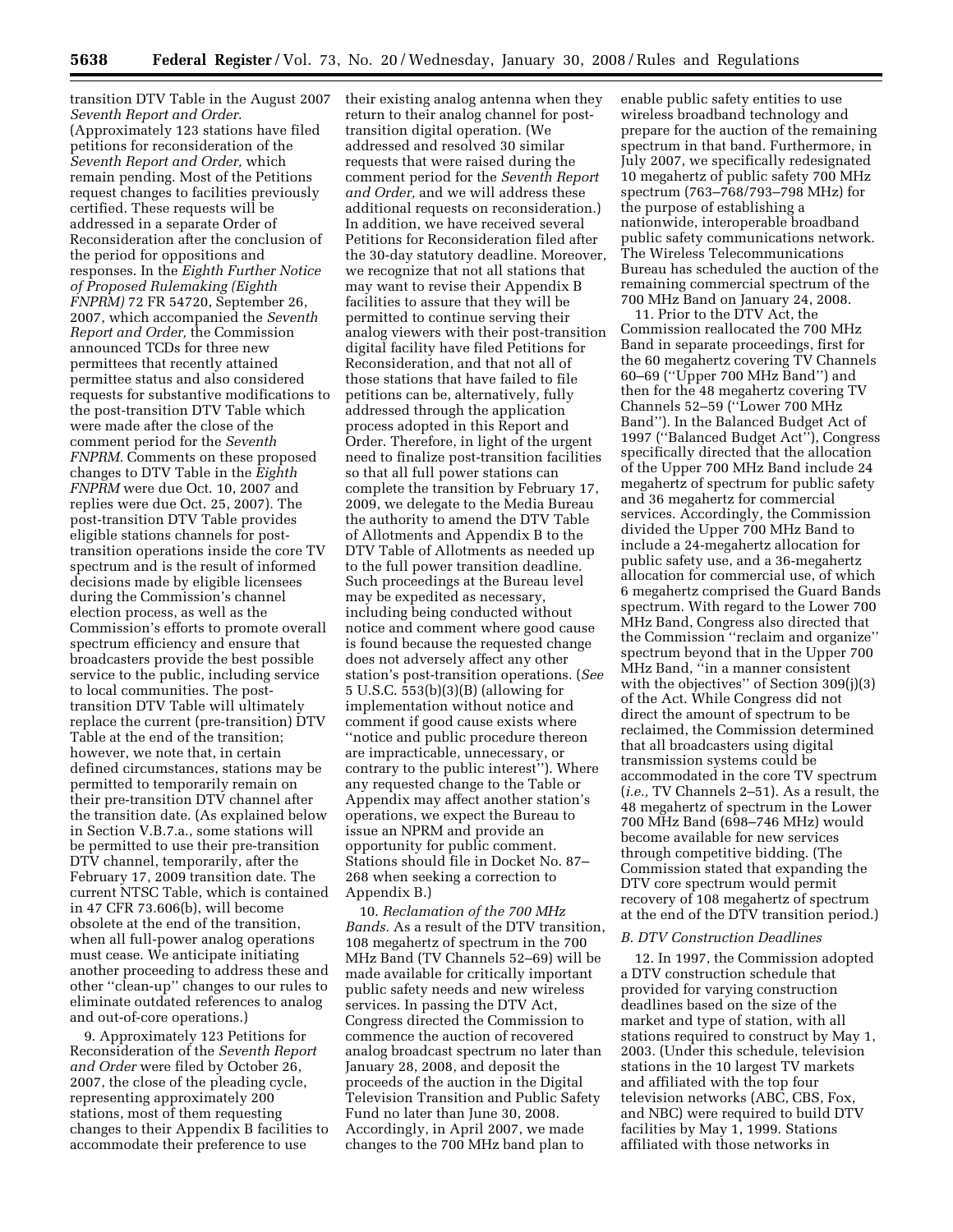television markets 11 through 30 were required to construct their DTV facilities by November 1, 1999. All other commercial stations were required to construct their DTV facilities by May 1, 2002, and all noncommercial stations were to have constructed their DTV facilities by May 1, 2003. 47 CFR 73.624(d)(1).) In the 2004 *Second DTV Periodic Report and Order*, the Commission established two deadlines by which stations were expected to either replicate or maximize DTV service on their current (pre-transition) DTV channel or lose interference protection to the unserved areas on that channel. By July 1, 2005, top-four network affiliates in the top 100 markets were required to fully replicate or maximize if they will remain on their DTV channel after the transition. If these stations were to move to another channel post-transition, they were required to serve at least 100 percent of their replication service population by July 1, 2005. By July 1, 2006, all other stations were required to fully replicate and maximize if they were to remain on their current DTV channel after the transition. If they were to move to another channel post-transition, they were required to serve at least 80 percent of their replication service population by July 1, 2006. The Commission stated that stations that met the applicable ''use-or-lose'' deadline and that are going to move to a different channel after the transition would be permitted to carry over their authorized maximized areas to their new channels. In addition, these ''use-or-lose'' replication/maximization deadlines became the new deadlines for stations operating temporary DTV facilities pursuant to STA to complete construction of their licensed DTV facilities. (In 2001, the Commission temporarily deferred (until the *Second DTV Periodic Review*) the establishment of construction deadlines for these stations, provided they constructed initial DTV facilities designed to serve at least their communities of license.) Approximately 80 percent of the stations in each of these categories met their respective deadlines.

13. In the *Second DTV Periodic Report and Order*, the Commission also noted that certain stations had not yet been granted an initial DTV construction permit. The Commission required that, by August 4, 2005, all such stations construct and operate ''checklist'' facilities that conform to the parameters of the DTV Table and other key processing requirements. The Commission stated that it would consider requests for waiver of the

August 4, 2005 deadline on a case-bycase basis, using the criteria for extension of DTV construction deadlines. (''Checklist'' facilities have power and antenna height equal to or less than those specified in the DTV Table and are located within a specified minimum distance from the reference coordinates specified in the DTV Table. Because these facilities comply with the interference requirements specified in the rules, no further consideration of interference is required. In addition, because the DTV Table was coordinated with Canada and Mexico, ''checklist'' facilities generally did not require further international coordination.)

14. In 2007, the Commission in the *Construction Deadline Extension Order*  and the *Use or Lose Order* addressed applications filed by stations for extensions of time to construct DTV facilities and/or waivers of the deadline by which stations must build DTV facilities in order to retain the ability to carry over interference protection to their post-transition channel (so-called ''use or lose'' waivers). In the *Construction Deadline Extension Order*, the Commission considered 145 requests for an extension of time to construct a DTV facility. (The Commission granted 140 of these extension requests, 110 of which were to stations remaining on their current DTV channel for post-transition use.) For 107 stations whose pre-transition DTV channel is the same as their posttransition channel, the Commission granted these applications and gave these stations until November 18, 2007, in which to complete construction. For 29 stations whose pre-transition DTV channel is different from their posttransition channel, the Commission granted these applications and gave these stations until 30 days after the effective date of the amendments to section 73.624(d) of the rules adopted in the Report and Order in this Third DTV Periodic Review proceeding in which to complete construction. (As discussed in the *Third DTV Periodic Review NPRM*, at para. 73, the Commission also granted CP extensions until February 17, 2009 to four stations, facing unique technical challenges (*e.g.*, side-mounted/topmounted antenna-related issues) preventing them from completing construction of their DTV facilities. As discussed in the *Third DTV Periodic Review NPRM* at para. 77, the Commission denied the extension requests of five stations: Two of which met their DTV construction obligations and were permitted to continue to operate their licensed facilities, while the other three stations were

admonished for failing to meet their DTV construction obligations. In the *Use or Lose Order*, the Commission considered 192 requests for waiver of the ''use or lose'' deadlines. The Commission granted 185 of these ''useor-lose'' waiver requests, 130 of which were to stations remaining on their current DTV channel for post-transition use. The *Use or Lose Order* was adopted simultaneously with the *Construction Deadline Extension Order*.) For 102 stations whose pre-transition DTV channel is the same as the station's posttransition DTV channel, the Commission granted these stations a waiver and gave them until November 18, 2007, to meet the ''use or lose'' deadline. (The Commission granted these applications an additional six months from the release date of the *Use or Lose Order* in which to complete construction.) For 38 stations whose pre-transition DTV channel is different from the station's post-transition channel, the Commission granted these stations a waiver and gave them until 30 days after the effective date of the amendments to section 73.624(d) of the rules adopted in the Report and Order in this Third DTV Periodic Review proceeding in which to complete construction. (As discussed in the *Third DTV Periodic Review NPRM*, at para. 73, the Commission also granted 45 stations, facing unique technical challenges (*e.g.,* side-mounted antennarelated issues) preventing them from meeting the applicable replication/ maximization requirements, ''use or lose'' waivers and CP extensions until February 17, 2009. As discussed in the *Third DTV Periodic Review NPRM*, at para. 78, the Commission denied the ''use or lose'' waiver requests of seven stations. As discussed in the *Third DTV Periodic Review NPRM,* para. 75, the Commission granted 10 stations their requests for waiver of the ''checklist'' deadline (the August 4, 2005 deadline established for all television stations to construct and operate ''checklist'' DTV facilities).) In both of these orders, the Commission reminded stations that the hard deadline for termination of analog TV service prevents consideration of any request for extension of full-power analog TV service beyond that date. The Commission advised stations given an extension or waiver to utilize this time to take all steps possible to complete construction as further extension or waiver requests may be evaluated under a more stringent standard. Those stations that have a construction permit for which the original time to complete construction has not yet expired or that had their original construction permit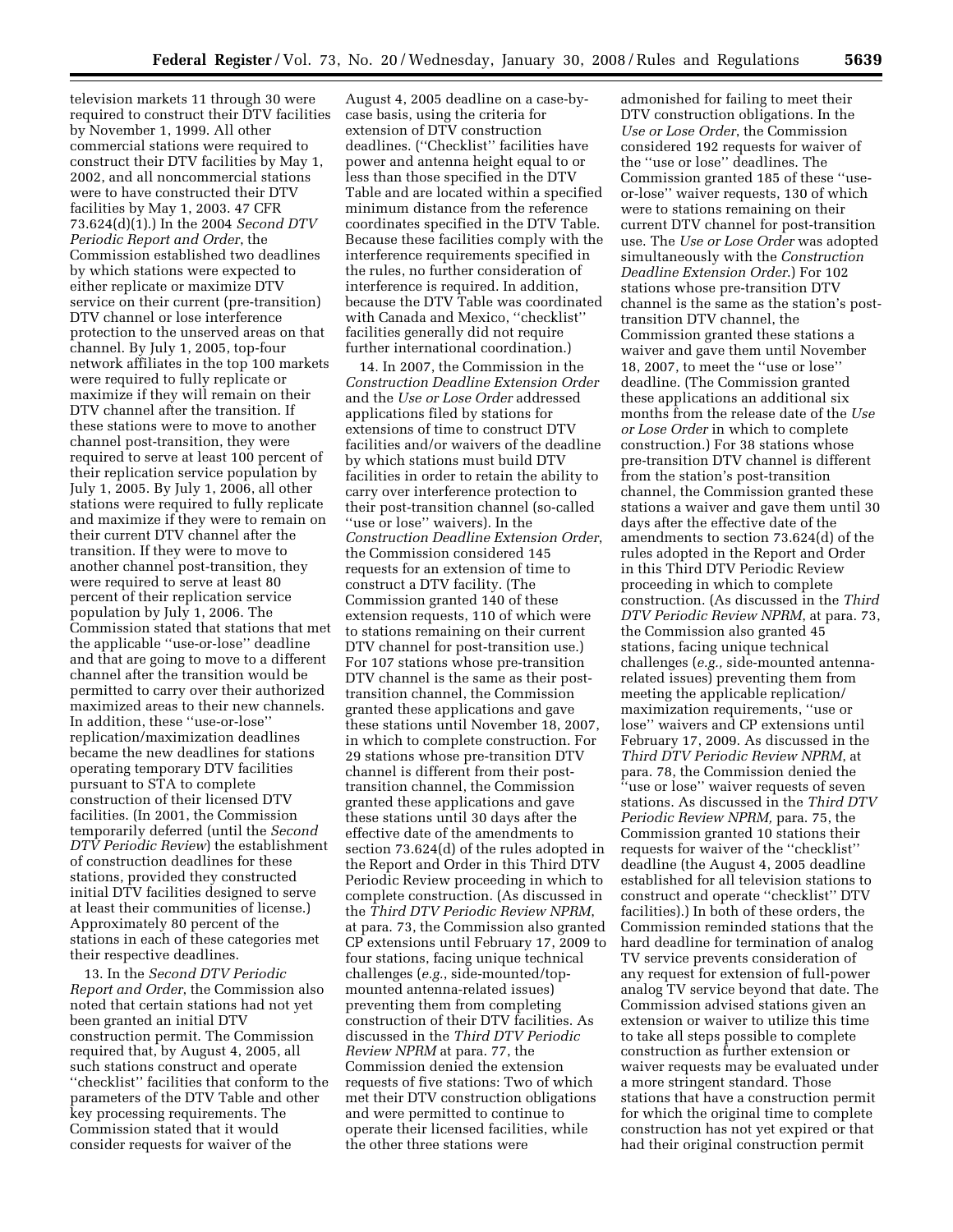extended to a date that has not yet expired were not addressed in the *Construction Deadline Extension Order*  or *Use-or-Lose Order*. These stations were directed to continue to follow existing rules and procedures (*i.e.,*  continue to build their current DTV construction permit and, if that construction permit will expire before they can complete construction, file a request to obtain Commission approval for extension of the construction permit). (*Third DTV Periodic Review NPRM,* at para. 57. Since the release of the *Construction Deadline Extension*  and *Use-or-Lose* orders, 83 stations have filed extension requests and 69 stations have filed for use-or-lose waivers. These numbers include requests for additional time as well as new requests filed with respect to deadlines that occurred after the Orders were drafted. The *Third DTV Periodic Review NPRM* did not require the usual reporting and progress requirements for some stations according to the rules of the *Construction Deadline Extension Order*, in light of the ongoing consideration of this Report and Order. *Third DTV Periodic Review NPRM*, at para. 77 n. 142. Similarly, the *Third DTV Periodic Review NPRM* withheld admonishment of some stations under the *Use or Lose Order* pending adoption of rules in this proceeding. *Third DTV Periodic Review NPRM*, at para. 78.)

# **IV. Progress Report**

15. The transition to DTV is a complex undertaking, affecting virtually every segment of the television industry and every American who watches television. The Commission has been facilitating the transition to DTV by adopting a standard for digital broadcasting, creating an initial and post-transition DTV Table, awarding DTV licenses, establishing operating rules for the new service, monitoring the physical build-out of DTV broadcast stations, and helping to educate consumers about the transition. At the end of the transition, television broadcast operations will be limited to the core TV spectrum. (The ''core spectrum'' is comprised of low-VHF channels 2 to 4 (54–72 MHz) and 5 to 6 (76–88 MHz), high-VHF channels 7 to 13 (174–216 MHz) and UHF channels 14–51 (470–698 MHz), but does not include TV channel 37 (608–614 MHz), which is used for radio astronomy research. *See* 47 CFR 73.603(c).) This will enable the recovery of a total of 108 MHz of spectrum (*i.e.*, TV channels 52– 69) for critically important public safety needs and new wireless services.

# *A. DTV Operations*

16. As of December 17, 2007, 1,706 television stations in all markets (representing approximately 99 percent of all stations) have been granted a DTV construction permit (''CP'') or license. A total of 1,635 stations are now broadcasting a digital signal. Of these, 1,396 stations have authorized licensed facilities or program test authority and 239 stations are operating pursuant to STA or experimental DTV authority.

17. In the top 30 television markets, all 119 top-four network-affiliated television stations are on the air in digital; 113 are licensed DTV facilities or program test authority and six have STAs. In markets 1–10, all 40 top-four network affiliated stations are providing digital service, 38 with licensed DTV facilities and two with STAs. In markets 11–30, all 79 top-four network affiliated stations are providing DTV service, 75 with licensed DTV facilities and four with STAs.

18. Approximately 1,230 commercial television stations were due to commence digital broadcasts by May 1, 2002. As of December 17, 2007, 1,157 of these stations (94 percent) are broadcasting a digital signal. In addition, approximately 373 NCE television stations were required to commence digital operations by May 1, 2003. As of December 17, 2007, 359 (96 percent) of these stations are broadcasting a digital signal.

# *B. Consumer Capability To Receive DTV Signals*

19. *Over-the-Air Viewer Reception.* As of January 1, 2007, Nielsen estimates that 36.6 million people or 13 percent of people in the United States relied only on over-the-air television. In addition Nielsen estimates that 15.2 million households, or 14 percent of television households, watched television via an over-the-air signal only. Nielsen predicts that by January 1, 2008, fewer people, specifically 33.6 million, or 12 percent of people in the United States, will watch television via an over-the-air signal only. In terms of households, Nielsen estimates much fewer, 13 percent of all television households, or 14.3 million households, will be over-the-air only.

20. The demand for DTV sets has grown with increased availability of DTV programming and receiving equipment and a steady drop in the price of such equipment. The Consumer Electronics Association (''CEA'') reports that the consumer electronics industry has invested \$66.7 billion in DTV products since 1998. Moreover, CEA reports more than \$75 billion in

consumer investment in DTV products. According to CEA, 23.9 million DTV sets and monitors were sold in 2006. CEA predicts that 29.2 million DTV products will be sold in 2007, 33.4 million in 2008, 35.2 million in 2009 and 36.4 million in 2010. CEA estimates that total digital display unit sales will increase by 30 percent in 2007, as compared to 2006. Sales of highdefinition television sets are expected to increase to 20.7 million in 2007, a significant increase from 17.3 million sold the previous year.

21. To promote the availability of reception equipment and protect consumers by ensuring that their television sets continue to work in the digital world just as they do today, the Commission established a DTV tuner mandate, which required that all television receiver equipment (*e.g.*, TV sets (all sizes), VCRs, digital video recorders, and any other TV receiving devices) shipped in interstate commerce or imported into the United States, for sale or resale to the public, must be capable of receiving the signals of DTV broadcast stations over-the-air by March 1, 2007. (See 47 CFR 15.117(a). In 2002, the Commission initiated the DTV tuner mandate, with a phase-in period based on screen size to minimize the cost impact on consumers. In 2005, the Commission accelerated the implementation of the DTV tuner mandate to become effective on March 1, 2007 and expanded the mandate to include television sets less than 13 inches.)

22. In another consumer protection effort, the Commission adopted an order in April 2007, to require that, as of May 25, 2007, retailers that continue to sell analog-only television equipment provide consumers with information regarding the February 17, 2009 transition date at the point of sale of DTV television receiving equipment. Specifically, the Commission now requires sellers of television receiving equipment that does not include a digital tuner to disclose at the point-ofsale that such devices include only an analog tuner and, therefore, will require a converter box to receive over-the-air broadcast television after the February 17, 2009 transition date. (Specifically, the *Labeling Order* (72 FR 26554, May 10, 2007) requires that anyone that sells or offers for sale or rent television receiving equipment that does not contain a DTV tuner must display the following consumer alert, in a size of type large enough to be clear, conspicuous and readily legible, consistent with the dimensions of the equipment and the label, at the point of sale: ''*CONSUMER ALERT:* This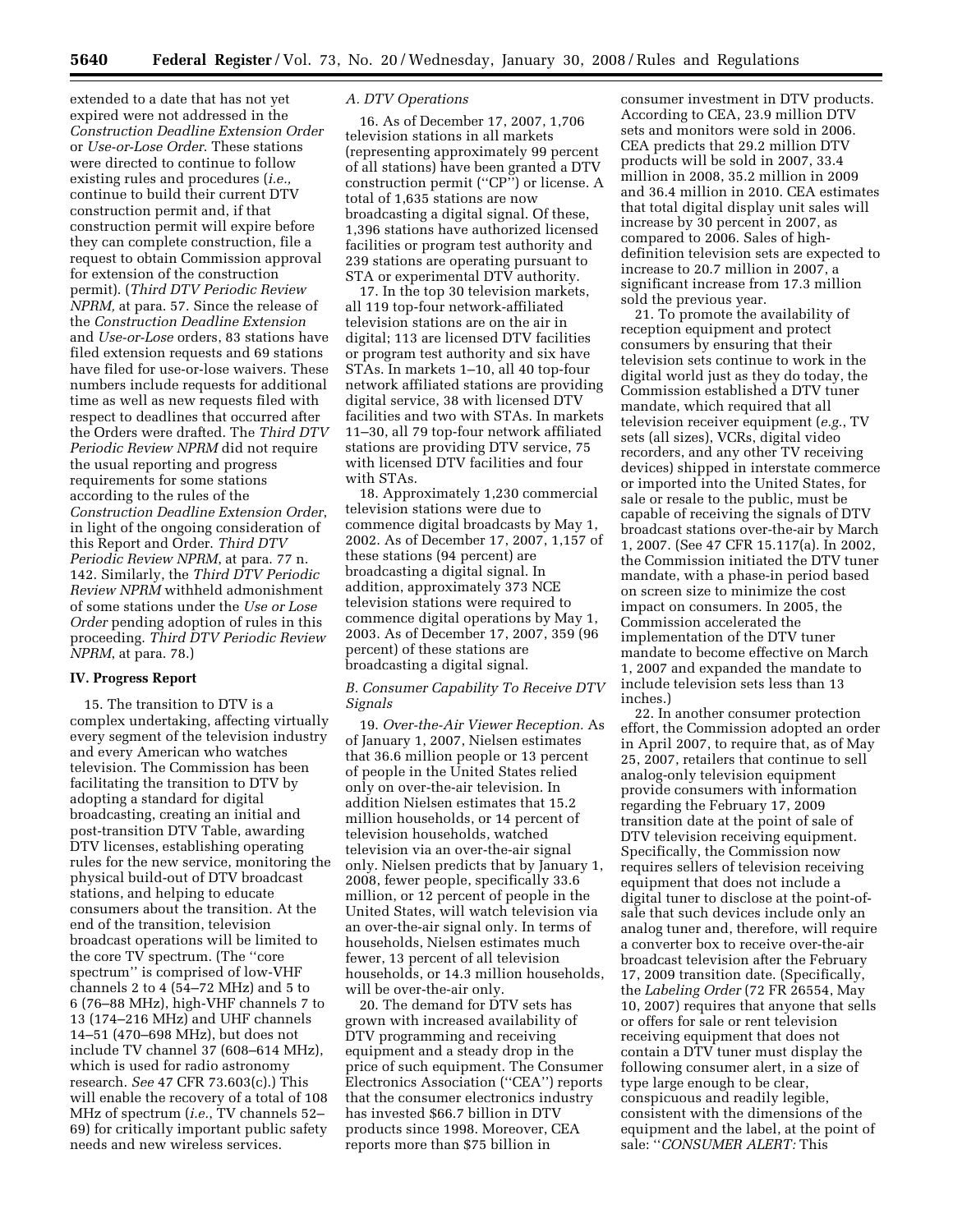television receiver has only an analog broadcast tuner and will require a converter box after February 17, 2009, to receive over-the-air broadcasts with an antenna because of the Nation's transition to digital broadcasting. Analog-only TVs should continue to work as before with cable and satellite TV services, gaming consoles, VCRs, DVD players, and similar products. For more information, call the Federal Communications Commission at 1–888– 225–5322 (TTY: 1–888–835–5322) or visit the Commission's digital television Web site at: *www.dtv.gov*.'' This requirement applies to the sale or rent of such equipment via direct mail, catalog, or electronic means (*e.g.*, the Internet).) As we noted in this order, consumers expect that DTV television receiving equipment for sale today that is capable of receiving television is and will continue to be able to receive overthe-air broadcast signals, and, if not, then such material information should be disclosed prior to purchase. The successful completion of the DTV transition depends upon satisfaction of this basic consumer expectation.

23. We also note that subsidized digital-to-analog (''D-to-A'') converter boxes will be available to eligible consumers starting January 2008, further promoting access to digital reception equipment. (47 U.S.C.A. Section 309 Note. 47 CFR part 301. Starting January 1, 2008, all U.S. households will be eligible to request up to two \$40 coupons to be used toward the purchase of up to two D-to-A converter boxes, while the initial \$990 million allocated for the program is available. 47 CFR 301.3–4. If the initial funds are used up and the additional funds (up to \$510 million) are authorized, eligibility for the coupons will be limited to over-theair-only television households. Eligible consumers will have until March 31, 2009, to make a request for these coupons.) This subsidy program, which was created by the DTV Act, will allow consumers with analog-only TV sets to receive over-the-air broadcast programming after the February 17, 2009, transition date, when analog broadcasting ends. Congress directed the National Telecommunications and Information Administration (''NTIA'') of the U.S. Department of Commerce to administer this subsidy program. (The DTV Act Section 3005(a)(1) directs the Assistant Secretary for Communications and Information to ''implement and administer a program through which households in the United States may obtain coupons that can be applied toward the purchase of digital-to-analog converter boxes.'' The purpose of the

program is to enable consumers to continue receiving broadcast programming over the air using analogonly televisions not connected to cable or satellite service.) In March 2007, NTIA issued final rules to implement the program, which subsidizes the purchase of D-to-A converter boxes. (NTIA established rules for the coupon program in 47 CFR part 301. The rules became effective April 16, 2007.) The Commission is working with NTIA to test the D-to-A converters for eligibility to be certified for the coupon program.

24. The Commission has also taken action to ensure that all cable subscribers, including those with analog TV sets, can view broadcast television after the DTV transition. Approximately 35 percent of all television homes, or approximately 40 million households, are analog-only cable subscribers.

25. In September 2007, the Commission adopted rules ensuring that the 98 million TV viewers retain the same access to their local stations after the transition as they do today. The rules will require cable operators to comply with the statutory viewability requirement by choosing to either: (1) Carry digital signals in analog format, or (2) for all-digital systems, carry the signals only in digital format, provided that all subscribers have the necessary equipment to view the broadcast content. The viewability requirements will be in force from the date of the transition through February 2012 subject to review by the Commission during the last year of this period.

26. The Commission also reaffirmed the existing material degradation standard for cable carriage of digital signals, including the requirement that cable systems carry high definition (''HD'') broadcast signals in HD format. In addition, the Commission has taken several actions to increase consumer awareness about the impending DTV transition. Successful completion of the DTV transition depends upon government and industry working together to promote consumer awareness and minimize the burdens borne by consumers. In July 2007, the Commission adopted a Notice of Proposed Rulemaking for the Commission's Digital Television Consumer Education Initiative (*''DTV Consumer Education NPRM ''* 72 FR 46014, August 16, 2007), which requested comment on several proposals relating to consumer education about the DTV transition, including considering the best means of creating a coordinated, national DTV consumer education campaign. (Alternatively, the notification could describe how to get service from another station affiliated

with the same network and serving the same lost area.) We proposed to require television broadcast licensees to conduct on-air consumer education efforts and to require ''broadcast licensees and permittees to report, every 90 days, their consumer education efforts, including the time, frequency, and content of public service announcements aired by each station in a market, with civil penalties for noncompliance.'' (Comments were due September 17, 2007 and reply comments were due October 1, 2007. An order addressing the proposals in this docket was circulated on October 16, 2007. *See* Written Statement of the Honorable Kevin J. Martin, Chairman, Federal Communications Commission, Before the Committee on Energy and Commerce, Subcommittee on Telecommunications and the Internet, U.S. House of Representatives (dated October 17, 2007); *http:// fjallfoss.fcc.gov/edocs*\_*public/ attachmatch/DOC-277414A1.doc.v*). It also sought comment on proposals about notices in MVPD customer billing statements, notices from consumer electronics manufacturers, and consumer electronics retailer training and education, among others.

27. In addition, on September 26, 2007, the Commission held the first in a series of Commission Digital Television Consumer Education Workshops. (The workshops will focus on communities that have been identified as being likely to be disproportionately impacted by the transition and least aware of it. These communities include, for example, seniors, minorities and non-English speakers, people with disabilities, lowincome earners, and those living in rural areas. On November 8, 2007, the Commission hosted a workshop that addressed issues related to ensuring that seniors are prepared for the DTV transition. On December 4, 2007, the Commission hosted a workshop that addressed issues related to ensuring that minority and non-English-speaking consumers are prepared for the DTV transition.) These workshops provide an opportunity for all interested parties to jointly discuss the challenges associated with the upcoming transition and explore ways to develop coordinated consumer education activities. The Commission invites organizations representing a broad range of consumers and other stakeholders to participate, including those who represent senior citizens, low-income consumers, non-English speakers, people with disabilities, tribes, and public interest organizations working on behalf of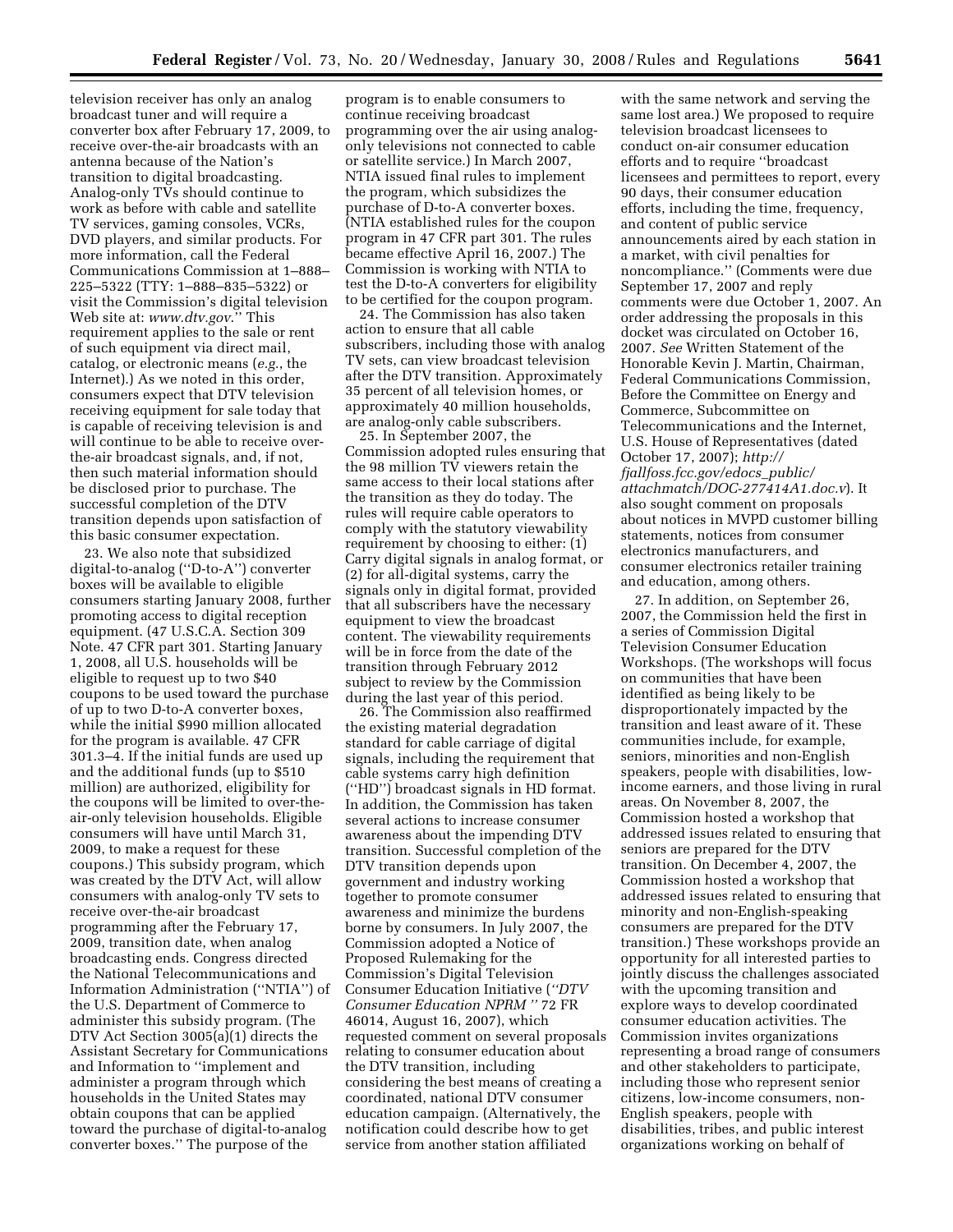underserved customers or those living in rural areas.

# **V. Final DTV Transition Rules**

28. By statute, full-power television broadcast stations must cease analog operations by 11:59 p.m. on February 17, 2009. Accordingly, our focus is now on overseeing broadcasters' construction of facilities that will reach viewers in their authorized service areas by the time they must cease broadcasting in analog. Specifically, this Report and Order adopts rules to ensure that broadcasters meet their statutory responsibilities and can begin operations on their final, post-transition (digital) channels by the expiration of the transition deadline on February 17, 2009. We take seriously our goal to ensure that consumers who have diligently prepared for the transition by obtaining the necessary DTV receiver equipment are able to, at a minimum, continue to watch their existing television programming after the transition date. In order to make this transition as smooth as possible for consumers, stations must have their digital facilities in place and ready to commence operations no later than 12:00 a.m. on February 18, 2009. We recognize that the transition is a complex undertaking presenting many challenges to the broadcast industry and that some disruption of television service may be unavoidable leading up to the analog turn-off. Accordingly, we adopt rules, where possible, to offer broadcasters some regulatory flexibility. At the same time, however, we must still ensure that DTV broadcasters will at least reach the audiences that they have been serving with their analog service and that, after the transition date, viewers will continue to have access to the stations that they are accustomed to receiving over the air.

29. Stations are reminded that their authority to operate on a pre-transition channel, whether analog or digital, ends on February 17, 2009. Continued operation of analog or pre-transition digital facilities after that date is operation without a license and will result in the imposition of sanctions for unauthorized operations. Only stations that have applied for and been granted specific authority to remain on a pretransition digital channel may continue operating on that channel. As noted in the *Third DTV Periodic Review NPRM*, we recognize that there may be some situations where a station's ability to commence its post-transition operations will be dependent on another station's construction and operating plans. For example, station A may need to begin testing its digital facility on its posttransition channel in order to be ready to operate after the transition date, but station B is currently using the channel for pre-transition (analog or digital) service. In such situations, close cooperation will be needed between these stations. We expect that broadcasters will make all possible accommodations to ensure that all stations will be able to provide digital service on their post-transition channels at the transition date.

30. We begin by, first, adopting our proposal to gather information about each station's transition status and plan to meet the deadline. Second, we adopt our proposed deadlines for the construction and operation of stations' final digital facilities. Third, we adopt our proposed stricter standards for granting stations extensions of time to construct digital facilities. Fourth, we adopt our proposals to permit qualifying stations to make a ''phased transition'' in an effort to afford regulatory relief without undermining the expectations of over-the-air viewers. Fifth, we adopt flexible rules allowing stations to reduce and/or terminate their analog and pretransition digital television service before the transition deadline if doing so is necessary to achieve their transition. Sixth, we adopt our proposal to permit qualifying stations to transition early. Seventh, we address the rules, procedures and interference standards for stations to file applications for construction permits to build their final, post-transition facilities and to request authorization to maximize their facilities. Finally, we address a variety of other issues related to the DTV transition. (We note the Commission's rules for full-power television will need to be updated to eliminate outdated references to analog and out-of-core television service and clarify engineering issues that differ for digital transmission and analog transmission. Such housekeeping matters will be addressed in a separate rulemaking in the DTV proceeding, MB Docket No. 87– 268.)

## *A. Broadcasters' Transition Status*

31. Stations are responsible for meeting the statutory deadline for the DTV transition. The Commission has no discretion to waive or change this transition date. Full-power broadcast stations not ready to commence digital operations upon expiration of the deadline for the transition on February 17, 2009, must go dark on their analog channel and risk losing their authorizations to operate after the transition date.

32. We have finalized post-transition channel assignments for every eligible

station. (*See* 47 CFR 73.622(i). These post-transition channel assignments largely were based on the choices made by licensees during the channel-election process. Eligibility for a proposed posttransition channel assignment was limited to existing Commission licensees and permittees.) In the posttransition DTV Table, 1,812 stations received post-transition DTV channels. (This total includes 1,806 stations announced in Appendix A to the *Seventh FNPRM* and six additional stations announced in a subsequent public notice. Additional new permittees may also be announced before the transition deadline.) Of these, 1,178 stations received the DTV channel on which they are currently authorized, 517 stations received the NTSC channel on which they are currently authorized, and 117 stations received a different channel from which they are currently authorized. In addition, we have proposed post-transition channel assignments for 13 stations that became eligible after the channel election process.

33. The process of transitioning the entire TV broadcast industry to digitalonly operation on each station's final channels will be complex. Accordingly, most stations should have their plans in place for their transition to digital-only service on their post-transition channel. Some stations may now be ready, or very close to ready, to make their transition. Other stations, however, will need to take significant steps to accomplish their transition. Stations' situations will vary based on their final channel assignments in the new DTV Table and whether they must change their transmission facilities to operate on their post-transition channels.

1. Transition Status Reports (Form 387) Adopted

34. We adopt our proposal in the *Third DTV Periodic Review NPRM* to require all full-power television stations to file a form detailing (1) their current transition status, (2) any additional steps needed to commence their full, digital operations, and (3) their timeline to meet the February 17, 2009 transition deadline. The record supports adoption of this form. (Form 387 attached hereto as Appendix C). We agree with commenters and find that these forms will assist the Commission, industry, and the public in assessing progress and making plans for the transition date. We note, however, that these forms are not a substitute for active coordination efforts that may be necessary between and among broadcasters. Stations' forms will be made publicly available on the Commission's Web site.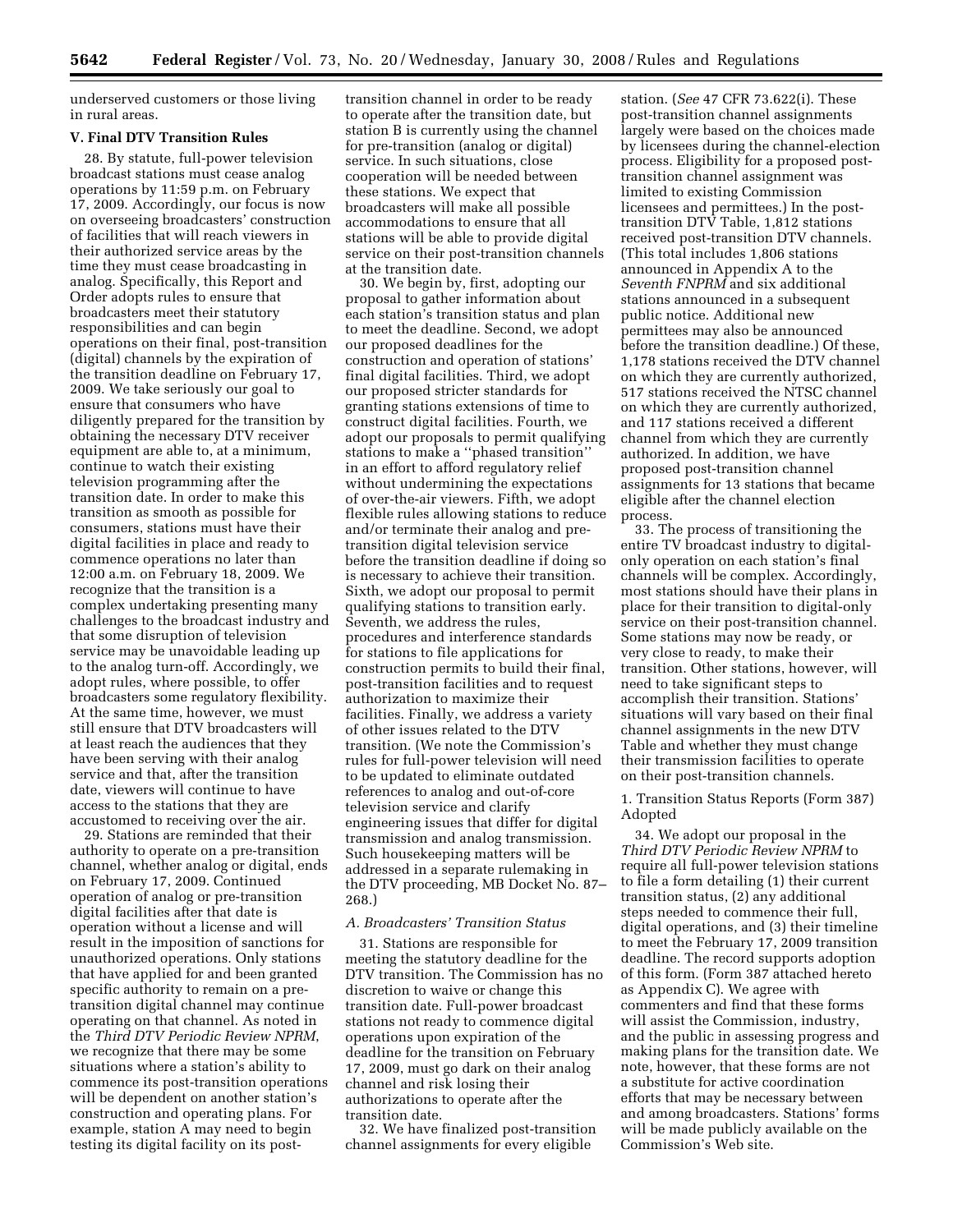35. We will require stations to file these forms no later than February 18, 2008. (Although the Commission originally proposed December 1, 2007 as the date broadcasters must file their forms, in response to the comments, we instead adopt February 18, 2008 as that date. We expect that, by February 18, 2008, this Report and Order will have been published in the **Federal Register**  and have become effective and also that the Commission will have obtained the necessary OMB approval for this information collection. *See* OMB Control No. 3060–1105. The Media Bureau will announce when OMB approval has been obtained and will confirm the February 18, 2008 filing deadline for when broadcasters must file the form.) In addition, stations must update their forms, as necessary, until they report the completion of their transition—specifically, that they have begun operating their full facility as authorized by the post-transition DTV Table Appendix B. As proposed, each station is responsible for the continuing accuracy and completeness of the information furnished in their form. (This requirement is consistent with 47 CFR 1.65(a).) Whenever the information furnished in their form is no longer substantially accurate and complete in all significant respects, the station must file an updated form as promptly as possible and in any event within 30 days to furnish such additional or corrected information as is appropriate. Examples of a significant change would include a change in a station's (1) transition plans, (2) construction or operational status or (3) existing service (*e.g.*, reduction or termination of analog or pre-transition digital service). Stations must continue to file updates until construction of fully authorized post-transition facilities is complete and the station has begun operating its full post-transition DTV Table Appendix B facility. Commenters express concern that some stations may not be able to set a detailed timeline by the due date because some of their transition logistics (*e.g.*, details about equipment and tower crews) are beyond their control. We recognize that some stations may need to update their forms several times as they progress through their transitions. At a minimum, stations that have not completed construction of their posttransition facility and applied for a license to cover by October 20, 2008, must update their form to report their current status as of that date. Stations unable to answer questions on the form on the initial filing date must explain their reasons for not providing an answer and indicate when they expect

to update the form to provide an appropriate response. We delegate authority to the Media Bureau to follow up with stations that do not file or update their forms. We intend to use these forms to identify stations that are not communicating their progress and may need to contact stations directly to assess and discuss the station's transition status. In addition, the Media Bureau will prepare a comprehensive summary report of the information provided in the Form 387 no later than August 18, 2008 (six months prior to the February 17, 2009 transition deadline). This report will enable us to assess progress toward completing the transition and to make any midtransition adjustments in time for the February 17, 2009 deadline.

2. Stations Identified as Ready To Commence Post-Transition Operations

36. There are more than 800 stations that have built their post-transition facility. (This number is increasing as stations complete construction of their post-transition facilities and file for licenses to cover.) These stations have built and licensed or applied to license their full authorized DTV facilities as defined in the post-transition DTV Table Appendix B (*i.e.*, their post-transition channel is the same as their pretransition DTV channel). We note that in the *Third DTV Periodic Review NPRM,* we listed 752 stations on Appendix D. In response to comments, we have now added approximately 50 stations and removed approximately three stations from this list. We have also added other stations to this list that we have identified as having become ready to make their transition because they have filed for a license to cover their post transition (DTV Table Appendix B) facilities since the close of the comment cycle in this proceeding. The stations listed in Appendix D, however, must still file a transition status report, FCC Form 387, to confirm their operational status and indicate their timing for terminating their analog service.

# *B. Construction Deadlines for Full, Authorized DTV Facilities*

37. We establish the following deadlines for full-power television broadcast stations to construct their full, authorized post-transition (digital) facilities (as defined in the posttransition DTV Table Appendix B):

• February 17, 2009 will be the construction deadline for stations building digital facilities based on a new channel allotment in the post-transition DTV Table, *i.e.*, stations that will be returning to their analog channel or

moving to a new digital channel for post-transition operations. These stations will not be required to construct a digital facility on their pre-transition DTV channel and will be permitted to forego further construction to the extent such a facility has been partially built.

• February 17, 2009 will also be the construction deadline for stations demonstrating that a unique technical challenge, such as the need to reposition a side-mounted antenna, prevents them from completing construction of their final DTV facilities.

• May 18, 2008 will be the construction deadline for stations that will use their pre-transition DTV channel for post-transition operations and already have a construction permit that matches their post-transition (DTV Table Appendix B) facilities.

• August 18, 2008 will be the construction deadline for stations that will use their pre-transition DTV channel for post-transition operations, but do not have a license or construction permit that matches their post-transition (DTV Table Appendix B) facilities.

As discussed in more detail below, we establish particular deadlines and procedures for stations falling into specific defined circumstances. Stations using their pre-transition DTV channel for post-transition operations that do not have a construction permit that matches their post-transition facilities, should apply now for a new or modified construction permit. Stations that have a construction permit that has not yet expired remain subject to that expiration date. For stations granted ''checklist'' waivers and denied extensions or ''use or lose'' waivers, their deadline will depend upon whether a station's pre-transition DTV channel is the same or different from its post-transition channel. Finally, we adopt a stricter standard for stations to obtain an extension of time to construct their post-transition facilities, but offer flexibility to certain stations if they can build facilities that would serve at least the same population that is served by their current television service and would not cause impermissible interference to other stations.

38. Commenters generally disagreed with our proposed deadlines and sought more time to complete construction of their full, authorized post-transition facilities. Many commenters noted that Congress did not expressly mandate the date by which broadcasters must operate at full, authorized facilities on their post-transition channel, only that stations must operate in digital and inside the TV core spectrum. Thus, several commenters argued for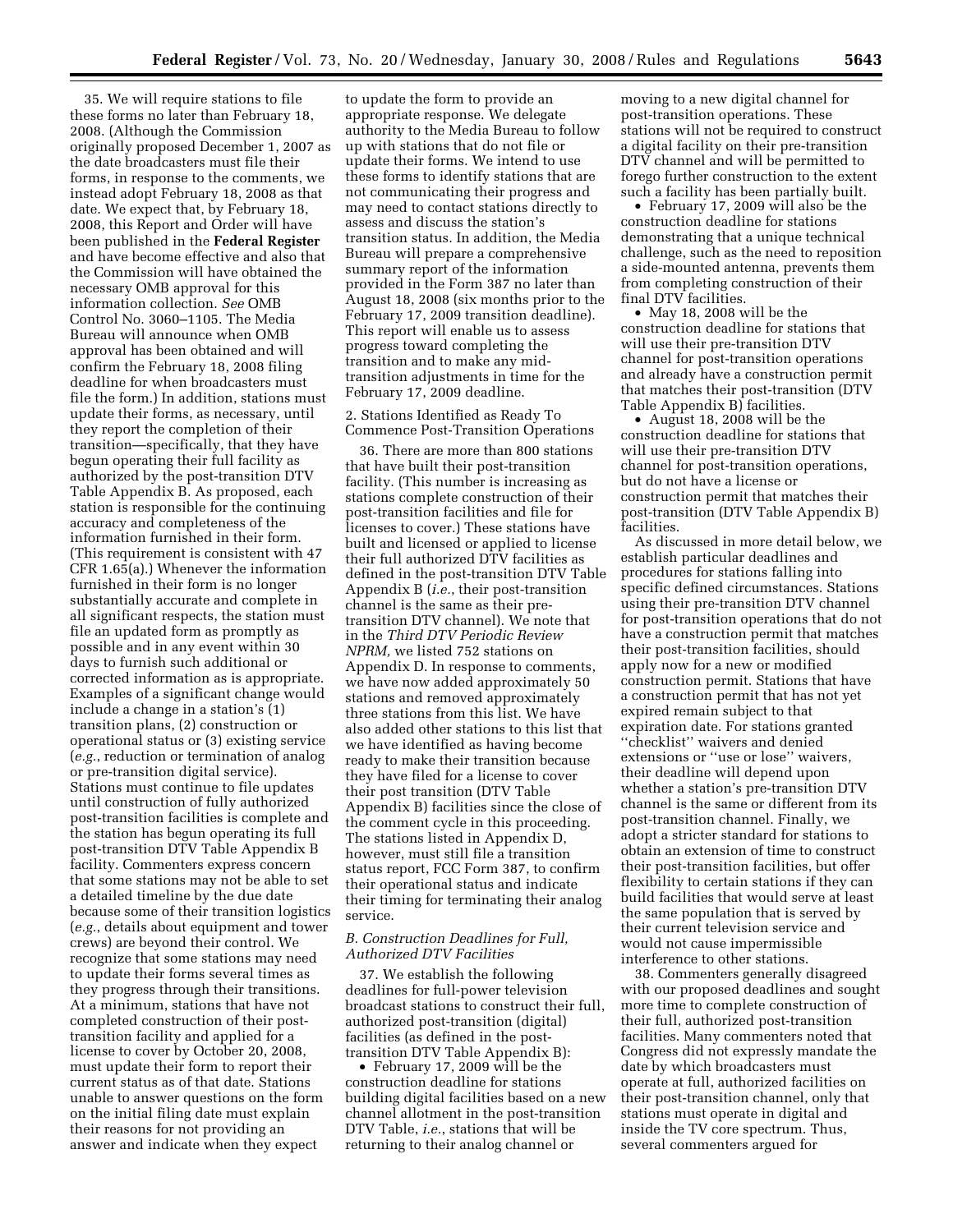significant flexibility to achieve their construction deadline, with some seeking the discretion to take up to one year, or more, after the transition date to complete their full, authorized facilities, while stations are providing digital service only to their communities of license. In addition, other commenters argued that the Commission should view the final DTV Table Appendix B as setting forth the maximum coverage contour in which a station may operate, rather than the exact parameters on which they must operate.

39. We find that compliance with our construction deadlines is necessary to ensure that consumers are not left behind in the transition. (As discussed further below, we will afford regulatory flexibility to stations where doing so would not cause existing viewers to lose service.) Viewers who have prepared for the DTV transition should be able to receive television service when analog transmissions cease on February 17, 2009. To achieve this goal, it is imperative that all stations finalize construction of their post-transition facilities and operate at full, authorized facilities by the deadline. Given the February 17, 2009 deadline established by Congress for full-power stations to end analog service, stations' primary goal must now be to ensure that DTV stations will be operating at their full, authorized facilities on their final, posttransition channels by that date. Previously, our efforts had been to facilitate the initiation of DTV service to the public during the transition. This approach was designed, in part, to accomplish the goal of completing the transition by the original December 31, 2006 deadline established by Congress, a deadline that could have been extended under several circumstances. We recognize, as noted by some commenters, that strict compliance with our DTV construction deadlines would require some stations to reduce or terminate their analog service before the transition date. In those cases in which the potential impact of the loss of service prior to the transition would be more disruptive than the effect of reduced coverage area for a limited period of time after the transition, we are providing for flexibility. However, in other cases, the loss of a station's analog service to some viewers pre-transition, will be necessary to enable construction of post-transition facilities and can be preferable to viewers losing all television service from that station after the transition date if DTV facilities are not ready and analog service must cease. To ensure that this flexibility serves the public interest, we are requiring that

stations that choose either pre-transition service reduction or post-transition phase-in must inform their viewers of what to expect and the options for continuing to have service.

40. We reject commenters' arguments that we should provide blanket authority for stations to operate at less than full, authorized post-transition facilities after the transition date. Commenters offered several reasons why they may need more time to build their final DTV facilities, which reasons include the following: (1) Stations may need to make ''complicated technical changes'' to their facilities to achieve their transition (*e.g.,* those returning to their analog channel and intending to reuse their analog antenna); (2) there may be a shortage of equipment and qualified tower crews needed to implement final DTV construction; (3) winter weather may prevent some stations from constructing their final facilities; or (4) a single deadline for many stations may cause delays in the processing of needed construction permit applications. We appreciate these specific concerns, but find that giving blanket authority for an industrywide, staggered deadline beyond the transition date would leave a significant number of over-the-air viewers without television service on and after the transition date, as analog service will have ceased, but some stations would not yet have been required to complete DTV facilities. Only by requiring that full, post-transition facilities are operating on the transition date can we ensure a successful DTV transition; namely, the continued availability of television service.

41. While we set strict construction deadlines in this Report and Order, we also adopt flexible rules and procedures that will address the specific concerns raised by commenters, such as those noted above. For example, we are affording stations facing unique technical challenges, such as the need to reposition their side-mount antennas, until the transition date to construct their full, authorized post-transition facilities, and we anticipate that many of these stations may also qualify for extensions—even under our stricter extension criteria, as well as for the provisions for a ''phased transition.'' We also expect that these stations will benefit from the new flexible rules for service reduction and termination in advance of the transition date. Similarly, while we generally will not consider extension requests by stations on the basis of weather or a shortage of equipment and qualified tower crews, our new extension rules will still allow consideration of requests from those

stations with demonstrable and genuine difficulties because of weather or equipment problems. Furthermore, we expect that many stations will transition early and begin operating their final post-transition facilities in advance of the deadline and the onset of the winter months. Finally, we adopt rules for the expedited processing of stations' posttransition construction permit applications to address commenters' concerns about the potential for delays in obtaining the necessary Commission authorizations to construct their final DTV facilities. (Stations that apply for the facilities to which they certified in 2004 and, thus, are now specified for them in the post-transition DTV Table Appendix B will have this opportunity for expedited processing.) In addition, our processing rules address commenters' concerns that stations may not be able to use their existing analog channel antennas because the antenna patterns of those antennas may not match the antenna patterns specified for them in the post-transition DTV Table Appendix B. In sum, we find that the rules and policies we adopt in this Report and Order will ensure that stations have sufficient time to complete construction of their final DTV facilities by their respective deadlines.

1. Stations Whose Post-Transition Channel Is Different From Their Pre-Transition DTV Channel

42. For stations whose pre-transition DTV channel is different from their post-transition channel (*i.e.*, stations returning to their analog channel or moving to a new channel for posttransition operations; this number includes 517 stations returning to their analog channel post-transition and 117 moving to a new channel for posttransition operations. We note, however, that some of these stations may have a documented unique technical challenge and, therefore, would fall into category three.), we adopt our proposals in the *Third DTV Periodic Review NPRM* to:

(1) Establish February 17, 2009 as the deadline by which these stations must complete their post-transition (DTV Table Appendix B) facilities; and

(2) Permit these stations to forego construction of their pre-transition DTV channel.

Approximately 634 stations fall into this category. We find that these stations face a greater challenge than stations that will remain on the same DTV channel for post-transition operations. Stations moving to a new channel must apply for a construction permit on that channel and build new facilities based on the channel allotments in the posttransition DTV Table Appendix B. We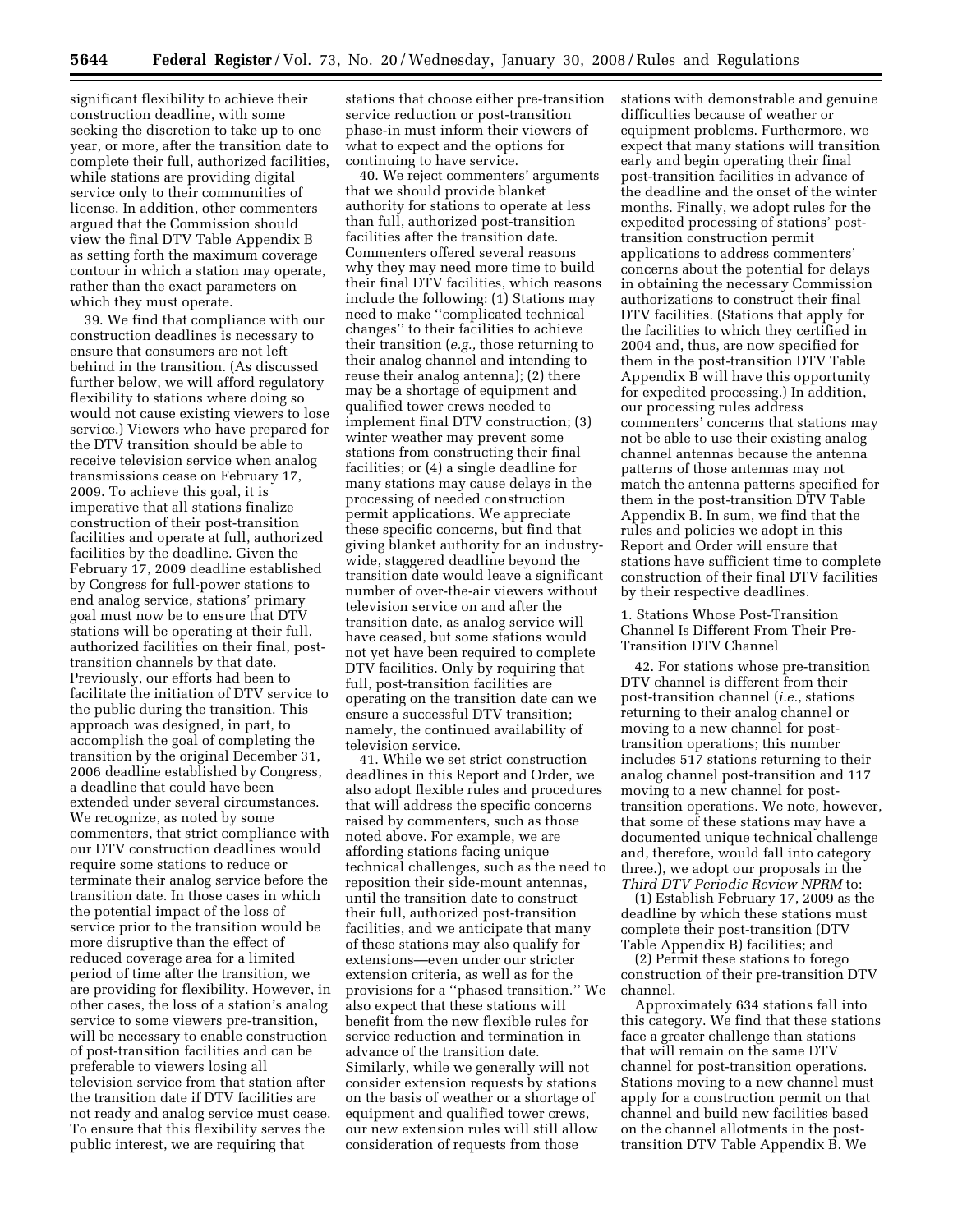find that stations facing the challenges associated with moving to a new DTV channel should be afforded the maximum possible time to complete their post-transition facilities before analog transmissions must cease. As discussed above, we disagree with commenters that seek a blanket extension for additional time beyond the transition date because that would leave a significant number of viewers without any television service. However, as discussed above, we adopt flexible rules and procedures to assist stations with specific transition challenges and anticipate that those stations that genuinely need additional time to complete construction of their final, post-transition facilities may seek an extension of time pursuant to our revised rules or may avail themselves of our provisions for a ''phased transition.''

43. We also find that these stations may terminate further construction of their pre-transition DTV channel facilities in order to focus their efforts on constructing their permanent DTV facilities on their post-transition channel. Our examination of the record strongly favors affording stations whose pre-transition DTV channels are different from their post-transition channels the flexibility to stop construction of their pre-transition DTV channel facilities. We agree with commenters that argue in favor of such flexibility and find that requiring stations to build or expand facilities that would only be operated until the end of the transition—*i.e.*, for less than 14 months—potentially could undermine the more important public interest objective of ensuring a timely transition to digital broadcasting by diverting limited resources from the construction of final, post-transition facilities. Accordingly, we adopt our proposal to change our ''use or lose'' policy for these stations to allow them to retain interference protection to their full, authorized post-transition facilities. We discuss below the options available to these stations based on their individual circumstances.

44. We recognize that many of these stations (whose pre-transition DTV channels are different from their posttransition channels) have been diligent in meeting the deadlines established by the Commission for completing construction of their pre-transition facilities in order to provide DTV service to the public and to be permitted to carry over interference protection to their permanent DTV channel. We do not intend to treat these stations unfairly or reward stations that have been less diligent in providing DTV service during the transition. We note

that many stations that have not built their transitional facilities have faced impediments to doing so. In addition, most stations that have applied for an extension of time to construct and/or a waiver of the applicable use-or-lose deadline have had those requests granted, indicating that we found they have a valid reason for not meeting the applicable deadline. Finally, we find that we must permit stations to cease investing time and resources in completing pre-transition DTV facilities to ensure that stations are focused on finalizing their post-transition facilities so that viewers will continue to receive television service when analog service ends.

45. *Pre-Transition DTV Channel Unbuilt or Not in Operation.* We will permit a station that has not constructed an operational pre-transition DTV facility to elect simply to return its construction permit for that facility to the Commission and focus its efforts on construction of its post-transition facility. As stations in this situation are not currently providing digital service to the public, we find it is appropriate at this stage in the transition to allow these channels to be returned. Stations choosing this approach will be able to carry over interference protection to their post-transition channel.

46. *Pre-Transition DTV Channel in Operation*. We will offer a station with an operational DTV facility on a pretransition channel several options that would allow it to carry over interference protection to its post-transition channel. First, the station may discontinue further construction on its pre-transition DTV facility and operate that partiallybuilt facility during the remainder of the transition, while it focuses on building its permanent DTV facility. A station choosing this option must file an application to modify its existing construction permit to match its partially-built pre-transition DTV facility. The station would then continue operation of the facility for the remainder of the transition without devoting resources to further build-out of that facility. Second, the station may cease operating its pre-transition DTV facility in certain circumstances, which are discussed below. Third, the station may decide to continue construction of its pre-transition DTV facility. We do not want to deny a station in this third category the opportunity to continue to build its pre-transition DTV facility and to provide service on this facility for the remainder of the transition; however, we find it is appropriate to require that these facilities be completed expeditiously. Therefore, we adopt our proposal in the *Third DTV Periodic* 

*Review NPRM* to require that such a facility be completed by the station's current (pre-transition) DTV construction deadline. The station will not be eligible for any further extensions to build its pre-transition DTV facility.

2. Stations Whose Post-Transition Channel Is the Same as Their Pre-Transition DTV Channel

47. For stations whose post-transition channel is the same as their pretransition DTV channel (*i.e.*, stations remaining on their current DTV channel for post-transition operations), we adopt construction deadlines based on whether a station has an existing license or construction permit that matches its facility defined in the post-transition DTV Table Appendix B. Approximately 1,178 stations fall into this category. (We note, however, that some of these stations may have a documented unique technical challenge and, therefore, would fall into category three.)

(1) May 18, 2008 will be the construction deadline for stations in this category that already have a construction permit that matches their post-transition (DTV Table Appendix B) facilities.

(2) August 18, 2008 will be the construction deadline for stations in this category, but which do not have a license or construction permit that matches their post-transition (DTV Table Appendix B) facilities and, therefore, need to apply for a new or modified construction permit.

Although we are moving back the deadline we proposed in the *Third DTV Periodic Review NPRM,* which would have required stations in this category to have completed construction of their final post-transition (DTV Table Appendix B) facilities by November 18, 2007 we find that it is appropriate to require stations in this category to complete construction prior to February 17, 2009. (November 18, 2007 is the deadline established for theses stations in both the *Construction Deadline Extension Order* and the *Use-or-Lose Order.*) These stations have already had a significant period of time in which to build digital facilities on their posttransition channels and, indeed, should already have constructed these facilities by their previously established DTV construction deadline, which for many stations was November 18, 2007. (Approximately 83 stations have filed requests for an extension of time of this deadline.) Unlike stations that will be moving to a different DTV channel for post-transition use, these stations have generally had the advantage of being able to plan for and commence construction of their post-transition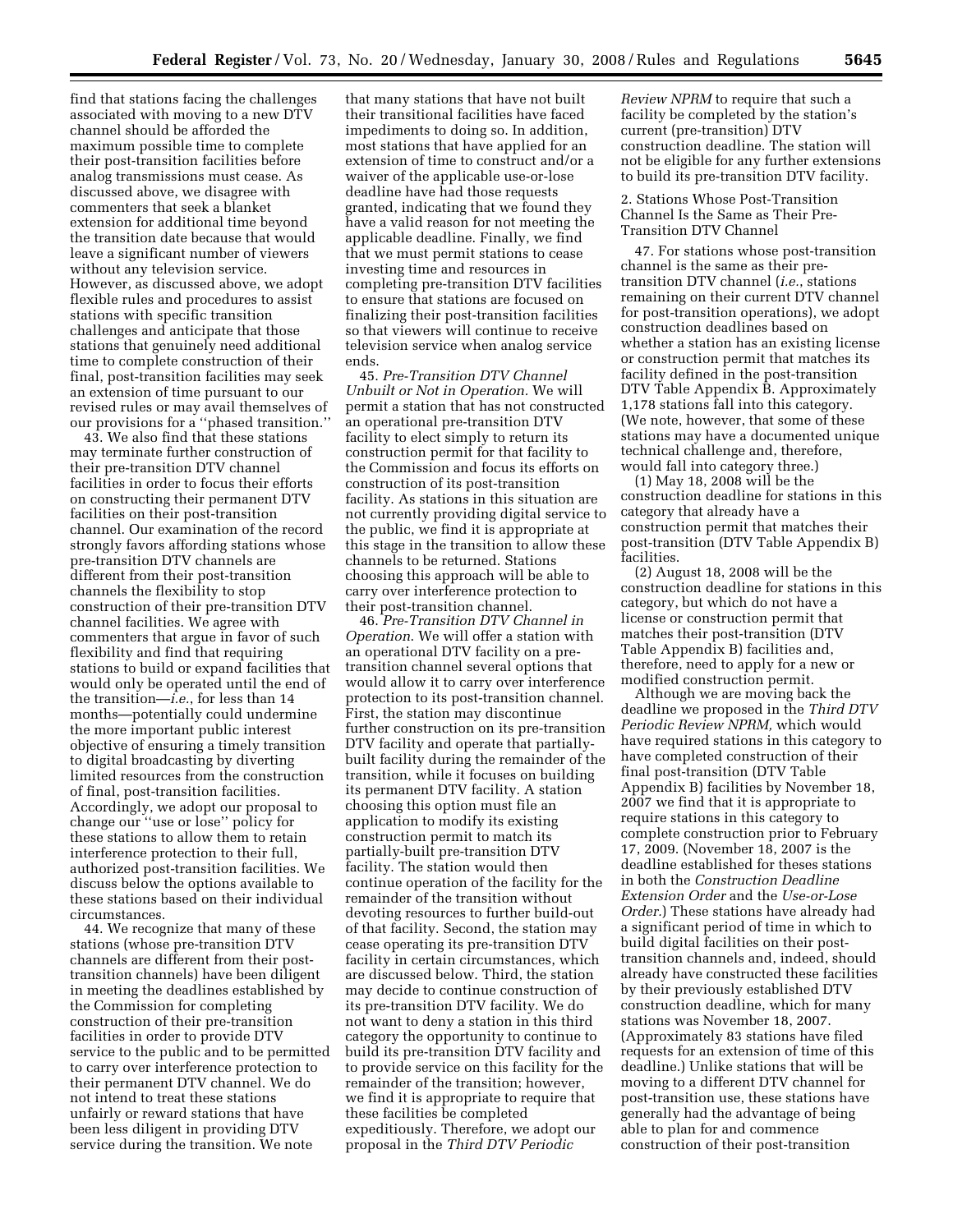facilities for more than 10 years. In contrast, stations moving to a different channel for post-transition operations have only recently been assigned their new channel and, thus, are only now able to apply for a construction permit for this channel and commence construction of their final digital facilities. (Approximately 855 stations, listed in Appendix D, have satisfied their build-out requirements and are ready to complete their transition.) Furthermore, we note that more than 800 of the 1,178 stations in this category have been licensed, or have filed for a license, to operate authorized posttransition facilities. We recognize that some stations in this category may face unique technical challenges, such as the need to reposition their side-mount antenna, or other issues that may prevent them from constructing full, authorized post-transition facilities by the deadlines we establish. As discussed below, these stations that are facing unique technical challenges will receive a construction deadline of February 17, 2009 and those that legitimately need additional time to complete construction of their full, authorized post-transition facilities may seek an extension of time pursuant to our revised rules or may avail themselves of the provisions for a ''phased transition'' discussed below.

48. *Stations With CPs That Match Facilities in DTV Table Appendix B.* We establish May 18, 2008 as the construction deadline for stations in this category (*i.e.*, stations whose posttransition channel is the same as their pre-transition DTV channel) that already have a construction permit that matches their post-transition (DTV Table Appendix B) facilities. There are more than 250 stations with CPs that conform to the facilities in DTV Table Appendix B. This number will fluctuate as stations file modification applications or file license applications. (Some stations have filed Petitions for Reconsideration of the *Seventh Report and Order*  requesting adjustments to Appendix B, and therefore are not included in this group, while others may choose to make adjustments at the application stage.) While most stations in this group have built and licensed their construction permit, and are now operating at full, authorized post-transition facilities, some stations in this group still have not built their existing construction permit. These stations include (1) those that received an extension of time until November 18, 2007, in either the *Construction Deadline Extension Order*  or the *Use-or-Lose Order,* and that have an extension request of that deadline

pending as of the date this Report and Order is adopted (Approximately 32 stations that received extensions in May have constructed and filed their license applications; 46 stations that received waivers in May constructed and filed their license applications.); and (2) those that have a construction permit that expired after adoption of the *Construction Deadline Extension Order*  (*i.e.*, May 17, 2007) and that have an extension request of that deadline pending as of the date this Report and Order is adopted. By adopting May 18, 2008 as the construction deadline for these stations, we are hereby granting the relief sought in the pending extension requests of these stations and will afford them an extension until that date. (We also grant any requests for use-or-lose waivers by these stations that are pending as of the date this Report and Order is adopted.) We expect that these stations will finally be able to complete construction of their digital facilities and warn these stations that future requests for an extension of the deadline will be reviewed under the stricter standard adopted below. The stations in this group (*i.e.*, stations with a construction permit that matches their DTV Table Appendix B facilities) also include those that have a construction permit that has not yet expired, but based on the fact that most stations in this group have succeeded in timely building their permitted post-transition facilities, we expect that these stations will be able to meet their existing CP deadlines and will not need the additional time.

49. *Stations With an Unbuilt CP That Does Not Match Facilities in DTV Table Appendix B.* (This includes stations with an unbuilt CP that may be operating a reduced digital facility pursuant to STA.) We establish August 18, 2008 as the construction deadline for stations in this category (*i.e.*, stations whose post-transition channel is the same as their pre-transition DTV channel) that have an unbuilt construction permit for facilities that for some reason do not match those specified for them in the post-transition DTV Table Appendix B. There are roughly 60 stations with a CP they have not built and whose CP does not closely match facilities in the DTV Table Appendix B. These stations would therefore need either to modify either their CP to match Appendix B or request that we revise the facility listed for them on Appendix B. Similar to the previous group (*i.e.*, stations with a construction permit that matches their DTV Table Appendix B facilities), these stations include (1) those that received an

extension of time until November 18, 2007, in either the *Construction Deadline Extension Order* or the *Use-or-Lose Order,* and that have an extension request of that deadline pending as of the date this Report and Order is adopted; and (2) those that have a construction permit that expired after adoption of the Construction Deadline Extension Order (*i.e.*, May 17, 2007) and that have an extension request of that deadline pending as of the date this Report and Order is adopted. By adopting August 18, 2008 as the construction deadline for these stations, we are hereby granting the relief sought in the pending extension requests of these stations and will afford them an extension until that date. (We also grant any requests for use-or-lose waivers by these stations that are pending as of the date this Report and Order is adopted.) We expect that these stations will finally be able to complete construction of their digital facilities and warn these stations that future requests for an extension of the deadline will be reviewed under the stricter standard adopted below. The stations in this group (*i.e.*, stations with an unbuilt construction permit that for some reason does not match the facilities specified for them in the post-transition DTV Table Appendix B) also include those that have a construction permit that has not yet expired, but we expect that these stations will be able to meet their existing CP deadlines and will not presume that these stations will need the additional time. We recognize that some stations in this group may also include stations that intend to build their CP and not their DTV Table Appendix B facilities. These stations should file their applications now to indicate their intent to do this.

50. We find that the stations in this group (*i.e.*, stations with an unbuilt construction permit that for some reason do not match those facilities specified for them in the post-transition DTV Table Appendix B) warrant additional construction time than that afforded to the stations in the previous group (that is, stations with a construction permit that matches their DTV Table Appendix B facilities) because these stations need to file an application for a new or modified construction permit to conform their existing construction permit to those facilities specified for them in the post-transition DTV Table Appendix B. (In the *Third DTV Periodic Review NPRM,* we recognized that stations that needed to apply for a new or modified CP because that CP did not match the facilities specified for them in the post-transition DTV Table Appendix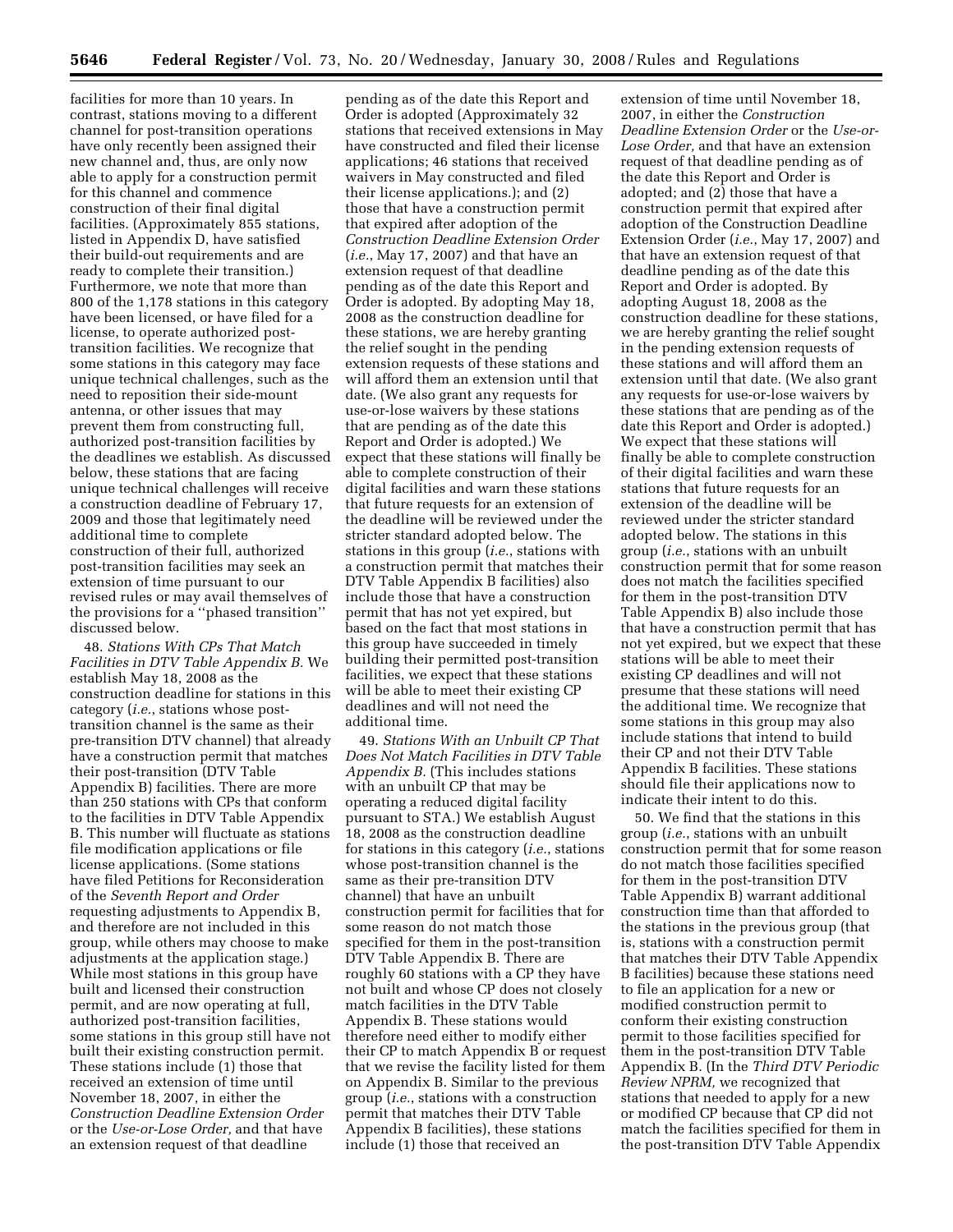B may need more time to construct. *See Third DTV Periodic Review NPRM,* at para. 71.) We expect, however, that the actual construction of the different DTV Table Appendix B facilities should not otherwise cause delay, particularly because these stations never built their existing construction permit. Moreover, we note that these stations should have filed applications for such conforming facilities soon after the new posttransition DTV Table became effective on October 26, 2007, and should do so immediately if they have not done so already. We also note that changes made to these stations' construction permits since they made their certifications (via FCC Form 381) in 2004 were made pursuant to these stations' specific requests.

51. We recognize that some stations in this group cannot commence operations at their final DTV Table Appendix B facilities because doing so would cause impermissible interference to other current television operations. These stations must build and operate their currently authorized digital facilities reflected in their existing CP by the August 18, 2008 deadline and may seek an extension of time to February 17, 2009, at which time they could file their modification application to conform to those facilities specified in the posttransition DTV Table Appendix B. We expect, however, that these stations will apply now to modify their facilities to match the post-transition DTV Table Appendix B and will begin operations at full, authorized facilities as soon as the impermissible pre-transition interference concerns are resolved (*e.g.*, the affected pre-transition station moves to its post-transition channel).

52. *Stations With a License That Does Not Match Facilities in DTV Table Appendix B.* We establish August 18, 2008 as the construction deadline for stations in this category (*i.e.*, stations whose post-transition channel is the same as their pre-transition DTV channel) that have a license for facilities that for some reason do not match those specified for them in the post-transition DTV Table Appendix B. There are more than 300 stations with a licensed pretransition facility that does not match facilities in DTV Table Appendix B, and therefore would need to apply for a CP for facilities that do match Appendix B or request that we revise the facility listed for them on Appendix B. We find that these stations generally should be treated like those stations with an unbuilt construction permit that for some reason does not match the posttransition DTV Table Appendix B facilities because they, too, need to file an application for a new or modified

construction permit to conform their license to those facilities specified for them in the post-transition DTV Table Appendix B. We note, however, that unlike those stations with an unbuilt construction permit, these stations built a digital facility and met their previous DTV construction deadline. We will take this factor into consideration to the extent that such stations may request additional time to meet their posttransition facility deadline. For example, while we expect that these stations will not need to make significant modifications to conform their licensed facilities, we will consider granting requests from these stations if they can demonstrate that the modifications to conform their licensed facilities are, indeed, significant. We recognize that some stations in this group (*i.e.*, stations with licensed facilities that for some reason do not match those specified for them in the post-transition DTV Table Appendix B) may have constructed their intended facilities and do not intend to build their DTV Table Appendix B facilities. These stations should file their applications now to indicate their intent to do this.

3. Stations Facing Unique Technical Challenges

53. We adopt our proposal in *Third DTV Periodic Review NPRM* to establish February 17, 2009 as the deadline for stations facing ''unique technical challenges'' (as defined in the *Construction Deadline Extension Order*  and the *Use or Lose Order*) preventing them from completing construction of their final, post-transition facilities. (February 17, 2009 was originally established as the deadline for these stations in the *Use or Lose Order* and *Construction Deadline Order.*) This category is limited to the types of situations described for stations facing ''unique technical challenges'' in the *Construction Deadline Extension Order*  and the *Use or Lose Order.* Most of the stations are in this group because they need to reposition a top-mounted analog antenna with a side-mounted digital antenna. (Forty-five stations received a use-or-lose waiver and four stations received an extension in this category.) There may also be other stations in this group that met their previous DTV construction requirements but now face unique technical challenges in meeting their deadline to construct posttransition (DTV Table Appendix B) facilities. Such challenges include stations that have a side-mounted digital antenna and top-mounted analog antenna and will need to install a topmounted antenna for post-transition

digital use, but cannot do so before the end of the transition because the tower cannot support the additional weight of a third antenna, or face other circumstances in which the operation of a station's analog service prevents the completion of construction of the station's full, authorized post-transition facility, including stations whose local power company cannot provide sufficient electrical capacity to the tower site to power both analog and full power digital operations, and stations that do not have space at their antenna site for both analog and digital equipment. (Most of these stations proposed to install their DTV antenna on the top of the tower where their existing analog antenna currently is housed. In order to top-mount the DTV antenna, these stations would have to relocate the analog antenna to another position on the existing tower or to another location altogether, necessitating the purchase of a new analog antenna that would be usable for only a very short period of time.) Stations must document their status as a station facing a ''unique technical challenge'' and, thereby, obtain February 17, 2009 as their new construction deadline, by specifying such status in their application for posttransition facilities (Forms 301 or 340), if applicable, or by filing a notification electronically through the Commission's Consolidated Database System (''CDBS'') using the Informal Application filing form. Stations must also specify their status in their Transition Status Reports (Form 387). (Stations must check the appropriate box on Question (v)(3) in Section III (Next Steps) of the form, and must also detail their plans for repositioning their top-mounted/side-mounted antennas in Section V (DTV Transition Plan) of the form.) Although commenters did not support setting any firm deadline for these stations before the transition date, they did generally support our approach to provide these stations with more time to complete construction of their final DTV facilities than those stations without such unique technical challenges. We appreciate that these stations may need more time to complete construction of their final DTV facilities than other stations due to the challenge of configuring their station's post-transition facilities. Commenters have argued that stations with existing top-mounted analog and side-mounted digital antennas may face problems if they are forced to complete their final DTV facilities before the statutory analog shutdown. For example, a station with a side-mounted DTV antenna, a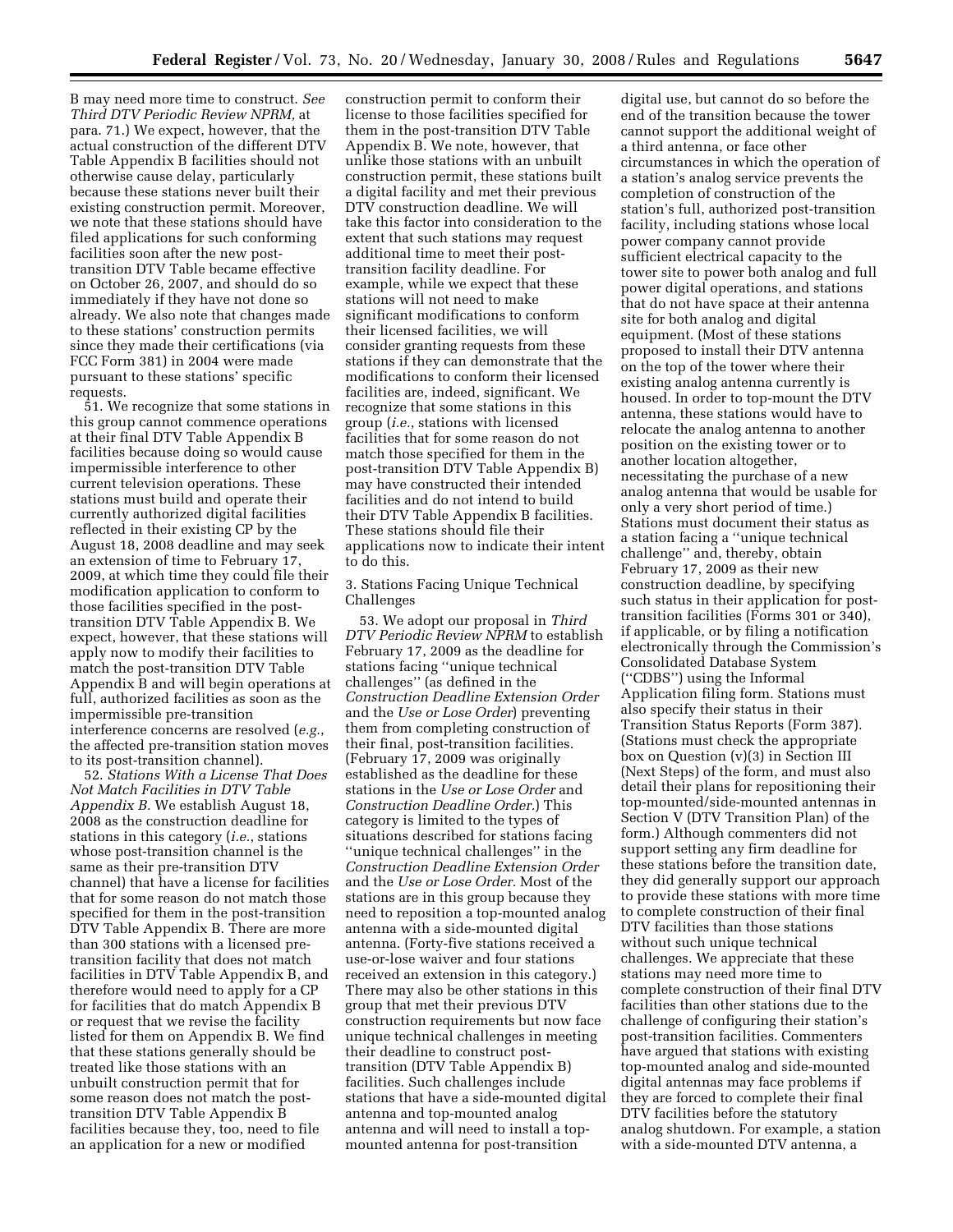top-mounted analog antenna and a topmount DTV allotment risks significant analog service losses if it attempts to build-out its post-transition allotment before the analog shutdown. We, thus, conclude that imposing an earlier deadline for stations with unique technical challenges could create technical problems or the needless incurrence of extra engineering expenses. Therefore, we will continue to permit these stations the maximum amount of time—until the end of the transition—to complete the construction of their final DTV facilities.

54. However, as discussed above, we cannot give stations blanket authority for more construction time beyond the transition date without risking the availability of post-transition television service to viewers. We do agree with commenters, however, that our rules and policies must be flexible to enable stations with unique technical challenges to make a smooth transition. In particular, we expect that stations facing unique technical challenges will benefit from our provisions for a ''phased transition.'' (We note that not all of the stations granted a use or lose waiver in this category have the type of situation that is likely to warrant further time to complete construction after the transition date.) For example, Allbritton has requested that the Commission permit a station with a top-mounted analog antenna to delay the start of construction of top-mounted, post transition DTV facilities until after the analog shut-down, provided that station's existing DTV facility provides service to 100 percent of its replication area. We find that the ''phased transition'' alternative build-out policy that we adopt below will provide an avenue for the relief requested by Allbritton.

#### 4. Other Situations

55. We adopt our proposals concerning the treatment of stations granted a waiver of the August 4, 2005 ''checklist'' deadline and stations denied an extension of time to construct a pre-transition DTV facility or a ''use or lose'' waiver request. (These stations sought a waiver of the August 4, 2005 deadline established for all television stations to construct and operate a ''checklist'' DTV facility.)

56. *Checklist Waiver Stations.* We adopt our proposal in *Third DTV Periodic Review NPRM* to set a construction deadline for the 10 stations granted a ''checklist'' waiver that is based upon whether their pre-transition DTV channel is the same as, or different from, their post-transition channel. We received no comments on this issue. We

find that our original proposal is an appropriate method for setting the construction deadline for these stations. Accordingly, the six stations granted "checklist" waivers whose pretransition DTV channel is different from their post-transition channel may forego construction of their pre-transition DTV facility and must complete construction of their post-transition facility by February 17, 2009. (This number will change from six to seven if our proposed channel change for station WPCW–DT, Jeannette, PA (from its DTV channel 49 to new channel 11) is adopted, giving the station a construction deadline of February 17, 2009. These stations will be treated like any other stations whose pre-transition DTV channel is different than their post-transition channel.) The four stations granted ''checklist'' waivers whose pre-transition DTV channel is the same as their posttransition channel, must complete their full, final post-transition facility by the deadline established for other stations whose pre-transition DTV channel is the same as their post-transition channel. (Station WSMH–DT, Flint, MI is the only one of these stations that has yet to apply for and build its post-transition DTV Table Appendix B facilities and, accordingly, has a construction deadline of August 18, 2008.)

57. *Stations Denied an Extension of Time to Construct.* Five stations were denied extensions in the *Construction Deadline Extension Order.* Three of these stations were admonished and made subject to remedial measures. One admonished station, whose pretransition DTV channel is the same as its post-transition channel, was afforded six months from the release date of the Order to comply with the DTV construction rule. The other two admonished stations, whose pretransition DTV channel is different from their post-transition channel, were afforded until 30 days after the effective date of the amendments to section 73.624(d) of the rules to be adopted in the Report and Order in this Third DTV Periodic Review proceeding. All three admonished stations were also made subject to the remedial measures for DTV construction adopted by the Commission. For the three admonished stations, we proposed in the *Third DTV Periodic Review NPRM* to not consider any future requests for extension of time to construct pre-transition facilities. As we stated in the *Third DTV Periodic Review NPRM*, we believe that admonished stations that have been denied an extension of their construction deadline and have been required to follow remedial procedures

should be treated more strictly than stations that have been granted an extension of the construction deadline. We received no comments on this issue and will adopt our proposal.

58. Of the three stations that were denied an extension and admonished, only one station, WTVA–DT, channel 8, Tupelo, Mississippi, has still not built its pre-transition facility. (We note that the two other stations that were denied extensions and admonished have since reported the completion of their final DTV facility and, therefore, do not require further consideration. These stations are KJUD–DT, Juneau, Alaska and KECY–DT, El Centro, California. KECY–DT sought reconsideration of the Commission's admonishment of its failure to complete construction in a timely manner. That reconsideration will be addressed in a separate proceeding.) WTVA–DT has a posttransition channel that is different from its pre-transition DTV channel. We stated in the *Third DTV Periodic Review NPRM* that requiring such stations, even if denied an extension and admonished, to build their pre-transition channel would be inconsistent with our policy to shift our focus to construction of post-transition facilities. Accordingly, we proposed that we would not require these stations to construct their pretransition facilities, but that these stations would remain admonished and would remain on a remedial program with respect to construction of their post-transition facilities. In light of the Commission's consideration of the issues raised in the *Third DTV Periodic Review NPRM*, the Commission decided in the *Construction Deadline Extension Order* to temporarily stay its reporting and progress requirements for admonished stations in the case of WTVA–DT. As WTVA–DT has a posttransition channel that is different from its pre-transition DTV channel, consistent with our decision in this Report and Order and as we proposed in the *Third DTV Periodic Review NPRM*, we hereby determine that this station will not be required to construct its pre-transition facility and will remain admonished and on a remedial program with respect to the construction of its post-transition facility. Station WTVA–DT must construct its post-transition facility no later than February 17, 2009, the deadline we have established in this Report and Order for all stations in this category. In addition, in accordance with our remedial program, WTVA–DT must report on its construction progress every 60 days following release of this Report and Order. If station WTVA–DT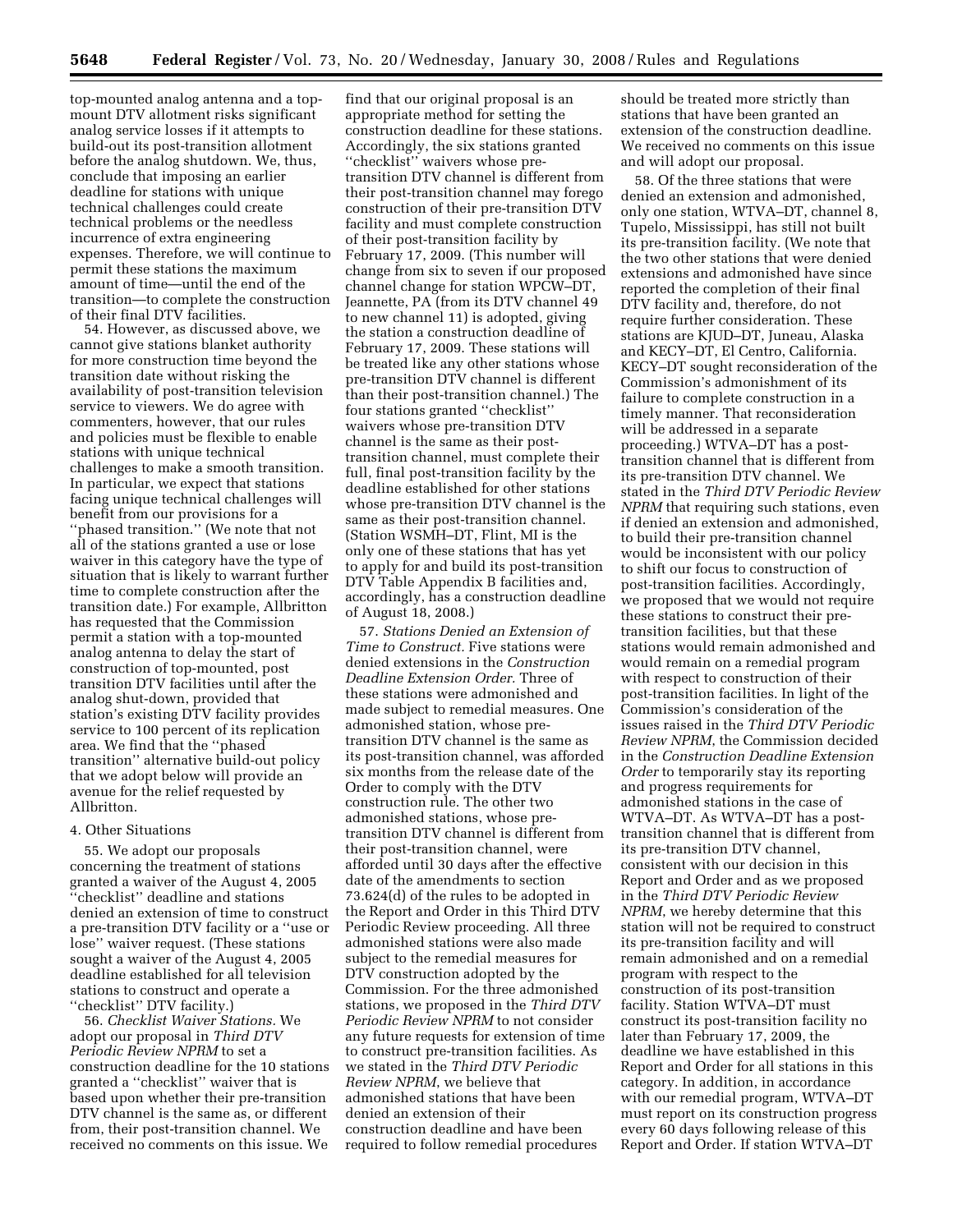fails to make progress, it will be subject to additional remedial measures and sanctions. These actions modify our prior remedial measures/admonishment order for WTVA–DT.

59. *Stations Denied Waiver of the Use or Lose Deadline.* For stations that were denied use or lose waivers in the *Use or Lose Order*, seven stations were denied use or lose waivers in the *Use or Lose Order* and, consequently, lost interference protection to the unused portion of the associated coverage area and lost the ability to ''carry over'' their interference protection to their unserved DTV service area on their post-transition channel. (These stations were unable to show that good cause existed to allow them additional time to meet their applicable ''use or lose'' deadline.) Two of the seven stations denied ''use-orlose'' waiver requests, KAME and WCOV, are remaining on their current DTV channel for post-transition use. Neither of these stations filed petitions for reconsideration and their denial is final. They must file applications to modify their construction permit to specify their reduced DTV facilities and, upon grant of the construction permit, they must file a license application to cover this modification reflecting their now completed facility.) In the *Third DTV Periodic Review NPRM*, we invited comment on whether we should reevaluate the loss of interference protection for these stations with respect to their post-transition channel. We received no comments on this issue. We decline to change our decision in that order to remove interference protection for the parts of their service area that were not built by the deadline and for which these stations were unable to justify a waiver.

60. There is no reason to distinguish between stations that failed to complete construction of their pre-transition facility by the use-or-lose deadline based on whether or not the facility would also be used for post-transition operation. In this case, the required build-out was specifically to provide pre-transition service and the failure to provide that service without a valid justification cannot be excused. Accordingly, we will not reevaluate here our decision to remove interference protection for these stations. These stations will not lose their license and must comply with the relevant deadline for operation of their post-transition facility if it differs from their pretransition facility. (The five stations whose pre-transition channel is not the same as their post-transition channel are required to complete construction of their post-transition facility by February 17, 2009, but have lost interference

protection to that part of their service area that they failed to serve by the useor-lose deadline. One of these stations, KUAM, did not file a petition for reconsideration and their denial is final. When KUAM applies for its construction permit, its application should reflect this modification.) We note that four of these stations have sought reconsideration of the denial of their use or lose waivers. (Stations KBDI–DT, Denver-Broomfield, Colorado, WDHS–DT, Iron Mountain, Michigan, WDTV–DT, Weston, WV, and WTXX–DT, Waterbury, Connecticut, all filed such petitions for reconsideration. If their petitions are denied, their applications for CP to construct their post-transition facilities must include the necessary modification to reflect the service area lost.) We will address these petitions for reconsiderations in a separate proceeding.

# 5. Extension/Waiver of DTV Construction Deadlines

61. In this section, we adopt our proposed revisions to section 73.624(d)(3) of the rules to tighten the standard for extension of DTV construction deadlines. However, we also clarify that we will consider, on a case by case basis in very limited circumstances, requests for an extension that do not meet our stricter criteria adopted herein where the station can show extraordinary circumstances that warrant providing additional time to complete construction. We also conclude that there will no longer be a separate treatment of ''use-or-lose'' deadlines, rather all requests for more time to complete construction of full authorized facilities will be dealt with as requests for CP extensions. In addition, we will require stations seeking an extension under section 73.624 $\overline{d}(d)(3)$  to comply with a viewer notification requirement (detailed below). Finally, as we proposed in the *Third DTV Periodic Review NPRM*, for all requests for additional time to construct DTV facilities for construction deadlines occurring on February 18, 2009 or later, we will consider such requests under the tolling standard set forth in section 73.3598(b) of our rules. (47 CFR 73.3598(b) provides that the period of construction for an original construction permit shall toll when construction is prevented due to an act of God (*e.g.,* floods, tornados, hurricanes, or earthquakes), the grant of the permit is the subject of administrative or judicial review (*i.e.,*  petitions for reconsideration and applications for review of the grant of a construction permit pending before the Commission and any judicial appeal), or construction is delayed by a cause of action pending in court related to requirements for construction or operation of the station (*i.e.,* zoning or environmental requirements).

62. Specifically, we take the following steps with respect to requests for additional time to construct posttransition facilities:

(1) Absent extraordinary circumstances we will no longer consider lack of equipment in the evaluation of whether to grant a request for extension of time to construct a DTV facility.

(2) We continue to consider circumstances beyond the licensee's control in evaluating requests for extension of time, including delays related to zoning issues or international coordination.

(3) We eliminate the existing four-part test for an extension of time on the grounds of financial hardship. Under the new test adopted herein, absent extraordinary circumstances, to obtain an extension on the grounds of financial hardship we will require that the station show that it is (a) the subject of a bankruptcy or receivership proceeding, or (b) experiencing severe financial hardship, as defined by negative cash flow for the past three years.

(4) Requests for extension must be received at least 60 days prior to the deadline for which the extension is requested to ensure review prior to the deadline.

(5) Beginning at least 30 days prior to the station's termination of analog service, stations must notify their viewers about any delays in completing construction that will prevent the station from providing post-transition digital service to all viewers. (The station must air such notifications on its analog channel.)

(6) For all requests for additional time to construct DTV facilities for construction deadlines occurring on February 18, 2009 or later, we will consider such requests under the tolling standard set forth in section 73.3598(b) of the rules. This rule provides that the period of construction for an original construction permit shall toll when construction is prevented due to an act of God (*e.g.,* floods, tornados, hurricanes, or earthquakes), the grant of the permit is the subject of administrative or judicial review, or construction is delayed by a cause of action pending in court related to requirements for construction or operation of the station (*i.e.,* zoning or environmental requirements).

63. Stations that cannot finalize construction of their final DTV facilities by the February 17, 2009 deadline have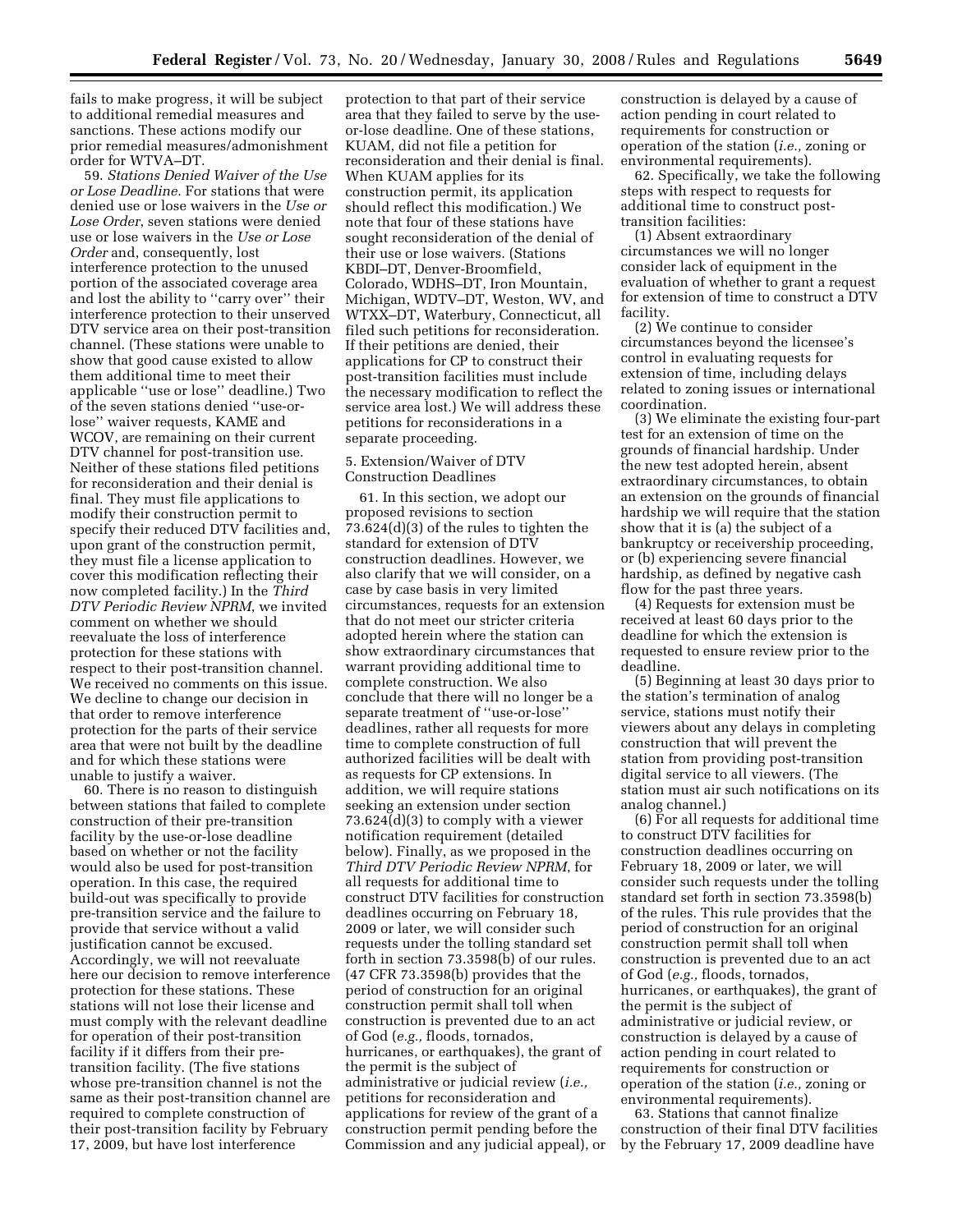several options. First, they may apply for an extension of time to construct pursuant to the stricter extension criteria adopted herein. Alternatively, as discussed below in the phased transition section, stations that cannot finalize construction of their full, authorized post-transition facilities by the transition deadline and that do not meet the revised extension criteria adopted herein may request that they be permitted to stay on their pre-transition DTV channel for a period of time past the February 17, 2009 deadline to permit them to finalize construction provided they serve their existing viewers. As another option, also discussed in the phased transition section below, a station that cannot finalize its full, authorized posttransition facilities by February 17, 2009 and that cannot meet the revised extension criteria may also request that it be permitted to operate with less than full, authorized facilities for a period of time after the transition deadline provided it serves its existing viewers. Stations that cannot build posttransition facilities that serve their existing viewers by February 17, 2009 will not be eligible to take advantage of these phased transition options. Requests for more time to construct for any deadline of February 18, 2009 or later will be subject to the tolling standard, as discussed more fully below.

64. The stations that face the most significant amount of construction to finalize their post-transition facilities are those that are moving to a different channel for post-transition operation. It is important to note that in this Report and Order we provide these stations the maximum amount of time—*e.g.,* until February 17, 2009—to complete construction of these post-transition facilities. (We also permit stations that are moving to a new channel posttransition and whose pre-transition facility is unbuilt or nonoperational to cease efforts to construct the pretransition facility and focus their efforts on constructing the final, post-transition facility.) As analog transmissions must cease by February 17, 2009, any extension of time to construct final DTV facilities granted beyond this date will result in the loss of service to over-theair viewers. (Some stations may be permitted to continue to serve current viewers on their pre-transition DTV channel past the transition deadline.) Consequently, as discussed further below, we will provide extensions of time to construct final DTV facilities only in the most serious of situations.

65. Stations that have an earlier deadline to construct post-transition facilities generally do not have a

significant amount of construction remaining to complete their final DTV facility. (Stations whose pre- and posttransition channels are the same have until May 18, 2008 to finalize construction of the post-transition facility.) In some cases, however, these stations do face genuine obstacles to completing construction, such as zoning issues or weather-related damages to facilities. For these stations, the revised standard we adopt herein will continue to consider these kinds of issues in evaluating extension requests. For stations moving to a new channel posttransition and that are subject to either the May 18, 2008 or August 18, 2008 construction deadline, those that need an extension and can satisfy the new criteria adopted herein will be granted an extension until February 18, 2009.

66. In general, at this stage in the transition it would be a disservice to the public to permit stations to continue to obtain extensions of time to construct due to equipment shortages associated with poor planning or a reluctance to commit financial resources to construction of full digital facilities. While most of the commenters that addressed our proposals to tighten the standards for grant of additional time to construct DTV facilities disagreed with our proposals, we believe it is necessary that these standards be tightened to ensure continued, necessary progress by stations toward completion of their post-transition facilities. Because we are close to the end of the transition—the ultimate deadline—we can no longer allow extensions except in the most serious, extraordinary, or truly unavoidable circumstances, such as bankruptcy or zoning or other impediments beyond the station's control. Stations that cannot satisfy these criteria and yet do not complete construction of their post-transition facility will be admonished, placed in remedial programs, subjected to forfeitures, will lose interference protection to their unbuilt service areas, and/or will not be permitted to apply for expanded facilities. These stations will also be required to notify their viewers that the station will not be serving some or all of these viewers beginning February 18, 2009.

67. We have determined that there is no further need for separate ''use or lose'' and construction deadlines at this point in the transition. Our ''use or lose'' deadlines were an effort to ensure that stations were operating full power pre-transition DTV facilities during the course of the DTV transition. As we are nearing the end of the DTV transition, stations must complete their final, posttransition facilities, and the less than

full facilities that were permitted by the use-or-lose deadlines will no longer be sufficient. Therefore, from this point on, we will enforce only construction deadlines for all stations. Any station whose DTV facility is either unbuilt or built but operating at less than full power may submit an application for extension if it wants to retain protection to the authorized service area and would meet the new extension criteria. (We also note that stations that do not intend to build out to their full authorized facility should apply for a license to cover the facility they have built.)

68. *Background*. In the *Third DTV Periodic Review NPRM*, we tentatively concluded that we would revise section 73.624(d)(3) of the rules, which sets forth the standard for extension of DTV construction deadlines, to make that provision substantially stricter. We noted that the initial construction deadlines for DTV facilities passed several years ago and that the deadline for completion of the transition is rapidly approaching. It is critical at this stage in the transition that stations finalize their construction plans and implement them.

69. Under the current rules, the Media Bureau may grant a six-month extension of time to construct a DTV station if the licensee or permittee can show that the ''failure to meet the construction deadline is due to circumstances that are either unforeseeable or beyond the licensee's control where the licensee has taken all reasonable steps to resolve the problem expeditiously.'' The rules state: ''[s]uch circumstances shall include, but are not limited to (A) [i]nability to construct and place in operation a facility \* \* \* because of delays in obtaining zoning or FAA approvals, or similar constraints; (B) the lack of equipment necessary to obtain a digital television signal; or (C) where the cost of meeting the minimum build-out requirements exceeds the station's financial resources.'' (*See* 47 CFR 73.624(d)(3)(ii). To qualify under the financial resources standard, the applicant must provide (1) an itemized estimate of the cost of meeting the minimum build-out requirements; (2) a detailed statement explaining why its financial condition precludes such an expenditure; (3) a detailed accounting of the applicant's good faith efforts to meet the deadline, including its good faith efforts to obtain the requisite financing and an explanation why those efforts were unsuccessful; and (4) an indication when the applicant reasonably expects to complete construction. These rules apply to stations granted a paired license for analog and digital operation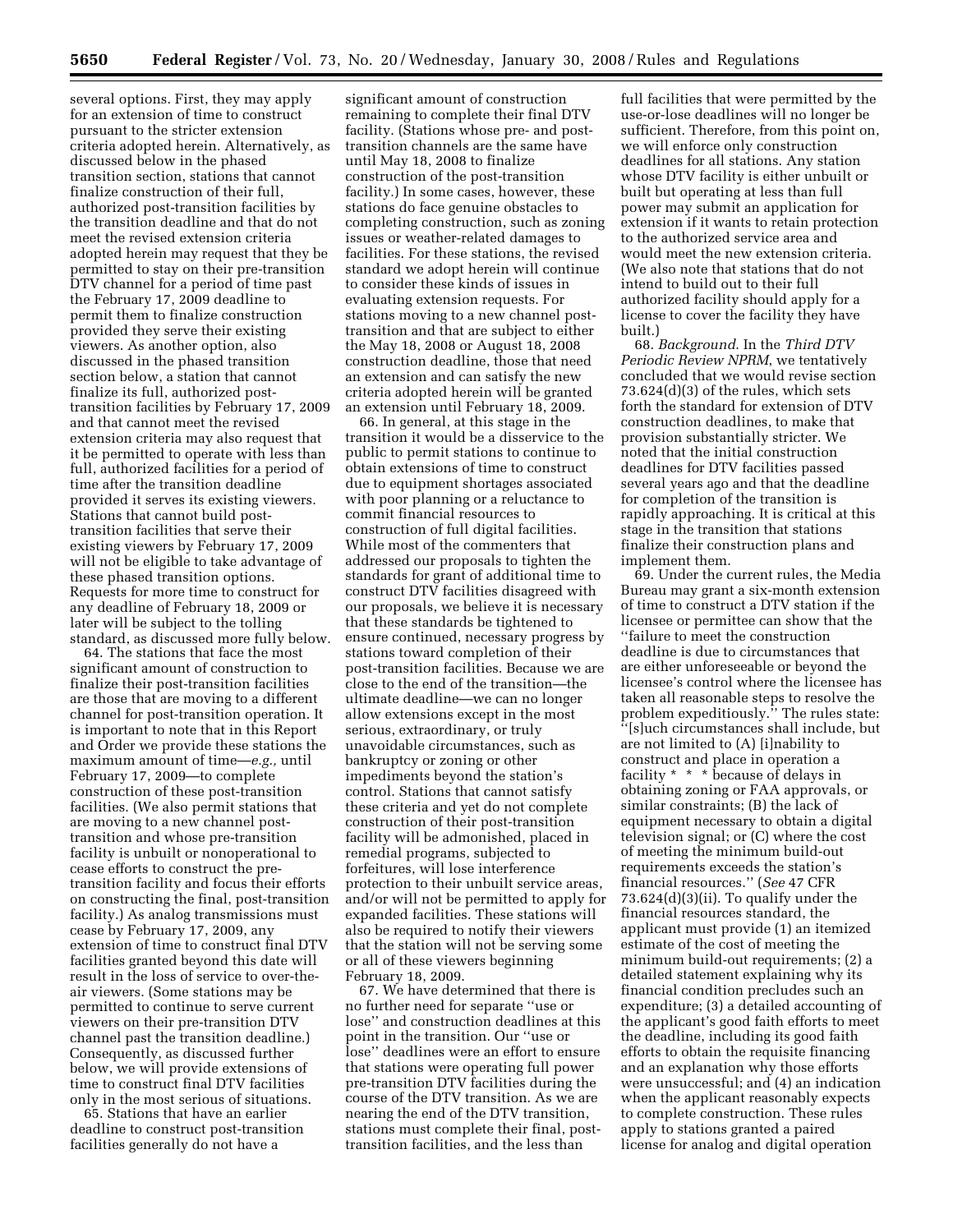during the transition. (DTV singleton stations are already subject to the tolling provisions in 47 CFR 73.3598(b). We did not propose, and do not make, any changes to our rules regarding DTV singletons.) The Bureau may grant no more than two extension requests upon delegated authority. Subsequent extension requests must be referred to the Commission.

70. In the *Third DTV Periodic Review NPRM*, we proposed to eliminate section  $73.624(d)(3)(ii)(B)$ , which permits consideration of lack of equipment in the evaluation of whether to grant a request for extension of time to construct. Most stations have had ample time to order the equipment required to provide digital service. In addition, given the relatively short time remaining in the transition, we find that it is not appropriate to grant stations additional time to construct because of equipment delays, absent extraordinary circumstances. We also proposed to eliminate the existing four-part test for financial hardship, which permits consideration of circumstances where the cost of meeting build-out requirements exceeds the station's financial resources, and replace it with a new test. Specifically, in seeking a DTV extension for financial reasons, we proposed that the licensee/permittee of a station may show that it is (1) the subject of a bankruptcy or receivership proceeding, or (2) experiencing severe financial hardship, as defined by negative cash flow for the past three years. (Our proposed showing of three years of negative cash flow is similar to the showing considered in determining whether a station is a ''failed station'' for purposes of a waiver of our local TV ownership rules. However, we made clear in the *Third DTV Periodic Review NPRM* that we do not intend to use the failed station standard in its entirety as applied in the context of local TV ownership in determining whether a station should be granted an extension of time to construct under our revised extension standard. As proposed in the *Third DTV Periodic Review NPRM*, we will require that a station seeking a DTV extension for financial reasons to demonstrate that it is either in bankruptcy or receivership or has had negative cash flow for the past three years.)

71. *Equipment shortages.* Consistent with our proposal in the *Third DTV Periodic Review NPRM,* we eliminate section  $73.624(d)(3)(ii)(B)$  of our rules, which permits consideration of circumstances related to ''the lack of equipment necessary to obtain a digital television signal'' in the evaluation of whether to grant a request for extension

of time to construct. Going forward, absent extraordinary circumstances, we will no longer consider lack of equipment a valid ground for granting a request for extension of time to construct. Although the commenters that addressed this issue generally opposed our proposal to eliminate the equipment shortage justification for an extension, we find that at this relatively late stage in the transition it is no longer appropriate to signal to stations that they can obtain more time to construct their final DTV stations by citing general difficulties related to obtaining equipment. Stations must at this stage in the transition be submitting their equipment orders and arranging for delivery and installation in order to ensure that they meet the DTV construction deadlines established in this Report and Order. (While we recognize that some stations are still awaiting authorization of their final DTV facilities, the vast majority of stations have been assigned a channel and facility and have no legitimate cause for reluctance to order equipment. Moreover, most of the stations that have requested a change in their previously certified facilities in petitions for reconsideration of the *Seventh Report and Order* in the DTV table proceeding assert that their requested changes are needed to facilitate construction using existing antennas or other equipment. Therefore, these stations should not have need of additional time to construct based on equipment shortages. While stations may be eager to order equipment that will permit them to expand their facilities at a later date when such expansion may be permitted, stations cannot use this excuse to delay ordering now equipment that will permit them to finalize their current authorized facilities.)

72. While requests for an extension of time on the grounds of a lack of equipment will no longer generally be granted, we recognize that for some stations difficulties beyond their control in obtaining or installing equipment may still pose unavoidable delays in completing construction, either because of real equipment shortages, the lack of sufficient tower crews, or because of a delay in scheduling equipment installation due to weather. Therefore, while we adopt our proposal to eliminate the equipment shortage justification as a general ground for grant of an extension of time, and amend the rule accordingly, we will consider, on a case by case basis, requests for an extension where a station can demonstrate that, despite timely orders, there is a delay in

delivery of equipment due to a shortage of supply or that there is a delay in installing equipment on hand or in completing tower construction due to a shortage of qualified tower crews. Only stations that can demonstrate that they placed their equipment orders and requested tower crews well in advance will be considered eligible for an extension on these grounds. In addition, we will also consider requests for an extension where the station can demonstrate that tower construction cannot be completed because of weather conditions or that equipment is on hand but that weather conditions have delayed installation. In each case, we will require the station to provide specific, detailed information and supporting documentation to demonstrate that grant of an extension of time to construct is warranted because of a genuine, specific, verifiable delay due to equipment or manpower shortages or weather. Such documentation could include, for example, proof that equipment was timely ordered together with a letter from the equipment supplier confirming a delay in filling orders and an estimated date by when the equipment will be delivered, or proof that equipment is on hand together with a letter from the equipment installer confirming a delay in scheduling installation and an estimated date for installation. With respect to delays due to weather, we will consider proof that the equipment is on hand or that tower construction has commenced or is ready to commence together with information confirming unsuitable weather conditions and an estimated date for finalizing tower construction and/or equipment installation. Stations must also note on FCC Form 387 the status of the station's transition and any delays related to delivery or installation of equipment and must update the form to keep the Commission apprised of changes or continuing delays.

73. This approach responds to the concerns raised by MSTV and NAB who specifically opposed our proposal to eliminate the equipment shortage justification for an extension of time. MSTV and NAB argued that eliminating the equipment shortage justification was inappropriate given the enormous anticipated demand for equipment and the relatively small number of manufacturers and installers, which could lead to very real shortages. We agree that there are instances in which stations may face legitimate delays in obtaining or installing equipment because of high demand or weather considerations and we will consider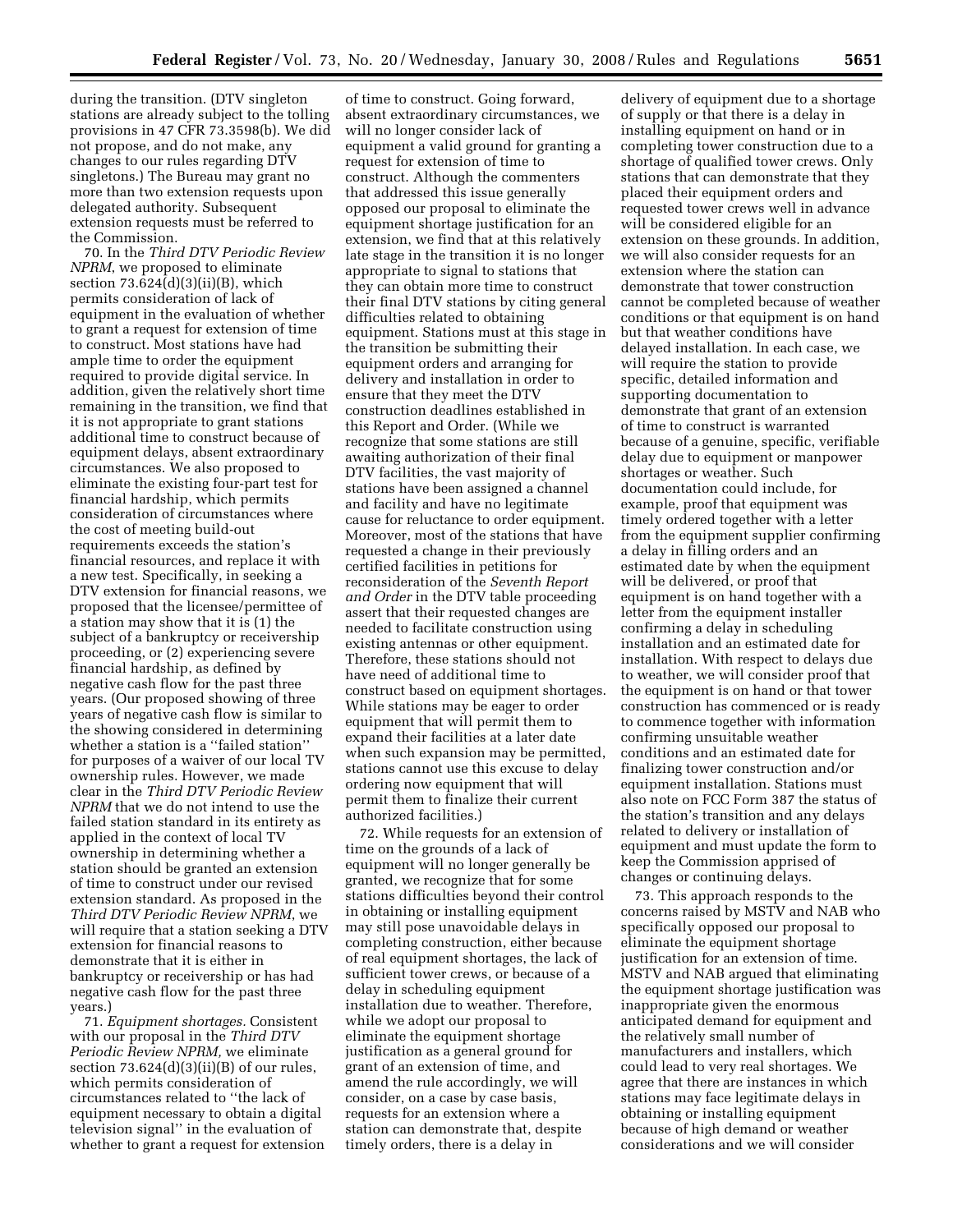extensions in these extraordinary circumstances. Apart from such extraordinary circumstances, however, we will no longer generally consider lack of equipment as grounds for an extension of time.

74. *Financial hardship.* We also hereby adopt our proposal to eliminate the existing four-part test for financial hardship, which permits consideration of circumstances where the cost of meeting build-out requirements exceeds the station's financial resources, and replace it with a new test. To obtain an extension on the grounds of financial hardship we will require that the station show that it is (1) the subject of a bankruptcy or receivership proceeding, or (2) experiencing severe financial hardship, as defined by negative cash flow for the past three years. Stations seeking an extension based upon financial considerations must either (1) submit proof that they have filed for bankruptcy or that a receiver has been appointed, or (2) submit an audited financial statement for the previous three years. All such stations must also submit a schedule of when they expect to complete construction.

75. Our goal in adopting this stricter financial hardship standard is to limit extensions to situations where stations clearly are unable to make the financial commitment necessary to complete construction of their post-transition DTV facilities. While we recognize that a number of stations face financial obstacles to completing construction, at this relatively late stage in the transition it is imperative that stations devise and implement a plan to complete their final DTV facilities. Analog broadcasts must cease at midnight on February 17, 2009. In order to ensure that viewers continue to receive television service after the transition, stations must complete their post-transition facilities now. It is difficult to imagine a more compelling use of funds than to ensure continued service to the viewing public. Thus, only stations that can demonstrate no available funds or source of funding to complete construction may be granted an extension on this ground.

76. While we adopt our proposal to tighten our financial hardship standard, and amend the rule accordingly, we recognize that some stations, including some noncommercial educational stations and some smaller stations, face extraordinary financial circumstances that do not fit within the new financial hardship criteria but that nonetheless may warrant an extension of time to finalize construction. Therefore, we will consider, on a case by case basis, requests for an extension that do not meet our revised financial hardship

criteria where a station can demonstrate extraordinary circumstances. In this regard, we will consider situations where the station can demonstrate, for example, that it is awaiting expected funding in the form of a station grant or similar funding together with a date by when such funding is expected to be received. We will also consider situations in which the station can show that it has a detailed, step-by-step plan for constructing its post-transition facilities by February 17, 2009 and that it is making and will continue to make timely progress in implementing this plan. We caution stations that extensions on the grounds of extraordinary circumstances will not be routinely granted.

77. We will require that all stations requesting an extension submit proof of the circumstances that warrant an extension of time, and provide a firm estimate of when construction will be completed. Stations will also be required to provide information on FCC Form 387 regarding the status of the station's transition and to update this information on a regular basis.

78. *Circumstances beyond the station's control.* As we proposed, we will continue to consider requests for extension of time where the station is awaiting action by the Commission or a court on a pending application or appeal or where action on an application is being delayed for other reasons beyond the station's control. We will consider delays due to international coordination where resolution of the international coordination issue is truly beyond the control of the station, such as where the failure to obtain coordination will not permit the station to construct facilities sufficient to replicate its analog coverage area. A station seeking to maximize that cannot obtain international coordination for such facilities may be required to construct facilities with a smaller coverage area. As we stated in the *Third DTV Periodic Review NPRM,* we will also continue to consider circumstances related to an act of God or terrorism in evaluating requests for an extension of time to construct.

79. *Application of revised extension standard.* Our stricter standard for grant of an extension of time to construct DTV facilities adopted herein will be applied to all pending and future requests for extension of construction deadlines occurring on or before February 17, 2009. While we proposed in the *Third DTV Periodic Review NPRM* to apply our stricter extension standard to construction deadlines occurring before—but not on—February 17, 2009, and to apply our proposed tolling

standard to deadlines on or after that date, we now find it is appropriate to apply the revised, stricter extension standard to construction deadlines on or before February 17, 2009. While our revised extension standard is stricter than the current standard, it provides more flexibility to stations than the tolling standard. Thus, applying the revised extension standard rather than tolling to stations with a February 17, 2009 construction deadline will provide some relief to these stations that may face legitimate obstacles to completing their post-transition facilities. All requests for extension of time pursuant to section 73.624(d), as amended, must be filed electronically using the revised FCC Form 337. (Requests for extraordinary relief in the circumstances described herein should also be filed electronically using FCC Form 337. Such requests should indicate clearly the circumstances that the station claims warrants additional time to construct.) We remind parties that applications for extension must be filed ''no earlier than 90 and no later than 60 days prior to the relevant construction deadline, absent a showing of sufficient reasons for filing within less than 60 days of the relevant construction deadline.'' To ensure sufficient time for review of any such extension requests, the Bureau is instructed to apply this requirement strictly and to accept extension requests filed fewer than 60 days before the applicable construction deadline only if the party affirmatively and persuasively demonstrates that the extension is necessary due to an unforeseen development or event occurring within the 60 day timeframe. (We note that because any extensions would apply to the new deadlines adopted by this Report and Order, the Media Bureau has delegated authority to grant or deny extensions for up to six months. *See* 47 CFR 73.624(d)(3)(i), (iii).)

80. *Viewer Notification.* Stations that will not be serving at least the same population that receives their current analog TV and DTV service on February 18, 2009 must notify viewers on their analog channel about the station's planned delay in construction and operation of post-transition (DTV) service. (Population to be served should be based on the population the station is authorized to serve both before and after the transition. Population not previously served and population that will no longer be served by the station's authorized post-transition facility need not be counted. This applies to all calculations of population herein.) Therefore, stations seeking an extension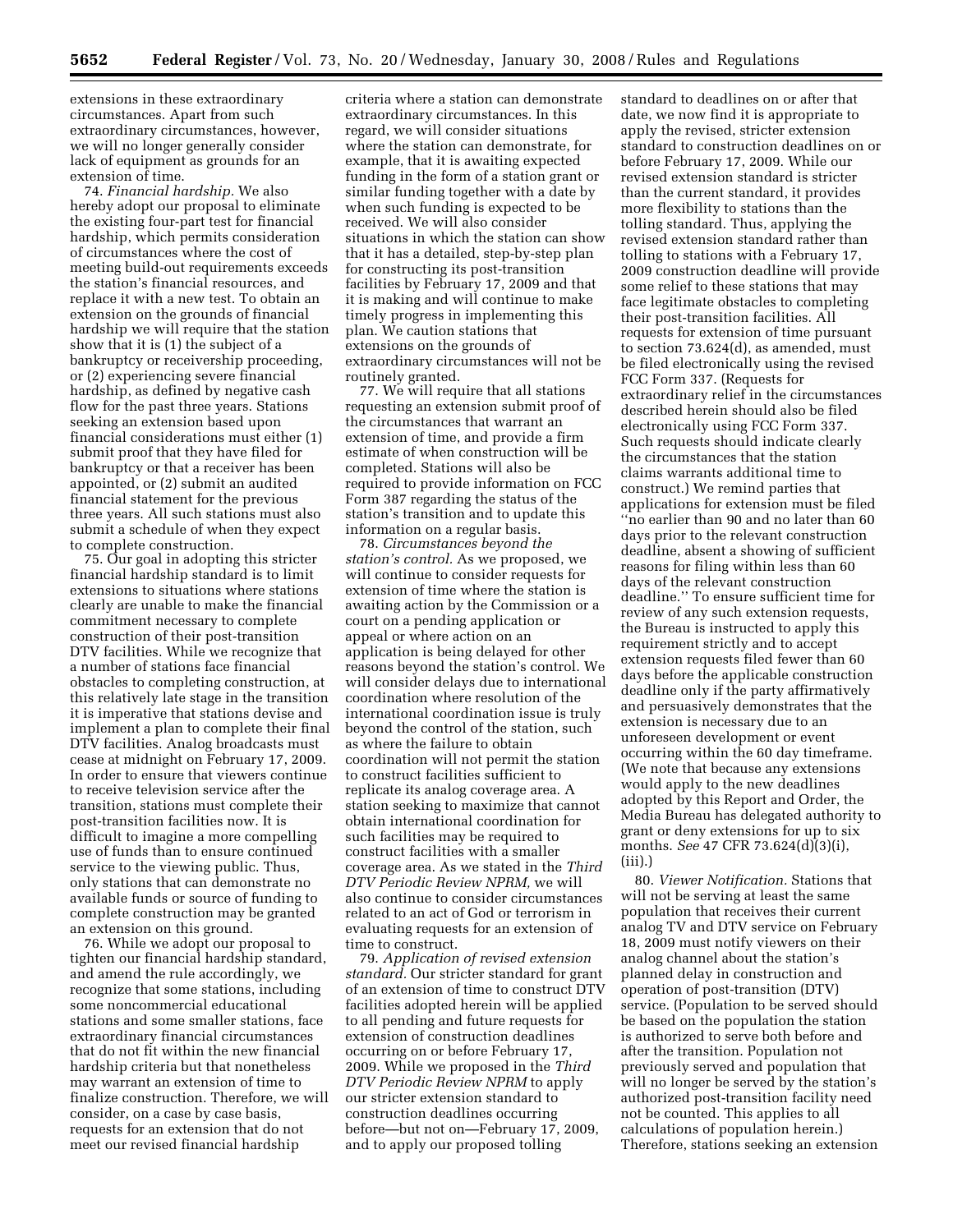of time to construct post-transition facilities under revised section 73.624(d)(3) must notify viewers on their analog channel about their posttransition service limitations. Such notifications must occur every day onair at least four times a day including at least once in primetime for the 30-days prior to the station's termination of full, authorized analog service. These notifications must include: (1) The station's call sign and community of license; (2) the fact that the station must delay the construction and operation of its post-transition (DTV) service; (3) information about the nature, scope, and anticipated duration of the station's post-transition service limitations; (4) what viewers can do to continue to receive the station, *i.e.*, how and when the station's digital signal can be received, or alternatively, the notification could describe how to get service from another station affiliated with the same network and serving the same lost area; and (5) the street address, e-mail address (if available), and phone number of the station where viewers may register comments or request information. We note that these viewer notifications are in addition to, and separate from, any notification requirements that we may adopt pursuant to our *DTV Consumer Education Initiative.* 

81. *Tolling.* As we proposed in the *Third DTV Periodic Review NPRM,* posttransition we will return to the existing standard for analog facilities in considering requests for additional time to construct DTV facilities. For all requests for additional time to construct DTV facilities for construction deadlines occurring February 18, 2009 or later, we will consider such requests under the tolling standard set forth in section 73.3598(b) of the rules, which currently applies to DTV singletons and analog TV stations, as well as AM, FM, International Broadcast, low power TV, TV translator, TV booster, FM translator, FM booster, and LPFM stations. Section 73.3598(a) applies to construction permits for ''new TV'' stations or to make changes in existing stations, and we hereby clarify that this reference includes construction permits for new DTV stations, as well as to existing DTV stations, and that we will apply section 73.3598 to such stations beginning February 18, 2009. We also will require that notifications pursuant to section 73.3598 be filed electronically through the Commission's Consolidated Database System (''CDBS'') using the Informal Application filing form.

82. While the commenters that addressed the tolling issue generally opposed implementation of this

approach, we find that once the transition to an all-digital broadcast service has occurred, it is appropriate to apply a stricter ''tolling'' approach to construction deadlines. Once DTV is the sole broadcast service, we find requests for additional time to construct should be treated as we now treat such requests for all analog stations and DTV singletons. Once the transition deadline has passed, stations will no longer be required to operate dual facilities and the demand for scarce resources by industry will level off. In the *Third DTV Periodic Review NPRM,* we proposed to apply tolling to construction deadlines occurring on February 17, 2009 or later. However, as noted above, we will instead apply the revised extension criteria to deadlines on or before February 17, 2009 and will apply tolling to deadlines occurring February 18, 2009 or later. This approach will provide some additional flexibility to stations by delaying implementation of the stricter tolling standard.

83. 47 CFR 73.3598 provides that the period of construction for an original construction permit shall toll when construction is prevented due to an act of God (*e.g.*, floods, tornados, hurricanes, or earthquakes), the grant of the permit is the subject of administrative or judicial review, or construction is delayed by a cause of action pending in court related to requirements for construction or operation of the station (*i.e.*, zoning or environmental requirements). (Under the tolling standard, the filing of an application for modification of a construction permit does not serve as grounds for tolling of the construction deadline.) Beginning February 18, 2009, we will require that DTV permittees notify the Commission of any event covered under our tolling provision and provide supporting documentation in order to toll the construction deadline. Permittees will also be required to notify the Commission when a relevant administrative or judicial review is resolved. Tolling resulting from an act of God automatically ceases six months from the date of the notification to the Commission unless the permittee submits additional notifications at sixmonth intervals detailing how the act of God continues to cause delays in construction and describing construction progress and the steps the permittee has taken and proposes to take to resolve any remaining impediments. Any construction permit for which construction has not been completed and for which an application for license has not been filed shall be automatically forfeited upon expiration

without any further affirmative cancellation by the Commission. (The Commission has noted that there may be rare and exceptional circumstances, other than those delineated in its rules or decisions adopting the rules, that would warrant the tolling of construction time, *i.e.*, other circumstances in which a permittee is prevented from completing construction within the time specified on its original construction permit for reasons beyond its control such that the permittee would be entitled to tolling of the construction time under 47 U.S.C. 319(b). In these very limited circumstances, the Commission noted that it would entertain requests for waiver of its strict tolling provisions.)

84. As proposed in the *Third DTV Periodic Review NPRM*, delays due to international coordination will not generally be grounds for tolling of a DTV construction permit with two exceptions. First, the Commission will toll a construction permit for a DTV station where the station demonstrates that a request for international coordination has been sent to Canada or Mexico on behalf of the station and no response from the country affected has been received. Second, the Commission will toll a DTV construction permit where the station can demonstrate that the DTV facility approved by Canada or Mexico would not permit the station to serve the viewers currently served by the station's analog facility that would also be served by the station's digital facility approved by the Commission domestically. The tolling rule is amended accordingly.

6. Sanctions for Failure To Meet Construction Deadlines

85. We remind stations that they will be subject to sanctions if they fail to meet their deadline for the construction of their final, post-transition DTV facilities, fail to justify an extension of their deadline pursuant to the revised procedures and policies, or are otherwise unable to qualify for the ''phased transition'' provisions. For example, a station failing to meet its construction deadline may be subject to license revocation procedures, the issuance of forfeitures, loss of interference protection to unserved DTV service area, or other remedial measures, such as admonishment and the imposition of periodic reporting requirements. We also remind licensees that ''if a broadcasting station fails to transmit broadcast signals for any consecutive 12-month period, then the station license granted for the operation of that broadcast station expires at the end of that period, notwithstanding any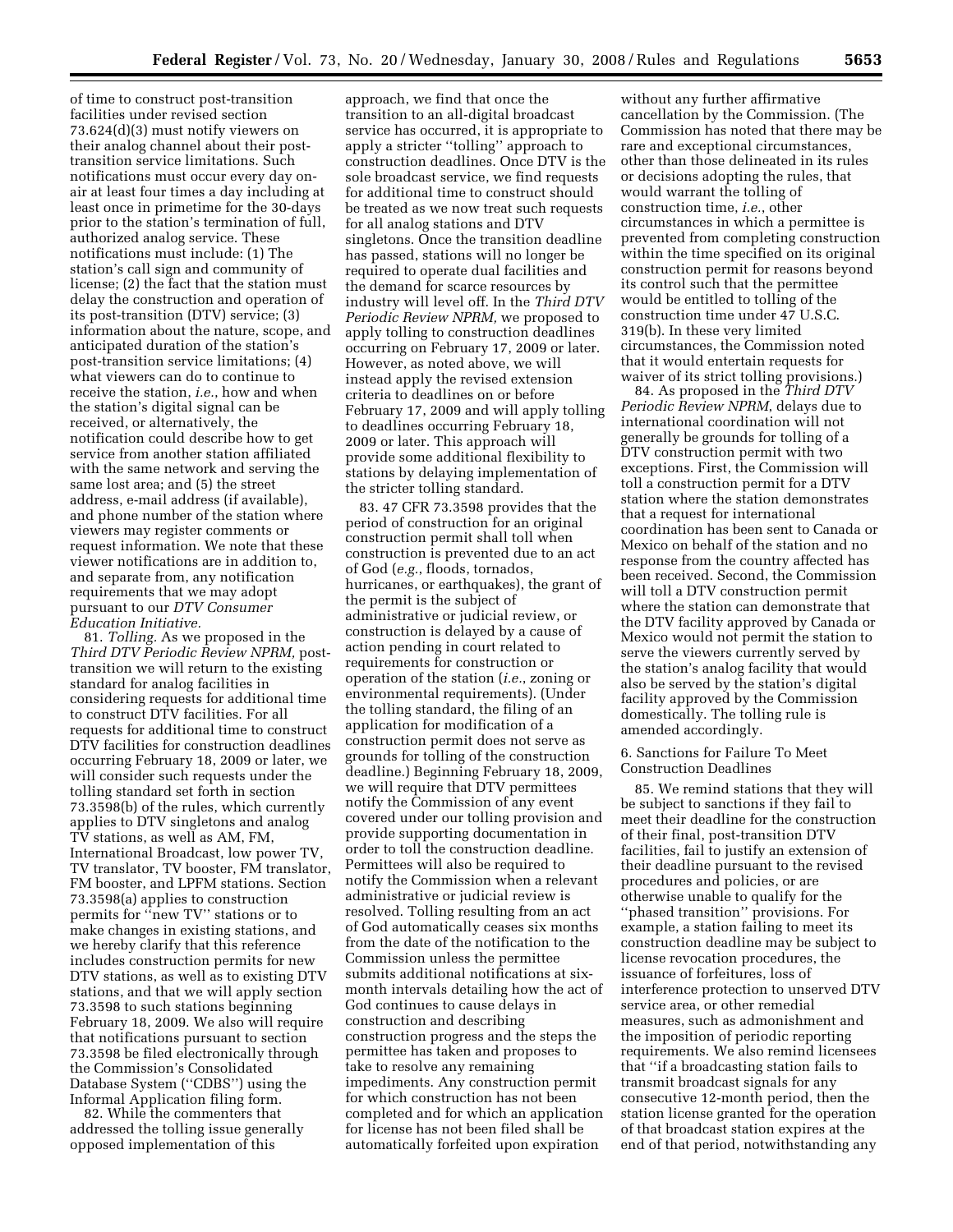provision, term, or condition of the license to the contrary.'' (In addition, stations discontinuing operations must also be mindful of the Commission's rules. *See, e.g.*, 47 CFR 73.1615 (operation during modification of facilities), 73.1690 (modification of transmission systems), 73.1740 (minimum operating schedule) and 73.1750 (discontinuance of operation).)

86. We find that these sanctions continue to be the appropriate methods to encourage stations to meet their DTV construction deadlines and to ensure that all stations are constructed and operating with their full, authorized post-transition DTV facilities at the end of the DTV transition. We note that approximately 100 stations have been placed in the DTV remedial program since its adoption in 2003. All but one station completed construction and began operating their DTV facilities within six months of enrollment in the program, thus eliminating the need for further sanctions. Therefore, with one slight modification, we find that continued use of the DTV construction remedial program will ensure that noncomplying stations are able to quickly bring their stations into compliance with their DTV construction obligations.

87. Currently, stations placed in the remedial program are initially admonished and are provided with a six-month period to complete construction of their DTV facilities in order to avoid further sanctions such as the imposition of forfeiture. As we are nearing the completion of the DTV transition, we find that it is appropriate to accelerate our remedial procedures and require stations to complete construction of their DTV facilities in a shorter period of time in order to avoid further sanctions. Therefore, we modify the first stage in our remedial program and provide stations with three months to complete construction of their DTV facilities in order to avoid the imposition of further sanctions. By requiring compliance in a three-month period, we seek to ensure that noncompliant stations will come into compliance with our DTV construction rule and be ready for the final DTV transition.

# 7. Phased Transition Provisions for Regulatory Relief

88. We adopt two provisions for a ''phased transition'' in an effort to offer broadcasters regulatory flexibility in meeting their post-transition construction deadlines without disappointing viewer expectations after the transition date. (As discussed above, stations whose post-transition channel is different from their pre-transition

DTV channel must build their full, authorized post-transition (digital) facilities no later than February 17, 2009. Stations whose post-transition channel is the same as their pretransition DTV channel must build their full, authorized facilities no later than the expiration date of their current construction permit, which date was extended until November 18, 2007 for stations whose applications for extensions of time to construct DTV facilities and/or ''use or lose'' waivers were addressed in either the *Construction Deadline Extension Order*, or *Use or Lose Order*.) First, we will permit qualifying stations to temporarily remain on their pre-transition DTV channel; and, second, we will permit qualifying stations to build less than their full, authorized facilities by their construction deadline. To qualify for these provisions, stations must meet a service requirement to minimize the loss of service after the transition date and also must not cause impermissible interference to other stations. Stations that are permitted to use one of the provisions for a phased transition, even though they will not serve at least the same population that receives their current analog TV and DTV service, must also comply with a viewer notification requirement (described below). Stations can seek relief under these provisions if they cannot satisfy the strict requirement for obtaining an extension of time to construct their full, authorized facilities. Because the service requirement protects consumers, we find that we can offer this relief, subject only to an engineering analysis (*i.e.*, the population and interference criteria).

89. We adopt these measures, which were discussed in the *Third DTV Periodic Review NPRM*, in response to the many comments by broadcasters advocating for regulatory flexibility to build less than their full, authorized facilities by their post-transition construction deadlines. As noted above, most commenters asked us to be as flexible as possible when establishing construction deadlines. These commenters noted that the February 17, 2009 statutory deadline was only for the termination of analog service and not expressly for completion of stations' final (*i.e.*, full, authorized) digital facilities. Accordingly, these commenters asked that stations be allowed to operate at less than full, authorized facilities for some specified time after the transition.

90. Because qualification for the regulatory relief offered by these provisions will require stations to serve all or most of the same population that receives their current television (analog and digital) service, we find that these provisions strike the right balance of offering regulatory flexibility to broadcasters while not undermining viewers' over-the-air reception expectations after the transition date. (The noise limited service contour for DTV stations covers an area that is larger than the station's community of license. Thus, a significant number of a station's viewers may reside outside of the station's community of license and outside the community of license coverage contour, but within its noise limited service area. *See* 47 CFR 73.622(e) for the definition of the DTV service areas and 47 CFR 73.625(a) for the community of license coverage requirement.) MSTV/NAB proposed that stations only be required to provide digital service to their communities of license as of the February 17, 2009 transition date, and that they should be allowed to operate at less than full, authorized facilities for one year after the transition date. MSTV/NAB would rely on broadcasters' market incentive to ''maximize their digital service'' to viewers. We disagree, however, that a coverage requirement limited to stations' communities of license would satisfy consumer expectations after the transition date. Instead, we limit these special measures for regulatory relief to stations that can serve all or most of their existing viewers. Stations that cannot build post-transition facilities that serve their existing viewers must obtain Commission approval for an extension of time to complete their facilities. We reject MSTV/NAB's argument that this service requirement is too restrictive ''in light of equipment shortages and other technical issues'' and that a community of license coverage requirement would be sufficient. We take seriously the goal of ensuring that consumers who have prepared for the transition by obtaining the necessary DTV receiver equipment are able to, at a minimum, continue to watch their current television programming after the transition date. To that end, we have taken steps to require, wherever possible, that stations complete their final, post-transition facilities by the transition date. We recognize, however, that in some situations it may be preferable for some viewers to lose television service for a limited time after the transition date if that would prevent many viewers from losing analog TV service for a significant time before the transition date.

91. *Viewer Notification.* We will require stations that will not be serving at least the same population that receives their current analog TV and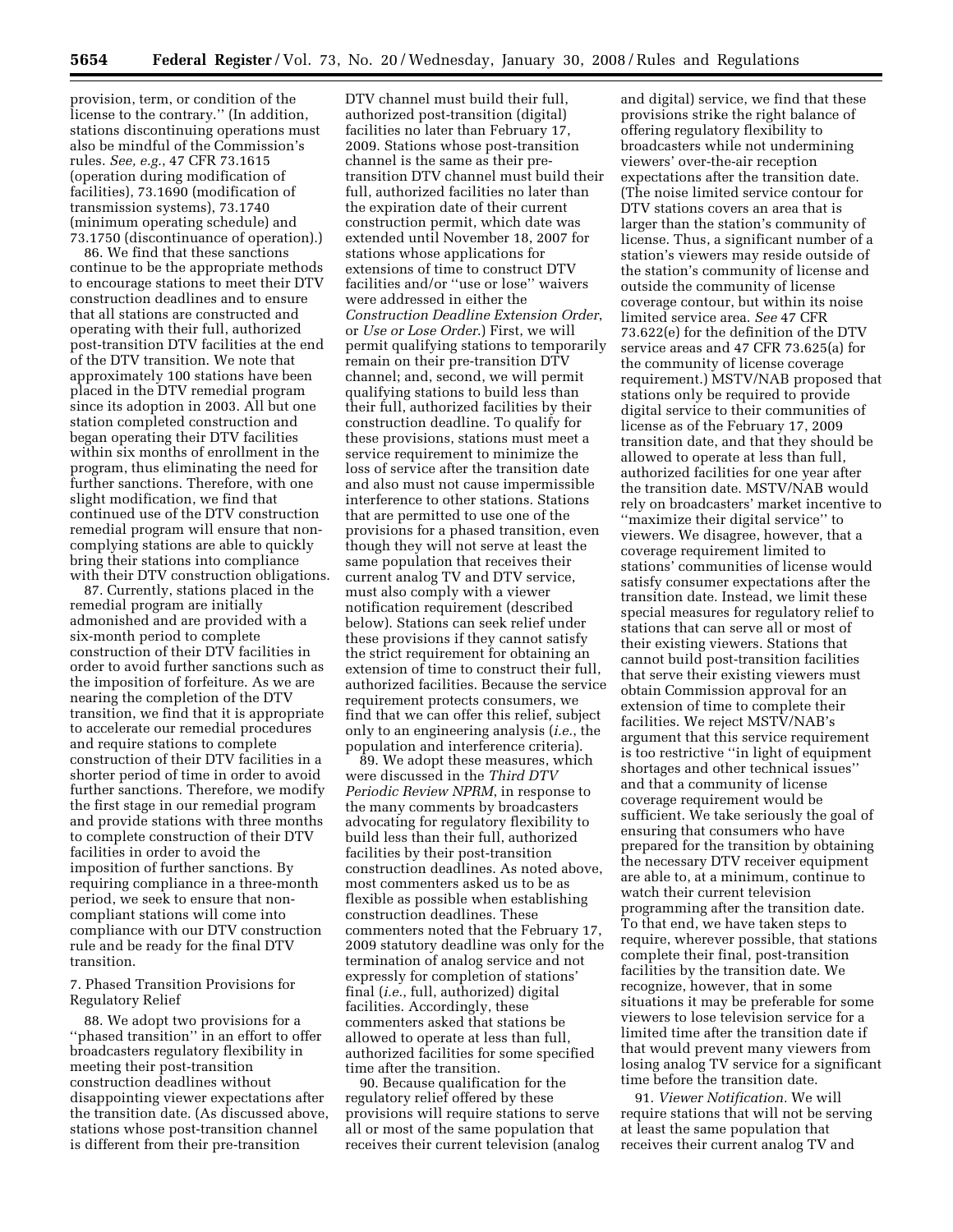DTV service on February 18, 2009 to notify viewers on their analog channel about the station's planned delay in construction and operation of posttransition (DTV) service. Therefore, stations seeking STA approval to use one of the provisions for a phased transition must notify viewers on their analog channel about their posttransition service limitations. Such notifications must occur every day onair at least four times a day including at least once in primetime for the 30 days prior to the station's termination of full, authorized analog service. These notifications must include: (1) The station's call sign and community of license; (2) the fact that the station must delay the construction and operation of its post-transition (DTV) service; (3) information about the nature, scope, and anticipated duration of the station's post-transition service limitations; (4) what viewers can do to continue to receive the station, *i.e.*, how and when the station's digital signal can be received, or alternatively, the notification could describe how to get service from another station affiliated with the same network and serving the same lost area; and (5) the street address, e-mail address (if available), and phone number of the station where viewers may register comments or request information. We note that these viewer notifications are in addition to, and separate from, any notification requirements that we may adopt pursuant to our *DTV Consumer Education Initiative*.

# a. Temporary Use of In-Core Pre-Transition DTV Channels

92. To provide flexibility to the posttransition construction deadlines established above, we adopt our proposal in the *Third DTV Periodic Review NPRM* to allow stations that are moving to a different DTV channel for post-transition operations to temporarily remain on their pre-transition DTV channel while they complete construction of their final digital facilities, provided:

(1) They serve at least the same population that receives their current analog TV and DTV service so that overthe-air viewers will not lose TV service; (As noted above, we recognize that after the transition there will be some changes in population served based on the service area authorized for posttransition operation consistent with the station's application, channel election, or other modifications, such as change of antenna site. To qualify for this flexibility, the station is not required to continue serving population that it will not be required to serve with its

authorized facility after the transition. Stations must ensure that viewers within the station's authorized service area who have television equipment with a digital receiver, including those who obtain a digital-to-analog converter box through the NTIA program, will be capable of receiving DTV signals overthe-air post-transition. Stations that cannot satisfy this presumption, may still request Commission approval on a case-by-case basis for continued interim operations upon demonstration that they would provide digital service to a greater population than would their incomplete post-transition facility. These stations, however, must obtain Commission approval under the stricter standard for an extension of time to construct their post-transition facilities.)

(2) They do not cause impermissible interference to other stations or prevent other stations from making their transition. We adopt our tentative conclusion that the 0.5 percent interference standard established for post-transition operations (in section F, below) would apply because such operations would occur after the transition deadline. (We also agree with MSTV/NAB that the 0.5 percent interference standard would apply when evaluating two interim stations that temporarily continue to operate on their pre-transition DTV channels after the transition date.)

The record clearly supports adoption of the temporary use of in-core pretransition channels. We agree with commenters that some stations that are returning to their analog channel or moving to a new channel for posttransition operations may be able to temporarily remain on their in-core pretransition DTV channel and provide adequate service after the transition date without causing impermissible interference to other stations or preventing other stations from making their transition. Moreover, we expect that this provision for regulatory relief will advance the transition by freeing scarce transition resources for those stations that cannot utilize the opportunities afforded for a phased transition.

93. Stations' authority to operate on a pre-transition channel, including their digital channel, ends on February 17, 2009. (The post-transition DTV Table, which was adopted in the *Seventh Report and Order*, became effective October 26, 2007. *See* 47 CFR 73.622(i). The current DTV Table, which is contained in 47 CFR 73.622(b), will become obsolete at the end of all authorized pre-transition DTV operations. The current NTSC Table, which is contained in 47 CFR 73.606(b),

will become obsolete at the end of the transition, when all full-power analog operations must cease.) Therefore, stations must request STA approval for authority to remain on their pretransition channel in accordance with our existing filing procedures. (Requests for STA, pursuant to 47 CFR 73.1635, may be submitted by informal letter or e-mail. Stations may file requests electronically through CDBS or send an e-mail to *dtvrequests@fcc.gov*.) Stations must apply for such approval no later than August 17, 2008 so that their request can receive the appropriate engineering analysis. Stations that remain on their pre-transition digital channel may not apply for expanded post-transition facilities, until they complete construction and commence operation on their post-transition channels. Stations approved for this relief may remain on their pre-transition digital channel for no longer than one year after the transition date and will receive an extension of time to construct their full, authorized post-transition facilities for the time that they remain on their pre-transition digital channel. Accordingly, these stations must begin operations on their full, authorized final, post-transition (digital) channels no later than February 18, 2010. We find that this relief offered to in-core stations is consistent with the statutory transition deadline for full power stations to end analog service and to broadcast only on in-core channels. (*See*  47 U.S.C. 309(j)(14). Because the statute prohibits full-power stations from remaining on out-of-core channels after the transition deadline, this flexibility cannot apply to DTV stations operating out-of-core (*i.e.*, TV channels 52–69).)

b. Alternative Buildout To Maintain Existing Service

94. As an additional approach to provide flexibility to the post-transition construction deadlines established above, we will consider stations' requests for STA to operate their posttransition facilities on post-transition channels at less than their full, authorized facilities (as defined by the DTV Table Appendix B). We will authorize STAs for this purpose, provided stations can demonstrate:

(1) A unique technical challenge (as defined in section V.B.5. above) and they can serve at least 85 percent of the same population that receives their current analog TV and DTV service; (For example, stations with side-mounted antenna-related issues, particularly those with towers in northern climates or at higher altitudes, face unique technical challenges that would warrant this relief. In addition, stations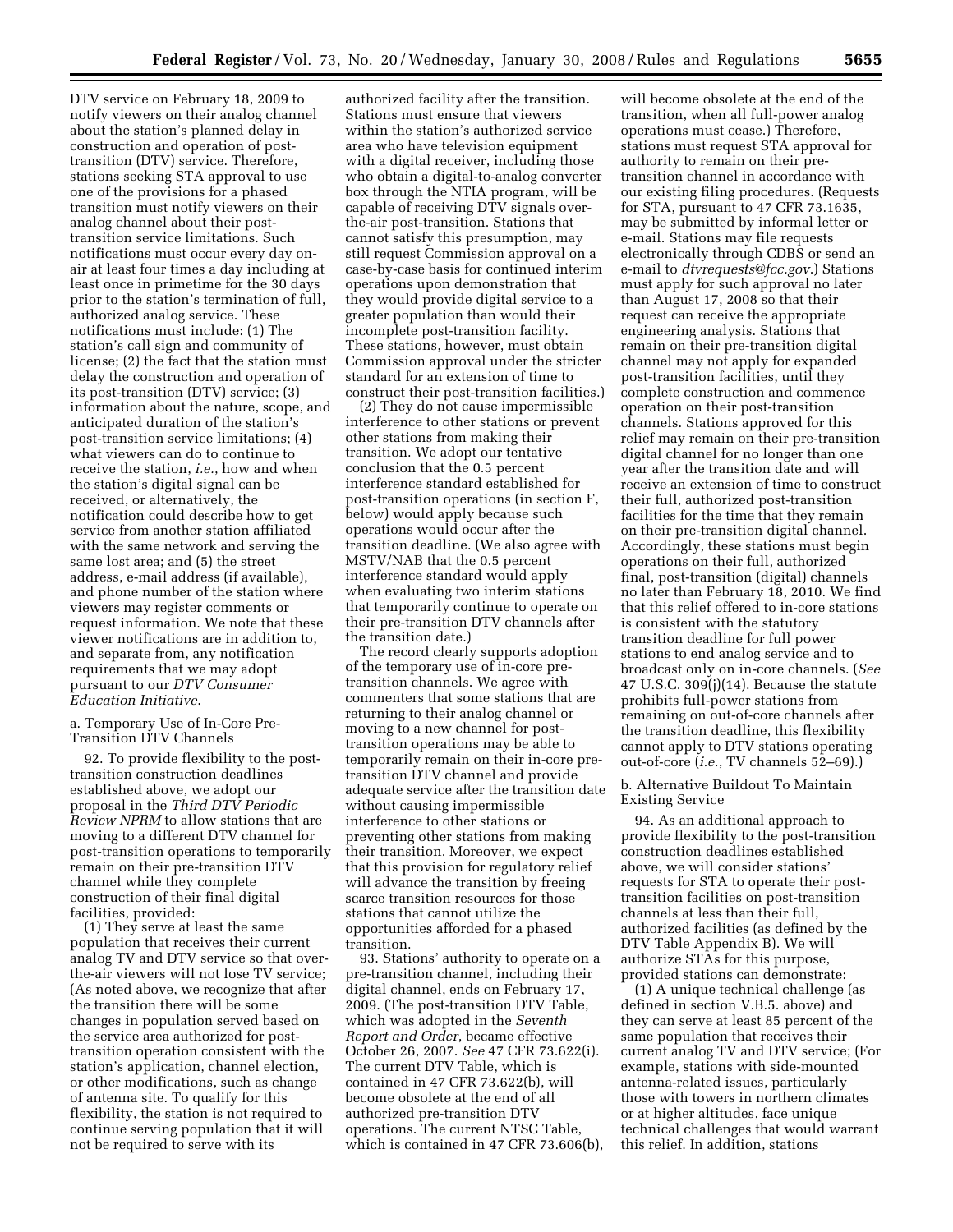returning to their analog channels and that intend to return their existing analog equipment may also face unique technical challenges that would warrant this relief. As noted above, population should be calculated on the basis of the population the station is authorized to serve both before and after the transition. Population not previously served and population that will no longer be served by the station's authorized post-transition facility should not be counted towards the 85 percent.) or

(2) A significant technical impediment to the construction of their full, authorized facilities that would not otherwise qualify for an extension of time to construct facilities under the new, stricter standard adopted herein and they serve at least 100 percent of the same population that receives their current analog TV and DTV service so that over-the-air viewers will not lose TV service. (As noted above, stations must ensure that consumers served pretransition that obtain a D-to-A converter box through the NTIA program or who otherwise purchase DTV receiver equipment will be capable of receiving off-the-air DTV signals post-transition.)

Furthermore, in either case, stations must also demonstrate that the STA facility they request will not cause impermissible interference, *i.e.*, more than 0.5 percent new interference, to other stations or prevent other stations from making their transition. Finally, stations that cannot serve at least 100 percent of the same population that receives their current analog TV and DTV service must comply with a viewer notification requirement (described in para. 91 above).

95. We sought comment on this issue in the *Third DTV Periodic Review NPRM* and we adopt this approach in response to the many comments advocating for such relief. We differentiate stations that have a significant technical impediment to construction of their full, authorized post-transition facility but that can, nevertheless, continue to serve all of their current viewers. In these circumstances, because viewers will not lose service after the transition, we will grant STAs for six months even though the station would not otherwise qualify for an extension of time to construct facilities under the new, stricter standard adopted herein. However, commenters have demonstrated that for some stations facing the type of unique technical challenge defined in section V.B.5., above, service to all current viewers may not be possible. For example, stations with a side-mounted digital antenna that can demonstrate

that because of weather or another valid reason they would have to reduce or terminate their analog service well before the transition date (*e.g.*, Summer 2008) in order to complete construction of their final, post-transition facility may qualify for this post-transition relief for up to six months. While it is critical that we minimize the loss of television service after the transition date as much as possible, we recognize that, in such a special situation, it may be preferable to accept a limited loss of DTV service for a limited time after the transition date to prevent a significant loss of analog service many months before the transition date. Stations must demonstrate both the need for this flexibility and for the timing that they request. For example, a station could show that the weather where its tower is located generally remains dangerously cold through May.

96. Stations must request STA approval for this relief in accordance with our existing filing procedures. (Requests for STA, pursuant to 47 CFR 73.1635, may be submitted by informal letter or e-mail. Stations may file requests electronically through CDBS or e-mail courtesy copies of their STA requests to *dtvrequests@fcc.gov.*) We recognize, however, that stations will need a decision on such requests in time to make alternate transition plans should their request be denied. Therefore, stations should apply for this relief well in advance of the transition date, perhaps as early as Spring 2008, to allow sufficient time for Commission review and action. Stations must construct such intermediate facilities that would meet the service requirement by the transition date. Stations approved for this relief may remain at such intermediate facilities for no longer than six months after the transition date and will receive an extension of time to construct their full, authorized posttransition facilities for this period of time. Accordingly, these stations must begin operations on their full, authorized, final, post-transition (digital) channels no later than August 18, 2009. Stations that seek relief under this provision may only apply for expanded post-transition facilities if they will complete construction and commence operation on those facilities no later than August 18, 2009. In addition to this relief afforded stations that can serve at least 85 percent of their viewers, we will consider on a case-bycase basis affording stations STA approval for some relief even if they cannot meet the 85 percent service requirement, provided they demonstrate that their circumstances warrant this

additional flexibility. Such stations, however, would be allowed to remain at such intermediate facilities for no longer than necessary, which we expect in most cases would be no more than three to four months after the transition date.

97. *Special Relief for NCE and Small Market Stations.* To provide additional regulatory relief for noncommercial educational (''NCE'') and Small Market Stations, we will consider on case-bycase basis allowing these stations a reduced service requirement if their circumstances warrant this additional flexibility. (By small market stations we mean stations that are not affiliated with a top-four network (*i.e.*, ABC, CBS, Fox and NBC) in markets 1–100. We have previously recognized that such stations may warrant additional flexibility in meeting their construction deadlines.) We have provided these stations more flexibility throughout the transition. For example, they received a later use-orlose deadline in the *Second DTV Periodic Report and Order* and we noted in the *Fifth Report and Order* the unique financial difficulties faced by NCE stations and reiterated our view that these stations will need, and warrant, special relief to assist them in the transition to DTV. NCE stations and small broadcasters urged the Commission to be sensitive to the problems of stations serving small markets, especially in light of our proposal to impose stricter financial hardship criteria for construction deadline extensions.

# *C. Service Disruptions Necessitated by Construction of Post-Transition Facilities*

98. In this section we provide stations with the flexibility to reduce or terminate existing analog or pretransition digital service prior to the February 17, 2009 transition date where necessary to permit stations to finalize construction of their post-transition facilities. Commenters discussed a wide range of possible circumstances in which stations may need to reduce or terminate such existing service either temporarily or permanently in order to complete construction of final DTV facilities. For example, some stations may need to remove a top-mounted analog antenna on a tower in order to replace it with a permanent digital antenna at the top position. In other cases, a new antenna may need to be added to an existing tower, or an existing analog antenna may need to be altered for digital use. Some towers may be able to support the weight of additional antennas, while others may need to be strengthened before another antenna is installed or an existing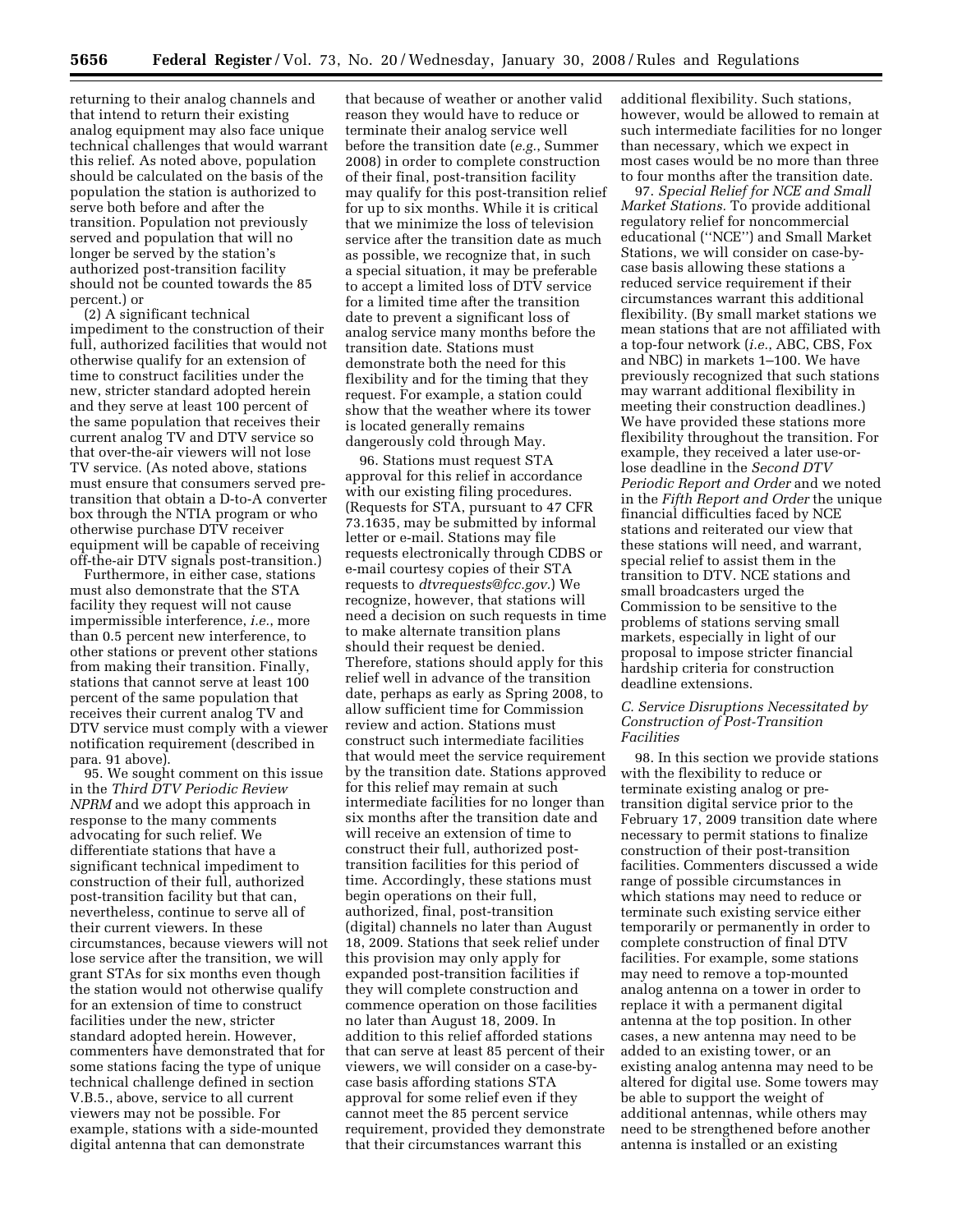antenna may have to be removed to make room for a new antenna. Some stations may be the only occupants of the tower on which the antenna is located, while other stations may share the tower with other television and radio stations and will need to coordinate tower work with these other stations. In some cases, stations may need to reduce service to allow construction to proceed, while in other cases service may need to be halted altogether for some period of time. Some of the service disruptions required to permit construction of final DTV facilities may be only temporary, while in other cases stations may need or prefer to cease analog or pre-transition digital service permanently for the remainder of the transition in order to finalize their post-transition facilities.

99. In general, commenters argued that, at this stage in the transition, the Commission should provide the maximum possible flexibility to stations to permit them to finalize construction of their post-transition facilities in a manner that best suits the station's particular circumstances. Our goal in this section is to provide stations with this flexibility, while still ensuring that viewers are not deprived of existing service except where necessary or clearly beneficial to permit the maximum number of stations to accomplish the transition by February 17, 2009. We discuss below four kinds of service disruptions that may take place to facilitate construction of final DTV facilities:

(1) Temporary service disruptions (generally no more than 30 days);

(2) Permanent or extended (*i.e.*, more than 30 days) service reduction or termination of analog service before the transition date;

(3) Permanent or extended (*i.e.*, more than 30 days) service reduction or termination of pre-transition digital service before the transition date; and

(4) Permanent service reduction or termination of analog or pre-transition digital service 90 days before the transition date.

## 1. Temporary Service Disruptions

100. Under section 73.1615 of the Commission's rules, stations may reduce or cease service temporarily without prior Commission approval in order to modify existing facilities. We clarify that stations may use this existing provision to temporarily reduce or cease existing analog or pre-transition digital service where necessary to facilitate construction of final posttransition facilities. Because this provision does not require prior Commission authorization, and does not require licensees to justify the need for the service disruption, this provision gives stations substantial flexibility to temporarily reduce or cease analog or digital service pre-transition.

101. Section 73.1615 provides that, where the licensee of an existing television station is in the process of modifying facilities as authorized by a construction permit, the licensee may discontinue operation or operate with temporary facilities, upon notification to the Commission, for a period of 30 days, in order to continue to provide program service. (We note that, although rule 47 CFR 73.1615(a) and (c) refer to ''licensees'' permittees may also use the flexibility offered under this rule to temporarily reduce or cease television broadcast operation.) Where the station operates temporary facilities, including reduced facilities, such facilities should maintain as nearly as possible, but not exceed, the size of the presently licensed coverage area.

102. Stations must notify the Commission before commencing the temporary reduction or cessation of service, but do not need prior Commission approval. We will require that such notifications pursuant to section 73.1615, when made for purposes of facilitating the conversion to DTV, be filed electronically through the CDBS and using the Informal Application filing form. This is the form traditionally used for requests for Special Temporary Operating Authority. We emphasize that this form, when used in connection with service disruptions related to the DTV transition, must be filed electronically. Paper copies will not be accepted. There will be no fee for filing this form. All temporary service disruption notifications pursuant to sections 73.1615 must be filed electronically using the Informal Filings Menu of CDBS. (For more information on Informal Filings in CDBS, please refer to this web page: *http://fjallfoss.fcc.gov/ prod/cdbs/forms/prod/ faq*\_*informal.htm*. To speed processing, stations should also e-mail a courtesy copy of their temporary service disruption notifications to *dtvnotifications@fcc.gov*. The notifications should indicate clearly that they are being filed pursuant to section 73.1615, and should indicate whether the request is to temporarily reduce or cease analog or digital service.)

103. The flexibility accorded by section 73.1615 is intended for service disruptions of 30 days or less. Some stations may use this provision to reduce or cease their analog or pretransition digital service for 30 days or less, and then return to full service on

the pre-transition channel for the remainder of the transition. Other stations may choose to permanently reduce or cease pre-transition service in the 30 days immediately preceding the transition date, in order to accomplish the transition, and then commence operation on the post-transition channel on the transition date. In both cases, the stations may use the flexibility provided by section 73.1615; however, for stations in the latter situation (*i.e.*, those permanently reducing or ceasing service in the 30 days immediately preceding the transition date) we will require that they comply with a viewer notification requirement (described below). Stations that seek to permanently discontinue operation or permanently operate with reduced facilities more than 30 days before the transition date may not use section 73.1615, but should instead apply under the procedures outlined below for permanent pre-transition analog or digital service reductions or terminations. In addition, stations that anticipate at the outset that the service reduction or termination will extend for more than 30 days should use the procedures outlined below for permanent service reductions and terminations.

104. Where a licensee has filed a notification pursuant to section 73.1615 and, subsequently, determines that the reduction or termination of service must continue for a short period beyond 30 days, the licensee may make an additional informal letter request to the Commission prior to the 30th day. This second notification filed pursuant to section 73.1615 must be filed in the same manner as the initial temporary service disruption notification and must explain why the service disruption should not be considered to be a long term or permanent service disruption requiring prior Commission approval.

105. Once an informal letter request is made pursuant to section  $73.1615(c)(1)$ , the licensee may then continue the service reduction or termination until notified otherwise by the Commission. In general, we anticipate that stations will use section 73.1615(c)(1) to extend a temporary service reduction or cessation under section 73.1615 only when unexpected circumstances require a somewhat longer service disruption than initially anticipated. Stations will not be permitted to utilize the procedures set forth in section 73.1615 for service reductions or cessations that extend for a lengthy period beyond 30 days. If the service disruption continues substantially beyond 30 days, we may require the station to reapply under the procedures outlined below for permanent analog or digital service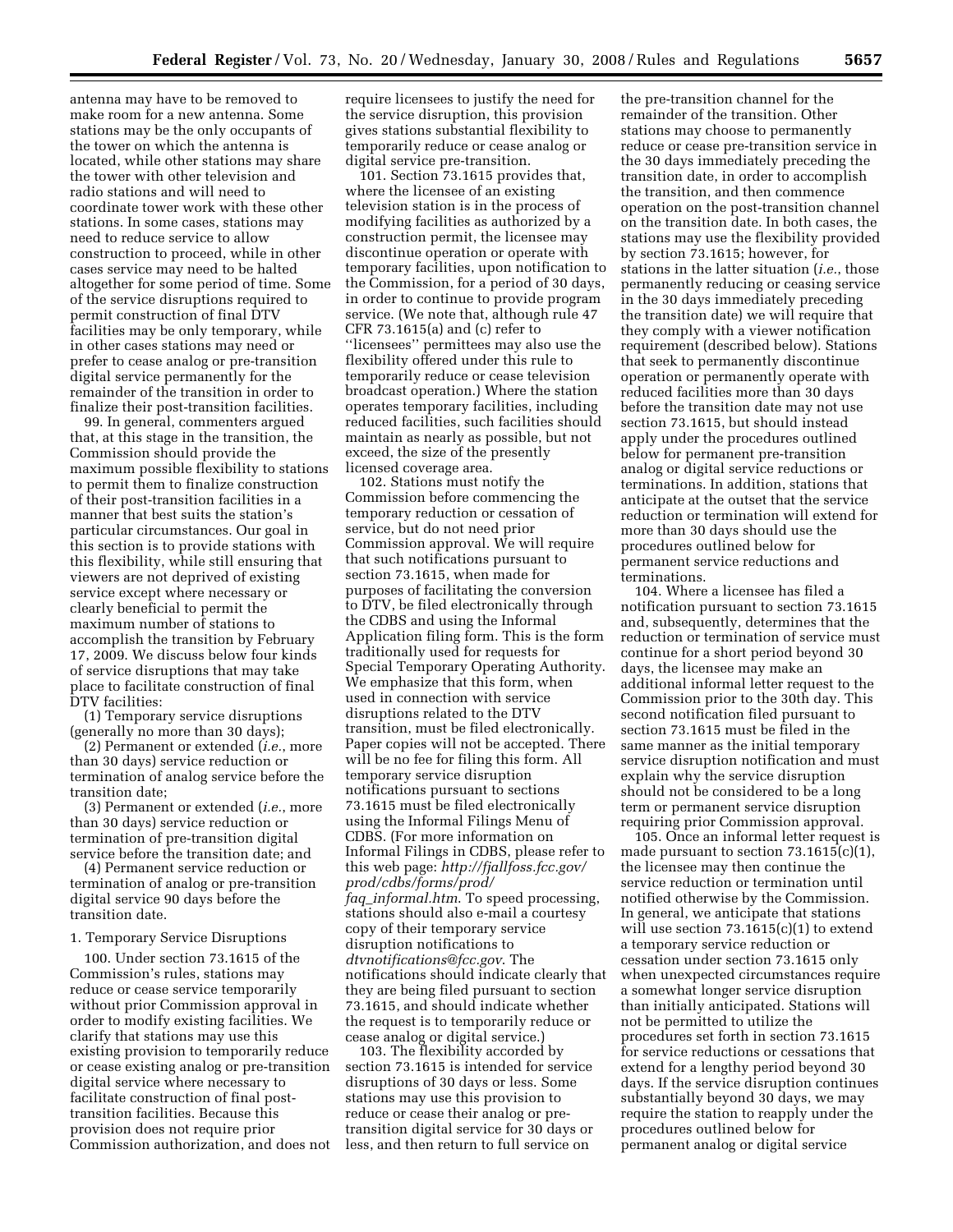reduction or termination. (We note that section 73.1740(a)(4) of the rules (47 CFR  $73.1740(c)(4)$ ) provides flexibility to commercial broadcast television stations when, due to causes beyond the control of a licensee, the licensee cannot adhere to the station's operating schedule. This provision applies to service disruptions beyond the control of the licensee, while section 73.1615 involves planned engineering modifications requiring disruption of service. Stations reconfiguring their analog and DTV equipment that encounter an unexpected equipment failure or some other unanticipated problem that temporarily forces them to discontinue operations may do so without prior authority pursuant to 47 CFR 73.1740. Stations are required to notify the Commission not later than the 10th day of limited or discontinued operations.)

106. *Viewer Notification.* We will require that stations filing a notification pursuant to section 73.1615 to permanently discontinue operation or permanently operate with reduced facilities within 30 days of the transition date must notify their viewers on their pre-transition channel(s) (both analog and digital) about the planned permanent service reduction or termination and inform them about how they can continue to receive the station. Such notifications must occur every day on-air at least four times a day including at least once in primetime for the 30 days prior to the planned permanent service reduction or termination. (Stations that will not be serving at least the same population that receives their current analog TV and DTV service on February 18, 2009 are also required to notify viewers about the nature, scope, and anticipated duration of the station's post-transition service limitations.) These notifications must include: (1) The station's call sign and community of license; (2) the fact that the station is planning to or has reduced or terminated its analog or digital operations before the transition date; (3) the date of the planned reduction or termination; (4) what viewers can do to continue to receive the station, *i.e.*, how and when the station's digital signal can be received, or alternatively, the notification could describe how to get service from another station affiliated with the same network and serving the same lost area; (5) information about the availability of digital-to-analog converter boxes in their service area; and (6) the street address, e-mail address (if available), and phone number of the station where viewers may register comments or request

information. We note that these viewer notifications are in addition to, and separate from, any notification requirements that we may adopt pursuant to our *DTV Consumer Education Initiative.* 

# 2. Analog Service Reduction and Termination

107. For stations needing long term or permanent reduction or termination (significantly more than 30 days), we adopt streamlined procedures to provide stations with the flexibility to permanently reduce or terminate their analog service before the transition date if necessary to achieve their transition. (We will consider a reduction or termination of analog service to be ''permanent'' if the station seeks to discontinue operation on that channel for more than 30 days.) Specifically, we will permit a station to reduce or terminate its analog service before the transition date, provided the station satisfies the following two requirements:

(1) The station demonstrates that its analog service reduction or termination is directly related to the construction and operation of its, or another station's, post-transition facilities; and

(2) The station notifies viewers on its analog channel about the planned service reduction or termination and informs them about how they can continue to receive the station, as detailed below.

Stations must obtain prior Commission approval in order to reduce or terminate their analog service before the transition date. To allow the Media Bureau sufficient time to process these requests, and to afford viewers adequate time to obtain digital reception equipment, stations should file these requests for STA approval at least 90 days in advance of their planned service reduction or termination. Stations must file these requests electronically through the CDBS using the Informal Application filing form.

108. In light of the fast-approaching hard date for analog turn-off, the significant public interest in ensuring that stations meet the transition deadline now weighs in favor of permitting early reduction or termination of analog service where necessary to facilitate the transition. The procedures we adopt herein will provide stations with clear guidelines for how and when they may reduce and/ or terminate their analog service early. At the same time, these procedures will ensure that viewers are informed about when they may lose analog service and what they can do to continue to view the station.

109. The record strongly favors affording stations the flexibility to permanently reduce and/or terminate their analog service before the statutory deadline if the station's technical facilities and the conditions in its market warrant such reduction or termination to complete their transition. We agree with commenters that, at this point in the DTV transition, some stations must be allowed to ''winddown'' their analog service in order to meet the transition deadline. To be clear, we note that we are not requiring stations to reduce or terminate analog service early and expect that stations will not do so unless absolutely necessary to complete their transition.

110. *Background.* The Commission's rules require stations to continue operating their existing licensed analog facilities until the statutory analog turnoff date. Moreover, the Commission generally has not favored reductions in television service. (Proposals that would result in a loss in television service have been considered to be *prima facie*  inconsistent with the public interest, and must be supported by a strong showing of countervailing public interest benefits.) The Commission, however, has recognized that losses in service may be justified to facilitate a station's transition to DTV. For example, the Commission permits the early return of out-of-core (*i.e.*, TV channels 52–69) analog channels under certain circumstances in order to facilitate the DTV transition. In the *Third DTV Periodic Review NPRM*, the Commission recognized that stations may have a legitimate need to reduce or terminate their analog operations (even on in-core channels) before the transition date because such operations may impede construction and operation of posttransition (digital) facilities. We stated in the *Third DTV Periodic Review NPRM* that such circumstances may include (but are not limited to): (1) Stations that need to reposition their digital and analog antennas before the end of the transition; (2) stations that need to add a third antenna to their tower but cannot do so without reducing or terminating analog service because the tower cannot support the weight of the additional transmission facilities; and (3) stations that are terminating analog service early as part of a voluntary band-clearing arrangement. The Commission, therefore, proposed to provide stations with the flexibility to permanently reduce and/or terminate their analog service if they satisfied certain criteria, *i.e.*, a six-factor public interest test. (The Commission proposed to establish a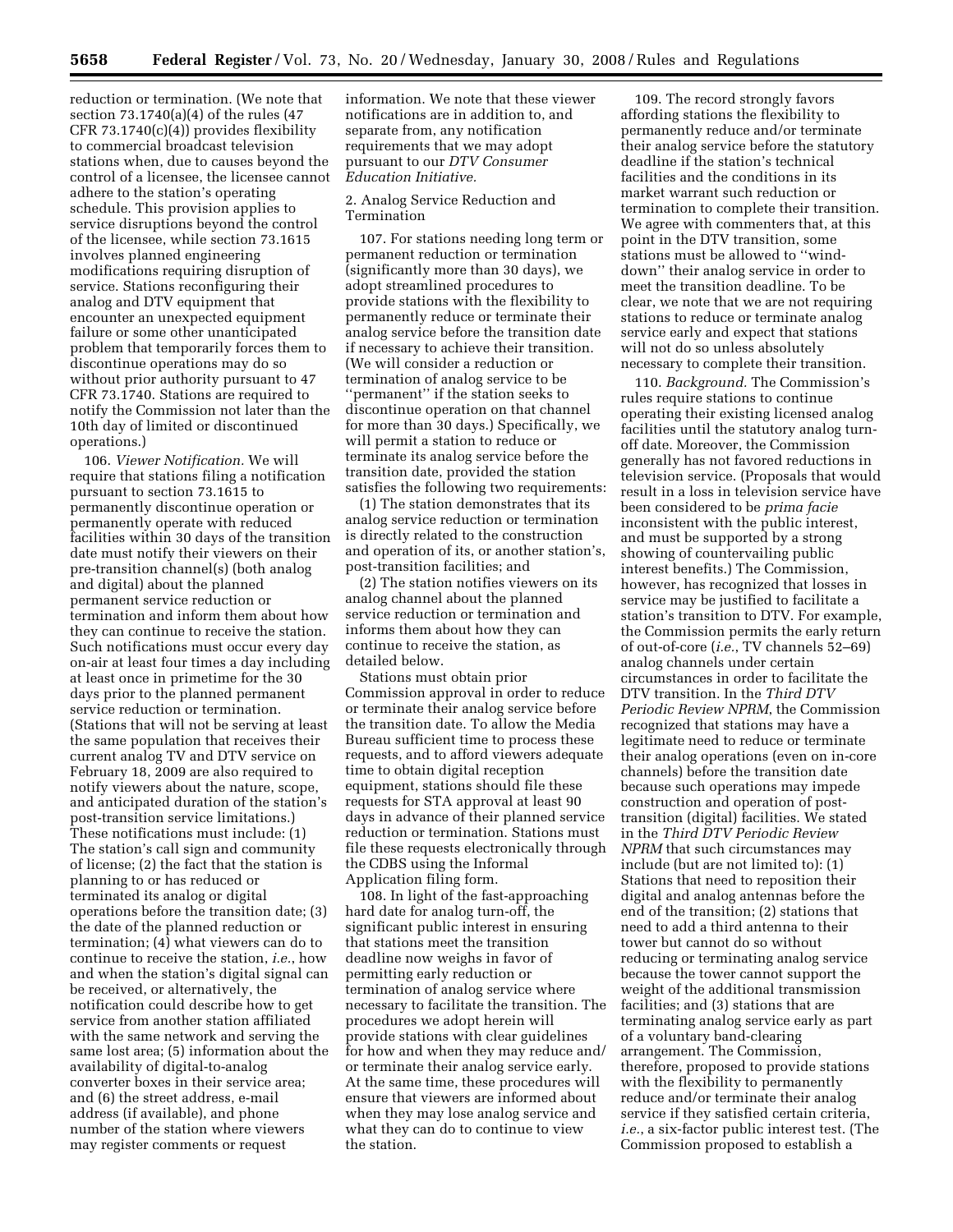presumption that any reduction in a station's analog television service would be in the public interest if six factors were met: (1) The proposed reduction is directly related to the construction and operation of post-transition facilities and would ensure that the station or another station can meet the deadline; (2) the proposed reduction in analog service is less than five percent of either the station's service area or its population served; (3) the proposed reduction does not cause the loss of an area's only top-four network or NCE TV service; (4) the proposed reduction does not result in an unreasonable reduction in the number of services available in that area; (5) the broadcast station proposing the reduction is able to deliver its signal to cable and satellite providers so that the reduced analog signal does not prevent cable and satellite carriage; and (6) the broadcast station proposing the reduction commits to on-air consumer education about the station's transition and how to continue viewing the station.)

111. Comments responding to the *Third DTV Periodic Review NPRM*  discussed certain situations in which stations require the flexibility to reduce or terminate analog service early in order to complete their transition. For example, there are 49 stations with a documented side-mounted antenna problem. In order for the station to operate its top-mounted post-transition DTV facilities and accomplish its final transition, the station will have to relocate its analog antenna to another location on its tower and operate with reduced analog facilities. Other stations may have a tower at capacity preventing the installation of a third antenna on the tower. Therefore, the station will have to terminate its analog operations prior to the end of the transition in order to mount its post-transition DTV antenna. Some stations may be collocated on a shared tower and reduction or termination of analog operations may be necessary as the collocated stations coordinate the configuration of their final, post-transition facilities. Still other stations have equipment currently in use with their analog operations that they plan to use with their digital operations. This will necessitate the termination of their analog facilities prior to the transition so that the equipment can be reconfigured for use in their final, post-transition facilities. In addition, there may be other legitimate technical challenges, not anticipated at this time, which may warrant the flexibility of early analog service reduction or termination. We are persuaded by these real-world station

examples of the necessity to afford stations regulatory flexibility in those types of circumstances.

112. While most commenters support giving stations the flexibility to reduce or terminate analog service before the transition date, they favor a ''brightline'' test and streamlined approval or notification process, instead of the proposed six-factor public interest analysis. Commenters proposed a variety of different standards to permit flexible analog service reduction or termination. In their joint comments, MSTV and NAB assert that stations should be allowed to reduce analog service starting one year prior to the transition date (*i.e.*, February 17, 2008) and stations should be allowed to terminate analog service starting six months prior to the transition date (*i.e.*, August 17, 2008), provided stations notify the Commission within 15 days. Similarly, Tribune proposed allowing stations to reduce analog power temporarily by as much as 50 percent in the year leading up to February 17, 2009. LeSEA agreed with Tribune's approach provided the station is not a network affiliate. Disney proposes that the Commission presume that short term, reduced power operations are in the public interest. In other words, Disney urges the Commission to apply a rebuttable presumption to the request of any station returning to its analog channel whose proposed reduction/ termination is directly related to the construction and operation of posttransition facilities and is necessary to ensure that the station can meet the transition deadline. (Disney appears most concerned with relatively short term reductions and terminations (*e.g.*  30 days or less). However, these short term actions fall under the category of temporary disruptions that, as noted above, are permitted under 47 CFR 73.1615 of our existing rules.) Hoak and Granite suggest that the Commission employ two criteria: Whether the termination/reduction (1) is directly related to the station's ability to complete construction of post-transition DTV facilities in a timely manner and (2) is as limited in nature and duration as reasonably necessary to accomplish the transition.

113. We are persuaded that our proposed six-factor test should be adjusted to provide additional flexibility at this stage in the transition. However, we disagree with the suggestion of MSTV/NAB and Tribune that we should permit all stations to elect to terminate or reduce analog service early, starting on dates suggested by these commenters, without justification. We find that stations should be granted

broad flexibility to reduce or terminate analog service as needed to further a station's transition, but should not be granted blanket authority to reduce or terminate analog service without providing a legitimate reason why the action is necessary. We have an important responsibility as guardians of the public interest to ensure that stations show a legitimate need for an early analog reduction or termination. In addition, we must ensure that viewers are informed about any permanent loss of analog service. Accordingly, as discussed more fully below, we steer a middle course by adopting a procedure that provides certainty to broadcasters regarding when pre-transition analog reduction and termination will be permitted. We find that our reduced showing requirement will reduce the administrative burden on stations and eliminate the delays that can occur with a more detailed approval process during this critical time in the DTV transition.

114. *Commission Approval Process.*  Stations must obtain prior Commission approval in order to reduce or terminate their analog service before the transition date. Stations must file requests for such approval as a request for STA through the CDBS using the Informal Application filing form, and must indicate whether the request is either a service reduction or termination. (Like other requests for STA, these requests to permanently reduce or terminate analog TV service before the transition date must be filed electronically using the Informal Filings Menu of CDBS. As requests are submitted, CDBS will automatically generate public notice of these filings. For more information on Informal Filings in CDBS, please refer to this Web page: *http://fjallfoss.fcc.gov/ prod/cdbs/forms/prod/ faq*\_*informal.htm*. To speed processing, stations should also e-mail courtesy copies of their STA requests to *analogrequests@fcc.gov*.) Consistent with the handling of STA requests, stations will be notified of actions taken on their requests by public notice. (As Bureau actions are recorded, CDBS will automatically generate public notice of the actions taken.) We recognize that analog viewers must have adequate time to obtain digital equipment in advance of a station's early reduction or termination. We also must allow sufficient time for Commission review before stations commence notification to viewers. We believe that NTIA will process requests for coupons to subsidize the purchase of digital-toanalog converters in three weeks or less. Accordingly, stations must file requests for approval of analog reduction or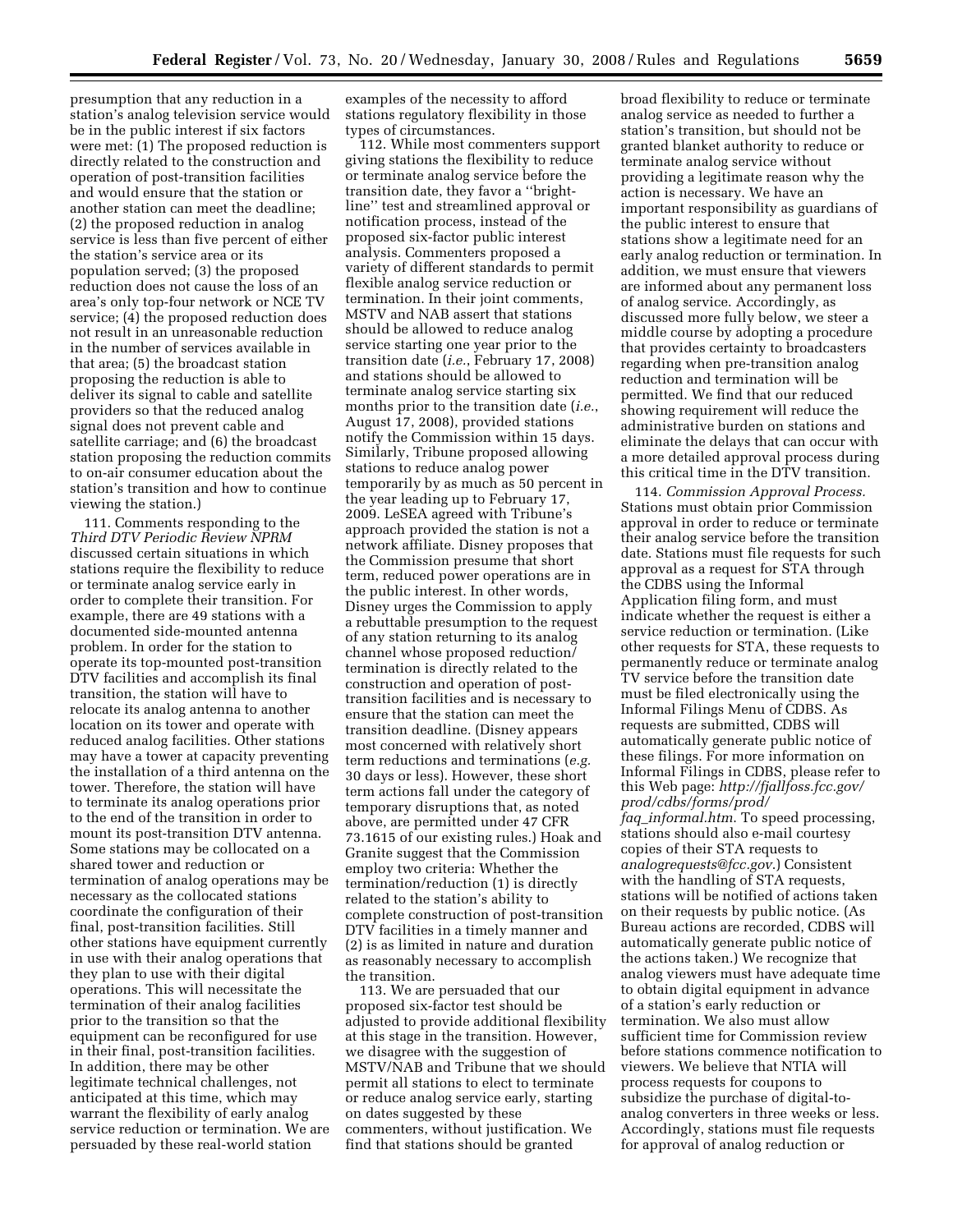termination at least 90 days in advance of their planned service reduction or termination to ensure that they can obtain timely Commission approval for their proposed actions. As discussed below, viewer notification must commence no fewer than 60 days prior to reduction or termination of the analog signal. We caution stations that some requests may require additional processing time. In these situations, we will work with the station involved to discuss the options available to that station.

115. *Showing Required.* We will permit stations to reduce or terminate their analog service before the transition date, provided: (1) They demonstrate that the analog service reduction or termination is directly related to the construction and operation of posttransition facilities, by either the station itself or by another station, and would ensure that the station, or another station, can meet the transition deadline; and (2) They notify viewers of the upcoming analog service loss (as discussed in detail below). Stations may not be permitted to reduce or cease analog service, where, among other possible reasons, the provision of public health and safety information is seriously affected or there are other public interest considerations that require that a station provide analog service. In addition, the showing should include all relevant information, including the station location, network affiliation if any, the circumstances requiring early reduction or termination of pre-transition digital service, and the number of viewers affected. This information will enable us to properly consider the impact of the service reduction or termination on the station's viewers, including the number of current viewers that will lose digital service, satellite and cable penetration, and the number and kind (network, independent, etc.) of other digital channels available to affected viewers.

116. The following are examples of situations where the service reduction or termination would be considered to be ''directly related'' to the construction and operation of post-transition facilities: (1) Stations that need to reposition their digital and analog antennas before the end of the transition; (2) Stations that need to add a third antenna to their tower but cannot do so without reducing or terminating analog service because the tower cannot support the weight of the additional transmission facilities; (3) Stations on a collocated tower that must coordinate a reduction or termination with other stations in order to configure their final, post-transition facilities; (4) Stations

with equipment currently in use with their analog operations that they plan to use with their digital operations; and (5) Stations that must terminate operation on their analog channel in order to permit another station to construct its post-transition DTV facilities on that channel. We recognize, however, that there may be other legitimate situations where stations may be able to demonstrate that their planned service reduction or termination is directly related to the construction and operation of post-transition facilities and we will also consider these requests on a case-by-case basis.

117. *Viewer Notification.* With respect to the required notification to stations' viewers, such notifications must occur every day on-air at least four times a day including at least once in primetime for the 60-day period prior to the planned service reduction or termination. (Stations that will not be serving at least the same population that receives their current analog TV and DTV service on February 18, 2009 are also required to notify viewers about the nature, scope, and anticipated duration of the station's post-transition service limitations.) These notifications must include: (1) The station's call sign and community of license; (2) the fact that the station is planning to or has reduced or terminated its analog or digital operations before the transition date; (3) the date of the planned reduction or termination; (4) what viewers can do to continue to receive the station, *i.e.*, how and when the station's digital signal can be received, or alternatively, the notification could describe how to get service from another station affiliated with the same network and serving the same lost area; (5) information about the availability of digital-to-analog converter boxes in their service area; and (6) the street address, e-mail address (if available), and phone number of the station where viewers may register comments or request information. We note that these viewer notifications are in addition to, and separate from, any notification requirements that we may adopt pursuant to our DTV Consumer Education Initiative.

# 3. Pre-Transition Digital Service Reduction and Termination

118. In addition to the temporary disruption rules and the long term or permanent analog reduction or termination, we will also provide stations that will be returning to their analog channel or moving to a new channel for post-transition operations with the flexibility to reduce or terminate existing digital service on

their pre-transition DTV channels prior to the transition date. (Stations that will be using their same digital channel for post-transition operations may not use the procedures outlined in this section.) We are hopeful that the vast majority of stations currently providing digital service to the public on pre-transition DTV channels will continue to do so, until they convert to operations on their post-transition channel. However, we recognize that, in some instances, these stations may have to reduce or terminate their pre-transition digital service in order to complete the station's posttransition facilities. Thus, we provide flexibility to stations to reduce or terminate pre-transition digital service where a station can demonstrate that doing so is necessary to complete construction of, and commence operations on, its new post-transition channel. As discussed above, a station whose pre-transition digital channel is unbuilt and/or non-operational may choose to return the construction permit for that channel to the Commission and focus its efforts on construction of its post-transition channel.

119. The following options are available for stations that need to reduce or cease operation on their pretransition DTV channel prior to the transition date:

(1) As explained above, a station may, pursuant to section 73.1615, temporarily reduce or cease service a period of 30 days or less, upon notification to the Commission and without prior approval, when necessary to complete construction of its post-transition facility;

(2) A station may choose to transition early to its post-transition channel by terminating operation on its pretransition DTV channel and commencing service on its posttransition channel prior to the transition date; or

(3) A station may permanently reduce or terminate their pre-transition digital service before the transition date, provided it satisfies the following two requirements:

a. First, the station must demonstrate that its service reduction or termination is directly related to the construction and operation of its, or another station's, post-transition facilities; and

b. Second, the station notifies viewers on its pre-transition channel(s) about the planned service reduction or termination and informs them about how they can continue to receive the station.

120. In general, our goal is to ensure the continuation of digital service that is now being provided to viewers. However, a substantial number of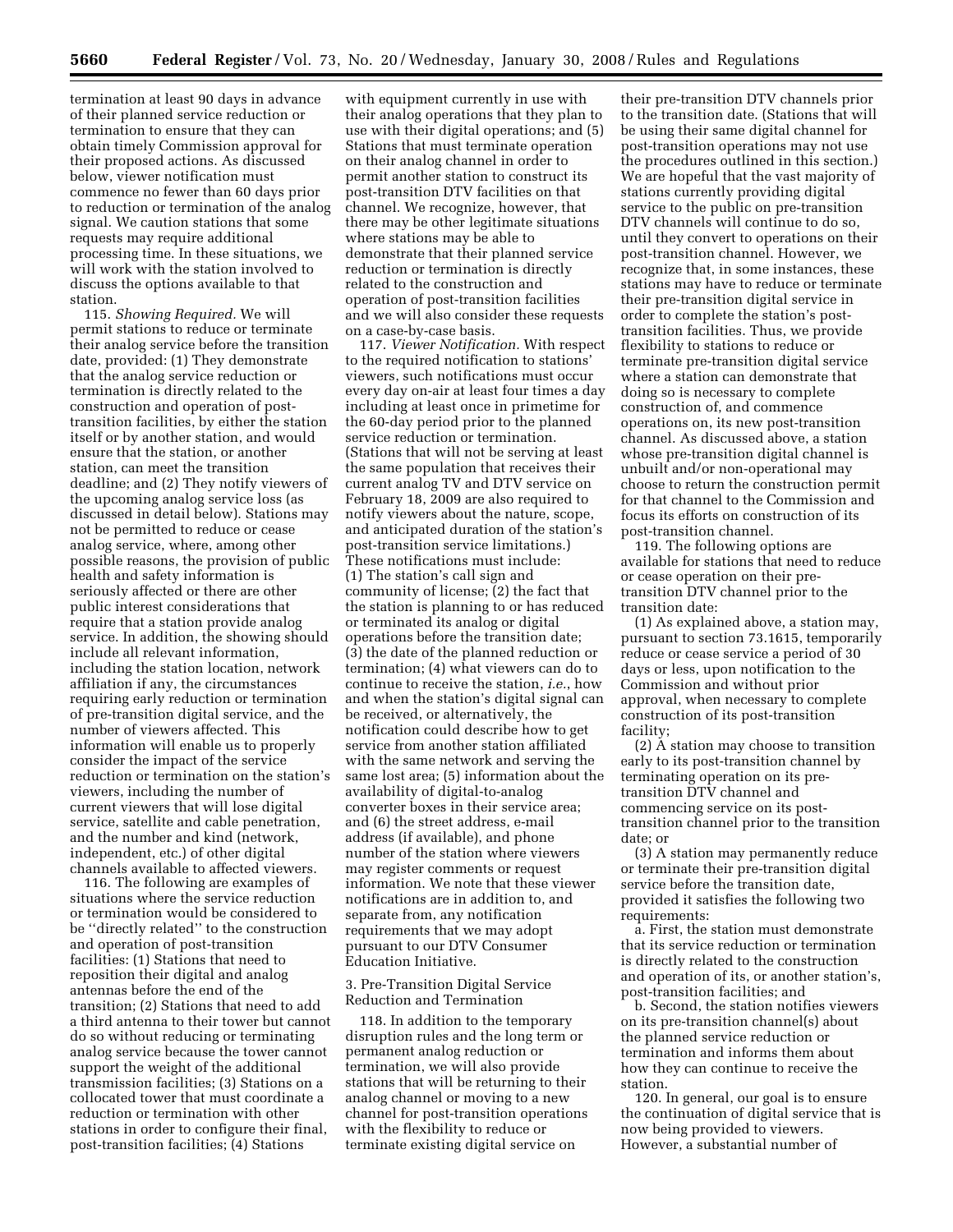commenters responding to the *Third DTV Periodic Review NPRM* stated that the Commission should provide the maximum possible flexibility to stations to permit them to accomplish the transition in the manner that best suits the station's particular circumstances. We agree with MSTV/NAB that stations generally will be reluctant to terminate their new digital services at a time when they are trying to establish a digital audience, and, therefore, stations will only take advantage of this option where necessary to finalize post-transition facilities. (MSTV/NAB note that there may be situations where, due to tower weight issues or lack of space for a new transmitter, a station will have no option but to terminate its digital service in order to complete construction on its final digital channel.) While we are concerned about reducing digital service to the public pre-transition, we recognize that doing so may be the best, or only, possible approach to achieving a successful and timely transition.

a. Termination of Digital Service on Pre-Transition Channel When Associated With Early Digital Operation on Post-Transition Channel

121. We adopt our proposal in the *Third DTV Periodic Review NPRM* to allow stations that will use a different DTV channel for post-transition operations to cease operations on their pre-transition DTV channels and begin operating on their new channels before the transition date. Specifically, a station will be permitted to transition early if the following requirements are met:

(1) The early transitioning station must not cause impermissible interference to another station; and

(2) The early transitioning station must continue to serve its existing viewers for the remainder of the transition and commence its full, authorized post-transition operations on February 18, 2009.

The record supports the allowance of early post-transition operations, although (as previously discussed above) some commenters oppose any accompanying restrictions on stations' ability to reduce or terminate pretransition television service. (For example, MSTV/NAB and APTS/PBS argue that a station should be permitted to transition early subject only to interference concerns. NAB/MSTV comments at 14–16; APTS/PBS Comments at 20–21.) We agree that early transitions will advance and facilitate the transition by freeing engineering and construction resources for those stations building later. For

example, MSTV/NAB states that early post-transition operations may advance the transition by setting in motion ''daisy-chains'' of early transitions, *i.e.*, as channels are vacated by the departing station they will be freed-up for the incoming stations. Stations interested in commencing early post-transition operations should indicate their intent to do so in their construction permit or modification applications for posttransition facilities. (Stations must follow the post-transition applications procedures in Section V.D., *infra*. We are proposing to revise FCC Forms 301 and 340 to allow stations to simultaneously apply for both pre- and post-transition facilities. *See* form changes in Appendix C.)

122. We will permit early transitioning stations to operate at facilities that are less than their full, authorized facilities until the date of their construction deadline, at which date these stations must commence their full, authorized post-transition operations. MSTV/NAB suggest that we require early transitioning stations to serve only their respective communities of license during the transition period. We disagree with MSTV/NAB that market factors alone will protect against viewer disenfranchisement and find that, absent a showing of good cause, stations must maintain current digital service to consumers, who have prepared for the transition and will expect to continue to receive such service. Broadcasters seeking to commence early post-transition operations must indicate in their applications for post-transition facilities whether such operations will result in a loss of their own analog or digital service.

123. *Interference Criteria.* We adopt our proposal in the *Third DTV Periodic Review NPRM* to require that early transitioning stations comply with both the current interference standard and the interference standard we adopt here for post-transition operations. Accordingly, early transitioning stations must not cause more than 2.0 percent interference to any authorized analog or pre-transition DTV station (with a 10 percent limit on cumulative interference) and must meet the posttransition protection standard (0.5 percent additional interference to Appendix B facilities for all stations).

b. Termination of Digital Service on Pre-Transition Channel When Associated With Flash Cut

124. For stations needing long term or permanent reduction or termination (significantly more than 30 days), we adopt streamlined procedures to

provide stations with the flexibility to permanently reduce or terminate their pre-transition digital service before the transition date if necessary to complete their transition. (We will consider a reduction or termination of pretransition digital service to be ''permanent'' if the station seeks to discontinue operation on that channel for more than 30 days. If the station intends to discontinue operation on that channel for the remainder of the transition, the station must return the pre-transition channel to the Commission and flash cut directly from operation on their analog channel to operation on their post-transition (digital) channel on or before the transition date.) The Commission has previously granted general approval for satellite stations and most stations with an out-of-core DTV channel to terminate pre-transition digital service and transition directly from their analog to their post-transition digital channel (*i.e.*, ''flash cut'' approval). We will continue to permit these stations to seek flash cut approval under those existing standards. For all other stations seeking Commission approval for reduction or termination of pre-transition digital service, we will permit a station to reduce or terminate its pre-transition digital service before the transition date in the same manner adopted for approving an analog service reduction or termination. Accordingly, we will permit a station to permanently reduce or terminate their pre-transition digital service before the transition date, provided the station satisfies the following two requirements:

(1) The station demonstrates that its pre-transition digital service reduction or termination is directly related to the construction and operation of its, or another station's, post-transition facility; and

(2) The station notifies viewers on its pre-transition channel(s) about the planned service reduction or termination and informs them about how they can continue to receive the station.

Stations must obtain prior Commission approval in order to reduce or terminate their pre-transition digital service before the transition date. To allow the Media Bureau sufficient time to process these requests, stations should file these requests for STA approval at least 60 days in advance of their planned service reduction or termination. Stations must file these requests electronically through the CDBS using the Informal Application filing form. We expect that stations that will reduce or terminate their pretransition digital service will commence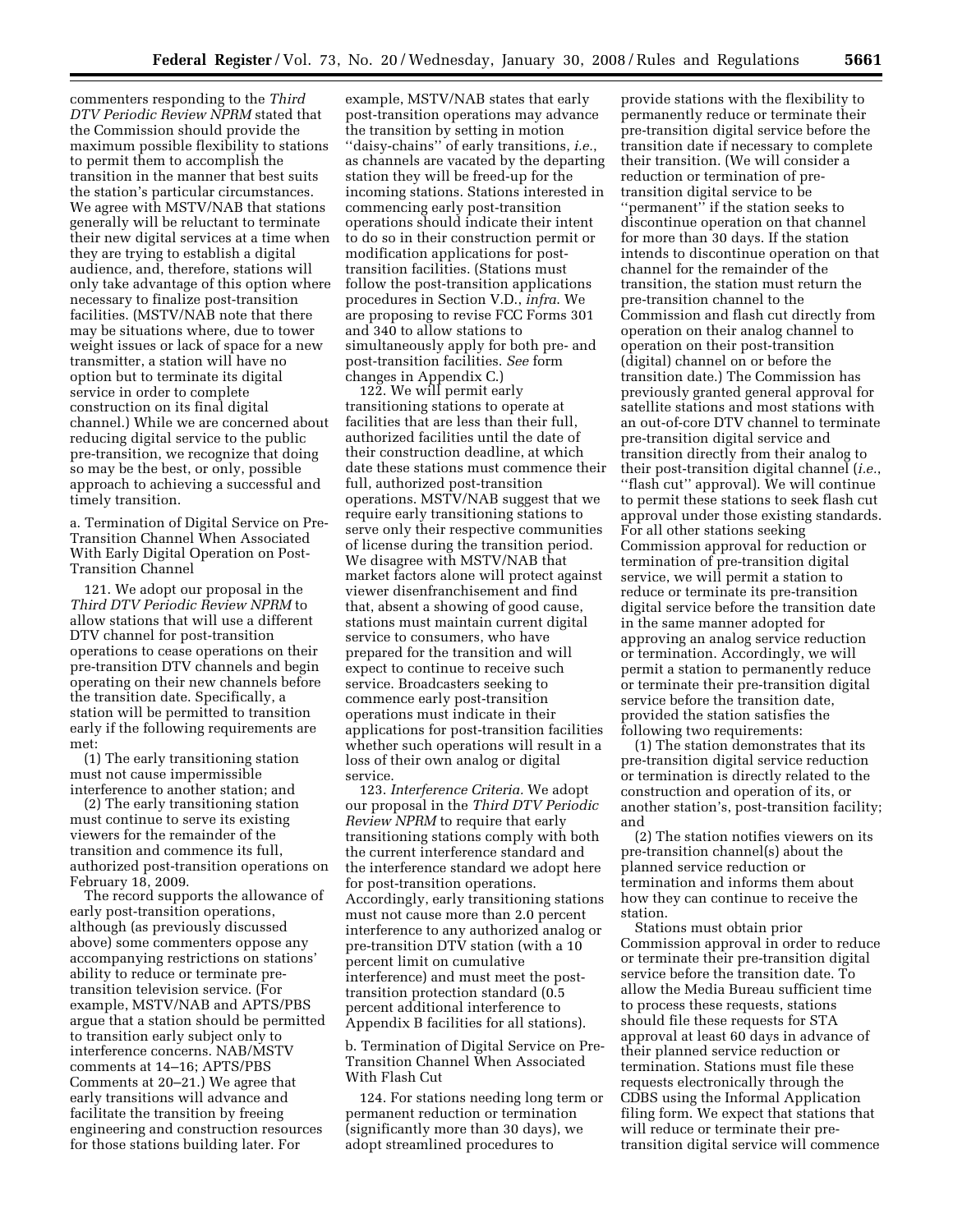early post-transition operations if possible.

125. *Background*. The *Second DTV Periodic Report and Order* permitted stations in certain situations to surrender their pre-transition DTV channel, operate in analog on their analog channel, and then flash cut to digital by the end of the transition on their post-transition channel. (In April 2007, the Media Bureau approved by public notice the flash cut requests of 32 stations based on the criteria established in the *Second DTV Periodic Report and Order*. *See Flash Cut PN*. These stations were approved to turn off or discontinue construction of their pre-transition DTV channel. In addition, the public notice invited any other station to flash cut if it meets the criteria established in the *Second DTV Periodic Report and Order*.) As the Commission noted, the potential public interest benefits of allowing stations to flash cut include freeing the station to focus its efforts on completion of its post-transition channel and the creation of opportunities for the provision of public safety and other wireless services on the pre-transition DTV channel. In the *Second DTV Periodic Report and Order*, the Commission permitted satellite stations to flash cut because of their unique status and circumstances and provided for these stations to notify the Commission of their decision to flash cut by their initial channel election deadline. The Commission stated that satellite stations opting to flash cut would retain their interference protection (defined in the proposed new DTV Table Appendix B) as if they had met the applicable replication/ maximization build-out requirements. The Commission also permitted stations with out-of-core DTV channels to flash cut under certain conditions and required notification of their decision to flash cut by their initial channel election deadline. (TV satellite stations are full-power broadcast stations authorized under part 73 of the Commission's rules to retransmit all or part of the programming of a parent station that is typically commonly owned. Unlike full-service stations, satellite stations have chosen to forego or relinquish full-service status and instead retransmit the programming of a parent station because full-service operation of the satellite facility is not economically viable. Eligible satellite stations were assigned a paired DTV channel in the current DTV Table. The *Second DTV Periodic Report and Order*  recognized that most satellite stations operate in small or sparsely populated areas that have an insufficient economic

base to support full-service operations.) The Commission presumed that granting such requests would be in the public interest if the station demonstrated that (1) it was assigned an out-of-core DTV channel, (The Commission noted the ''greater potential for wasted expenditures in DTV facilities built in the 700 MHz band (since there will not be an opportunity to remain in that band after the transition)'' and ''the potential for earlier use of this spectrum by public safety and other 700 MHz licensees.'') and (2) grant of the request would not result in the loss of a DTV channel affiliated with one of the four largest national television networks (ABC, CBS, NBC, or Fox). In the case of requests that did not meet these criteria, the Commission stated that it would consider all the relevant public interest factors in deciding whether to approve the request. These factors include the advancement of the provision of wireless and public safety services, the acceleration of the DTV transition, and the loss of broadcast service. Like satellite stations, full-service out-of-core stations that are permitted to flash cut would retain their interference protection (defined in the new DTV Table Appendix B, as adopted) as if they had met the applicable replication/ maximization build-out requirements. In April 2007, the Media Bureau released the *Flash Cut PN* inviting any station to flash cut if it meets the criteria established in the *Second DTV Periodic Report and Order*.

126. In the *Third DTV Periodic Review NPRM*, the Commission invited comment on whether we should expand the range of circumstances in which we would accept new requests by stations to return their pre-transition DTV channel (*i.e.*, a DTV channel that is not their final, post-transition channel) before the end of the transition and ''flash cut'' at or before the transition deadline from their current analog channel to their post-transition channel. Specifically, we sought comment on whether the following factors should be considered in evaluating flash cut requests: (1) Whether the DTV station is operating on TV channels 52–69; (2) whether the station is affiliated with one of the four largest national television networks (ABC, CBS, NBC, or Fox); (The Commission also noted that the presumption is neither conclusive nor dispositive and that special circumstances raised by the resulting loss of digital broadcast service could rebut the presumption.) (3) whether the station's pre-transition DTV channel is allotted to another station for posttransition use and the station's return of the channel will facilitate the other station's construction of its posttransition digital facility; and (4) the station's financial hardship.

127. Commenters responding to the *Third DTV Periodic Review NPRM*  generally argued that, at this point in the transition, we should provide flexibility to stations that want to return their pre-transition DTV channel and flash cut directly from analog to digital operation on the post-transition channel. NAB/MSTV argued that the flash cut option should be made available to all stations during the last six months of the DTV transition, provided the station notifies the Commission within 15 days of terminating service. NAB/MSTV also argued that the Commission should not establish a ''complicated factor test'' for approving flash cuts. While we agree that the flash-cut option should be made available to more stations, as our approach adopted herein does, we disagree with NAB/MSTV that any station should be permitted to flash cut six months prior to the transition deadline. A station that seeks to flash cut seeks to terminate its pre-transition digital service. While there may be situations where stations must cease service on a pre-transition channel in order to complete post-transition service, we are not prepared to permit stations (other than satellite or operating out-of-core) to terminate pre-transition digital service absent a compelling reason. As the transition deadline nears, viewers should—and will—become increasingly reliant on receiving digital service. Permitting stations to cease digital service as the transition nears, absent compelling circumstances, could undermine viewer expectations and the success of the transition itself.

128. *Existing Flash Cut Authority for Satellite Stations and Stations With An Out-of-Core DTV Channel*. As we stated in the *Third DTV Periodic Review NPRM*, stations may continue to seek flash cut approval pursuant to the *Second DTV Periodic Report and Order*  and *Flash Cut PN*. Thus, satellite stations may still flash cut upon simple notification to the Commission. (Consistent with rules 47 CFR 73.1750, 73.3580 and 73.1750 (termination of service), 73.1690(b) (modification of license or authorization), stations may declare their intent to flash cut by sending a letter to the Video Division of the Media Bureau and an e-mail to *flashcut@fcc.gov*.) Stations with an outof-core DTV channel may either take advantage of our existing flash cut approval for these stations, as adopted in the *Second DTV Periodic Report and*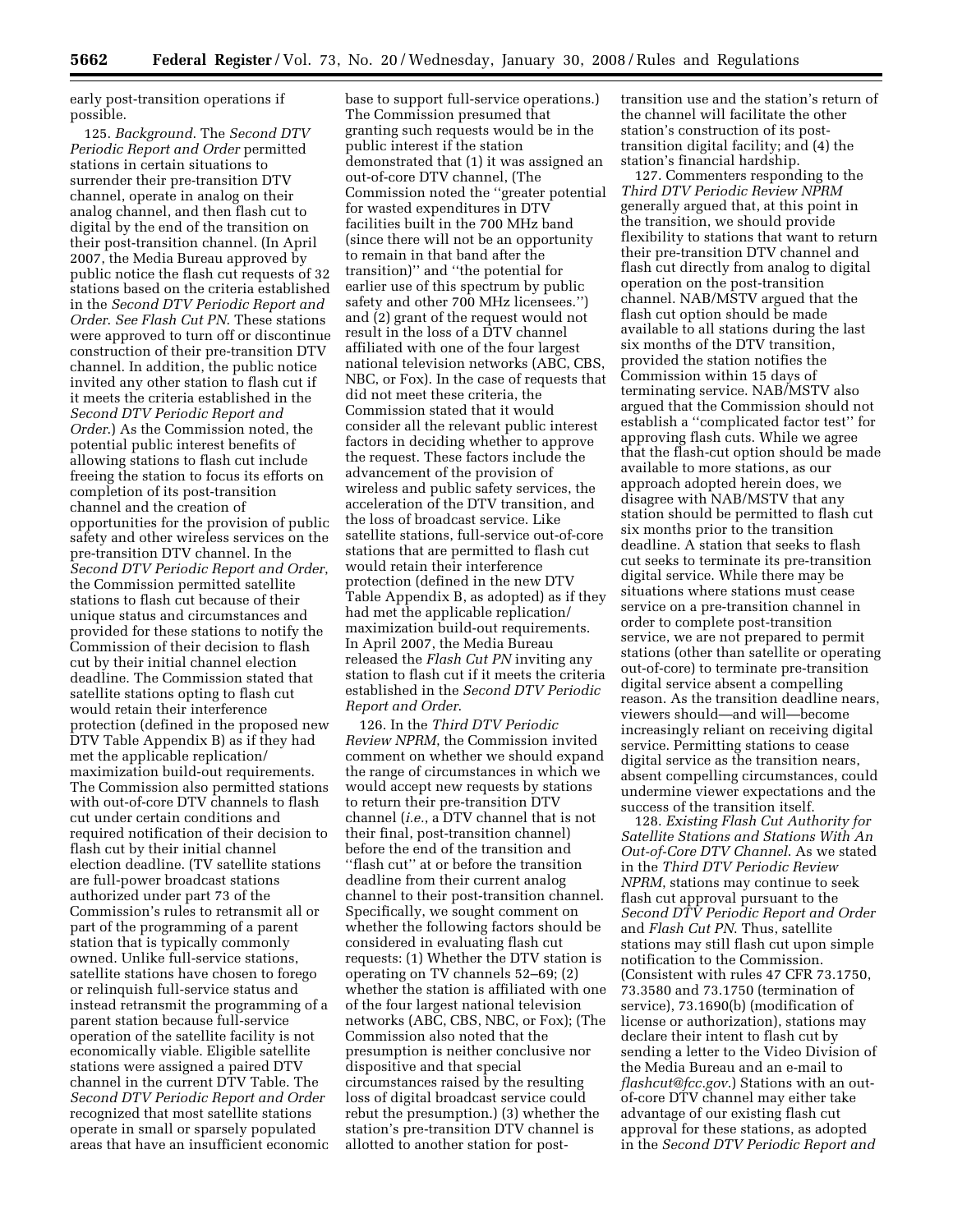*Order* and *Flash Cut PN*, or may seek approval under the new test described herein that applies to all non-satellite stations. (For stations with an out-ofcore DTV channel, we will continue to presume that a flash cut request is in the public interest if the station is not affiliated with a top-four network. For out-of-core stations with a top four network affiliation that seek to flash cut, this expanded flash cut option offers additional flexibility for these stations.)

129. In an effort to provide additional flexibility to out-of-core stations, we adopt our proposal to extend the current band-clearing ''rebuttable presumption'' favoring band-clearing arrangements for stations on TV channels 59–69 to cover the requests of all out-of-core stations (*i.e.*, TV channels 52–69). The comments addressing this issue support adoption of our proposal. The Commission established policies to facilitate voluntary ''band-clearing'' of the 700 MHz bands to allow for the introduction of new public safety and other wireless services and to promote the transition of out-of-core analog TV licensees to DTV service inside the core TV spectrum. Generally speaking, these policies provide that the Commission will approve voluntary agreements between incumbent broadcasters and new licensees to clear the 700 MHz band early if consistent with the public interest. The Commission has approved several such requests to return out-ofcore channels in accordance with this band-clearing policy. Previously, the Commission's 700 MHz band-clearing policies have differed somewhat depending on whether a station is located on TV channels 59–69, which might affect use of the upper portion of the band, or on TV channels 52–58, which would only affect use of the lower portion of the band. (Envisioning the early recovery of TV channels 60– 69, the Commission established a ''rebuttable presumption'' favoring requests for voluntary band-clearing involving channels 59–69. In contrast, the Commission did not anticipate recovery of TV channels 52–59 until after the DTV transition was complete and, as a result, decided to consider requests for voluntary band-clearing involving those channels on a case-bycase basis.) We find that this disparate band-clearing treatment with respect to stations in the lower 700 MHz band (*i.e.*, TV channels 52–58) is no longer appropriate. We agree with MSTV/NAB that the presumptive standard currently applied to band clearing arrangements on channels 59–69 should be applied immediately to all band-clearing proposals. The hard deadline applies

equally to both portions of the 700 MHz band. (DTV Act Section 3003 unified the timing of auctions for the assignment of remaining spectrum from TV Channels 52–69. The Communications Act now requires the Commission to commence the auction of recovered analog broadcast spectrum no later than January 28, 2008 and deposit the proceeds of such auction in the Digital Television Transition and Public Safety Fund no later than June 30, 2008. 47 U.S.C. Section  $309(j)(15)(C)(v)$ .) In addition, Congress has mandated that the Commission begin the auction of recovered analog broadcast spectrum in the 700 MHz band no later than January 28, 2008. (The Commission is required to commence the auction of recovered analog broadcast spectrum no later than January 28, 2008 and deposit the proceeds of such auction in the Digital Television Transition and Public Safety Fund no later than June 30, 2008. 47 U.S.C. Section  $309(j)(15)(C)(v)$ .) We find that extension of the band-clearing policy is appropriate to facilitate the clearing of the 700 MHz band in anticipation of the Commission's upcoming auction of licenses for services in the 700 MHz band (698–806 MHz) scheduled to begin on January 24, 2008. We will apply the same ''rebuttable presumption'' standard to voluntary agreements for clearing TV channels 52–58 as now applies to such agreements for clearing TV channels 59– 69. As requested by MSTV/NAB, we clarify that, to the extent a station seeks to terminate analog service on its out-ofcore channel in accordance with the procedures established above, the station will not also be required to make a showing regarding the ''rebuttable presumption'' applicable to bandclearing arrangements.

130. *Commission Approval Process*. Stations must obtain prior Commission approval in order to reduce or terminate their pre-transition digital service before the transition date. Stations must file requests for such approval as a request for STA through the CDBS using the Informal Application filing form, and must indicate whether the request is either a service reduction or termination. (Like other requests for STA, these requests to permanently reduce or terminate pre-transition DTV service before the transition date must be filed electronically using the Informal Filings Menu of CDBS. As requests are submitted, CDBS will automatically generate public notice of these filings. For more information on Informal Filings in CDBS, please refer to this web page: *http://fjallfoss.fcc.gov/* 

# *prod/cdbs/forms/prod/*

*faq*\_*informal.htm*. To speed processing, stations should also e-mail courtesy copies of their STA requests to *dtvrequests@fcc.gov*.) Consistent with the handling of STA requests, stations will be notified of actions taken on their requests by public notice. We encourage stations to file these requests at least 60 days in advance of their planned service reduction or termination to ensure that they can obtain timely Commission approval for their proposed actions. We caution stations that some requests may require more than 60 days of processing time. In these situations, we will work with the station involved to discuss the options available to that station.

131. *Showing Required*. For stations not otherwise eligible for flash-cut approval, we will permit stations to reduce or terminate their pre-transition digital service before the transition date, provided: (1) They demonstrate that the pre-transition digital reduction or termination is directly related to the construction and operation of posttransition facilities, by either the station itself or by another station, and would ensure that the station, or another station, can meet the transition deadline; and (2) They notify viewers of the upcoming pre-transition digital loss (as discussed in detail below). Stations may not be permitted to reduce or terminate their pre-transition digital service, where, among other possible reasons, the provision of public health and safety information is seriously affected or there are other public interest considerations that require that a station provide analog service. In addition, the showing should include all relevant information, including the station location, network affiliation if any, the circumstances requiring early reduction or termination of pretransition digital service, and the number of viewers affected. This information will enable us to properly consider the impact of the service reduction or termination on the station's viewers, including the number of current viewers that will lose digital service, satellite and cable penetration, and the number and kind (network, independent, etc.) of other digital channels available to affected viewers. In addition, stations must explain why they cannot commence digital operation early on their post-transition channel (early transition) in order to continue to provide digital service to viewers.

132. *Viewer Notification*. With respect to the required notification to stations' viewers, such notifications must occur every day on-air at least four times a day including at least once in primetime for the 30-day period prior to the planned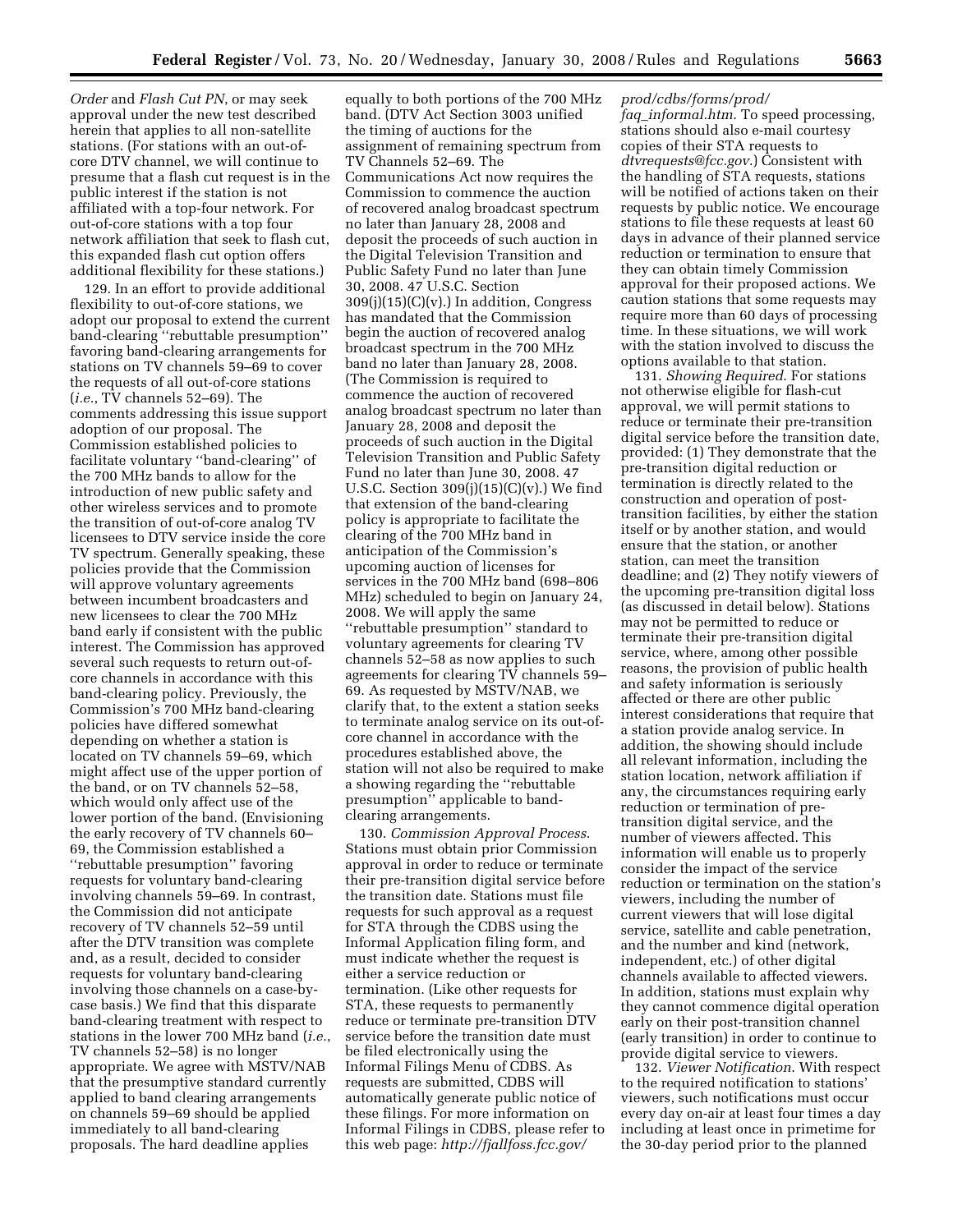service reduction or termination. (Stations that will not be serving at least the same population that receives their current analog TV and DTV service on February 18, 2009 are also required to notify viewers about the nature, scope, and anticipated duration of the station's post-transition service limitations.) These notifications must include: (1) The station's call sign and community of license; (2) the fact that the station is planning to or has reduced or terminated its analog or digital operations before the transition date; (3) the date of the planned reduction or termination; (4) what viewers can do to continue to receive the station, *i.e.*, how and when the station's post-transition digital signal can be received, or alternatively, the notification could describe how to get service from another station affiliated with the same network and serving the same lost area; and (5) the street address, e-mail address (if available), and phone number of the station where viewers may register comments or request information. We note that these viewer notifications are in addition to, and separate from, any notification requirements that we may adopt pursuant to our *DTV Consumer Education Initiative*.

4. Service Reductions or Terminations 90 Days Before the Transition Date

133. As an exception to the approval process described above for permanent service reductions and terminations, we instead adopt a streamlined notification procedure for stations planning a permanent service reduction or termination (analog or digital) within 90 days of the February 17, 2009, transition date (*i.e.*, beginning on or after November 19, 2008). We find that a more relaxed notification procedure is more appropriate than the approval process established above to provide stations with additional flexibility as we approach the transition date. As discussed in detail above, the record amply favors affording stations this additional flexibility so close to the end of the transition. Therefore, we will permit a station to reduce or terminate its analog or digital service within 90 days before the transition date by filing a notification with the Commission. The notification must be filed 30 days in advance of the planned service reduction or termination and must include a showing that the service reduction or termination is necessary for purposes of the transition. Although we will not require prior Commission approval, stations must notify their viewers on their pre-transition channel(s) (analog and digital) about the planned service reduction or

termination and inform them about how they can continue to receive the station. Like the section 73.1615 notifications, stations must file these notifications electronically through the CDBS using the Informal Application filing form.

134. *Viewer Notification*. We will require stations filing a notification with the Commission regarding permanent reduction or termination within 90 days of the transition date to notify their viewers on their pre-transition channel(s) (both analog and digital) about the early service reduction or termination and inform them about how they can continue to receive the station. (Stations that will not be serving at least the same population that receives their current analog TV and DTV service on February 18, 2009 are also required to notify viewers about the nature, scope, and anticipated duration of the station's post-transition service limitations.) Such notifications must occur every day on-air at least four times a day including at least once in primetime for the 30-day period prior to the planned service reduction or termination. These notifications must include: (1) The station's call sign and community of license; (2) the fact that the station is planning to or has reduced or terminated its analog or pre-transition digital operations before the transition date; (3) the date of the planned reduction or termination; (4) what viewers can do to continue to receive the station, *i.e.*, how and when the station's digital signal can be received, or alternatively, the notification could describe how to get service from another station affiliated with the same network and serving the same lost area; (5) information about the availability of digital-to-analog converter boxes in their service area; and (6) the street address, e-mail address (if available), and phone number of the station where viewers may register comments or request information. We note that these viewer notifications are in addition to, and separate from, any notification requirements that we may adopt pursuant to our *DTV Consumer Education Initiative*.

# *D. Applications To Construct or Modify DTV Facilities*

135. As we stated in the *Third DTV Periodic Review NPRM*, stations that need to request authority to construct or modify their post-transition facilities must file construction permit (CP) or modification applications. Commercial stations that need to construct or modify their post-transition facilities must file FCC Form 301 for a minor modification and submit the appropriate fee. (Applications to construct or modify

post-transition facilities specified in the final DTV Table Appendix B involve a minor change in facilities and we will process them accordingly. 74 CFR 73.3572(a)(1) of the Commission's rules defines a major change in a television station's facilities as any change in frequency or community of license. Several stations may be changing channels as a result of the channel election process; however, these stations will be applying for the frequency and community of license assigned to them in the new DTV Table that was adopted in the *Seventh Report and Order* in MB Docket No. 87–268, and accordingly we will treat their applications as not involving a change in frequency. We believe this treatment will speed processing. We also note that this is consistent with our implementation of the initial DTV Table in 1998.) Noncommercial educational (NCE) stations must file FCC Form 340. We received no comments on our proposed revised FCC Forms 301 and 340, and we adopt those revised forms as proposed. These forms will be available following their approval by the Office of Management and Budget (OMB).

136. *Stations Whose Post-Transition Channel is Different From Their Pre-Transition DTV Channel.* Stations whose pre- and post-transition DTV channels are different may begin filing their applications for a CP on the final DTV channel following the effective date of this Report and Order. As discussed below, these stations may qualify for expedited processing of their CP applications.

137. *Stations Whose Post-Transition Channel is the Same as Their Pre-Transition DTV Channel.* Stations whose pre- and post-transition DTV channels are the same fall into three categories. First, some of these stations may not have a licensed DTV facility or CP to construct a facility that matches the final DTV Table Appendix B and the station wants to construct the facility listed in Appendix B for that station's post-transition operation. Such stations must file an application to modify their authority on their current DTV channel, and we encourage these stations to file immediately. (Stations are reminded that applications filed at this time must not request an expansion of service area that would violate the filing freeze.) As these stations already have a CP for their final post-transition channel, they do not need to wait for the effective date of this Report and Order or the rules adopted herein to file a modification application, and will get more rapid processing if we receive their applications before stations that are changing channels file their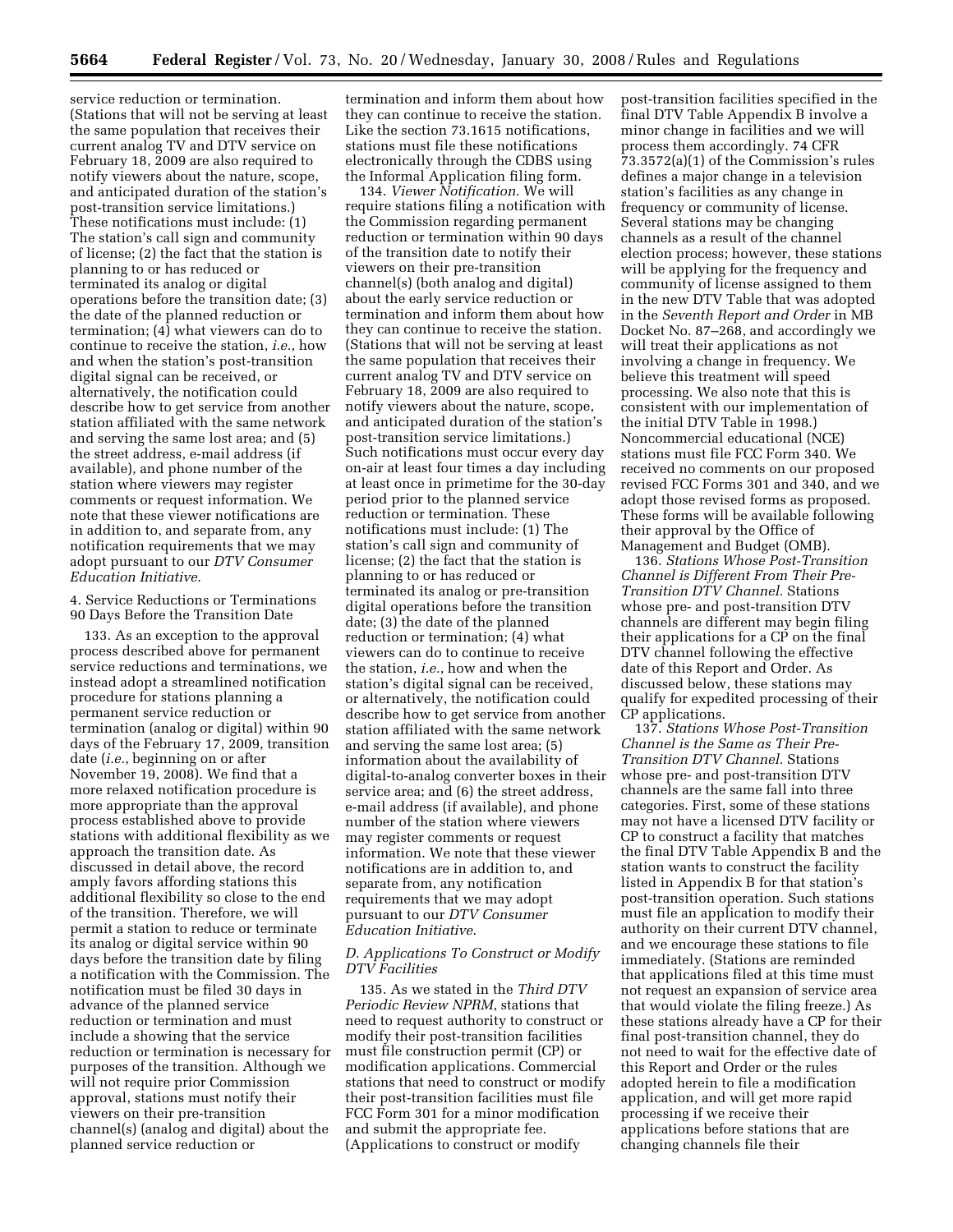applications. (Following are examples of stations are building their postsituations in which a station that is staying on the same DTV channel for post-transition operation may have to file an application for modification of its CP. A station that intends to operate its post-transition facility pursuant to an existing STA operation must file an application to modify its CP to match its STA facility. Also, some of these stations may need to apply to increase power or otherwise adjust their facilities because they are now operating under STA at reduced power and they are unable to construct their authorized CP facilities, but intend to operate with more than their current STA facilities (for example, they intend to raise their transmitting antenna to a higher height on their tower, but are unable to mount it at the authorized height). Other stations may need to apply to modify their licensed or CP facilities in order to match their DTV Table Appendix B coverage if such coverage was based on a certification that differs from their current license or CP.)

138. Second, some stations whose pre- and post-transition DTV channels are the same may want to request changes to Appendix B as adopted in the *Seventh Report and Order* to match their existing facility. In such circumstances, we expect that these stations should have a petition for reconsideration of the *Seventh Report and Order* pending, which we will address in a separate proceeding. (Approximately 123 Petitions for Reconsideration of the *Seventh Report and Order* were filed by October 26, 2007, the close of the pleading cycle.) If a station has completed construction of the facility it intends to operate after the transition, it does not need to file an application at this time. (If there are minor differences between the station's completed or CP facility and the facility described in Appendix B for that station, such station may continue operating its licensed facility or continue constructing its CP facilities. If major differences exist between a station's completed or CP facility and the facility specified in Appendix B for that station, and the station has not filed a petition for reconsideration and fails to promptly seek changes to Appendix B according to the procedures set forth above in paragraph 9, the station may be subject to enforcement action.)

139. Third, there are some stations that already have a license to operate or a CP to construct their post-transition channel that matches the facility specified in the new DTV Table Appendix B for that station. These stations do not need to file any additional CP applications. These

transition facilities on the CPs granted for pre-transition operation. Once these stations have completed construction and have begun operating pursuant to program test authority, they must file an application for a license to cover (FCC Form 302).

# 1. Expedited Processing

140. As we stated in the *Third DTV Periodic Review NPRM,* it is each station's responsibility to ensure that it can begin operations on its posttransition channel upon expiration of the deadline for the transition on February 17, 2009. To ensure that they meet this deadline, stations should file their applications as soon as possible in order to have the maximum time to order equipment and build their facilities. In order to provide further incentive for stations to timely file applications for their post-transition facilities, we hereby adopt our proposal to provide expedited processing for certain stations that timely apply for a construction permit to build their posttransition channel. Specifically, we will provide expedited processing (generally within 10 days) to a station whose application demonstrates all three of the following requirements:

(1) The application does not seek to expand the station's facilities beyond its final post-transition DTV Table Appendix B facilities; (Applications for such expanded facilities will be processed as quickly as possible after processing is completed for stations eligible for expedited processing.)

(2) The application specifies facilities that match or closely approximate the DTV Table Appendix B facilities (*i.e.*, if the station is unable to build precisely the facilities specified in the new DTV Table Appendix B, then it must apply for facilities that are no more than five percent smaller than its facility specified in Appendix B facilities with respect to predicted population); and

(3) The application is filed within 45 days of the effective date of this Report and Order, pending OMB approval.

141. In general, the commenters agreed that expedited processing of applications is important to ensure that stations can meet the transition deadline. We find that setting an application filing deadline for expedited processing of 45 days after the effective date of this Report and Order will give stations time to prepare for these filings. (We expect that the 45-day application deadline will coincide with final OMB approval for revised FCC Forms 301 and 340. The Media Bureau will issue a public notice announcing that the forms have been approved and are ready for

use, as well as the date by which applications must be filed to take advantage of expedited processing.) We anticipate that we will be able to process qualified applications expeditiously, generally within 10 days of filing. We remind stations that expedited processing does not necessarily mean that the application will be granted. (The application still must satisfy the criteria on Form 301 (or 340 for NCEs), as revised in this proceeding. Stations that do not qualify for expedited processing will not necessarily have their applications denied; rather, their applications simply will not be processed on an expedited basis.) Applications that receive expedited review but that are not readily grantable by the Commission will require further action by the station. (To be eligible for grant, the applicant must certify in the application that the proposed facility: (1) Will not have a significant environmental impact; (2) will serve the principal community of license; (3) will provide necessary protection to radio astronomy installations and FCC monitoring stations; and (4) has had its tower approved by FAA, if necessary. *See* 47 CFR 73.622(f)(2) (checklist criteria). These criteria must be met by all applications on FCC Form 301 and 340, including both those eligible for expedited processing as well as those not eligible for expedited processing.)

142. Some commenters proposed that we designate additional categories of stations that would be eligible for expedited processing. Specifically, APTS argues that we should provide expedited processing to stations with Congressionally-authorized funding that is contingent upon the receipt of a construction permit. In addition, West Virginia Media Holdings suggests that we provide expedited processing to stations moving to a different posttransition channel. We note that the criteria and procedures we adopt today encompass a broader group of stations than the categories identified by APTS and West Virginia Media Holdings and will provide relief both to these stations as well as others that may need expedited application processing.

143. A number of stations proposed that we further streamline our procedures by adopting a one-step application process for certain stations. For example, MSTV/NAB propose that, where the proposed facilities conform to Appendix B, the Commission should not require a construction permit application but instead should only require an application for license. MSTV/NAB maintain that this proposal would streamline the current ''two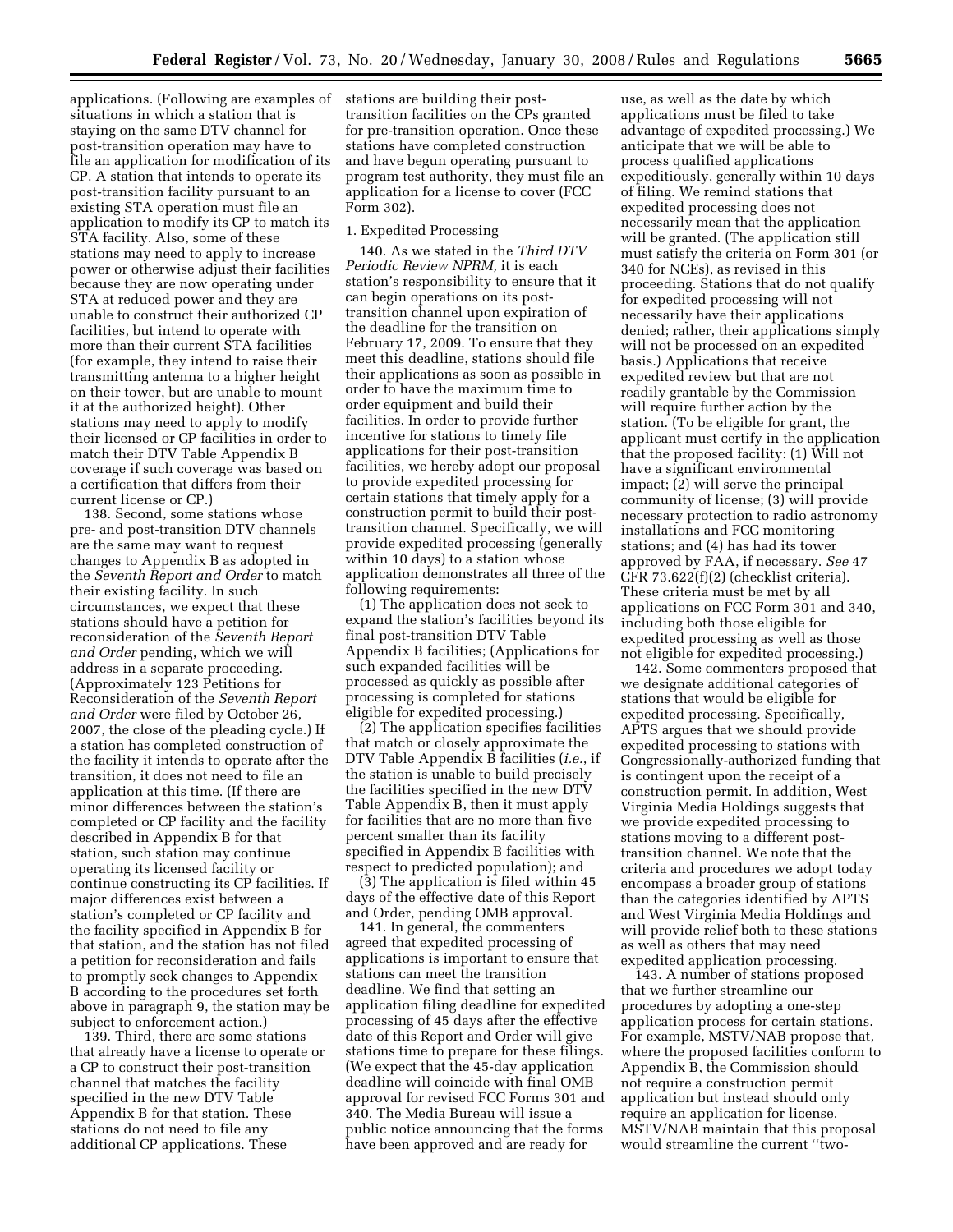step'' construction permit/license process and would minimize administrative burdens. Norwell Television LLC also proposes a ''onestep'' licensing process for stations whose post-transition DTV facilities are identical (in channel, location, height, and power) to those specified in Appendix B. APTS proposes a similar measure. APTS suggests that, for stations whose signal does not reach beyond the service contour specified in Appendix B, the station should not be required to file a modification application even if its facilities do not precisely match those in Appendix B. APTS states that this procedure would permit the Commission to focus its efforts on the needs of stations changing channels and those that do not yet have construction permits or licenses, and would prevent stations from expending scarce resources to make unnecessary changes.

144. Upon careful consideration, we find that the procedures suggested by MSTV/NAB, Norwell, and APTS pose more potential risk than might be warranted by the potential benefit. Under these suggested approaches, a station could make modifications to its final DTV facility and begin operating that facility without prior authorization from the Commission and then report the changes on its license application. We continue to believe that the best policy is for a station to first obtain approval of its modified facilities prior to initiating operation. Otherwise, a station could modify its facility, begin operating without prior approval, and cause harmful interference to existing broadcast stations, stations in other services such as mobile operations, and to medical devices. (Certain very minor changes to television facilities may be reported on a license application but none of the more complicated changes proposed by MSTV/NAB.) Although, as MSTV/NAB reminds us, Congress amended section 319 to provide the Commission with the discretion to allow for one-step licensing, we have exercised this discretion and allowed this procedure only in cases where the potential for interference was much smaller. For example, we permitted onestep licensing for FM stations that were proposing to reduce their power from a level previously authorized. Similarly, we permitted one-step licensing in the Instructional Television Fixed Service where the power levels involved were much lower and the potential for interference much smaller. We do not find such factors in this case. Furthermore, departing from our longstanding ''two-step'' process is not

necessary in this case as it will not help to greatly expedite the final DTV transition. If a station completes its final DTV facilities pursuant to a previouslyissued construction permit and finds that it needs to make last-minute changes, that station may avail itself of our expedited processing procedures and expect a quick evaluation of its application. We find that the procedures we adopt today will provide stations that need to make changes to their facilities more than enough time to complete their final DTV facilities even if last-minute corrective filings are necessary.

145. In response to the comments of Broadcasting Company of Sarasota, we note that the Commission currently accepts electronically-filed requests for STA through our CDBS database and will continue to do so. (Like other requests for STA, these requests must be filed electronically using the Informal Filings Menu of CDBS. As requests are submitted, CDBS will automatically generate public notice of these filings. For more information on Informal Filings in CDBS, please refer to this web page: *http://fjallfoss.fcc.gov/prod/cdbs/ forms/prod/faq*\_*informal.htm.*) Generally, the Commission has notified stations of action on their STA requests by mail; however, to speed the process as suggested by Broadcast Company of Sarasota, we may also contact stations by telephone or e-mail, with confirmation of Commission action via entries in the station's CDBS records.

146. Finally, a number of commenters suggested that the Commission expedite application processing by approving applications where the proposed service contour does not exceed the contour predicted by the Appendix B facility by more than a certain amount.

# 2. Program Tests/License To Cover CP

147. As we stated in the *Third DTV Periodic Review NPRM,* stations must not commence program tests on their post-transition channels until they are ready to begin post-transition operations under program test authority. Stations that want to conduct program tests on their post-transition facilities must comply with the Commission's rules and coordinate with any affected stations prior to the time of testing. Each station is responsible for determining which other stations may be affected and coordinate accordingly. We expect that stations will work together cooperatively to facilitate testing. Upon completion of the construction of a television facility as authorized by a CP, a station may commence program tests upon notification to the Commission, provided that an application for a

license to cover the CP for the posttransition facility, on FCC Form 302, is filed within 10 days, along with the appropriate fee. (Stations must comply with the terms of their CP as well as the technical provisions of the application, or rules and regulations, and the applicable engineering standards. We remind stations that will be using Channel 14 for post-transition operations that they must take special precautions to avoid interference to adjacent spectrum land mobile radio service facilities before commencing program testing. Where a TV station is authorized and operating prior to the authorization and operation of the land mobile facility, a Channel 14 station must attenuate its emissions within the frequency range 467 to 470 MHz if necessary to permit reasonable use of the adjacent frequencies by land mobile licensees. 47 CFR 73.687(e)(3). A licensee on channel 14 may not commence program test authority without specific Commission approval. *See* 47 CFR 73.687(e)(4)(ii) (stating that such licensees must submit evidence that there will be no interference to land mobile stations before the station will be permitted to transmit programming on the new facilities).)

# *E. Expanding Facilities*

148. We announce our intent to lift the freeze on the filing of maximization applications on August 17, 2008, the date by which we expect to have completed processing stations' applications to build their posttransition facilities. Until this date, we will maintain the freeze and will not accept maximization applications to expand facilities. We will, nevertheless, consider requests to waive the freeze before August 17, 2008 in certain specified situations to provide for minimally expanded facilities where necessary to ensure that stations can serve their existing television viewers with their post-transition facilities, thereby meeting viewers' over-the-air reception expectations after the transition date.

149. During the channel election process, stations defined their posttransition facilities, deciding whether they would (1) replicate their allotted facilities, (2) maximize to their currently authorized facilities, or (3) reduce to a currently authorized smaller facility. Stations, however, were not allowed to seek facilities that would expand their coverage areas beyond that provided by their allotted facilities or authorized by a license, CP or STA. The filing freeze precluded such expansion to provide a stable database for developing the posttransition DTV Table.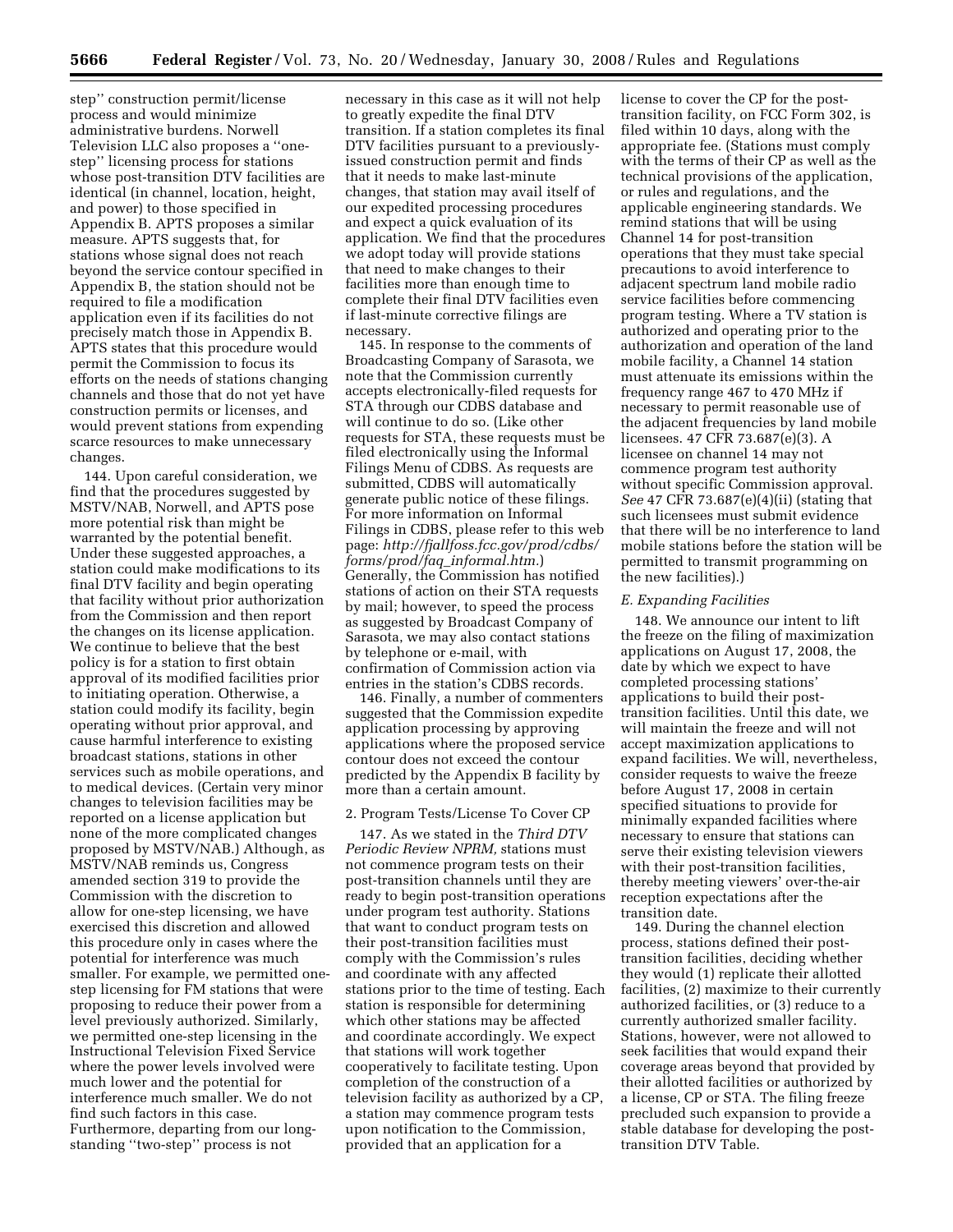150. *Maximization Applications.* We adopt our tentative conclusion in the *Third DTV Periodic Review NPRM* to not accept maximization applications until we have processed all stations' post-transition applications, as authorized by the post-transition DTV Table. We find that we must first ensure that all stations can at least provide digital service to their analog viewers by the transition date before considering new maximization applications. Several commenters have urged us to lift the freeze immediately and express concern about investing in equipment without knowing if and when they can maximize. In addition, they say that retrofitting their equipment later to maximize could be prohibitively expensive, thereby potentially limiting service to the public, particularly by public stations if they cannot afford to maximize later. We find, however, that processing maximization applications at this time would slow the resolution of stations' applications to construct final DTV facilities. For example, such applications could be mutually exclusive, which would result in a delay of several weeks or months. This delay would prevent us from resolving applications needed for stations to build their post-transition facilities. In addition, we find that allowing stations that are filing applications to construct post-transition facilities to propose expanded facilities would also be unfair to stations that have completed building their post-transition facilities and, therefore, are not filing applications now but might also want to expand their existing facilities. Therefore, before we consider maximization requests, which may cause interference to viewers accustomed to receiving service from particular stations, we conclude that we must first establish the initial DTV landscape and preserve existing service patterns to the extent possible.

151. *Filing Freeze Waiver Policy.* We adopt a waiver policy, based on a proposal by MSTV/NAB (MSTV/NAB proposed that the Commission allow stations returning to their analog channels to use their current antenna pattern, provided the pattern does not exceed DTV Table Appendix B coverage by 5 miles or cause more than 2.0 percent interference to surrounding stations. MSTV proposed for stations to have 12 months after February 17, 2009 to comply with the 0.5 percent interference standard above DTV Table Appendix B levels.), that will permit rapid approval of minor expansion applications filed by stations that are not using their pre-transition DTV channel for post-transition operation,

provided the station demonstrates that such expansion:

(1) Would allow the station to use its analog antenna or a new antenna to avoid a significant reduction in posttransition service from its analog service area;

(2) Would be no more than five miles larger in any direction than their authorized service area, as defined by the post-transition DTV Table Appendix B; and

(3) Would not cause impermissible interference, *i.e.*, more than 0.5 percent new interference, to other stations. Many commenters requested this relief, arguing that such relief was necessary to avoid a significant service loss to existing viewers. We agree with MSTV/ NAB that we should generally permit stations to expand up to five miles in any direction beyond their authorized service area. While we generally will not permit more than 0.5 percent new interference, we will consider on a caseby-case basis allowing stations to cause additional new interference if stations can demonstrate that they need this additional flexibility to serve their analog viewers. Consistent with our existing rules, we will also consider on a case-by-case basis stations' negotiated interference agreements provided these agreements are consistent with the public interest.

152. We find that this waiver policy will allow added flexibility for stations that wish to use their existing analog channel antenna, which provides benefits for the successful completion of the transition by reducing the demands on equipment suppliers and installation crews during a critical time as the transition date nears. This waiver policy addresses the concerns of those stations returning to their analog channel that may face significantly reduced facilities if some minimal expansion is not permitted. For example, Tribune and Allbritton argue that many stations returning to their analog channels for post-transition operation plan to use their analog antennas but face the prospect of significant service losses because the ''unbuildable, theoretical pattern'' in Appendix B does not match the analog antenna pattern. As previously discussed, several stations that faced this problem filed comments in our DTV Table proceeding. In the *Seventh Report and Order,* we permitted these stations to change their 2004 certifications and, thus, revised these stations' post-transition DTV Table Appendix B facilities to reflect their constructed final DTV facilities. Many more stations have since filed petitions for reconsideration of the *Seventh* 

*Report and Order* to obtain this same relief. We expect that we can provide the same relief to most of these stations as well. For those stations that cannot be fully accommodated with a change to their post-transition DTV Table Appendix B facilities (*e.g.*, stations that failed to request reconsideration of their post-transition DTV Table Appendix B facilities), we expect that this waiver policy should address their situations. In addition, this waiver policy should address many of the other concerns raised by commenters in seeking exemption from the freeze. Applications filed to maximize facilities pursuant to this waiver policy will not receive expedited processing, but these applications will be processed before the freeze is lifted and new maximization applications are accepted.

153. *Filing Freeze to be Lifted August 17, 2008.* We adopt the proposal of MSTV/NAB and others to set a date certain that is before the end of the transition for when we will lift the filing freeze and begin accepting stations' applications to maximize post-transition facilities and serve more viewers. Accordingly, we establish August 17, 2008 as that date. (We recognize that we cannot predict with absolute certainty the date by which we will complete processing stations' initial applications to build facilities authorized by the post-transition DTV Table. While we believe this date represents a reasonable estimate concerning the time it should take us to process all the applications to permit stations to construct their final facilities, we may adjust this date, earlier or later, as we get closer to completing the processing of these applications. The Media Bureau will announce the exact date the freeze will be lifted and the associated terms and filing procedures.) By this date, we expect to have completed processing all stations' applications for post transition facilities and, therefore find that we could then provide this opportunity for stations to expand their facilities and serve more viewers, possibly before the transition date. We agree with MSTV/ NAB that establishing a date certain for lifting the freeze will assist stations in their post-transition plans. It is clear from the comments that many stations are eager to expand their facilities (beyond those specified in the posttransition DTV Table Appendix B) to serve more viewers. Stations' new channel assignments present them with new opportunities to offer expanded DTV coverage, either because the stations may be moving to a new channel that does not have the same interference restrictions or because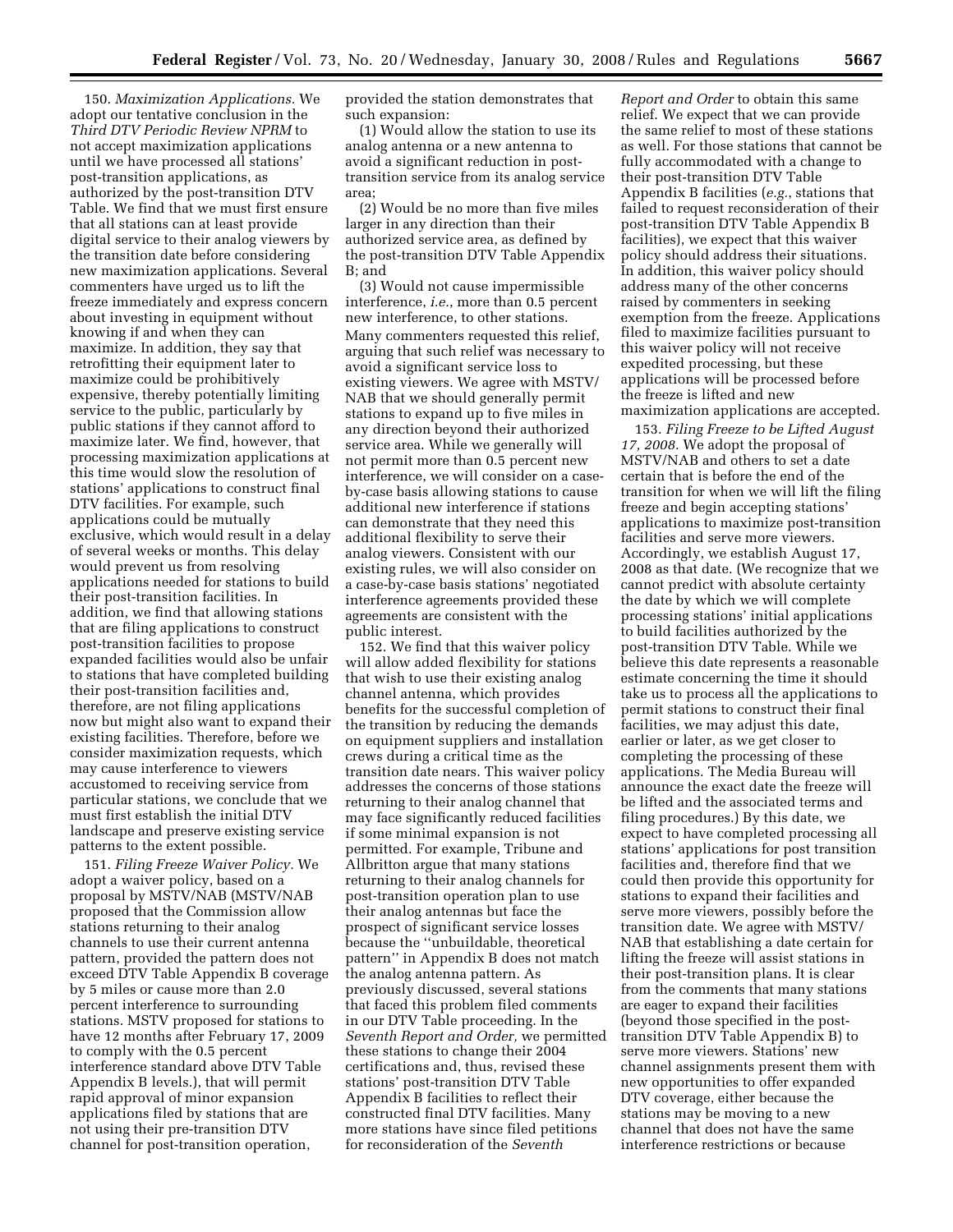other stations on adjacent channels may be moving away, thus eliminating prior interference conflicts. We expect that lifting the freeze six months before the transition date will enable many stations to conserve resources by purchasing equipment that anticipates the maximization of their facilities. Nevertheless, we will not accept future maximization as an excuse from stations not to file applications now nor to delay construction of their full, authorized facilities by their construction deadline. No commenter objected to the proposals to set a date to lift the freeze prior to the end of the transition.

154. *Processing of Maximization Applications.* Maximization applications will be processed in accordance with our existing rules. (We remind stations that applications for maximization filed before the freeze is lifted will not be accepted for filing.) While we will accept maximization applications after the freeze is lifted, such applications may not be processed in time for stations to build these new maximized facilities by their construction deadline. Stations with a pending maximization application on file are warned that such filing will not be considered a legitimate excuse for failing to build their full, authorized post-transition (DTV Table Appendix B) facilities by their construction deadline.

# *F. Post-Transition Interference Standards and Analysis Methodology*

155. We are generally adopting the interference standards as proposed in the *Third DTV Periodic Review NPRM*, with adjustments based on the record. In brief, we adopt the following standards for evaluating post-transition interference:

• We will permit stations a limit of 0.5 percent new interference in addition to that in the DTV Table Appendix B. We will evaluate stations' applications to construct post-transition facilities using an engineering criteria based requirement (limiting the predicted interference that a station may cause to a protected station's service population) instead of using a geographic spacing requirement.

• We will discontinue the 10 percent cap on total interference.

• We will continue to evaluate requests for new DTV allotments using the DTV-to-DTV geographic spacing requirements contained in section 73.623(d).

• For approximately a year after lifting the filing freeze, we will protect all stations' DTV Table Appendix B facilities, after which we will protect each station's new DTV Table Appendix B facilities' coverage only until the

station has a CP or license for its posttransition operation, at which time we will limit its interference protection to its authorized coverage area.

• We will revise the OET 69 interference analysis methodology to make the results more accurate and ensure consistent methodology. Specifically, we adopt the use of 2000 census data for use in all applications and we adopt a limited set of cell sizes, which include 2 km, 1 km, and 0.5 km.

• We will eliminate the 1 dB power reduction requirement for UHF stations that use more than 1 degree of antenna beamtilt.

156. *Interference Criteria for Applications.* Commenters generally agreed with our proposal to use engineering criteria instead of geographic spacing for cases involving applications; however there was widespread difference of opinion over how strict the criteria should be. In the *Third DTV Periodic Review NPRM*, we proposed an absolute 0.5 percent interference standard for requests to modify post-transition facilities. In the proposal, stations whose Appendix B allotments are already predicted to cause more than 0.5 percent interference to another station would not be allowed to expand beyond the amount of interference that would be caused by their allotment.

157. A study by du Triel, Lundin & Rackley, Inc (dLR) found that 50 percent of all VHF allotments already cause more than 0.5 percent interference and 40 percent of all VHF allotments already cause more than 1.0 percent interference, so that an absolute 0.5 percent limit would prevent many stations from expanding at all. MSTV/ NAB noted that a number of commenters argue that the FCC should apply the proposed 0.5 percent standard by using the DTV Table Appendix B facilities as a baseline so that stations would be permitted to create no more than 0.5 percent additional interference beyond the level authorized in the DTV Table Appendix B. MSTV/NAB support this approach on the grounds that it will ensure that stations have sufficient flexibility to expand or modify facilities, but will prevent substantial increases in interference between stations. Several other commenters wrote that the proposed 0.5 percent interference standard may be too strict and proposed alternate standards. Upper Cumberland Broadcast Council (UCBC) would permit up to 2 percent interference. Multicultural Television Broadcasting (MTB) supports a limit of 1 percent with no rounding and the masking of other stations taken into account and asks that we permit minor modifications where

the increase in existing interference is less than or equal to 0.1 percent. Khanna & Guill Inc. proposed an alternative that would limit interference to small service areas to no more than 1,000 people and to large service areas to no more than 50,000 people.

158. For purposes of the channel election process, the Commission generally applied the 0.1 percent interference standard to minimize as much as possible any interference as a result of a station moving to its analog channel for post-transition operation, rather than remaining on its pretransition digital channel for posttransition service. For stations that had to change channels for post-transition operation, *e.g.*, because their digital channel was out-of-core, we allowed up to 2.0 percent interference. We conclude that after the transition, the stringent 0.1 percent standard for interference protection used to facilitate the development of the post-transition DTV Table will no longer be needed. In the post-transition environment, all stations will have channels that will allow them to adequately serve their viewers. We also find that it is now reasonable and desirable to afford stations opportunities to modify their service areas to improve service to viewers. We further recognize that in order to provide such opportunities, stations will need the flexibility to cause a small amount of new interference to neighboring stations. The interference standard we proposed and are adopting in this Report and Order will allow stations to request modifications to improve their service areas that would cause a small amount of new interference to other stations. We find that the benefits of improving station service in such cases will outweigh the very small amount of additional interference that will be permitted under the 0.5 percent standard.

159. In addition, we agree with the majority of commenters that new interference under the 0.5 percent standard should be evaluated using the DTV Table Appendix B allotments as a baseline in interference calculations. In contrast, as indicated by the dLR study, an absolute interference limit would preclude many stations from having the flexibility to modify their facilities. Even increasing the absolute interference limit to 1.0 percent as suggested by UCBC would still preclude 40 percent of VHF stations from having such flexibility, and using a higher interference limit would potentially subject stations to large amounts of new interference. Therefore, to provide an opportunity for at least modest modifications, we will allow stations to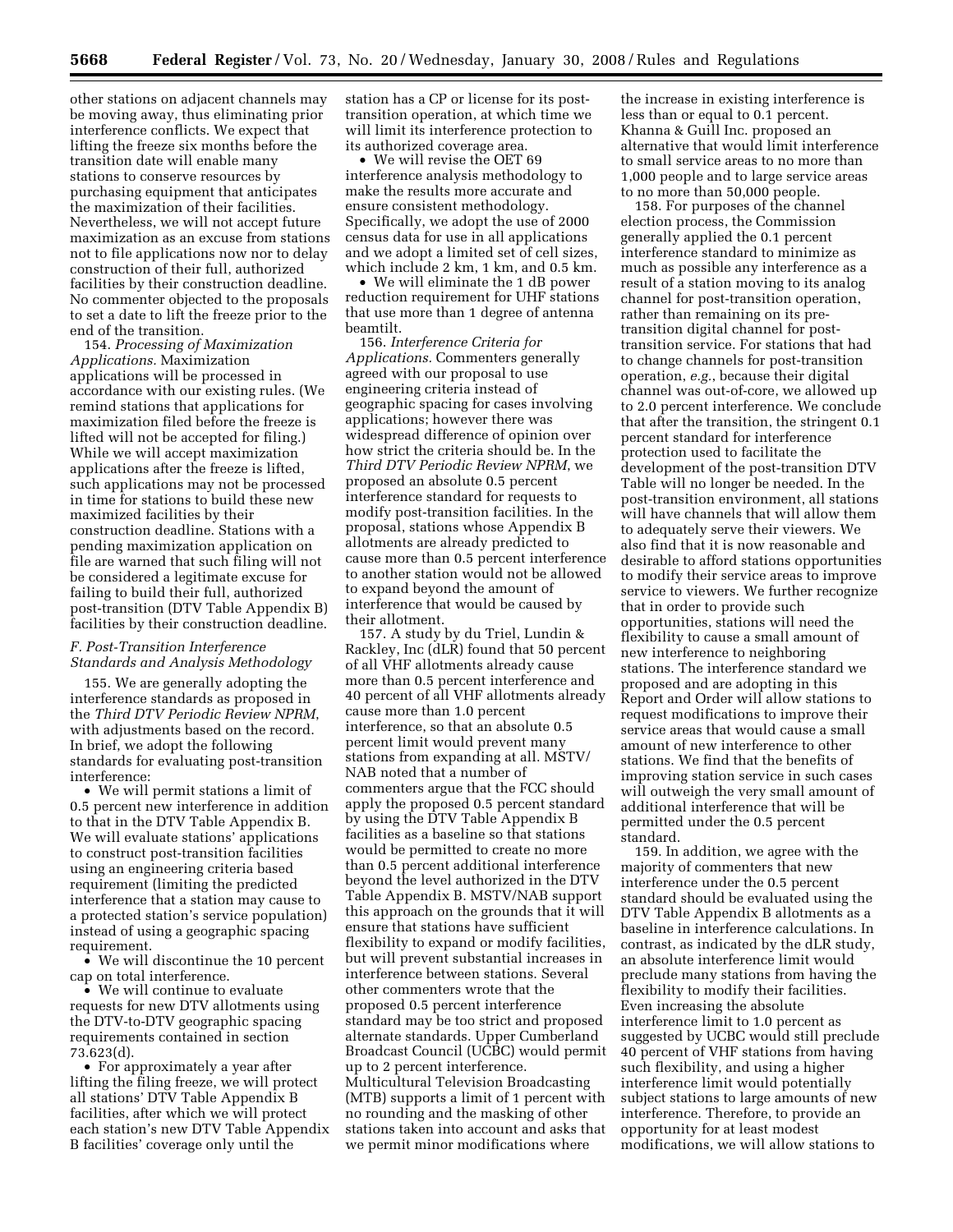cause up to 0.5 percent new interference, in addition to interference reflected in the DTV Table Appendix B. Applying 0.5 percent to this baseline of existing interference will provide the flexibility and expansion sought by commenters that suggested allowing higher interference levels. It would also effectively control the amount of new interference that could be experienced by any one station. We find this approach provides a reasonable balance between having sufficient flexibility to expand and modify facilities while preventing substantial disruption for viewers due to interference between stations. We therefore adopt the 0.5 percent interference standard and will apply it using the DTV Table Appendix B facilities as a baseline. (We will neither amend nor replace the existing interference rules in 47 CFR 73.623, which will remain in effect to apply to any applications for pre-transition digital facilities. Petitions for rule making and applications for facilities that will operate after the end of the DTV transition must comply with section 73.616, with respect to posttransition operations, as well as with section 73.623, to the extent they will be in operation prior to the transition. We will consider whether to amend or eliminate the rule sections pertaining only to pre-transition digital facilities in a later proceeding.)

160. We also proposed to discontinue the 10 percent cap on total interference to a station from all sources, and instead proposed to limit the total interference any station would receive from all sources by requiring that stations already predicted to cause more than 0.5 percent interference to another station would not be allowed to increase the interference they are authorized to cause to that station. MTB concurs with this proposal. MSTV/NAB also submits that removing the cap would contribute to making the interference standard ''simpler to administer than the 2 percent/10 percent rule (which requires consideration of the total amount of interference a station is receiving from all sources).'' Since we are adopting the 0.5 percent interference standard, which is significantly more protection than the previous 2.0 percent standard, we find that the amount of new interference that will be accumulated by any one station is minimal. Removing the cap would also help those few stations in situations that exceed the 10 percent interference level share the flexibility to expand or modify their facilities. Therefore, as proposed, we will discontinue the 10 percent cap on total interference.

161. *Interference Criteria for New Allotments.* As proposed, we will use

geographic spacing requirements as the standards for determining the technical acceptability of channel use in evaluating rulemaking petitions seeking new DTV channel allotments. While MSTV/NAB outlined in their comments that changes to the table should be analyzed under the 0.5 percent interference standard, as we said in the *Third DTV Periodic Review NPRM*, information about actual transmitter site locations and facilities are generally not available in rulemaking proceedings. Without such information, valuations based on minimum acceptable allotment facilities and the methodology for the analysis of a petition using an engineering criteria standard would not reflect the operation of an actual station and therefore would generally not be meaningful. For these reasons we will continue to use the DTV-to-DTV geographic separation requirements contained in section 73.623(d) of the rules. After a new DTV allotment has been approved, we will regulate the extent of interference by requiring applications for these DTV allotments to comply with the same engineering criteria standards we are proposing for all other DTV applications. (A new station would be allowed to create no more than 0.5 percent new interference to any station beyond the level of interference authorized by the allotment.)

162. *Protection of DTV Table Appendix B facilities.* As proposed in the *Third DTV Periodic Review NPRM*, we will only protect stations' DTV Table Appendix B facilities until stations have their CP or license for their posttransition facility, at which time we will limit interference protection to stations' authorized coverage area. (DTV Table Appendix B has been used to provide all stations with post-transition facilities. When a station applies for a CP to build the post-transition facility authorized by Appendix B, or applies for its license to cover the authorized post-transition facility it has already built, then it will no longer be necessary or appropriate to protect the Appendix B facility. As noted above , for many stations, DTV Table Appendix B represents the hypothetical facility that produces its certified service area. When a station applies for the construction permit to build its facility, it may need to vary the parameters listed on Appendix B to construct the actual facility, for example to reflect an achievable directional antenna pattern or to locate the antenna at a height on the tower where mounting is possible. In addition, in some cases, we will allow stations to expand their facilities

beyond Appendix B. Thus, over time, many stations' facilities will no longer match the DTV Table Appendix B facility.) However, to avoid penalizing stations that apply for reduced facilities so as to not violate the freeze, we will continue to protect the DTV Table Appendix B facilities of stations until roughly one year after the date we intend to lift the filing freeze. (The Media Bureau will issue a public notice establishing the exact date, which may be earlier if appropriate.) We received very few comments directly on this point, but MSTV/NAB mentioned that it is appropriate for the Commission to give stations one year to complete their final facilities, and that during that year we should provide protection to stations' allotted facilities. New allotments as discussed in the previous paragraph will only be protected until a CP is granted for the new station. When applying the 0.5 percent new interference standard described above, we will continue to rely on the applicant's Appendix B or new allotment facility as a baseline for determining how much new interference the station may cause and avoiding cumulative applications of the 0.5 percent standard. When determining the amount of interference an applicant causes to other stations, we will use the protected stations' service areas based on their construction permits, licenses or new allotments as described in this paragraph.

163. *Changes to Interference Analysis Methodology.* We will adopt changes to our DTV interference analysis methodology to make the results more accurate and ensure consistent methodology. In the *Third DTV Periodic Review NPRM*, we proposed to evaluate compliance with the interference standard using the Office of Engineering and Technology's OET Bulletin No. 69 (''OET 69'') methodology, but using 2000 census data as was done during the channel election process. We sought comment on whether other changes to the OET 69 methodology were necessary. As an example, we proposed allowing the use of specific ''cell'' sizes smaller than the 2 kilometers per side cell size specified as the default in OET 69. We also sought comment on a proposal to use variable desired-toundesired (''D/U'') interference ratios to better analyze situations where adjacent-channel transmitters are to be located inside a desired station's noiselimited service contour. Commenters also raised questions about the use of real vertical antenna patterns and beamtilting.

164. As proposed, we adopt the use of 2000 census data for use in all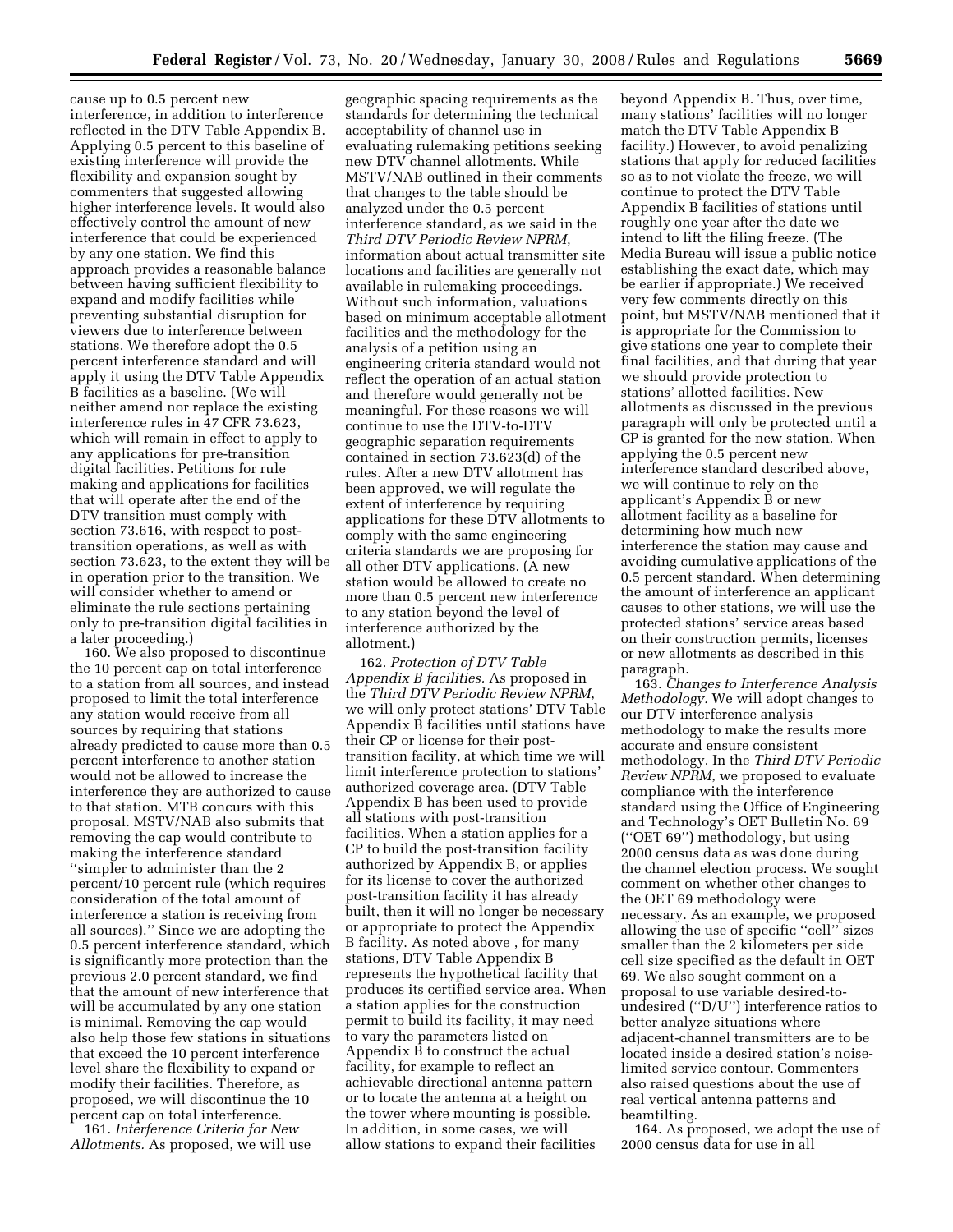applications. Few commented on the issue, but those commenters that did were supportive of the proposal. This will result in more accurate modeling of the current population covered by DTV stations.

165. We also adopt use of specific smaller cell sizes for the Longley-Rice analysis as described in OET 69. Commenters were divided on the issue of the use of smaller cell sizes. As we explained in the *Third DTV Periodic Review NPRM*, we have generally allowed applicants to specify analysis based on cells that are smaller because such analysis is arguably more accurate. We understood that some applications had been based on evaluating many possible smaller cell sizes until the desired result was obtained. Such ''shopping'' for advantageous cell sizes does not improve the accuracy of the evaluation. (For example, if an application would fail based on 1.0 km cells but passes based on 1.5 km cells, the applicant would request evaluation based on the 1.5 km cell size.) dLR, for example, would permit the use of any cell size. Others, like MSTV/NAB and Khanna, would allow the use of some smaller cell sizes, but establish constraints as to what sizes are allowed. Khanna proposed a uniform use of 1 kilometer per side cells, which would avoid disputes over differing methodology. Establishing a minimum cell size of 1 kilometer per side, according to MSTV/NAB, would ''discourage shopping for advantageous cell sizes.'' While we recognize the concerns about shopping for advantageous cell size, we also would prefer to preserve the option to use alternative cell sizes that has been available over the course of the DTV transition. In this regard, our experience is that this option has generally not been abused. We do, however, find that it would simplify the process to specify a limited set of cell sizes; this would seem to better limit any size ''shopping'' that might occur. Therefore, we adopt a limited set of cell sizes: 2 km, 1 km, and 0.5 km. Adopting this method will allow for more accurate showings of DTV coverage based on smaller cell sizes, while discouraging the practice of ''shopping'' for cell sizes, which doesn't contribute to improved accuracy.

166. *Vertical Patterns.* We will retain the existing OET 69 vertical antenna pattern and not make changes in the vertical patterns at this time. Vertical antenna radiation patterns are descriptions of antenna gain at various angles above and below the horizon. Several commenters asked us to modify the way in which vertical antenna patterns are considered. Currently, OET

69 specifies a standard vertical antenna pattern that is used for each station, regardless of the actual characteristics of the station's antenna. Some commenters noted that allowing the use of actual vertical patterns would result in more accurate modeling of station coverage, and possibly more efficient use of the TV spectrum. Meredith Corporation notes that stations are required to submit vertical pattern information when applying for a CP, but that the data is not used when calculating the service area of the application. AFCCE recommends that actual vertical patterns and beamtilt be considered for modifications and new authorizations when calculating outgoing interference. Changing the interference analysis at this time would demand time and resources when we must process and grant a large number of applications as quickly as possible. Therefore, we will continue to rely on the existing OET 69 standard vertical antenna pattern for applications filed now for posttransition facilities. We expect, however, to revisit this issue in the future.

167. *Beamtilting Penalty.* We are eliminating the 1 dB power reduction requirement for UHF stations that use more than 1 degree of antenna beamtilt. This rule was introduced in February 1998, when we initially limited maximization requests by UHF stations to 200 kW ERP. The rule allowed UHF stations to increase power up to a maximum of 1000 kW provided beamtilting techniques were employed so that the field strengths at the outer edge of the stations service area were no greater than would exist if the station were operating at its assigned DTV power. The rule also required that the field strengths at the edge of the service area be calculated assuming 1 dB of additional antenna gain over the pattern specified by the manufacturer. Later that year, we ruled that all UHF stations could request an increase in power up to 1000 kW ERP provided they met the *de minimis* rules in section 73.623(c)(2) of the rules, and did not require beamtilting be employed. AFCCE suggested that the 1 dB penalty be rescinded to permit stations to employ large beamtilts and higher ERPs. Tribune states that ''once the 200 kW power cap was effectively eliminated \* \* \* there was no need for the 1 dB penalty to discourage stations from using the beamtilting exception to evade the 200 kW power cap.'' We agree and find that the rules under 73.622(f)(4) are outdated and should be amended. We note that stations may use section 73.622(f)(8) to increase their power

above 200 kW. Sections 73.625(b)(2) and 73.625(c)(1) address how beamtilting can be used. Through the use of these rules, the effect of 73.622(f)(4) can be accomplished without the 1 dB penalty. We will, therefore, amend section 73.622(f)(4).

168. *Variable D/U Ratios.* In the *Third DTV Periodic Review NPRM*, we sought comment on whether to adopt variable desired-to-undesired (D/U) interference ratios in situations where adjacentchannel transmitters are proposed to be located inside a desired station's noiselimited service contour. MSTV/NAB submitted that consideration of this issue would be best addressed in our DTS proceeding. We find that the comments submitted in this record do not provide an adequate basis on which to make a decision to retain the current D/U ratios or to change them. We can address this topic in a future proceeding if parties submit data and arguments demonstrating a need for revising our current rules.

169. *Channel 51.* In *ex parte*  comments, Cohen, Dippell and Everist, P.C. request the Commission to clarify the extent to which any Wireless Communications Services (''WCS'') that will operate in the spectrum currently designated as TV/DTV Channel 52 will offer interference protection to future DTV services offered on Channel 51. (The commenters cited to 47 CFR 27.60 as the basis for their comment. This rule states that ''transmitters in the 698–794 MHz and 776–794 MHz frequency bands must be operated only in accordance with the rules in this section to reduce the potential for interference to the public reception of the signals of existing TV and DTV broadcast stations transmitting on TV channels 51 through 68.'' They point out that the ''existing'' language implies, or might lead any future WCS auction winner to expect, that a WCS would not have to protect any future channel 51 station that was not ''existing'' as of the date of the DTV transition. We note that Section 27.60 applies to transitional operations, prior to the completion of the digital transition on February 18, 2009. There will be no such television broadcast stations operational on Channels 52 through 68 after the transition.) In the *Second DTV Periodic Report and Order*  we stated that wireless and other operators on channel 52 must provide the interference protection prescribed in the *Lower 700 MHz Report and Order* to all broadcasters on channel 51, including any that may commence operation after the auction of adjacent channels in the 52–58 band, and we further stated that use of channel 51 for broadcast purposes should not be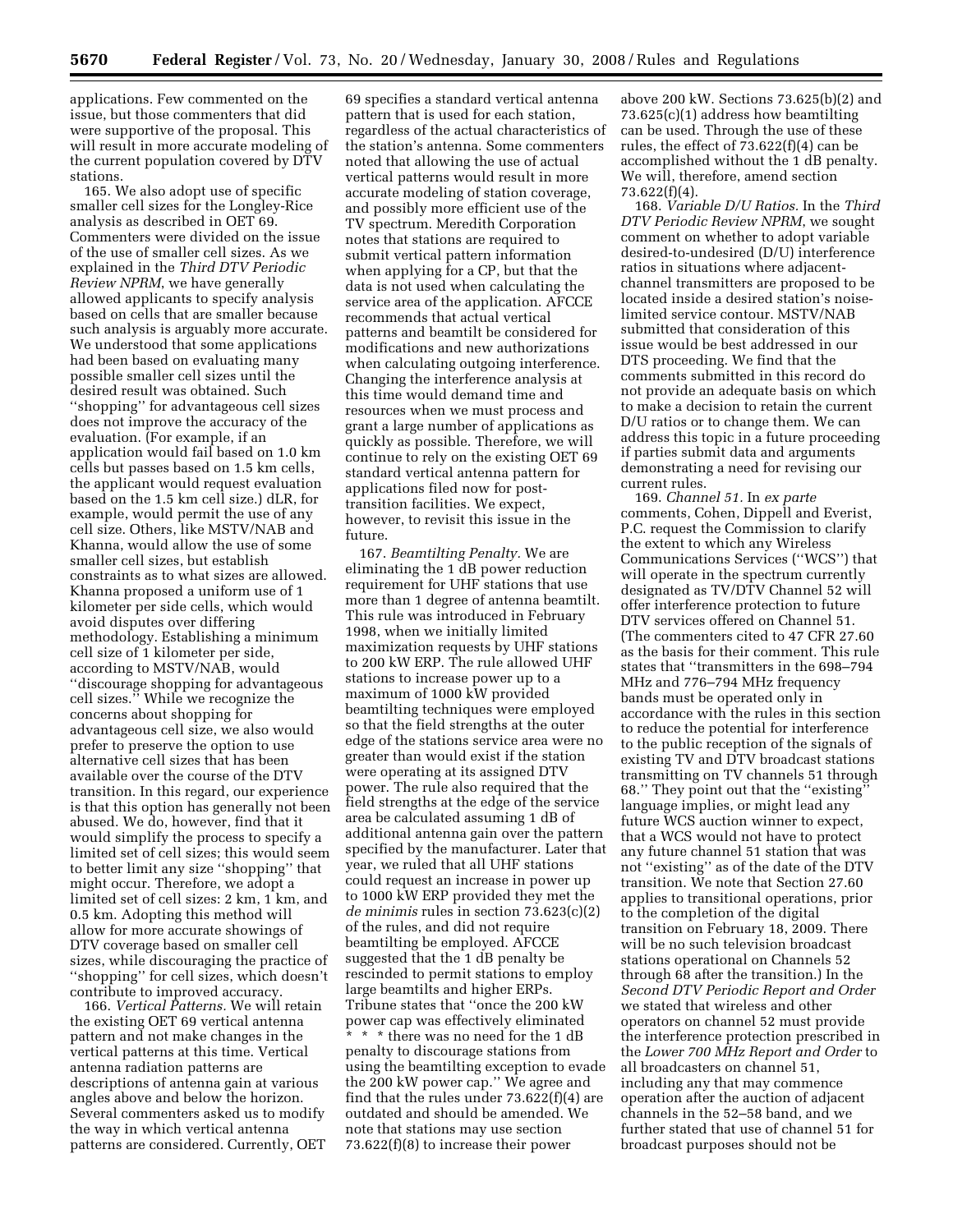restricted in order to protect operations on channel 52, even if those operations predate the commencement of operations on channel 51. We reiterate and emphasize that this policy has not changed, and we will ensure that expanded operations by current channel 51 licensees and new channel 51 allotments will remain protected.

## *G. Coordination With Cable Operators, Satellite Systems, and Other MVPD Providers*

170. We establish no new rules governing the coordination of broadcasters and MVPDs, but remind all parties of their existing obligations, and observe that some coordination issues must be resolved in other dockets. As we recognized in the *Third DTV Periodic Review NPRM*, the transition to digital television necessarily involves coordination with Multichannel Video Programming Distributors (''MVPDs''). No commenter disagreed, and indeed few commenters spoke to these coordination issues. Those who did generally assured the Commission that both coordination and the actual transition to digital signal reception are underway. Therefore, as a general matter, Cox Broadcasting's suggestion that the parties will coordinate independently is well taken. There remain, however, a few coordination issues that we need to specifically address.

## 1. Transition Status Filings

171. As discussed above, we adopt the requirement that broadcasters file a Transition Status Report (Form 387) with the Commission no later than February 18, 2008, and we will make the information from those forms publicly available. Broadcasters may also report their coordination efforts with MVPDs in their transition status reports. This information collection and availability is in line with that supported by a number of commenters, including NCTA. NCTA argues that a wide range of information must be available to ''provide adequate lead time for cable operators to make technical modifications at cable headends, conduct tests, and provide timely notice to customers of channel changes and any other changes in their service.'' These reports will provide a base of common information that broadcasters and MVPDs can look to in their voluntary coordination efforts, and will allow time for the resolution of those efforts. Reports filed with the Commission are, however, no substitute for direct communication between broadcasters and MVPDs and we

strongly encourage active coordination between them.

172. Although NAB and MSTV propose that MVPDs themselves file Transition Status Reports similar to Form 387, they do not elaborate on this proposal. We find insufficient support in the record for imposing this filing because it would provide information that is already generally available. NAB and MSTV also propose that MVPDs be required to register their headends and contact information, such that it will be available to broadcasters who wish to coordinate carriage issues. As noted above, we strongly support active coordination between the parties, and urge broadcasters to directly contact the MVPDs that carry their stations if they require specific information from MVPDs to ensure a successful transition. We also remind cable operators in particular of their existing requirement to notify all stations carried pursuant to must carry at least 60 days prior to any change in the designation of their principal headend. Furthermore, contact information for cable operators is already widely and publicly available through the FCC Cable Operations and Licensing System (''COALS''). Broadcasters can access this information online at any time. (COALS is a publicly accessible online database that contains extensive information about cable operators. Cable operators are required to maintain updated contact information with the Commission. *See* 47 CFR 76.1610. This information can be found online at: *http://www.fcc.gov/coals*. Contact information for a group of operators can be most easily accessed by selecting ''Cable Search'' from the bar on the left, choosing the relevant state from the ''Community State'' drop down box, and choosing ''Community Registration'' from the ''Type of Filing'' drop down box. The search can be narrowed by entering additional information, such as the name of the community in which the cable system is located or the name of the cable system.) We are unaware of any problem broadcasters have had in contacting MVPDs, and NAB and MSTV do not provide any such examples. Therefore, we decline to adopt an MVPD transition status report requirement at this time. We do urge broadcasters and MVPDs to report to the Media Bureau any specific difficulties with their coordination efforts, and we will take appropriate action against any party that consistently declines to actively coordinate on transition issues.

# 2. Cable Coordination

## a. Timing of Transition

173. The Commission's primary concern in this process is to ensure that the entire viewing public, those who watch broadcast stations on cable as well as those who watch them over the air, is able to view these signals as easily on February 18, 2009 as they can today. We remind cable operators that they have an obligation to carry digital mustcarry signals, and to have reception equipment operational to receive those digital signals that go on the air on February 18, 2009. Furthermore, we remind them of their carriage obligations regarding digital-only stations established in the *First DTV Must Carry Order.* Stations that currently broadcast only a digital signal or that turn off their analog signal prior to February 17, 2009, in accordance with the policies and procedures adopted in this Report and Order are entitled to mandatory carriage on cable systems. Similarly, we remind broadcasters that they are obliged to provide the cable operator with a good quality signal and, if they choose not to rely on over the air transmission, it is their obligation to contact the operator and resolve any issues necessary to provide the signal in an alternative manner. (The signal may be provided in any manner chosen by the broadcaster, so long as its cost is borne by the broadcaster.)

#### b. Signal Quality Standard

174. The Commission has previously established that, for cable companies, a ''good quality digital signal'' is one that provides a signal strength at the headend equal to  $-61$  dBm. For purposes of clarity, we find that it is now advisable to adjust section 76.55 of our rules to conform to these requirements established in 2001. Two broadcast commenters expressed concerns that stations could lose carriage rights for a full election cycle because of a temporary reduction in signal strength or area during their digital build-out. UNC proposes that the Commission impose an interim quality standard, presumably requiring lower signal strength to qualify. Norwell suggests that, where the predicted digital signal strength is at least as high as the analog signal it is replacing, the MVPD be required to carry the digital signal. We decline to adopt these proposals. When the Commission adopted the  $-61$  dBm standard for cable carriage, analysis indicated that it was the strength ''necessary to provide a good quality digital television signal at a cable system's principal headend.''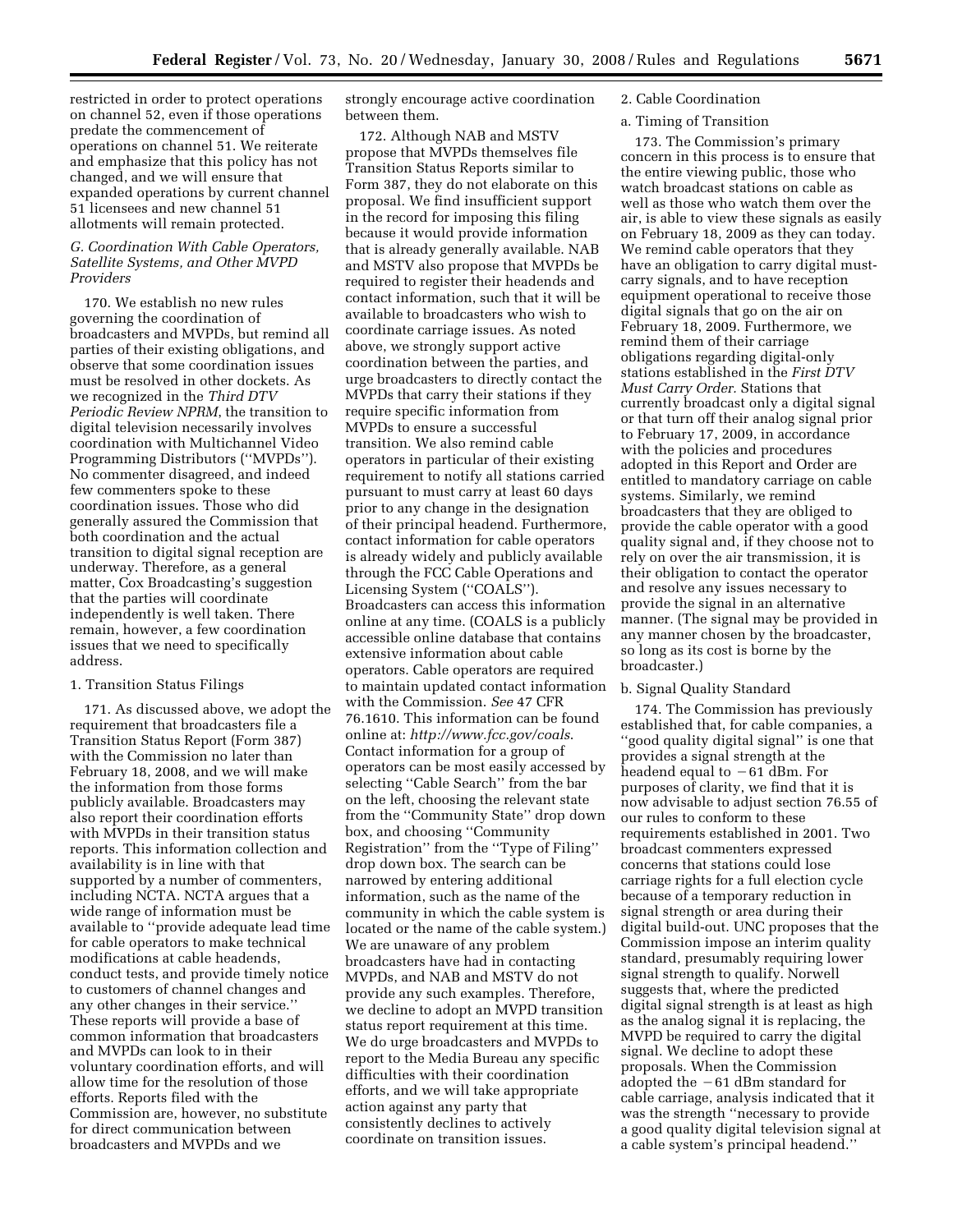Neither commenter provided evidence to refute that finding. If a broadcast signal is not delivered in good quality, it can not be carried in good quality, and carriage of a low quality signal mars the viewing experience, which in turn discourages viewership, and is thus harmful to the broadcaster by reducing advertising revenue. It may also be harmful to the MVPD by undermining subscribers' perception of the quality of the programming offered by the operator and by increasing complaint calls and the likelihood that a customer will seek alternatives to their current MVPD. Broadcasters, MVPDs, and viewers, therefore, all benefit from delivery and carriage of clear, high quality signals. We also acknowledge the concerns of these broadcasters, and remind MVPDs that they are responsible for carriage as soon as a good quality signal is delivered.

### 3. DBS Coordination

175. We reiterate that MVPDs must work with broadcasters to ensure a smooth transition, and direct the parties to the DBS Carriage proceeding, MB Docket No. 00–96, where the final rules governing satellite carriage of digital broadcast signals will be adopted. (Although signal strength requirements for the delivery of digital signals to satellite receive facilities have not been finalized, we remind DBS providers of their obligation to carry local broadcast stations that provide a ''good quality signal.'' *See* 47 CFR 76.66(g).) Both DIRECTV and EchoStar filed comments regarding the timing of the transition. DIRECTV states that it is already carrying a number of stations' digital signals, and offers to work with any broadcaster that is currently providing and will continue to provide a good quality digital signal to its local receive facility, even if that station is not currently being carried by DIRECTV. We note that 95 percent of stations are currently on the air with a digital signal. Nevertheless, a number of stations may not provide their post-transition digital signal to headends and receive facilities until the conclusion of the transition. We remind broadcasters of their obligation to provide a good quality signal, and therefore their obligation to coordinate the delivery of that signal, for example by coordinating with DBS and other MVPD operators during program test periods prior to February 17, 2009. EchoStar proposes that, for any station that does not make its digital signal available prior to February, 2009, MVPDs be given additional time to incorporate that signal into their system. We decline to adopt EchoStar's proposal.

4. Private Cable Operators and Master Antenna System Providers

176. In the *Third DTV Periodic Review NPRM,* we asked for comments from private cable operators (''PCOs'') (also known as Satellite Master Antenna Television or ''SMATV'' providers) and master antenna system providers regarding steps they are taking to ensure that their subscribers and residents will continue to receive local broadcast stations after the termination of overthe-air analog broadcast signals from full power stations. We received comments from the Independent Multi-Family Communications Council (IMCC), the PCO trade association, and agree with IMCC that it may be necessary for these operators to update their systems prior to the 2009 transition date. We support IMCC's proposed efforts to educate PCOs nationwide, and appreciate their efforts to keep their membership fully informed on this important issue. We note that viewers who rely on PCOs or master antenna systems will also need to be informed of the equipment they will need to continue viewing broadcast television after February 17, 2009.

177. PCOs provide cable service on private property, and do not cross public rights of way. Typically they serve multiple dwelling units (''MDUs'') and private residential communities, such as condominiums and homeowner associations. PCOs generally provide local TV broadcast signals to the residents/subscribers via one of four methods. The first alternative is to contract with a DBS provider that is providing local-into-local service, set up a DBS dish in a central location (*e.g.*, the roof), and then remodulate the digital satellite signal into analog for distribution to residents/subscribers. The second alternative is for PCOs to set up satellite receivers for each local broadcaster, with an analog RF modulator for each program, and then combine the modulator outputs into a single cable for residents/subscribers. The third alternative is to provide a local digital broadcast package to residents/subscribers via a digital headend signal processor. Finally, the PCO can set up one or more over-theair receive antennas and either simply pass the signal along to residents/ subscribers or, more commonly, run it through an analog processor to provide a constant signal strength for residents/ subscribers. Operators of master antenna systems (*e.g.*, a landlord or condo association) provide one or more receive antennas and deliver local over-the-air television signals free of charge to residents, and generally also have an

analog processor to ensure a constant signal strength.

178. After the digital transition, PCOs who rely on the first or second alternatives will not need to make any changes. The satellite signal or signals will continue to be received in digital and can continue to be remodulated into analog for the residents/subscribers. If this alternative is used, however, there will be no digital signals, including high definition signals, available to the residents/subscribers, although they will all continue to receive television service without buying new equipment. PCOs under option three are already relying on an all-digital headend and distribution network, and will face no changes after the transition because all equipment on the system, including residents/subscribers' television receivers, is already capable of receiving, conveying, and displaying digital signals. PCOs who rely on local receive antennas will have two options, the same as those confronting operators of master antenna systems. First, they could use a digital-to-analog converter on all over-the-air signals to convert the digital broadcast signal to analog before being retransmitted to residents/ subscribers, who will therefore be able to continue to rely on their existing television equipment. This solution results in the same problem faced by DBS subscribers, however; all residents/ subscribers will receive television programming, but none will receive a standard or high definition digital signal. The other alternative is to retransmit the signal in digital format. In this case, residents/subscribers have access to the full benefits of the digital transition, but only if they have digital equipment. We recognize that some residents/subscribers may think of themselves as ''cable subscribers,'' and therefore expect that the DTV transition will have no impact on their service, based on the Commission's recent decision ensuring continued viewability of stations carried on cable. This problem can be largely ameliorated by proper education efforts by PCOs and MATV operators. In addition the OTA digital signal provided by PCOs will be processed, but not remodulated; therefore, off-the-shelf digital-to-analog converters, including those that will be available as part of the NTIA converter box coupon program, can be used by residents/subscribers with analog equipment to view the signal.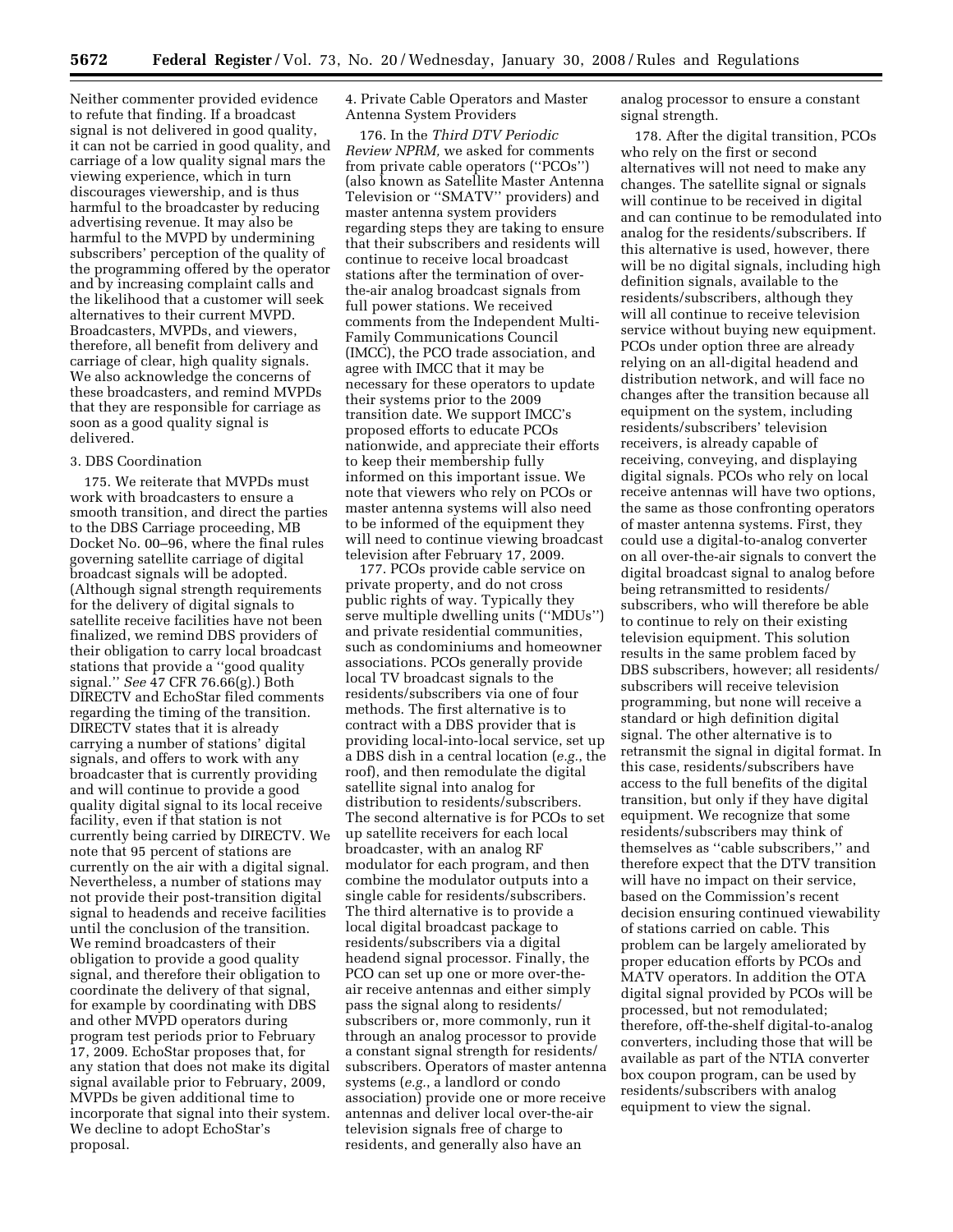#### *H. Other Issues*

1. DTV Transmission Standard (ATSC A/53)

179. We adopt our proposal in the *Third DTV Periodic Review NPRM* to update section 73.682(d) of the rules to reflect the latest revisions to the ATSC DTV transmission standard, A/53, since the *Second DTV Periodic Report and Order.* Accordingly, we will incorporate into section 73.682(d) by reference the latest version of the DTV transmission standard A/53: ATSC Digital Television Standard, Part 1–6:2007 (''A/53:2007''). We will continue to encourage further improvements to the DTV standards and conduct additional rulemakings, as appropriate, to incorporate future updates of the ATSC DTV transmission standard into our rules.

180. We find that it is desirable and appropriate to update section 73.682(d) of the rules to specify the use of the latest version of this ATSC DTV transmission standard, A/53:2007. All commenters on this issue support the adoption of the latest version of the standard into our rules. The ATSC notes that it has made further changes to its DTV transmission standard since the release of the *Third DTV Periodic Review NPRM.* Specifically, ATSC partitioned the standard into six parts to facilitate future ''changes and enhancements'' and encourages the Commission to adopt the newest version into the rules. We note that the A/ 53:2007 version of the standard does not differ from the A/53–E version that was mentioned in the *Third DTV Periodic Review NPRM,* other than these organizational changes.

181. The A/53:2007 version of the standard differs from the previously used standard, A/53-B, in several respects. First, A/53:2007 includes the specifications for, but does not require, Enhanced 8–VSB (''E8–VSB'') for terrestrial broadcast. E8–VSB enables Enhanced Services, which allow broadcasters to allocate the base 19.39 Mbps data rate between Main Service data and Enhanced Services data. Enhanced Services data is designed to have higher immunity to certain channel impairments than Main Service data, but Enhanced Services data is delivered at a reduced information rate selected by the broadcaster from the specified options. A/53:2007 further describes the coding constraints that apply to the use of the MPEG–2 systems specification in the DTV system, including mandatory main and optional enhanced services. It also improves the Active Format Description (''AFD'') specifications by revising and clarifying the relevant standards.

182. Given these advantages, we find that updating the rules with the latest version of the ATSC DTV transmission standard today will benefit both broadcasters and consumers by allowing broadcasters the flexibility to offer new technological services. We cannot, however, establish Harris' proposed streamlined approach to automatically update our rules when ATSC updates its standards.

### 2. Active Format Description (AFD)

183. We will not require broadcasters to use AFD. Broadcasters that choose to use AFD, however, must adhere to the ATSC DTV transmission standard A/ 53:2007. Although the latest ATSC DTV transmission standard does not require the use of AFD, we sought comment in the *Third DTV Periodic Review NPRM*  on whether to require AFD when the active video portion picture does not completely fill the coded picture. All commenters on this issue agree that AFD should remain voluntary.

184. We agree with commenters that it would be premature to require mandatory broadcaster use of AFD, given that the standard is relatively new and has not yet been required through the ATSC standard. We do, however, encourage television manufacturers to implement the SMPTE standard and CEA–CEB16 into their TV sets, which will better allow broadcasters to take advantage of tools such as AFD to ensure that viewers receive a signal that is optimized for their TV set. We find that these voluntary, industry driven efforts are sufficient and, thus, will not require broadcasters to use AFD until such time that AFD data can be consistently deployed by manufacturers and content providers, and received by the public. For example, we recognize that not all content providers now uniformly provide AFD data to broadcasters. Moreover, not all consumers are equipped to obtain the benefits of AFD. We will monitor and may revisit it when more content providers provide AFD data to broadcasters and when more consumers obtain DTV receiving equipment that could pass through the AFD data to them. We expect that broadcasters will have an incentive to use AFD to make their programming attractive to viewers when they are ready and able to do so. We note that we will address the issue raised in comments concerning requirements that certain MVPDs pass through AFD data to their subscribers. This issue is raised in the *Third Further Notice of Proposed Rule Making* in the *DTV Must Carry* proceeding.

3. Program System and Information Protocol (''PSIP'') Standard

185. We adopt our proposal in the *Third DTV Periodic Review NPRM* to update section 73.682(d) to reflect the latest revisions to the ATSC PSIP standard since the *Second DTV Periodic Report and Order.* Accordingly, we will incorporate into section 73.682(d) by reference the latest version of the ATSC PSIP standard A/65C into our rules. The record supports updating our rules to reflect the latest version of the ATSC PSIP standard, which includes additional benefits such as updated Event Information Tables (''EITs''). We find that the updated ATSC PSIP standard enhances consumers' viewing experience by providing detailed information about digital channels and programs, such as how to find a program's closed captions, multiple streams and V-chip information. We agree with the commenters that the benefits of the updated ATSC PSIP standard to both broadcasters and consumers outweighs any additional burden placed on broadcasters. (Notably, we received no comments to our inquiry about the potential burden that compliance with the updated PSIP standard would place on broadcasters, and in particular small broadcasters.) We recognize, however, that it may take time for broadcasters to implement the new ATSC PSIP standard. Therefore, in order to give broadcasters adequate time to come into compliance, this requirement will take effect 120 days after publication in the **Federal Register**.

186. PSIP data is transmitted along with a station's DTV signal and provides DTV receivers with information about the station and what is being broadcast. PSIP data provides a method for DTV receivers to identify a DTV station and to determine how a receiver can tune to it. For any given station, the PSIP data transmitted along with the digital signal identifies both its DTV channel number and its analog channel number (referred to as the ''major'' channel number), thereby making it easy for viewers to tune to the station's DTV channel even if they only know the station's major channel number. In addition, PSIP data tells the receiver whether multiple program streams are being broadcast and, if so, how to find them. It also identifies whether the programs are closed captioned, conveys available Vchip information, and provides program information, among other things.

187. The updated ATSC PSIP standard further enhances the PSIP standard and support for delivery of data. This latest revision requires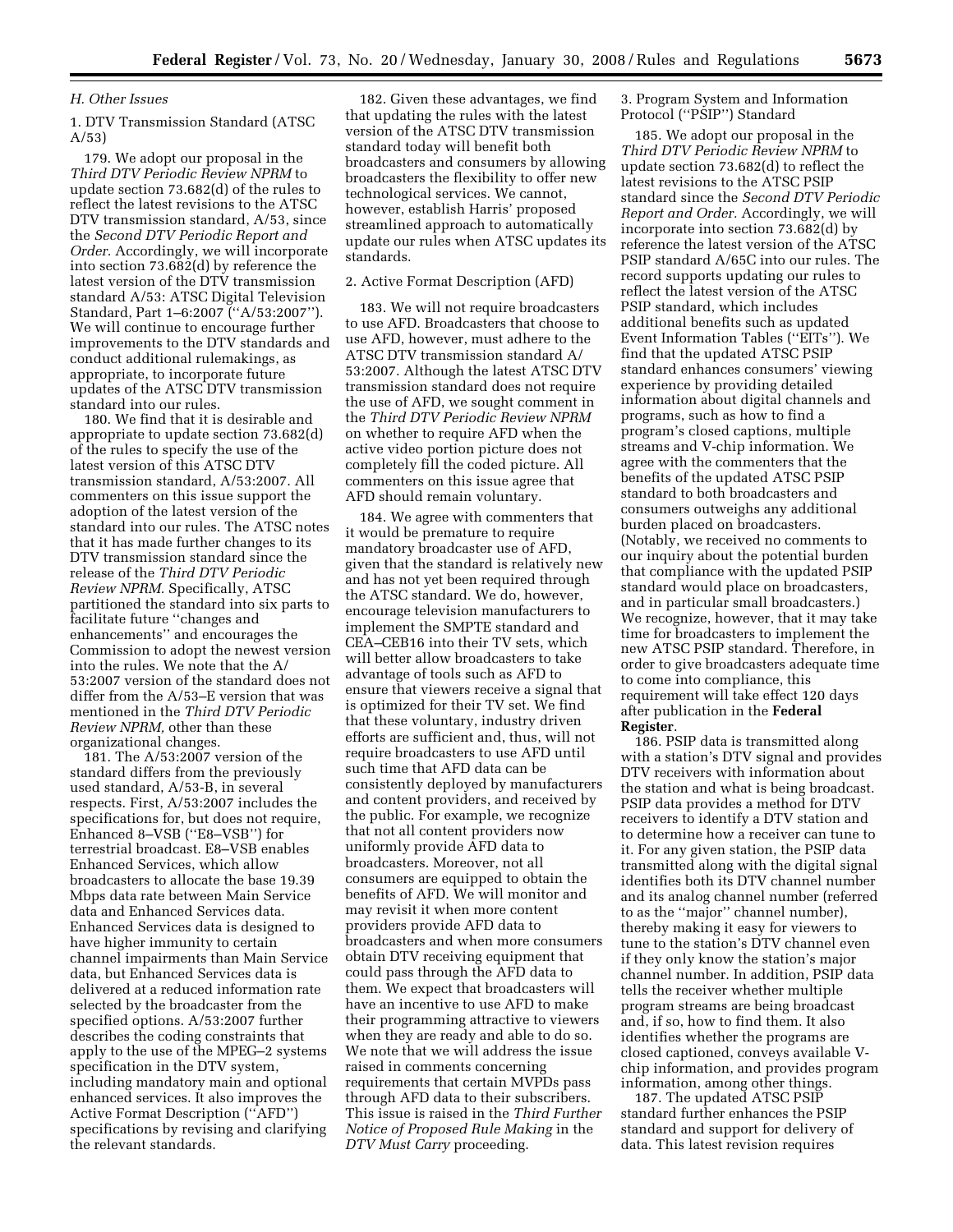broadcasters to populate the EITs with accurate information about each event and to update the EIT if more accurate information becomes available. Under the previous version of the standard, A/65–B, many broadcasters provide only general information in the EIT. For example, a network affiliate may provide nothing more informative than ''network programming'' as the descriptor for the majority of its program offerings.

188. We expect broadcasters to fully implement PSIP to the extent that ATSC A/65C requires, once the revised section 73.682(d) becomes effective. We remind broadcasters of the need to be consistent at all times and locations. For example, if a broadcaster transmits a program in standard definition, the PSIP information should state that the programming is being broadcast in standard definition, as opposed to High Definition. In addition, the Transport Stream Identifier (''TSID'') information should be consistent in the Terrestrial Virtual Channel Table (''TVCT''), Program Association Table (''PAT''). Moreover, when a program goes overtime, the station should update the EIT. Proper implementation of the standard requires broadcasters to populate the required tables and descriptors with the correct information to help receivers assemble functioning guides. Adoption of this standard also mandates completing tables and descriptors that require one time setup to be set correctly, including TSID, Short Channel Names, Service Type, Modulation Mode Source ID and Service Location Descriptor. Also, broadcasters must accurately fill the contents of the fields and the descriptors of each event descriptor loop with the known information about each event at the time the event is created and shall update each field if more accurate information becomes available. The Commission will continue to monitor these issues and act accordingly.

189. Finally, a couple of comments noted, in response to our inquiry in the *Third DTV Periodic Review NPRM,* that PSIP information may not be passed through to cable and satellite subscribers. (Digital cable systems with activated channel capacity of 750 MHz or greater are required to include inband PSIP when available from the provider. 47 CFR 76.640(b)(1)(iv).) We will address such program-related PSIP issues in our *DTV Must Carry*  proceeding.

190. *DTV Tuner Requirement.* We take this opportunity to correct a ministerial error to our rules regarding the DTV Tuner requirements for

television receivers and receiving devices. As noted above, the Commission required in the 2005 DTV Tuner Order that ''responsible parties equip television receivers with screens less than 13'' that are imported into this country or shipped in interstate commerce on and after March 1, 2007, with the capability to receive broadcast digital television signals'' because we concluded that ''it would benefit consumers and the purposes of the broadcast television service and its transition to digital operation to require that receivers with screens less than 13'' are able to receive digital signals on the same schedule as other TV receiver products.'' We adopted these requirements through the appropriate notice and comment procedures, and modified the relevant section of our rules to show March 1, 2007, as the accelerated deadline, but we inadvertently omitted to delete the exception created by section 15.117(i)(2) for ''units with integrated tuners/ displays that have screen sizes measuring less than 7.8 inches vertically, *i.e.*, the vertical measurement of a screen in the 4:3 aspect ratio that measures 13' [sic] diagonally across the picture viewing area.'' Accordingly, we shall correct section 15.117(i)(2) by striking the inappropriate language.

191. *V-Chip Requirements:* We also take this opportunity to conform the V-Chip rule codified in the Code of Federal Regulations to the modification of that rule adopted in the *Second DTV Periodic Report and Order.* Section 15.120(b) of the Commission's rules requires that all TV broadcast receivers with picture screens 13 inches or larger in diameter comply with the V-Chip requirements. The codified rule provides:

15.120 Program blocking technology requirements for television receivers.

(b) Effective January 1, 2000, all TV broadcast receivers as defined in section 15.3(w) of this chapter, including personal computer systems meeting that definition, with picture screens 33 cm (13 in) or larger in diameter shipped in interstate commerce or manufactured in the United States shall comply with the provisions of paragraphs (c), (d), and (e) of this section.

192. In 2004, the *Second DTV Periodic Report and Order* extended the V-Chip requirements to DTV tuners, which are sold without an associated display device, such as analog-to-digital converter boxes, DVD recorders, and other nondisplay devices with DTV tuners. In addition, the *Second DTV Periodic Report and Order* adopted measurement criteria associated with the 16:9 aspect ratio for devices that

include a display. Specifically, the *Second DTV Periodic Report and Order*  provided:

Additionally, we are adopting our proposal to apply v-chip rules to digital television receivers with displays in the 16:9 aspect ratio that are 7.8 inches or greater in height. Furthermore, we are requiring that v-chip technology be included in all digital television receivers with integrated 4:3 displays measuring at least 13 inches diagonally. *Similar to our requirements for closed caption capabilities in digital television receivers, the rules will also be applicable to DTV tuners which are sold without an associated display device.* 

193. The Commission, however, did not make the corresponding revisions to section 15.120(b) as codified in the CFR to reflect these changes. We now make this adjustment to the codified rule to reflect the revision adopted in 2004. We also correct the rule reference to ''diameter,'' which should have been ''measured diagonally'' in the rules to conform with the description adopted in the *V-Chip Order* (Technical Requirements to Enable Blocking of Video Programming Based on Program Ratings, 63 FR 20131, April 23, 1998.)

194. These changes are permitted because they simply conform the codified rule to the rule amendment adopted by the Commission in the *Second DTV Periodic Report and Order*  after notice and comment. Therefore, we find ''good cause'' under section 553 of the APA for making this conforming change because additional notice and comment is unnecessary.

4. Fees for Ancillary and Supplementary Services

195. We hereby revise section 73.624(g) to include permittees operating pursuant to an STA or any other FCC instrument authorizing DTV transmissions that earn revenue from feeable ancillary and supplementary services. As currently written, this rule refers to the payment of such fees only by ''DTV licensees.'' In the *Third DTV Periodic Review NPRM*, we sought comment on section 73.624(g) of the Commission's rules, which requires DTV licensees to report whether they have provided ancillary and supplementary services and, if so, pay a fee of five percent of gross revenues derived from certain of those services. We asked whether the Commission can and should revise its rules to require that all DTV broadcasters should be subject to the provisions of section 73.624(g). We did not receive any comments on this issue.

196. The Telecommunications Act of 1996 (''1996 Act'') established the framework for licensing DTV spectrum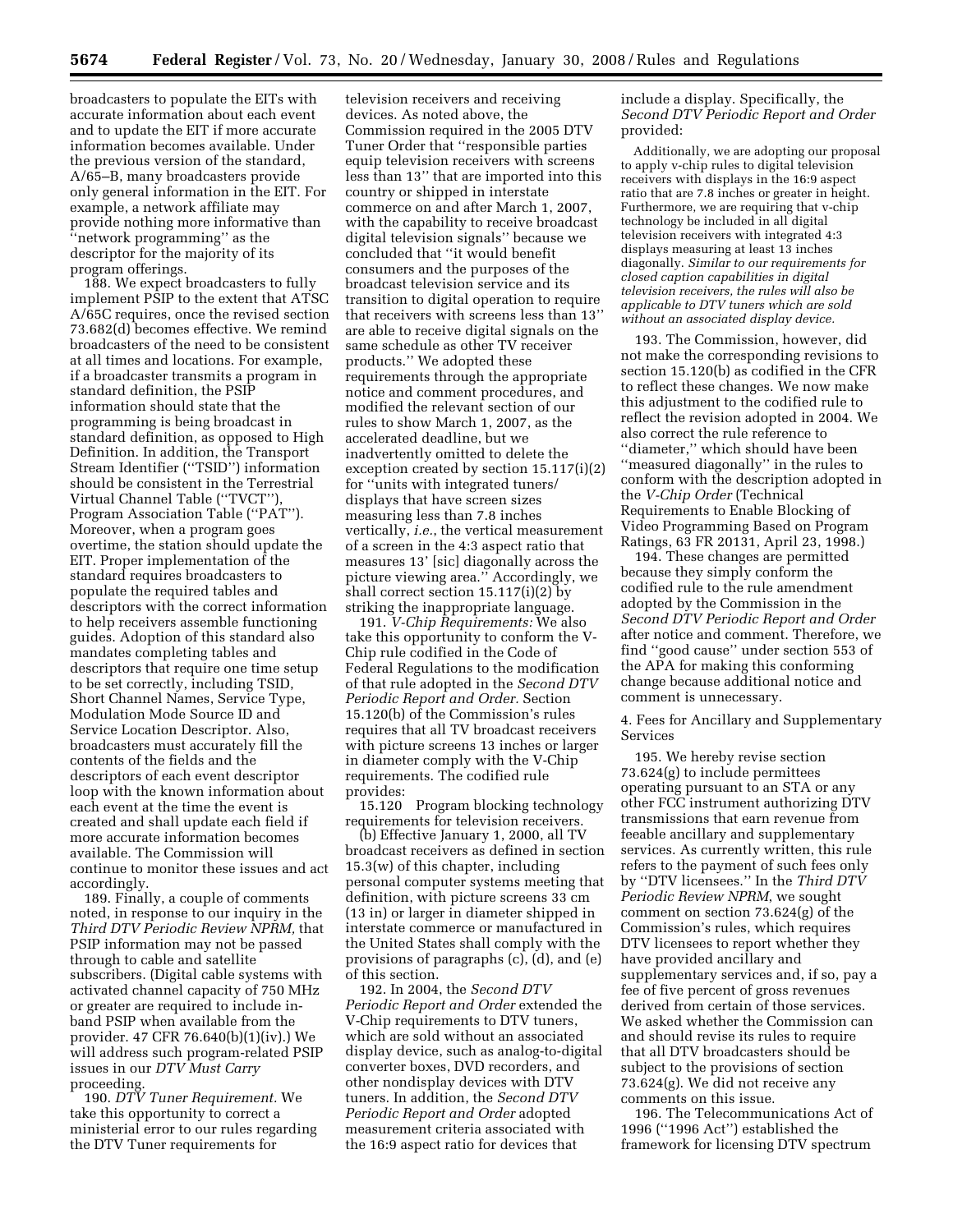to existing broadcasters and authorized the Commission to permit broadcasters the opportunity to offer ancillary or supplementary services consistent with the public interest. The 1996 Act also required the Commission to establish a program to assess and collect fees for certain ancillary or supplementary services. In 1999, the Commission adopted rules implementing this provision. Section 73.624(g) of the Commission's rules requires all ''[c]ommercial and noncommercial DTV licensees'' to remit annually to the Commission a fee of five percent of the gross revenues derived from feeable ancillary or supplementary services. The Commission created FCC Form 317 to be filed annually by DTV licensees to report whether they have provided ancillary or supplementary services in the previous year and whether any of the services provided were subject to a fee. (If a licensee has provided feeable services during the 12 month period ending on September 30, the licensee is required to remit the fee for such services by December 1 of that year on FCC Form 159. 47 CFR 73.624(g)(2)(ii).)

197. The Commission has allowed some DTV stations to provide DTV service pursuant to an STA. Because the Commission's rules apply the fee requirement to ''licensees,'' however, stations operating pursuant to an STA have not been filing Form 317 or paying fees on any feeable services they might be providing.

198. Section 336(e) of the Act uses the term ''licensees'' in directing the Commission to collect fees for ancillary or supplementary use of a frequency. However, neither the statute nor the legislative history suggest that the use of the term ''licensee'' was intended to create a limited identifiable class of DTV broadcasters that would be subject to the fee provisions of section 336(e). In addition, we note that a primary goal of the legislation is: ''(i) To recover for the public a portion of the value of the public spectrum resource made available for such commercial use, and (ii) to avoid unjust enrichment through the method employed to permit such uses of that resource.'' (We revise FCC Form 317, accordingly.) The statute is silent on the precise issue at hand, i.e., whether DTV broadcasters that are operating pursuant to STA or other FCC authorization should similarly be required to pay fees on revenues received in connection with feeable ancillary or supplementary services. However, we conclude that the current system, by excluding some broadcasters, limits the public's recovery and thus unfairly advantages those who fall outside the scope of the current rule.

Accordingly, we will widen the class of broadcasters included in Section 73.624(g) to better carry out our obligation under Section 336(e) to ensure that the public recovers a portion of the value of the public spectrum resource made available for commercial use and avoid unjust enrichment of broadcasters that use that resource.

## 5. Station Identification

199. We revise our rules regarding station identification requirements for digital stations in circumstances in which one of a station's multicast streams is being used to air programming provided by another broadcast station, such as a low power station, or another programming source. In these situations, we will not require that the source of the programming be identified by the station whose multicast stream is being used to carry the programming. (Thus, if Station WYYY–DT is using one of its multicast streams to carry the programming of WXXX, WYYY–DT is not required to identify WXXX as the source of this programming. However, both WYYY and WXXX must otherwise comply with the station identification requirements in 47 CFR 73.1201 and must air station identification announcements for programming being transmitted by the station. Thus, for example, WXXX must air announcements with respect to its transmissions in its local market.) However, if the station whose multicast stream is being used to carry the programming chooses to identify the station that is the source of the programming, we will require that the following format be used:

Station WYYY–DT, community of license (call sign and community of license of the station whose multicast stream is transmitting the programming), bringing you WXXX, community of license (call sign and community of license of the licensee providing the programming).

200. We invited comment in the *Third DTV Periodic Review NPRM* on whether our current station identification rules for digital stations provide sufficient clarity to broadcasters and viewers. We specifically invited comment on whether the current rules provide for appropriate identification of multicast channels, particularly in circumstances in which one of a station's multicast streams is being used to air programming provided by another broadcast station, such as a low power station. While we received no comment on this issue, we find that it is appropriate to revise our rules to enable stations that are sharing their broadcast streams with other licensees to provide clear identification of both the

programming source (the station providing the programming) and the station on whose multicast stream the programming is transmitted. (Station identification is required only for licensees and permittees. Other programming providers need not be identified except as required by the sponsorship identification rules. *See* 47 CFR 73.1212.) We are aware that stations are increasingly sharing spectrum with other licensees and the Media Bureau receives numerous informal requests for guidance regarding station identification requirements in these circumstances. We find that the approach we adopt today will provide for clear identification of stations in situations in which a multicast station carrying programming provided by another station chooses to identify that station as the source of the programming. As stations transition to digital format and provide multicast programming, thereby increasing the number of program streams potentially available to the public, clear identification of the station providing the programming viewers are watching becomes increasingly important, both for the viewers and for stations themselves.

201. *Background.* In 2004, the Commission established rules generally requiring DTV stations to follow the same rules for station identification as analog stations. Specifically, digital stations are required to make station identification announcements, either visually or aurally, at the beginning and end of each time of operation as well as hourly. The identification must consist of the station's call letters followed by the community or communities specified in the station's license as the station's location. Stations may insert between the call letters and the station's community of license the station's frequency, channel number, name of the licensee, and/or the name of the network, at their discretion.

202. A station choosing to include its channel number in its station identification must use the major (analog) channel number. (Thus, a broadcaster who operates an NTSC service on channel ''26'' and a DTV service on channel "27" would use the major channel "26" in station identification announcements.) The Commission adopted the ATSC A/65B standard and noted that PSIP, which is part of that standard, allows viewers to see a broadcaster's major channel number regardless of the broadcaster's allotted frequency for its digital broadcast channel. (This allows broadcasters to keep their existing channel number in the digital world,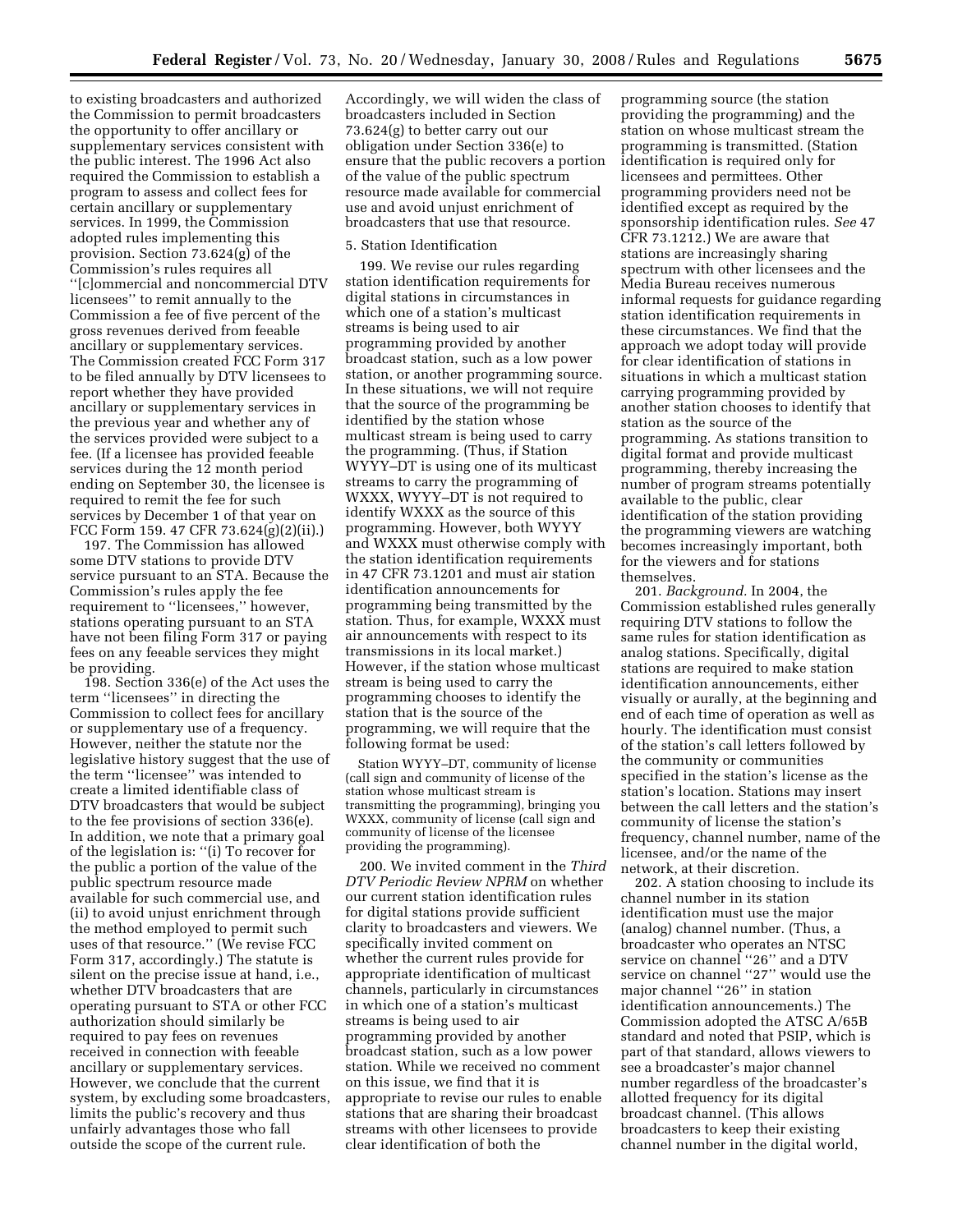thereby assisting viewers who have come to identify these numbers with particular broadcasters and preserving the investment broadcasters have made in marketing these numbers.) The Commission permitted stations choosing to multicast to include additional information in their station announcements identifying each of the station's program streams. (Thus, a station with major channel number 26 might have channel 26.0 (NTSC program stream), channel 26.1 (HDTV), and 26.2 (SDTV). Stations may provide information in the station announcement identifying the network affiliation of the program service (*e.g.*, ''WXXX–DT, channel 26.1, YYY (community of license), your QQ network channel''). Stations simulcasting their analog programming on their digital channel are permitted to make station identification announcements simultaneously for both stations as long as the identification includes both call signs (*e.g.*, ''WXXX– TV and WXXX–DT'') if it is intended to serve as the identification for both program streams. Stations simulcasting the analog stream on the digital channel may also do a shortened identification for both streams (*e.g.*, ''WXXX–TV/ DT'').

203. *Discussion.* We hereby revise our station identification rules for those stations that broadcast a multicast stream that airs programming provided by another broadcast station and that choose to identify the station that is the source of the programming. When a station chooses to make such identification, we will require that the following format be used: ''Station WYYY–DT, community of license (call sign and community of license of the station whose multicast stream is transmitting the programming), bringing you WXXX, community of license (call sign and community of license of the licensee providing the programming).'' The transmitting station may insert between its call letters and its community of license the following information: The frequency of the transmitting station, the channel number of the transmitting station, the name of the licensee of the transmitting station and the name of the licensee providing the programming, and/or the name of the network affiliation for either station. Where a multicast station is carrying the programming of another station and is identifying that station as the source of the programming, using the mandatory format described above, to avoid confusion the identification should not include the frequency or channel number of the program source.

## **VI. Final Regulatory Flexibility Analysis**

204. As required by the Regulatory Flexibility Act of 1980 (5 U.S.C. 603. The RFA, see 5 U.S.C. 601 *et seq.* has been amended by the Small Business Regulatory Enforcement Fairness Act of 1996, Pub. L. 104–121, Title II, 110 Stat. 847 (1996).), as amended (''RFA'') an Initial Regulatory Flexibility Analysis (''IRFA'') was included in the Notice of Proposed Rulemaking to this proceeding (''*Third DTV Periodic Review NPRM*''). The Commission sought written public comment on the proposals in the *Third DTV Periodic Review NPRM,* including comment on the IRFA. The Commission received no comments on the IRFA. This present Final Regulatory Flexibility Analysis (''FRFA'') conforms to the RFA.

## *A. Need for, and Objectives of, the Report and Order*

205. This Report and Order in the third periodic review of the Commission's rules and policies affecting the conversion of the nation's broadcast television system to digital television (''DTV'') resolves issues necessary to complete this transition from analog to DTV. The Commission conducts these periodic reviews in order to assess the progress of the DTV transition and make any necessary adjustments to the Commission's rules and policies to facilitate the introduction of DTV service and the recovery of spectrum at the end of the transition. In 2005, Congress mandated that, after February 17, 2009, full-power television broadcast stations must transmit only in digital signals, and may no longer transmit analog signals.

206. With the DTV transition deadline less than 14 months away, our focus is now on overseeing broadcasters' construction of facilities that will reach viewers in their authorized service areas by the time they must cease broadcasting in analog. Specifically, this Report and Order adopts rules to ensure that broadcasters meet their statutory responsibilities and can begin operations on their final, post-transition (digital) channels upon expiration of the February 17, 2009 transition deadline. The Commission wants to ensure that no consumers are left behind in the DTV transition. The Commission recognizes that the transition is a complex undertaking presenting many challenges to the broadcast industry, and that some disruption of television service may be unavoidable leading up to the analog turn-off. Therefore, the Commission adopts rules to offer broadcasters regulatory flexibility, while at the same

time requiring broadcasters to maintain the best possible television service to the public and meet viewers' over-theair reception expectations after the transition date.

207. The purpose of this Report and Order, generally, is to (1) provide a progress report on the transition; (2) describe the status and readiness of fullpower television broadcast stations to complete their transition; (3) adopt procedures and rule changes necessary to ensure that broadcasters meet the statutory transition deadline and complete construction of their final, post-transition facilities while maintaining the best possible television service to their viewers; and (4) address other issues related to the transition. Stations face many challenges in order to be ready to make their transition by the February 17, 2009 statutory transition deadline. Stations must focus their full attention on constructing their final digital facilities before they must cease analog operations.

208. The primary objective of this Report and Order is to ensure that, by the February 17, 2009 transition date, all full-power television broadcast stations (1) cease analog broadcasting and (2) complete construction of, and begin operations on, their final, DTV facility. In addition, the Report and Order offers broadcasters to the extent possible regulatory flexibility to meet these goals.

209. *Mandatory Termination of Analog Television Broadcasting.* By statute, after the February 17, 2009 transition date, all full-power television broadcast stations must transmit only in digital signals, and may no longer transmit analog signals. (Congress established February 17, 2009 as the hard deadline for the end of analog transmissions by full-power television broadcast stations. 47 U.S.C. 309(j)(14)(A). Congress has directed the Commission to ''take such actions as are necessary (1) to terminate all licenses for full-power television stations in the analog television service, and to require the cessation of broadcasting by fullpower stations in the analog television service, by February 18, 2009; and (2) to require by February 18, 2009, \* \* \* all broadcasting by full-power stations in the digital television service, occur only on channels between channels 2 and 36, inclusive, or 38 and 51, inclusive (between frequencies 54 and 698 megahertz, inclusive).'') This statutory mandate affords the Commission no discretion to offer any regulatory flexibility to small television broadcasters concerning the mandatory analog turn-off. Rather, to implement this statutory mandate, the Commission must ensure that all full-power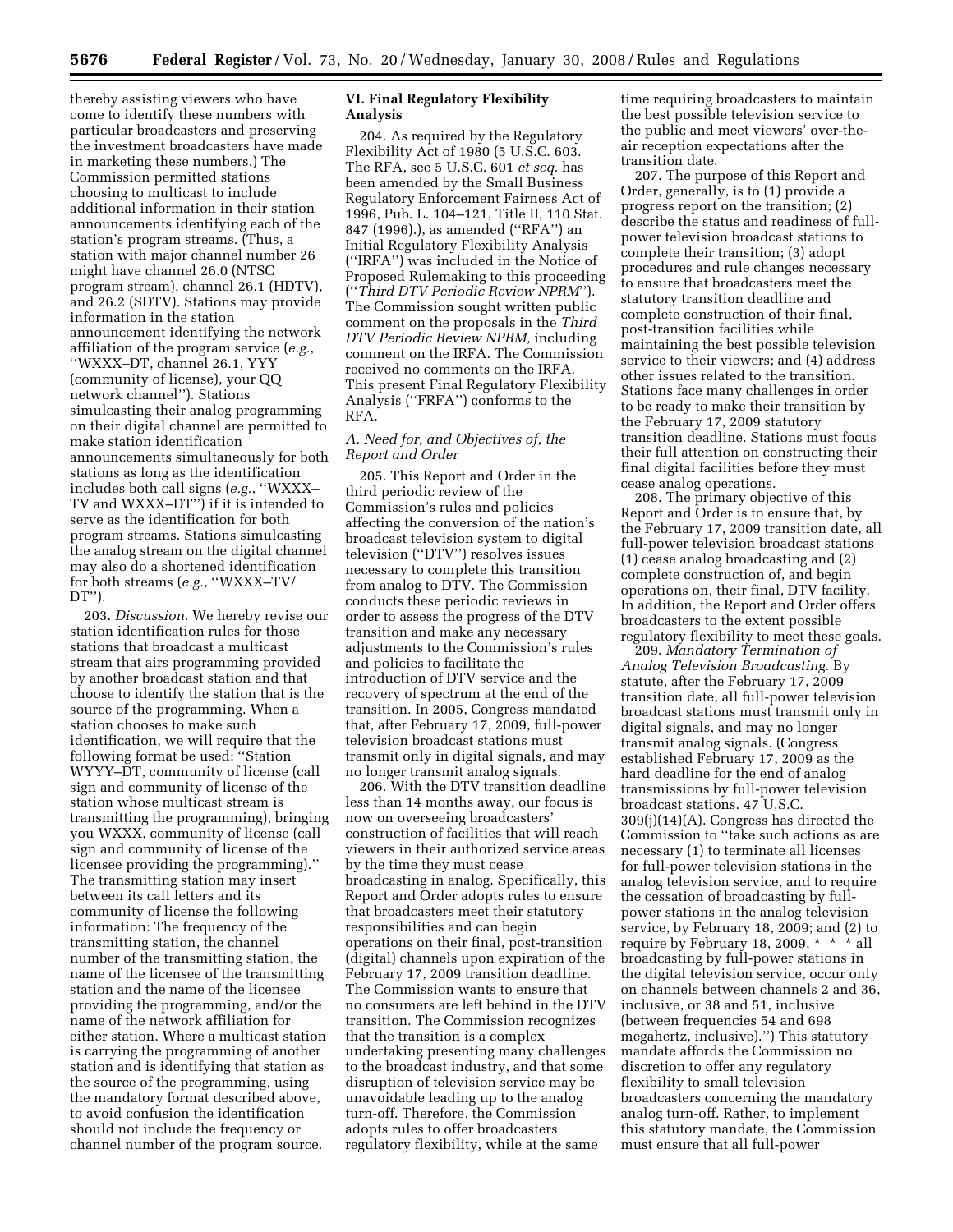television broadcast stations cease analog broadcasting as of the February 17, 2009 transition date.

210. *Construction Deadlines for DTV Facilities.* The Report and Order sets deadlines for all full-power television broadcast stations to complete construction of their final, posttransition (DTV) facility in order to ensure that DTV stations will be providing service on their final, posttransition channels by the February 17, 2009 transition date. The Report and Order sets construction deadlines based on a station's channel assignment for pre- and post-transition operation, and other circumstances affecting the station's ability to complete final, posttransition facilities. The Report and Order establishes the following deadlines for full-power television broadcast stations to construct their full, authorized post-transition (digital) facilities (as defined in the posttransition DTV Table Appendix B): (1) May 18, 2008 will be the construction deadline for stations that will use their pre-transition DTV channel for posttransition operations and already have a construction permit that matches their post-transition (DTV Table Appendix B) facilities; (2) August 18, 2008 will be the construction deadline for stations that will use their pre-transition DTV channel for post-transition operations, but do not have a license or construction permit that matches their post-transition (DTV Table Appendix B) facilities; (3) February 17, 2009 will be the construction deadline for: (a) stations building digital facilities based on a new channel allotment in the posttransition DTV Table, *i.e.*, stations that will be returning to their analog channel or moving to a new digital channel for post-transition operations; and (b) stations demonstrating that a unique technical challenge, such as the need to reposition a side-mounted antenna, prevents them from completing construction of their final DTV facilities.

211. The Report and Order also adopts rules and policies to limit the situations in which stations may obtain more time to satisfy the construction deadlines adopted for completion of final, post-transition facilities. Stations with a construction deadline on or before February 17, 2009 must comply with the revised rule section 73.624(d). Specifically, the revised rule section 73.624(d) no longer grants stations additional time to construct because of equipment delays, absent extraordinary circumstances. (The proposed rule would continue to allow extension requests based on stations' inability to construct because of delays in obtaining zoning or FAA approvals, or similar

constraints. 47 CFR 73.624(d)(3)(ii)(A).) The revised rule also requires a stronger demonstration of financial hardship than is now required. The revised financial hardship standard requires the licensee or permittee of a station to show that it is (1) the subject of a bankruptcy or receivership proceeding, or (2) experiencing severe financial hardship, as defined by negative cash flow for the past three years. Stations seeking an extension based upon financial considerations under this new rule would either (1) submit proof that they have filed for bankruptcy or that a receiver has been appointed, or (2) submit an audited financial statement for the previous three years. All such stations must submit a schedule of when they expect to complete construction. As previously required, stations making such requests must electronically file FCC Form 337. Stations with a construction deadline occurring February 18, 2009 or later may only obtain more time to meet their construction deadline under the tolling standard set forth in section 73.3598(b) of the rules, which now applies to DTV singletons, analog TV, and other broadcast services. Stations must file a notification to inform the Commission of the circumstances that it believes should toll its construction period. Stations filing such notifications must do so electronically through the CDBS using the Informal Application filing form (The proposed rule would continue to allow extension requests based on stations' inability to construct because of delays in obtaining zoning or FAA approvals, or similar constraints. 47 CFR 73.624(d)(3)(ii)(A)).

*B. Summary of Significant Issues Raised By Public Comments in Response to the IRFA* 

212. There were no comments filed that specifically addressed the rules and policies proposed in the IRFA.

## *C. Description and Estimate of the Number of Small Entities to Which the Proposed Rules Will Apply*

213. The RFA directs the Commission to provide a description of and, where feasible, an estimate of the number of small entities that will be affected by the rules adopted. The RFA generally defines the term ''small entity'' as having the same meaning as the terms ''small business,'' small organization,'' and ''small government jurisdiction.'' In addition, the term ''small business'' has the same meaning as the term ''small business concern'' under the Small Business Act. (Pursuant to 5 U.S.C. 601(3), the statutory definition of a small business applies ''unless an

agency, after consultation with the Office of Advocacy of the Small Business Administration and after opportunity for public comment, establishes one or more definitions of such term which are appropriate to the activities of the agency and publishes such definition(s) in the **Federal Register**.'' 5 U.S.C. 601(3).) A small business concern is one which: (1) Is independently owned and operated; (2) is not dominant in its field of operation; and (3) satisfies any additional criteria established by the SBA. (Application of the statutory criteria of dominance in its field of operation and independence are sometimes difficult to apply in the context of broadcast television. Accordingly, the Commission's statistical account of television stations may be over-inclusive.)

214. We adopt our tentative conclusion in the *Third DTV Periodic Review NPRM* and find that only fullpower television broadcast stations will be directly and primarily affected by rules adopted in this Report and Order. Although we also find that the rules adopted will not directly affect Class A TV stations, low power television (''LPTV'') stations and TV translator stations, it is still possible that these entities may be affected by the rules adopted. We find, however, that no other types of entities will be directly affected by the rules adopted. (As noted in note 5 of the Report and Order, the statutory transition deadline applies only to full-power stations. *See* 47 U.S.C. 309(j)(14) and 337(e). The transition timing for LPTV, translator and Class A stations will be addressed in a separate proceeding.) Therefore, in this FRFA, we consider the impact of the rules adopted on small television broadcast stations. A description of such small entities, as well as an estimate of the number of such small entities, is provided below.

## 1. Entities Directly Affected By Proposed Rules

215. *Television Broadcasting.* The rules and policies adopted herein apply to television broadcast licensees and potential licensees of television service. The SBA defines a television broadcast station as a small business if such station has no more than \$13.0 million in annual receipts. Business concerns included in this industry are those ''primarily engaged in broadcasting images together with sound.'' (This category description continues, ''These establishments operate television broadcasting studios and facilities for the programming and transmission of programs to the public. These establishments also produce or transmit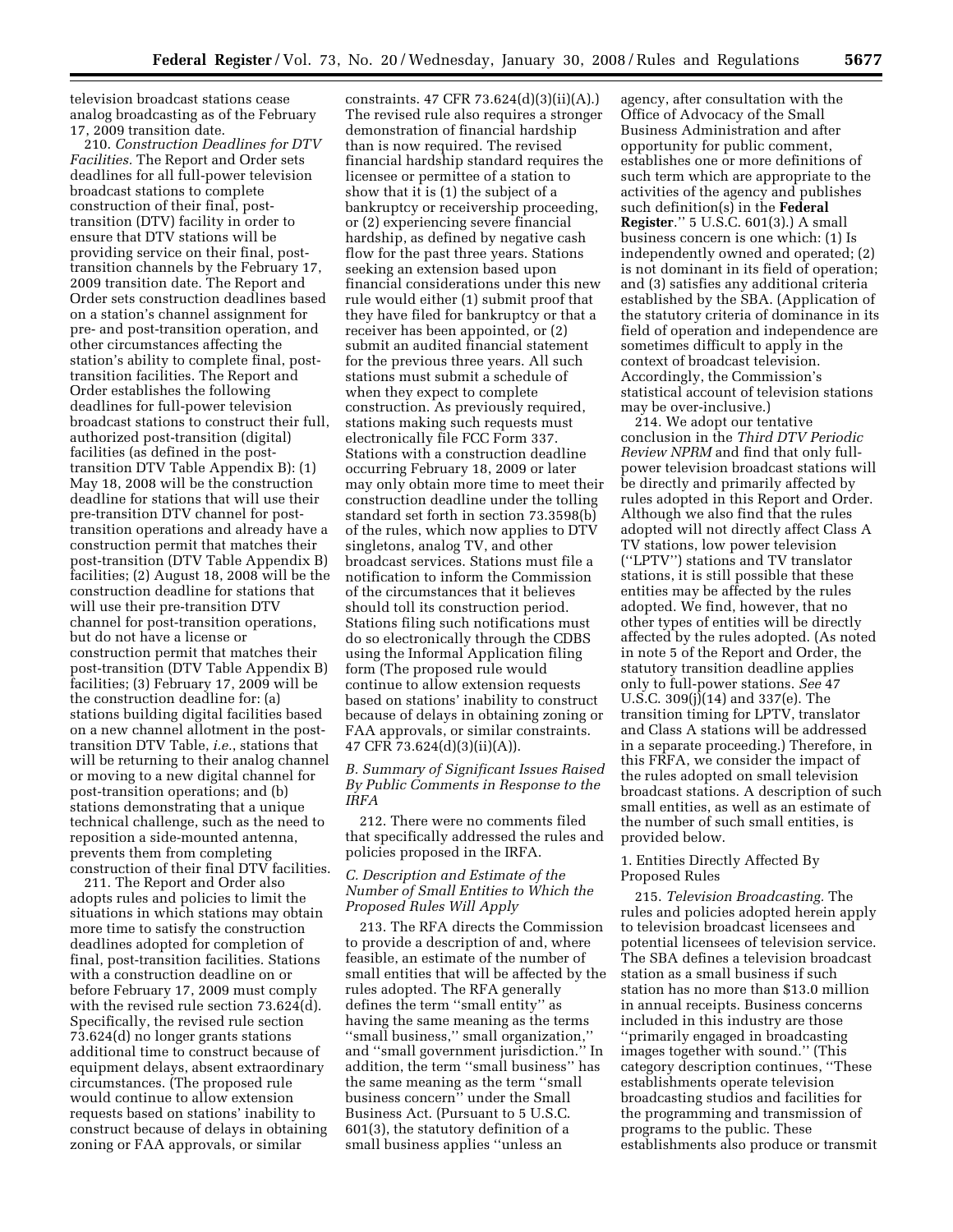visual programming to affiliated broadcast television stations, which in turn broadcast the programs to the public on a predetermined schedule. Programming may originate in their own studios, from an affiliated network, or from external sources.'' Separate census categories pertain to businesses primarily engaged in producing programming. See Motion Picture and Video Production, NAICS code 512110; Motion Picture and Video Distribution, NAICS Code 512120; Teleproduction and Other Post-Production Services, NAICS Code 512191; and Other Motion Picture and Video Industries, NAICS Code 512199.) The Commission has estimated the number of licensed commercial television stations to be 1,376. According to Commission review of the BIA Financial Network, MAPro Television Database (''BIA'') on March 30, 2007, about 986 of an estimated 1,374 commercial television stations (or about 72 percent) have revenues of \$13.0 million or less and thus qualify as small entities under the SBA definition. (We recognize that this total differs slightly from that contained in *Broadcast Station Totals.* However, we are using BIA's estimate for purposes of this revenue comparison.) The Commission has estimated the number of licensed NCE television stations to be 380. We note, however, that, in assessing whether a business concern qualifies as small under the above definition, business (control) affiliations must be included. (''[Business concerns] are affiliates of each other when one concern controls or has the power to control the other or a third party or parties controls or has the power to control both.'' 13 CFR 121.103(a)(1).) Our estimate, therefore, likely overstates the number of small entities that might be affected by our action, because the revenue figure on which it is based does not include or aggregate revenues from affiliated companies. The Commission does not compile and otherwise does not have access to information on the revenue of NCE stations that would permit it to determine how many such stations would qualify as small entities.

216. In addition, an element of the definition of ''small business'' is that the entity not be dominant in its field of operation. We are unable at this time to define or quantify the criteria that would establish whether a specific television station is dominant in its field of operation. Accordingly, the estimate of small businesses to which rules may apply do not exclude any television station from the definition of a small business on this basis and are therefore over-inclusive to that extent. Also as

noted, an additional element of the definition of ''small business'' is that the entity must be independently owned and operated. We note that it is difficult at times to assess these criteria in the context of media entities and our estimates of small businesses to which they apply may be over-inclusive to this extent.

217. *Class A TV, LPTV, and TV Translator Stations.* The rules and policies adopted herein may also apply to licensees of Class A TV stations, low power television (''LPTV'') stations, and TV translator stations, as well as to potential licensees in these television services. The same SBA definition that applies to television broadcast licensees would apply to these stations. The SBA defines a television broadcast station as a small business if such station has no more than \$13.0 million in annual receipts. Currently, there are approximately 567 licensed Class A stations, 2,227 licensed LPTV stations, and 4,518 licensed TV translators. Given the nature of these services, we will presume that all of these licensees qualify as small entities under the SBA definition. We note, however, that under the SBA's definition, revenue of affiliates that are not LPTV stations should be aggregated with the LPTV station revenues in determining whether a concern is small. Our estimate may thus overstate the number of small entities since the revenue figure on which it is based does not include or aggregate revenues from non-LPTV affiliated companies. We do not have data on revenues of TV translator or TV booster stations, but virtually all of these entities are also likely to have revenues of less than \$13.0 million and thus may be categorized as small, except to the extent that revenues of affiliated non-translator or booster entities should be considered.

2. Entities Not Directly Affected By Rules

218. We adopt our tentative conclusion that the rules adopted herein will not directly affect any other types of entities other than full-power television broadcast station licensees and permittees. In the *Third DTV Periodic Review NPRM,* we invited comment on this tentative conclusion and, in particular, out of an abundance of caution, we invited comment from any small cable operators, small multichannel video programming distributors (''MVPDs''), or small electronics equipment manufacturers who believed they might be directly affected by the proposed rules. (MVPDs include such entities as Direct Broadcast Satellite (DBS) providers, private cable

operators (PCOs), also known as satellite master antenna television (SMATV) systems, home satellite dish (HSD) services, multipoint distribution services (MDS)/multichannel multipoint distribution service (MMDS), Instructional Television Fixed Service (ITFS), local multipoint distribution service (LMDS) and open video systems (OVS).) We did not receive comments on this issue. Because the rules adopted herein pertain only to full-power television broadcast licensees and potential licensees of television service, we find that these rules will not directly affect small cable operators, small MVPDs, or small electronics equipment manufacturers. We, thus, adopt our tentative conclusion that these entities fall outside the scope of this FRFA. Accordingly, we do not discuss these entities, which were listed in the IRFA.

## *D. Description of Projected Reporting, Recordkeeping and Other Compliance Requirements*

219. The rules and policies adopted by this Report and Order will impose mandatory compliance and reporting requirements on full-power television broadcast stations, including requiring that such stations: (1) Must file a form with the Commission no later than February 18, 2008 detailing their current transition status and their plans for completing their transitions by the statutory deadline, and must file updates to these forms as necessary and at a minimum by October 20, 2008—until they report the completion of their transition; (2) must file an application for a new or modified construction permit for their final, posttransition (DTV) facility, if the station does not have an existing construction permit for such facility; (3) must file an application for a license to cover their final, post-transition (DTV) facility, if the station does not have an existing license for such facility; (4) must populate, and update as necessary, the Event Information Tables (''EITs'') in PSIP data with accurate information about each event, in accordance with the current version of the ATSC PSIP standard, A/65–C (PSIP data is transmitted along with a station's DTV signal and provides DTV receivers with information about the station and what is being broadcast); (5) must follow a specific format if choosing to identify a licensee that it is transmitting on one of its multicast streams; and (6) must file a notification to document their status as a station facing a ''unique technical challenge'' (warranting a February 17, 2009 construction deadline), if they do not file, or do not include such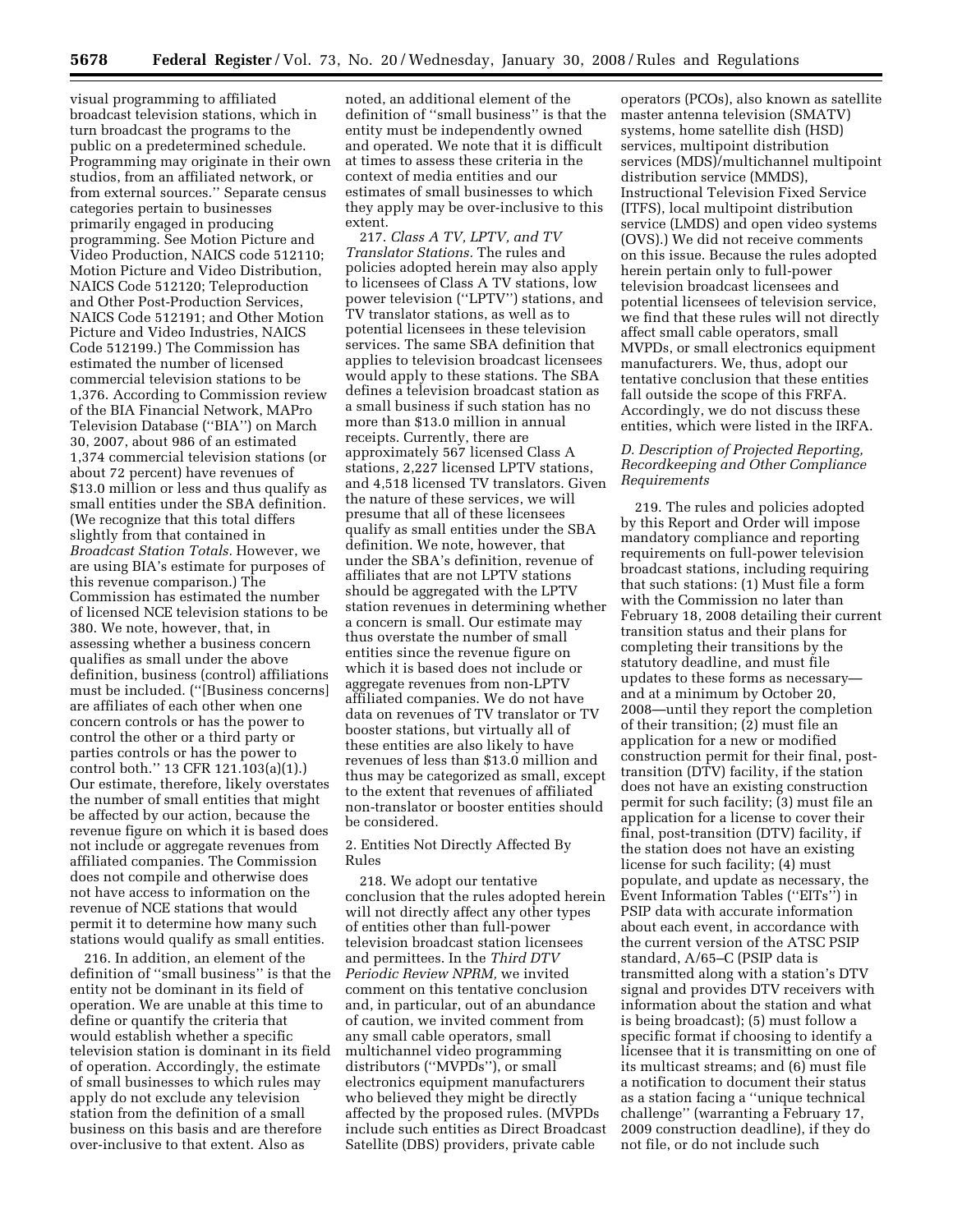information in, an application for posttransition facilities (Forms 301 or 340).

220. In addition, the rules and policies adopted in this Report and Order will impose additional compliance and reporting requirements on full-power television broadcast stations that choose to take advantage of voluntary opportunities for regulatory flexibility offered by this Report and Order. Because these voluntary requirements may afford small television broadcast stations the opportunity for regulatory flexibility and reduced burdens, they are discussed in section E. of this FRFA. (To request various opportunities for regulatory flexibility, stations would have to file applications with the Commission. *See, e.g.*, section V.I.B. of the Report and Order (listing proposed information collections contained in the Report and Order).)

221. *Transition Status Form.* The Report and Order will require that every full-power television broadcast station must file a form with the Commission no later than February 18, 2008 that details (1) the current status of the station's digital transition; (2) the additional steps, if any, the station needs to take to be prepared for the transition deadline; and (3) their timeline to meet the transition deadline. These filings will be posted on the Commission's Web site. Stations must update the form as events warrant and by October 20, 2008 if they have reported the completion of their transition. These forms will assist the Commission, industry, and the public in assessing progress and making plans for the transition date. The form will provide information on the status of each station's construction of final, DTV facilities, allowing the Commission, industry, and the public to track the progress of the DTV transition.

222. *Applications for New or Modified Construction Permits.* Under the current rules, stations that need to construct or modify DTV facilities must file construction permit or modification applications. Commercial stations must file FCC Form 301 and NCE stations must file FCC Form 340. Stations may file an application to modify their authority on their current DTV channel at any time, provided they do not violate the terms of the Commission's filing freeze. According to the Report and Order, 634 stations will not be using their currently authorized DTV channel for post-transition operations and will, therefore, need to file an application to construct their final, DTV facility. In addition, if any of the 1,178 stations that will use their currently authorized DTV channel for posttransition operations need to change their DTV facilities, *e.g.*, because if they do not have an authorization for their intended operations, then such stations will need to file a modification application. Thus, both these groups of stations will need to file applications for their final, post-transition facility. In addition, stations that file such applications will also need to file applications for a license to cover their final, post-transition facility.

223. *Program System and Information Protocol (''PSIP'') Standard.* The Report and Order revises rule section 73.682(d) to reflect the revisions to the ATSC Program System and Information Protocol (''PSIP'') standard since the Second DTV Periodic Report and Order. The current version of the ATSC PSIP standard is A/65–C. PSIP data is transmitted along with a station's DTV signal and provides DTV receivers with information about the station and what is being broadcast. PSIP data provides a method for DTV receivers to identify a DTV station and to determine how a receiver can tune to it. For any given station, the PSIP data transmitted along with the digital signal identifies both its DTV channel number and its analog channel number (referred to as the ''major'' channel number), thereby making it easy for viewers to tune to the station's DTV channel even if they only know the station's major channel number. In addition, PSIP data tells the receiver whether multiple program streams are being broadcast and, if so, how to find them. It also identifies whether the programs are closed captioned, conveys available V-chip information, and provides program information, among other things. The Commission has recognized the utility that the ATSC PSIP standard offers for both broadcasters and consumers. This new revision to the ATSC standard further enhances the PSIP standard and support for delivery of data. The updated ATSC PSIP standard now requires broadcasters to populate the EITs with accurate information about each event and to update the EIT if more accurate information becomes available. Currently, many broadcasters provide only general information in the EIT tables. For example, a network affiliate may provide ''network programming'' as the descriptor for the majority of its program offerings.

224. *Station Identification Requirement.* The Report and Order revises rule section 73.1201 of the rules, regarding station identification requirements for DTV stations in circumstances in which one of a station's multicast streams is being used to air programming provided by another

broadcast station or another programming source. In these situations, the rules do not require that the source of the programming be identified by the station whose multicast stream is being used to carry the programming. However, if the station whose multicast stream is being used to carry the programming chooses to identify the station that is the source of the programming, the rules are revised to require that the following format be used in making that station identification: ''Station WYYY–DT, community of license (call sign and community of license of the station whose multicast stream is transmitting the programming), bringing you WXXX, community of license (call sign and community of license of the licensee providing the programming).''

### *E. Steps Taken To Minimize Significant Impact on Small Entities, and Significant Alternatives Considered*

225. The RFA requires an agency to describe any significant alternatives that it has considered in reaching its proposed approach, which may include the following four alternatives (among others): (1) The establishment of differing compliance or reporting requirements or timetables that take into account the resources available to small entities; (2) the clarification, consolidation, or simplification of compliance or reporting requirements under the rule for small entities; (3) the use of performance, rather than design, standards; and (4) an exemption from coverage of the rule, or any part thereof, for small entities.

226. As previously noted, the Commission has no discretion to offer any regulatory flexibility to small television broadcasters concerning the mandatory analog turn-off on the February 17, 2009 transition date. Rather, to implement this statutory mandate, the Commission must ensure that all full-power television broadcast stations, including small stations, cease analog broadcasting as of the February 17, 2009 transition date.

227. The Report and Order, however, does offer stations opportunities for regulatory flexibility with respect to the other mandatory compliance requirements, most specifically to the post-transition construction deadlines. In formulating these opportunities for regulatory flexibility, the Commission considered the benefits of such regulatory relief to small stations, particularly to NCE stations and small market stations (*i.e.*, stations which are not a top-four network in markets 1– 100). To qualify for, and benefit from, some of these opportunities, however,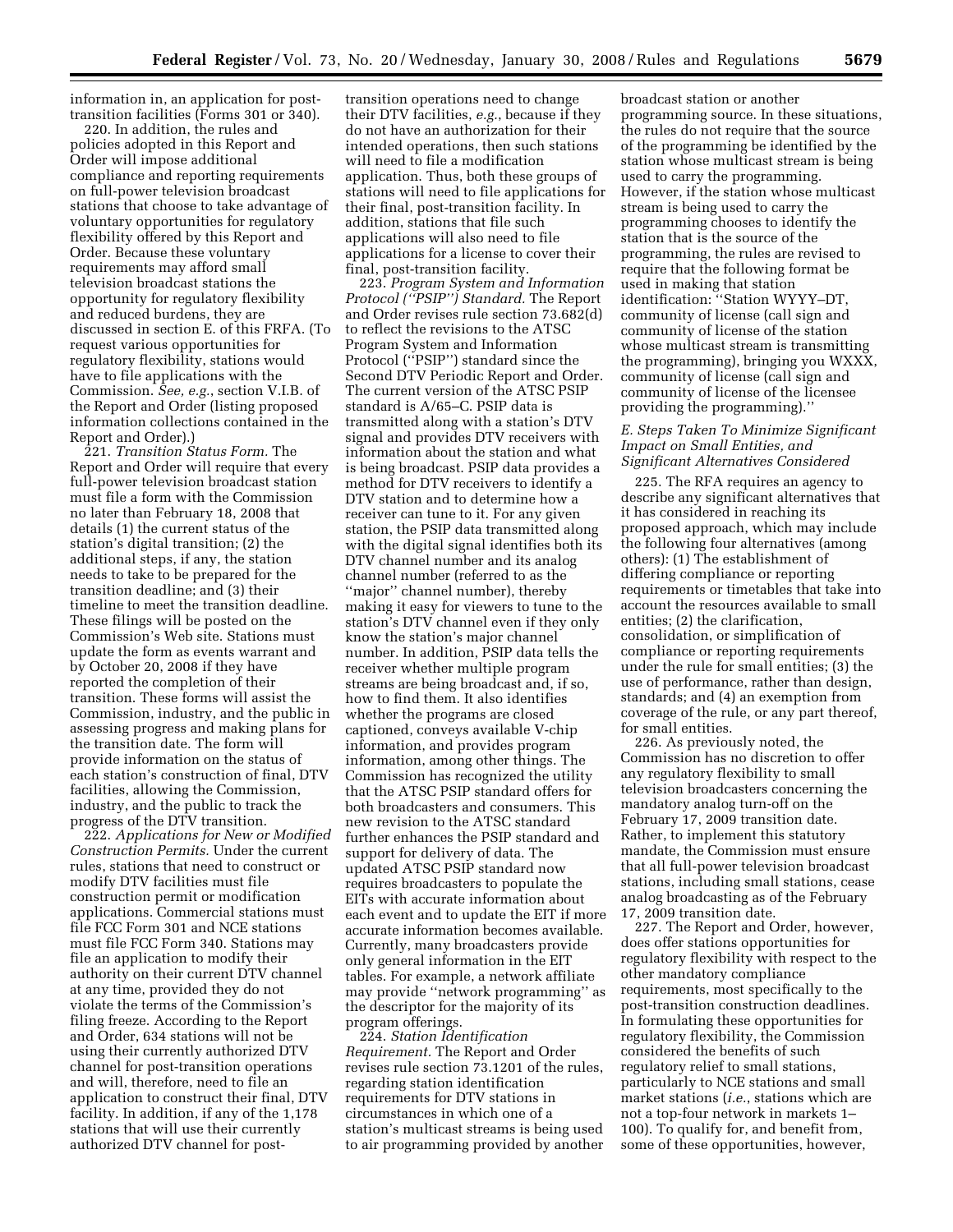stations must satisfy additional compliance or reporting requirements.

228. Such opportunities for regulatory flexibility adopted by this Report and Order that will benefit small stations include the following: (1) Stations may qualify for expedited processing of their applications to build post-transition facilities to speed their receipt of construction permits for such facilities; (2) Stations that will not use their pretransition DTV channel for posttransition operations may forego further construction of their pre-transition DTV channel to the extent that such a facility has been partially built in order to focus their efforts on constructing their final DTV facility on their post-transition channel; (3) Stations may seek STA for one of two provisions for a ''phased transition'' that would afford qualifying stations regulatory relief in meeting their post-transition construction deadlines without disappointing viewer expectations after the transition date; and (4) Stations may request Commission approval to reduce or terminate analog TV or pre-transition DTV service before the transition date if doing so would facilitate their transition, provided they satisfy a viewer notification requirement.

229. *Expedited Processing.* The Report and Order adopts rules and policies to offer expedited processing of stations' applications to build their posttransition facilities that may well benefit smaller stations. Stations may obtain expedited processing provided that their application: (1) Does not seek to expand the station's facilities beyond its final DTV Table Appendix B facilities; (2) specifies facilities that are no more than five percent smaller than those specified in the post-transition DTV Table Appendix B (with respect to predicted population); and (3) is filed within 45 days of the effective date of this Report and Order. It is each station's responsibility to ensure that it can begin operations on its post-transition channel no later than the deadline for the transition on February 17, 2009. Stations also have the responsibility to file their applications in sufficient time before the deadline so that they may be granted by the Commission.

230. *Minor Expansion Applications.*  The Report and Order also adopts a waiver policy that will permit rapid approval of minor (*i.e.*, not exceeding 5 miles) expansion applications filed by stations that will not use their pretransition DTV channel for posttransition operation. This policy will allow added flexibility for stations that wish to use their existing analog channel antenna, which provides benefits for the successful completion of

the transition by reducing the demands on equipment suppliers and installation crews during a critical time as the transition date nears.

231. *Regulatory Relief in Meeting Construction Deadlines.* With respect to the construction deadlines established for stations to build final, post-transition facilities, the Report and Order offers a variety of opportunities for regulatory flexibility if it would facilitate the transition and ensure that all full-power stations meet the February 17, 2009 statutory transition date. Small stations, including NCE stations and small market stations (*i.e.*, stations which are not a top-four network in markets 1– 100) may particularly benefit from these opportunities for regulatory relief because of the unique challenges they may face in completing their transition.

232. While establishing a stricter standard for requests for extension of time to construct DTV facilities, the Report and Order eliminates the requirement for some stations that they build pre-transition DTV facilities on channels that are not their posttransition channel. This will help many small stations facing financial challenges to complete construction of DTV facilities while also ensuring that broadcasters continue to focus on the timely construction of the facilities necessary to transition away from analog transmission by the transition date. The Report and Order also allows stations to operate on newly allotted post-transition facilities before the transition deadline provided they would not interfere with existing, pretransition service.

233. *Provisions for a Phased Transition.* The Report and Order permits stations that are moving to a different DTV channel for posttransition operations to temporarily remain on their pre-transition DTV channel while they complete construction of their final digital facilities, provided: (1) They build facilities that serve at least the same population that receives their current analog TV and DTV service so that overthe-air viewers will not lose TV service; and (2) They do not cause impermissible interference to other stations or prevent other stations from making their transition. The Report and Order also permits stations to operate their post-transition facilities, pursuant to STA, at less than their full, authorized facilities, provided: (1) They demonstrate a legitimate impediment to the construction of such facilities; (2) They build facilities that serve at least the same population that receives their current analog TV and DTV service so that over-the-air viewers will not lose

TV service; and (3) They do not cause impermissible interference to other stations or prevent other stations from making their transition. To provide additional regulatory relief for NCE and small market stations (*i.e.*, stations which are not a top-four network in markets 1–100), the Commission will consider on case-by-case basis allowing these stations a reduced service requirement if their circumstances warrant it.

234. *Permanent Reduction or Termination of Analog TV or Pre-Transition DTV Service.* To facilitate the construction of, and commencement of operations on, post-transition facilities, the Report and Order provides stations with the flexibility to permanently reduce or terminate their analog or pretransition digital service before the transition date, provided the station satisfies the following two requirements: (1) The station demonstrates that its service reduction or termination is directly related to the construction and operation of its, or another station's, post-transition facilities; and (2) The station notifies viewers on its pretransition channel(s) about the planned service reduction or termination and informs them about how they can continue to receive the station. In addition, stations may file only a notification to permanently reduce or terminate analog or pre-transition DTV service within 90 days of the transition date, subject only to a viewer notification requirement. These opportunities may provide financial relief to small stations by freeing them to focus their efforts on completion of their final, post-transition facility. Stations must file these requests electronically through the CDBS using the Informal Application filing form.

235. *Temporary Service Disruptions of Less Than 30 Days.* The Report and Order also clarifies that section 73.1615 of the Commission's rules permits stations to reduce or cease service temporarily without prior Commission approval in order to modify existing facilities. Stations may use this existing provision to temporarily reduce or cease existing analog or pre-transition digital service where necessary to facilitate construction of final post-transition facilities. Because this provision does not require prior Commission authorization, and does not require licensees to justify the need for the service disruption, this provision gives stations substantial flexibility to temporarily reduce or cease analog or digital service pre-transition. Stations must notify the Commission before commencing the temporary reduction or cessation of service, but do not need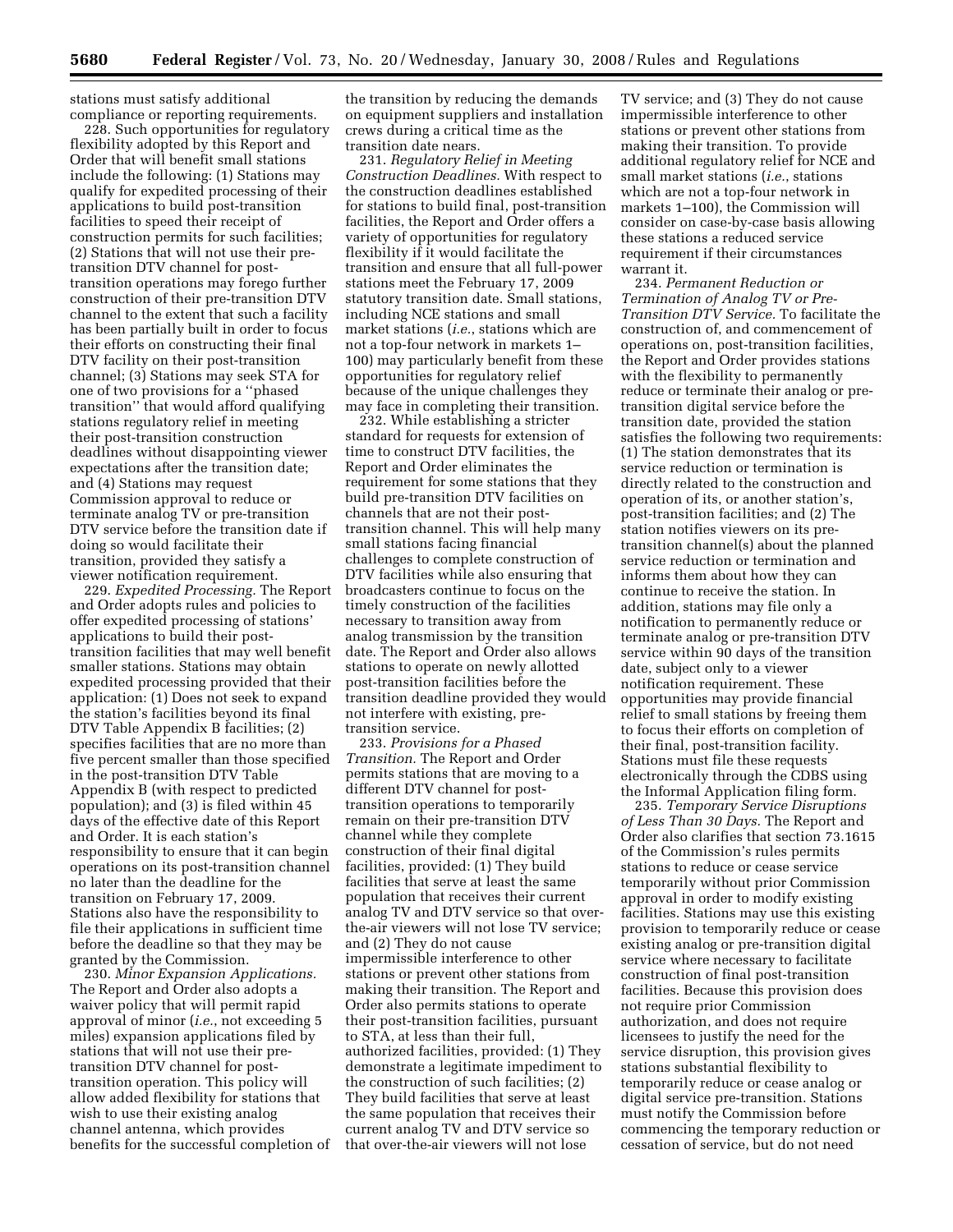prior Commission approval. The flexibility accorded by section 73.1615 is intended for service disruptions of 30 days or less. Stations must file these notifications (pursuant to section 73.1615) electronically through the CDBS using the Informal Application filing form.

236. *Other Alternatives Considered.*  The *Third DTV Periodic Review NPRM*  sought comment on whether small broadcasters would be particularly impacted by updating section 73.682(d) to reflect the new revisions to the ATSC PSIP standard. No comments were received on this issue. The Report and Order determines that the value of EITs to consumers outweighs the burdens of this requirement. The *Third DTV Periodic Review NPRM* also encouraged broadcasters to suggest alternative proposals that would avoid the imposition of significant and unreasonable burdens on small TV broadcasters, consistent with the statutory mandate for full-power TV broadcast stations to cease analog broadcasting by February 17, 2009, as well as with broadcasters' obligation to provide and maintain the best possible TV service to the public. No comments were received on this issue.

## *F. Federal Rules Which Duplicate, Overlap, or Conflict With the Commission's Proposals*

## 237. None.

## *G. Report to Congress*

238. The Commission will send a copy of this Report and Order, including this FRFA, in a report to be sent to Congress pursuant to the Congressional Review Act. In addition, the Commission will send a copy of this Report and Order, including the FRFA, to the Chief Counsel for Advocacy of the Small Business Administration. A copy of this Report and Order and FRFA (or summaries thereof) will also be published in the **Federal Register**.

#### **VII. Ordering Clauses**

239. *It is ordered* that, pursuant to the authority contained in Sections 1, 4(i) and (j), 7, 301, 302, 303, 307, 308, 309, 312, 316, 318, 319, 324, 325, 336, and 337 of the Communications Act of 1934, 47 U.S.C 151, 154(i) and (j), 157, 301, 302a, 303, 307, 308, 309, 312, 316, 318, 319, 324, 325, 336, and 337, this Report and Order *is adopted* and the Commission's rules *are hereby amended*  as set forth in Appendix B. We find good cause for the rules, forms and procedures adopted in this Report and Order to be effective upon publication of the summary of the Report and Order in the **Federal Register** to ensure that

full power television stations can meet the statutory deadline for transitioning to all digital service, except for rule sections 47 CFR 73.682(d), 73.8000(b) and 73.9000(k), provided, however, that the rules, forms and procedures described in the PRA section, above, contain information collection requirements subject to the PRA and are not effective until approved by the OMB. (*See* 5 U.S.C. 553(d)(3) (''The required publication or service of a substantive rule shall be made not less than 30 days before its effective date, except \* \* \* as otherwise provided by the agency for good cause found and published with the rule.'' *See also* 47 CFR 1.103(a), 1.427(b).) As described in this Report and Order, full power television stations must complete their transition from analog to digital service by February 17, 2009. For stations that must apply for a construction permit to build their post-transition facilities, it is essential that the rules, forms and procedures adopted in this Report and Order be effective upon publication in the **Federal Register**, so that the forms are available for filing (subject to OMB approval by that date) to afford stations adequate time for ordering equipment and scheduling construction in time to meet this deadline and also to report on their transition status (via FCC Form 387) one year in advance of the transition date. Because FCC Forms 301, 337, 340, and 387 have previously been submitted to OMB and because any delay can result in harm to television stations, and, in turn, to their viewers, we find that there is good cause to expedite the effective date of the rules, forms and procedures adopted in this Report and Order. For these reasons, we are also requesting emergency PRA approval from OMB for the FCC Forms 301, 337, 340, and 387.) The Commission will publish a notice in the **Federal Register** announcing when OMB approval for these rules and forms has been received. Rule sections 47 CFR 73.682(d), 73.8000(b), and 73.9000(k) shall become effective 120 days after publication in the **Federal Register**, subject to OMB approval by this date. The Commission will publish a notice in the **Federal Register** announcing when OMB approval for these rule sections has been received and when these rules will take effect.

240. *It is further ordered* that, pursuant to 47 U.S.C. 155(c), the Chief, Media Bureau, is *granted delegated authority* to make revisions where necessary and to establish filing deadlines for the electronic forms adopted in this Report and Order.

241. *It is further ordered* that the filing deadline for FCC Form 387 is February

18, 2008, subject to OMB approval by this date, for all television licensees and permittees.

242. *It is further ordered* that, pursuant to 47 U.S.C. 155(c), the Chief, Media Bureau, is *granted delegated authority* to conduct expedited rulemaking proceedings to amend the DTV Table of Allotments and Appendix B to the DTV Table of Allotments as needed up to the full power transition deadline, including, as appropriate, proceeding without notice and comment for changes that do not adversely affect other stations' post-transition operations.

243. *It is further ordered* that the Commission's Consumer and Governmental Affairs Bureau, Reference Information Center, *shall send* a copy of this Report and Order, including the Final Regulatory Flexibility Analysis, to the Chief Counsel for Advocacy of the Small Business Administration.

244. *It is further ordered* that the Commission *shall send* a copy of this Report and Order in a report to be sent to Congress and the General Accounting Office pursuant to the Congressional Review Act, see 5 U.S.C. 801(a)(1)(A).

## **List of Subjects**

## *47 CFR Part 15*

Communications equipment, Digital Television, and Digital Television Equipment.

## *47 CFR Part 73*

Digital Television, incorporation by reference, Reporting and recordkeeping requirements, and Television.

#### *47 CFR Part 76*

Cable Television and Digital Television.

Federal Communications Commission. **Marlene H. Dortch,** 

*Secretary.* 

#### **Final Rules**

■ For the reasons discussed in the preamble, the Federal Communications Commission amends 47 CFR parts 15, 73 and 76 as follows.

## **PART 15—RADIO FREQUENCY DEVICES**

■ 1. The authority citation for part 15 continues to read as follows:

**Authority:** 47 U.S.C. 154, 302, 303, 304, 307, 336, and 544A.

■ 2. Amend § 15.117 by revising paragraph (i)(2) to read as follows:

**§ 15.117 TV broadcast receivers.** 

\* \* \* \* \* (i) \* \* \*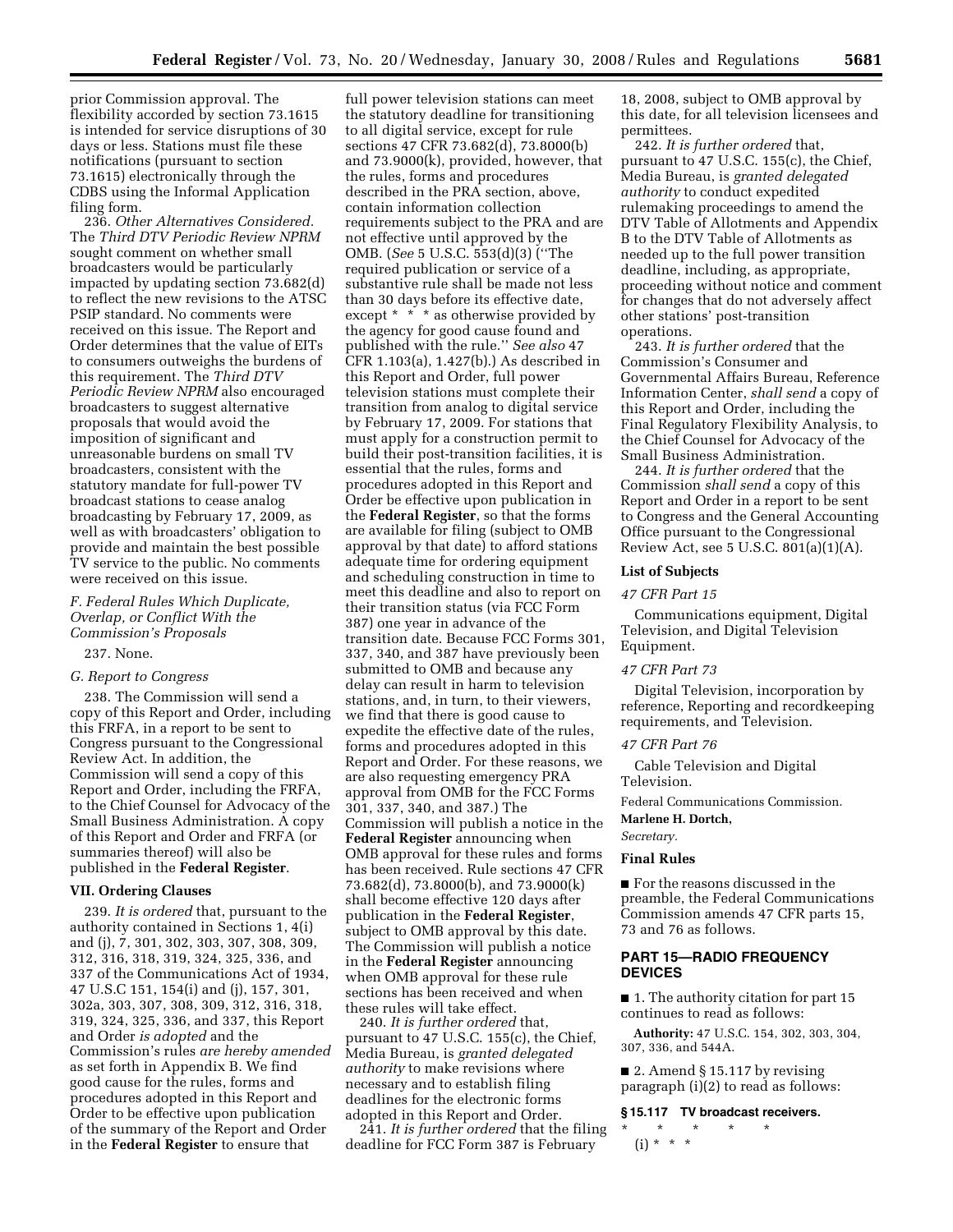(2) For purposes of this implementation schedule, screen sizes are to be measured diagonally across the picture viewing area.

\* \* \* \* \*

 $\blacksquare$  3. Amend § 15.120 by revising paragraph (b) to read as follows:

# **§ 15.120 Program blocking technology requirements for television receivers.**

\* \* \* \* \* (b) Effective January 1, 2000, all TV broadcast receivers as defined in § 15.3(w), including personal computer systems meeting that definition, with picture screens 33 cm (13 in) or larger in diameter or with displays in the 16:9 aspect ratio that are 19.8 cm (7.8 in) or greater in height and digital television receivers without an associated display device shipped in interstate commerce or manufactured in the United States shall comply with the provisions of paragraphs (c), (d), and (e) of this section.

\* \* \* \* \*

## **PART 73—RADIO BROADCAST SERVICES**

■ 4. The authority citation for part 73 continues to read as follows:

**Authority:** 47 U.S.C. 154, 303, 334 and 336.

 $\blacksquare$  5. Add a new § 73.616 to read as follows:

## **§ 73.616 Post-transition DTV station interference protection.**

(a) Applications seeking facilities that will operate prior to the end of the DTV transition must also comply with § 73.623.

(b) A petition to add a new channel to the post-transition DTV Table of Allotments contained in § 73.622(i) of this subpart will not be accepted unless it meets: the DTV-to-DTV geographic spacing requirements of § 73.623(d) with respect to all existing DTV allotments in the post-transition DTV Table; the principle community coverage requirements of § 73.625(a); the Class A TV and digital Class A TV protection requirements in paragraph (f) of this section; the land mobile protection requirements of § 73.623(e); and the FM radio protection requirement of § 73.623(f).

(c) The reference coordinates of a post-transition DTV allotment shall be the authorized transmitter site, or, where such a transmitter site is not available for use as a reference point, the coordinates as designated in the FCC order creating or modifying the posttransition DTV Table of Allotments.

(d) The protected facilities of a posttransition DTV allotment shall be the

facilities (effective radiated power, antenna height and antenna directional radiation pattern, if any) authorized by a construction permit or license, or, where such an authorization is not available for establishing reference facilities, the facilities designated in the FCC order creating or modifying the post-transition DTV Table of Allotments.

(e) An application will not be accepted if it is predicted to cause interference to more than an additional 0.5 percent of the population served by another post-transition DTV station. For this purpose, the population served by the station receiving additional interference does not include portions of the population within the noiselimited service contour of that station that are predicted to receive interference from the post-transition DTV allotment facilities of the applicant or portions of that population receiving masking interference from any other station.

(1) For evaluating compliance with the requirements of this paragraph, interference to populations served is to be predicted based on the 2000 census population data and otherwise according to the procedure set forth in OET Bulletin No. 69: ''Longley-Rice Methodology for Evaluating TV Coverage and Interference'' (February 6, 2004) (incorporated by reference, see § 73.8000), including population served within service areas determined in accordance with § 73.622(e), consideration of whether F(50,10) undesired signals will exceed the following desired-to-undesired (D/U) signal ratios, assumed use of a directional receiving antenna, and use of the terrain dependent Longley-Rice point-to-point propagation model. Applicants may request the use of a cell size other than the default of 2.0 km per side, but only requests for cell sizes of 1.0 km per side or 0.5 km per side will be considered. The threshold levels at which interference is considered to occur are:

(i) For co-channel stations, the D/U ratio is +15 dB. This value is only valid at locations where the signal-to-noise ratio is 28 dB or greater. At the edge of the noise-limited service area, where the signal-to-noise (S/N) ratio is 16 dB, this value is +23 dB. At locations where the S/N ratio is greater than 16 dB but less than 28 dB, D/U values are computed from the following formula:

 $D/U = 15+10log_{10}[1.0/(1.0-10^{-x/10})]$ 

Where  $x = S/N-15.19$  (minimum signal to noise ratio)

(ii) For interference from a lower firstadjacent channel, the  $D/U$  ratio is  $-28$ dB.

(iii) For interference from an upper first-adjacent channel, the D/U ratio is  $-26$  dB.

(2) Due to the frequency spacing that exists between Channels 4 and 5, between Channels 6 and 7, and between Channels 13 and 14, the minimum adjacent channel technical criteria specified in this section shall not be applicable to these pairs of channels (see § 73.603(a)).

(f) A petition to add a new channel to the post-transition DTV Table or a posttransition DTV station application that proposes to expand its allotted or authorized coverage area in any direction will not be accepted if it is predicted to cause interference to a Class A TV station or to a digital Class A TV station authorized pursuant to subpart J of this part, within the protected contour defined in § 73.6010.

(1) Interference is predicted to occur if the ratio in dB of the field strength of a Class A TV station at its protected contour to the field strength resulting from the facilities proposed in the DTV application (calculated using the appropriate F(50,10) chart from Figure 9a, 10a, or 10c of § 73.699) fails to meet the D/U signal ratios for ''DTV-intoanalog TV" specified in  $\S 73.623(c)(2)$ .

(2) Interference is predicted to occur if the ratio in dB of the field strength of a digital Class A TV station at its protected contour to the field strength resulting from the facilities proposed in the DTV application (calculated using the appropriate F(50,10) chart from Figure 9a, 10a, or 10c of § 73.699) fails to meet the D/U signal ratios specified in paragraph (e) of this section.

(3) In support of a request for waiver of the interference protection requirements of this section, an applicant for a post-transition DTV broadcast station may make full use of terrain shielding and Longley-Rice terrain dependent propagation methods to demonstrate that the proposed facility would not be likely to cause interference to Class A TV stations. Guidance on using the Longley-Rice methodology is provided in OET Bulletin No. 69, which is available through the Internet at *http:// www.fcc.gov/oet/info/documents/ bulletins/#69*.

**Note to § 73.616:** When this rule was adopted, the filing freeze announced in an August 2004 public notice (19 FCC Rcd 14810 (MB 2004)) remained in effect. For a short period of time after the filing freeze is lifted, until a date to be announced by a Media Bureau public notice, applicants must protect Appendix B facilities in addition to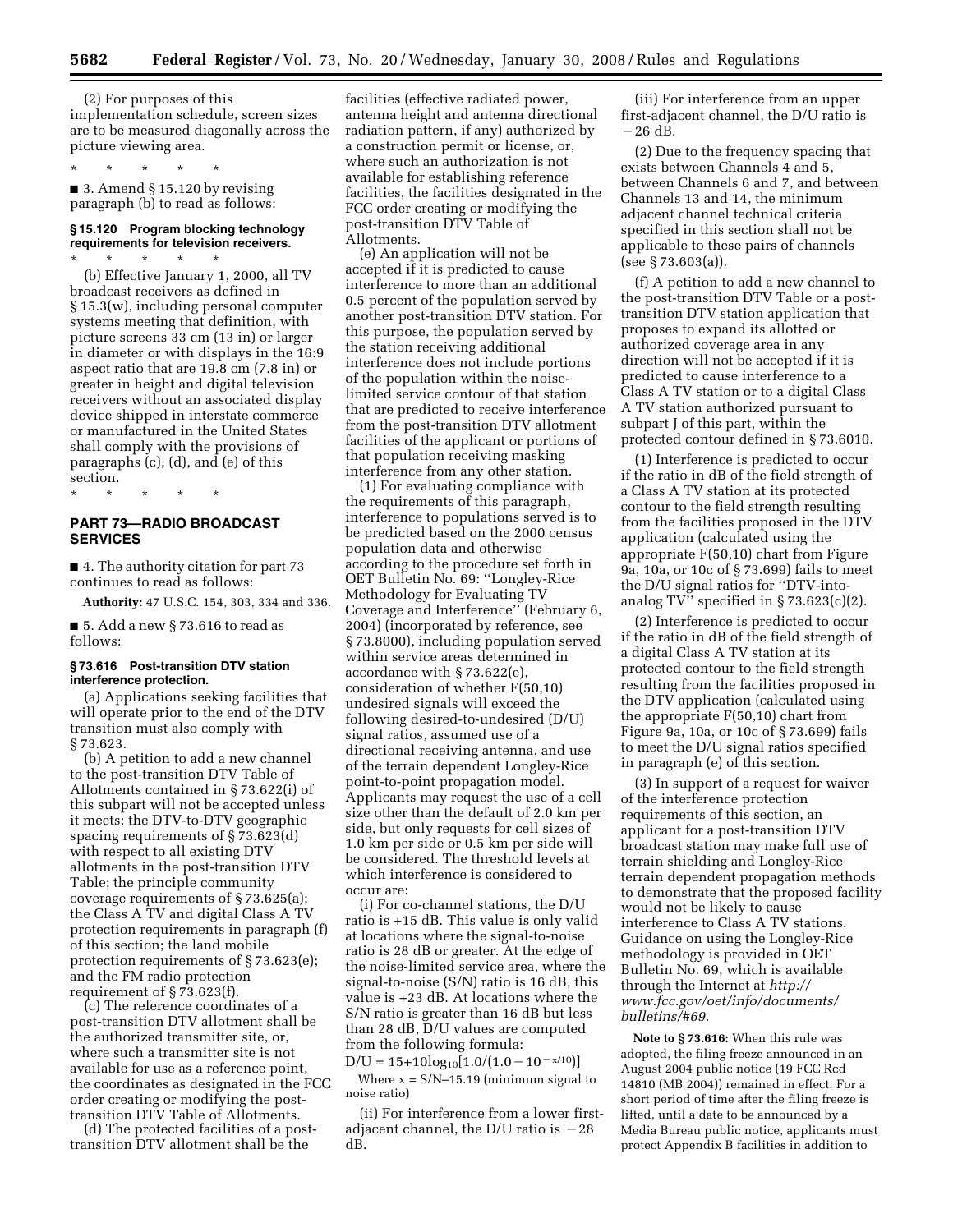any authorized facilities required to be protected pursuant to this rule section.

■ 6. Amend § 73.622 by revising paragraph (f)(4) to read as follows:

## **§ 73.622 Digital television table of allotments.**

\* \* \* \* \*

(f) \* \* \* (4) UHF DTV stations may request an increase in power, up to a maximum of 1000 kW ERP, to enhance service within their authorized service area.

\* \* \* \* \* ■ 7. Amend § 73.623 by revising paragraph (a) to read as follows:

#### **§ 73.623 DTV applications and changes to DTV allotments.**

(a) *General.* This section contains the technical criteria for evaluating applications requesting DTV facilities that do not conform to the provisions of § 73.622 and petitions for rule making to amend the pre-transition DTV Table of Allotments (§ 73.622(b)). Petitions to amend the DTV Table (other than those also expressly requesting amendment of this section) and applications for new DTV broadcast stations or for changes in authorized DTV stations filed pursuant to this section will not be accepted for filing if they fail to comply with the requirements of this section. Petitions for rule making and applications seeking facilities that will operate after the end of the DTV transition must also comply with § 73.616.

 $\blacksquare$  8. Amend § 73.624 by adding paragraphs  $(d)(1)(v)$  through (vii), revising paragraph (d)(3) and revising paragraphs (g) introductory text and (g)(2) to read as follows:

## **§ 73.624 Digital television broadcast stations.**

\* \* \* \* \*

\* \* \* \* \*

- (d) \* \* \*
- $(1)^{*}$  \* \*

(v) May 18, 2008 in all markets for completion of construction of posttransition (DTV) facilities for all commercial and noncommercial television stations that will use the same channel used for pre-transition operation for post-transition operation and that, as of December 31, 2007, have a construction permit for facilities that conform to the facilities defined by the new DTV Table of Allotments and accompanying Appendix B, established by the Seventh Report and Order in MB Docket No. 87–268 and codified at 47 CFR 73.622(i).

(vi) August 18, 2008 in all markets for completion of construction of posttransition (DTV) facilities for all

commercial and noncommercial television stations that will use the same channel used for pre-transition operation for post-transition operation but which, as of December 31, 2007, do not have a construction permit for facilities that conform to the facilities defined by the new DTV Table of Allotments and accompanying Appendix B, established by the Seventh Report and Order in MB Docket No. 87– 268 and codified at 47 CFR 73.622(i).

(vii) February 17, 2009 in all markets for completion of construction of posttransition (DTV) facilities for all commercial and noncommercial television stations whose post-transition digital channel is different from their pre-transition digital channel and for those stations whose post-transition channel is the same as their pretransition channel but that are subject to a unique technical challenge that has been specifically recognized as such by the Commission.

\* \* \* \* \* (3) *Authority delegated.* (i) Authority is delegated to the Chief, Media Bureau to grant an extension of time of up to six months beyond the relevant construction deadline specified in paragraph (d)(1) of this section upon demonstration by the DTV licensee or permittee that failure to meet that construction deadline is due to circumstances that are either unforeseeable or beyond the licensee's control where the licensee has taken all reasonable steps to resolve the problem expeditiously.

(ii) For construction deadlines occurring prior to February 18, 2009, the following circumstances may include, but shall not be limited to:

(A) Inability to construct and place in operation a facility necessary for transmitting digital television, such as a tower, because of delays in obtaining zoning or FAA approvals, or similar constraints; or

(B) Where the licensee or permittee is currently the subject of a bankruptcy or receivership proceeding, or is experiencing severe financial hardship as defined by negative cash flow for the past three years.

(iii) For construction deadlines occurring after February 17, 2009, the tolling provisions of § 73.3598 shall apply.

(iv) The Bureau may grant no more than two extension requests upon delegated authority. Subsequent extension requests shall be referred to the Commission. The Bureau may deny extension requests upon delegated authority.

(v) Applications for extension of time shall be filed no earlier than 90 and no

later than 60 days prior to the relevant construction deadline, absent a showing of sufficient reasons for filing within less than 60 days of the relevant construction deadline.

\* \* \* \* \*

(g) Commercial and noncommercial DTV licensees and permittees must annually remit a fee of five percent of the gross revenues derived from all ancillary or supplementary services, as defined by paragraph (b) of this section, which are *feeable*, as defined in paragraphs (g)(2)(i) through (ii) of this section.

\* \* \* \* \*

(2) Payment of fees. (i) Each December 1, all commercial and noncommercial DTV licensees and permittees will electronically report whether they provided ancillary or supplementary services in the 12-month period ending on the preceding September 30. Licensees and permittees will further report, for the applicable period:

(A) A brief description of the services provided;

(B) Which services were feeable ancillary or supplementary services;

(C) Whether any ancillary or supplementary services provided were not subject to a fee;

(D) Gross revenues received from all feeable ancillary and supplementary services provided during the applicable period; and

(E) The amount of bitstream used to provide ancillary or supplementary services during the applicable period. Licensees and permittees will certify under penalty of perjury the accuracy of the information reported. Failure to file regardless of revenues from ancillary or supplementary services or provision of such services may result in appropriate sanctions.

(ii) If a commercial or noncommercial DTV licensee or permittee has provided feeable ancillary or supplementary services at any point during a 12-month period ending on September 30, the licensee or permittee must additionally file the FCC's standard remittance form (Form 159) on the subsequent December 1. Licensees and permittees will certify the amount of gross revenues received from feeable ancillary or supplementary services for the applicable 12-month period and will remit the payment of the required fee.

(iii) The Commission reserves the right to audit each licensee's or permittee's records which support the calculation of the amount specified on line 23A of Form 159. Each licensee or permittee, therefore, is required to retain such records for three years from the date of remittance of fees.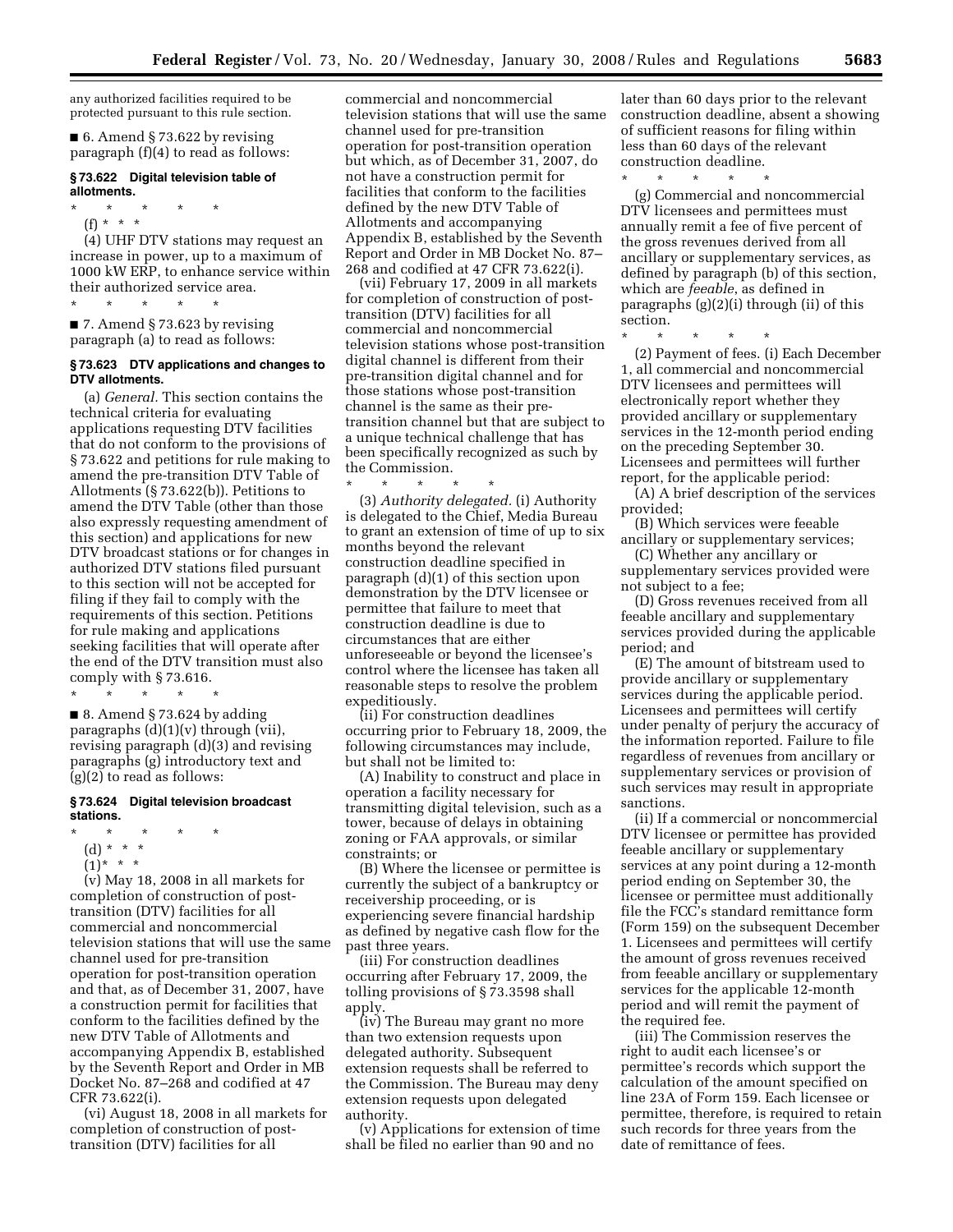$\blacksquare$  9. Amend § 73.682 by revising paragraph (d) to read as follows:

## **§ 73.682 TV transmission standards.**

\* \* \* \* \* (d) Digital broadcast television transmission standard. Effective May 29, 2008 transmission of digital broadcast television (DTV) signals shall comply with the standards for such transmissions set forth in ATSC A/52: ''ATSC Standard Digital Audio Compression (AC–3)'' (incorporated by reference, see § 73.8000), ATSC A/53, Parts 1–6: 2007 ''ATSC Digital Television Standard,'' (January 3, 2007), except for section 6.1.2 (''Compression Format Constraints'') of A/53 Part 4: 2007 (''MPEG–2 Video Systems Characteristics'') and the phrase ''see Table 6.2'' in section 6.1.1 Table 6.1 and section 6.1.3 Table 6.3 (incorporated by reference, see § 73.8000), and ATSC A/ 65C: ''ATSC Program and System Information Protocol for Terrestrial Broadcast and Cable, Revision C With Amendment No. 1 dated May 9, 2006,'' (January 2, 2006) (incorporated by reference, see § 73.8000). Although not incorporated by reference, licensees may also consult ATSC A/54A: ''Recommended Practice: Guide to Use of the ATSC Digital Television Standard, including Corrigendum No. 1,'' (December 4, 2003, Corrigendum No. 1 dated December 20, 2006, and ATSC A/69: ''Recommended Practice PSIP Implementation Guidelines for Broadcasters,'' (June 25, 2002) (Secs. 4, 5, 303, 48 Stat., as amended, 1066, 1068, 1082 (47 U.S.C. 154, 155, 303)). ATSC A/54A and ATSC A/69 are available from Advanced Television Systems Committee (ATSC), 1750 K Street, NW., Suite 1200, Washington, DC 20006, or at the ATSC Web site: *http://www.atsc.org/ standards.html*.

 $\blacksquare$  10. Amend § 73.1201 by revising paragraph (b)(1) to read as follows:

#### **§ 73.1201 Station identification.**

\* \* \* \* \* (b) *Content.* (1) Official station identification shall consist of the station's call letters immediately followed by the community or communities specified in its license as the station's location; Provided, That the name of the licensee, the station's frequency, the station's channel number, as stated on the station's license, and/or the station's network affiliation may be inserted between the call letters and station location. DTV stations, or DAB Stations, choosing to include the station's channel number in the station identification must use the station's major channel number and

may distinguish multicast program streams. For example, a DTV station with major channel number 26 may use 26.1 to identify an HDTV program service and 26.2 to identify an SDTV program service. A DTV station that is devoting one of its multicast streams to transmit the programming of another television licensee must identify itself and may also identify the licensee that it is transmitting. If a DTV station in this situation chooses to identify the station that is the source of the programming it is transmitting, it must use the following format: Station WYYY–DT, community of license (call sign and community of license of the station whose multicast stream is transmitting the programming), bringing you WXXX, community of license (call sign and community of license of the licensee providing the programming). The transmitting station may insert between its call letters and its community of license the following information: the frequency of the transmitting station, the channel number of the transmitting station, the name of the licensee of the transmitting station and the licensee providing the programming, and/or the name of the network of either station. Where a multicast station is carrying the programming of another station and is identifying that station as the source of the programming, using the format described above, the identification may not include the frequency or channel number of the program source. A radio station operating in DAB hybrid mode or extended hybrid mode shall identify its digital signal, including any free multicast audio programming streams, in a manner that appropriately alerts its audience to the fact that it is listening to a digital audio broadcast. No other insertion between the station's call letters and the community or communities specified in its license is permissible.

\* \* \* \* \*  $\blacksquare$  11. Amend § 73.3598 by revising paragraphs (a) and (b) to read as follows:

### **§ 73.3598 Period of construction.**

(a) Each original construction permit for the construction of a new TV (including full-power DTV), AM, FM or International Broadcast; low power TV; TV translator; TV booster; FM translator; or FM booster station, or to make changes in such existing stations, shall specify a period of three years from the date of issuance of the original construction permit within which construction shall be completed and application for license filed. Each original construction permit for the construction of a new LPFM station

shall specify a period of eighteen months from the date of issuance of the construction permit within which construction shall be completed and application for license filed.

(b) The period of construction for an original construction permit shall toll when construction is prevented by the following causes not under the control of the permittee:

(1) Construction is prevented due to an act of God, defined in terms of natural disasters (*e.g.*, floods, tornados, hurricanes, or earthquakes);

(2) The grant of the permit is the subject of administrative or judicial review (*i.e.*, petitions for reconsideration and applications for review of the grant of a construction permit pending before the Commission and any judicial appeal of any Commission action thereon), or construction is delayed by any cause of action pending before any court of competent jurisdiction relating to any necessary local, state or federal requirement for the construction or operation of the station, including any zoning or environmental requirement; or

(3) A request for international coordination, with respect to an original construction permit for a new DTV station, has been sent to Canada or Mexico on behalf of the station and no response from the country affected has been received, or the licensee or permittee is challenging the response from Canada or Mexico on the grounds that the facility as approved would not permit the station to serve the population that is both approved by the Commission and served by the station's TV (analog) facility to be vacated by February 17, 2009.

\* \* \* \* \* ■ 12. Revise § 73.8000 to read as follows:

#### **§ 73.8000 Incorporation by reference.**

(a) The materials listed in this section are incorporated by reference in this part. These incorporations by reference were approved by the Director of the Federal Register in accordance with 5 U.S.C. 552(a) and 1 CFR part 51. These materials are incorporated as they exist on the date of the approval, and notice of any change in these materials will be published in the **Federal Register**. The materials are available for inspection at the Federal Communications Commission (FCC), 445 12th St., SW., Reference Information Center, Room CY–A257, Washington, DC 20554 and at the National Archives and Records Administration (NARA). For information on the availability of this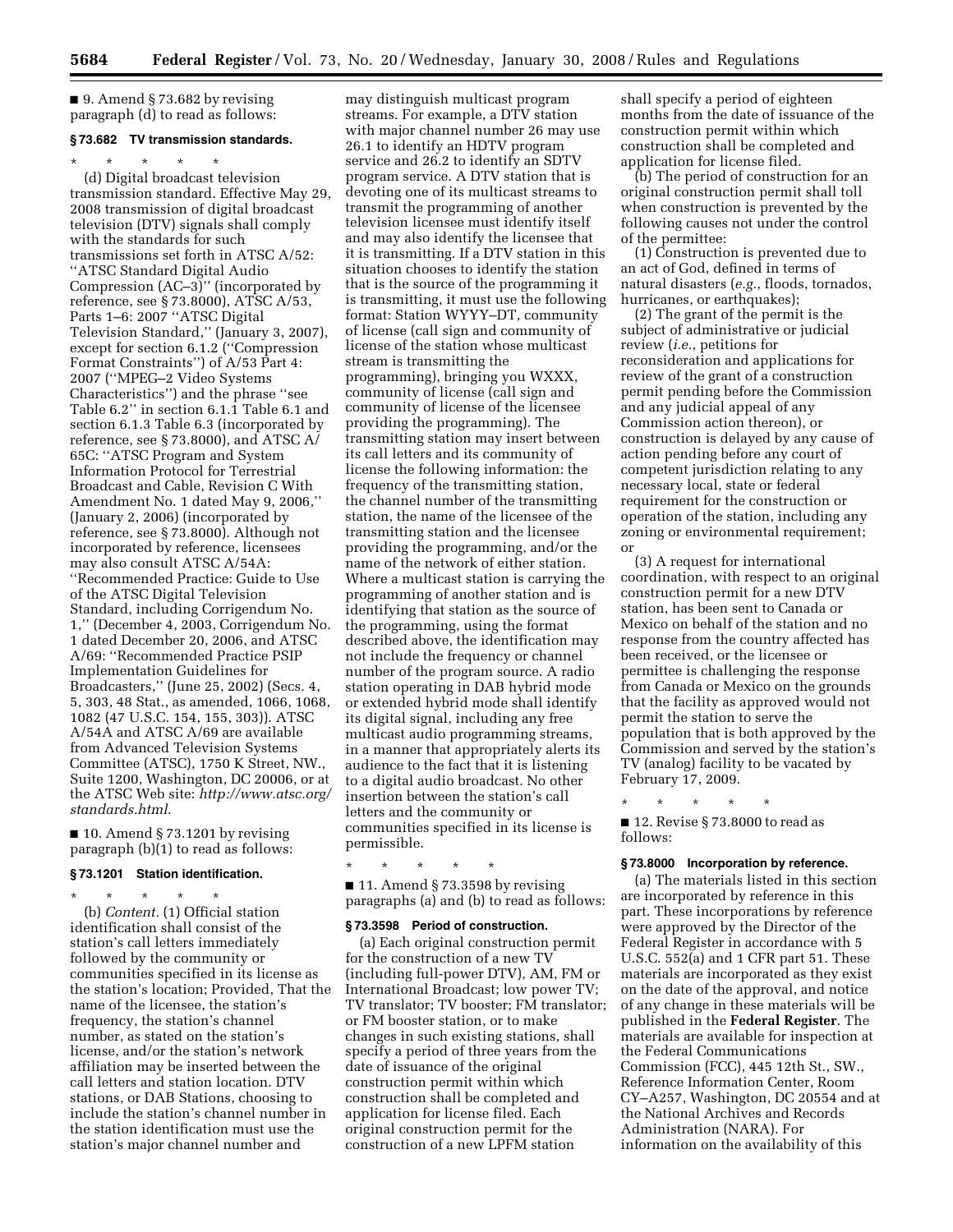material at NARA, call 202–741–6030, or go to: *http://www.archives.gov/ federal*\_*register/ code*\_*of*\_*federal*\_*regulations/ ibr*\_*locations.html*.

(b) The following materials are available from Advanced Television Systems Committee (ATSC), 1750 K Street, NW., Suite 1200, Washington, DC 20006, or at the ATSC Web site: *http://www.atsc.org/standards.html*.

(1) ATSC A/52: ''ATSC Standard Digital Audio Compression (AC–3),'' 1995, IBR approved for § 73.682.

(2) ATSC A/53 Parts 1–6: 2007 ''ATSC Digital Television Standard,'' (January 3, 2007) as listed below:

(i) A/53, Part 1:2007, ''Digital Television System'' (January 3, 2007), IBR approved for § 73.682.

(ii) A/53, Part 2:2007, ''RF/ Transmission System Characteristics'' (January 3, 2007), IBR approved for § 73.682.

(iii) A/53, Part 3:2007, ''Service Multiplex and Transport Subsystem Characteristics'' (January 3, 2007), IBR approved for § 73.682.

(iv) A/53, Part 4:2007, ''MPEG–2 Video System Characteristics'' (January 3, 2007), IBR approved for § 73.682, except for § 6.1.2 of A/53 Part 4: 2007, and the phrase ''see Table 6.2'' in section 6.1.1 Table 6.1 and section 6.1.3 Table 6.3.

(v) A/53, Part 5:2007, ''AC–3 Audio System Characteristics'' (January 3, 2007), IBR approved for § 73.682.

(vi) A/53, Part 6:2007, ''Enhanced AC–3 Audio System Characteristics'' (January 3, 2007), IBR approved for § 73.682.

(3) ATSC A/65B: ''ATSC Program and System Information Protocol for Terrestrial Broadcast and Cable,'' (Revision B) March 18, 2003, and IBR approved for §§ 73.9000 and 73.9001.

(4) ATSC A/65C: ''ATSC Program and System Information Protocol for Terrestrial Broadcast and Cable, Revision C With Amendment No. 1 dated May 9, 2006,'' (January 2, 2006), IBR approved for §§ 73.682 and 73.9000.

(c) The following materials are available for purchase from American National Standards Institute (ANSI), 25 West 43rd Street, 4th Floor, New York, NY 10036 or at the ANSI Web site: *http://www.webstore.ansi.org/ ansidocstore/default.asp*.

(1) International Standard ISO/IEC 13818–1:2000(E); ''Information Technology Generic Coding of Moving Pictures and Associated Audio Information: Systems,'' 2000, IBR approved for § 73.9000.

(2) [Reserved]

(d) The following materials are available at the FCC, 445 12th St., SW., Reference Information Center, Room CY–A257, Washington, DC 20554, or at the FCC's Office of Engineering and Technology (OET) Web site: *http:// www.fcc.gov/oet/info/documents/ bulletins/*.

(1) OET Bulletin No. 69: ''Longley-Rice Methodology for Evaluating TV Coverage and Interference'' (February 6, 2004), IBR approved for § 73.616. (2) [Reserved]

 $\blacksquare$  13. Amend § 73.9000 by revising paragraph (k) to read as follows:

## **§ 73.9000 Definitions.**

\* \* \* \* \*

\* \* \* \* \*

(k) EIT means Event Information Table as defined in ATSC A/65C: ''ATSC Program and System Information Protocol for Terrestrial Broadcast and Cable, Revision C With Amendment No. 1 dated May 9, 2006,'' (January 2, 2006), (incorporated by reference, see § 73.8000).

## **PART 76—MULTICHANNEL VIDEO AND CABLE TELEVISION SERVICE**

14. The authority citation for part 76 continues to read as follows:

**Authority:** 47 U.S.C. 151, 152, 153, 154, 301, 302, 303, 303a, 307, 308, 309, 312, 315, 317, 325, 336, 338, 339, 503, 521, 522, 531, 532, 533, 534, 535, 536, 537, 543, 544, 544a, 545, 548, 549, 552, 554, 556, 558, 560, 561, 571, 572, 573.

 $\blacksquare$  15. Amend § 76.55 by revising paragraph (c)(3) to read as follows:

### **§ 76.55 Definitions applicable to the mustcarry rules.**

- \* \* \* \* \*
- (c) \* \* \*

(3) A television broadcast station that does not deliver to the principal headend, as defined in § 76.5(pp), of a cable system a signal level of  $-45dBm$ for analog UHF signals,  $-49$ dBm for analog VHF signals, or  $-61$ dBm for digital signals at the input terminals of the signal processing equipment, *i.e.*, the input to the first active component of the signal processing equipment relevant to the signal at issue, if such station does not agree to be responsible for the costs of delivering to the cable system a signal of good quality or a baseband video signal.

\* \* \* \* \*

**Note:** The following appendices will not appear in the Code of Federal Regulations.

## **Appendix A: List of Commenters Comments**

1. 54 Broadcasting, Inc. (''54 Broadcasting'') (filed 8/15/07)

- 2. Advanced Television Systems Committee, Inc. (''ATSC'') (filed 8/7/07)
- 3. Agape Church, Inc. ''(Agape'') (filed 8/3/ 07)
- 4. Allbritton Communications Company (''Allbritton'') (filed 8/16/07)
- 5. Anderson WFBC–TV Licensee, Inc. (''Anderson'') (filed 8/15/07)
- 6. Arkansas Educational Television Commission (filed 8/15/07)
- 7. Association for Maximum Service Television, Inc. and The National Association of Broadcasters, Joint Comments (''MSTV/NAB'') (filed 8/15/07)
- 8. Association of Federal Communications Consulting Engineers (''AFCCE'') (filed 8/ 15/07)
- 9. Association of Public Television Stations and the Public Broadcasting Service (''APTS/PBS'') (filed 8/15/07)
- 10. Bahakel Communications (''Bahakel'') (filed 8/15/07)
- 11. Banks Boise, Inc (filed 8/15/07)
- 12. Barrington Broadcasting Group, LLC (''Barrington'') (filed 8/15/07)
- 13. Benton Foundation (''Benton.'') 1 (filed 8/ 15/07)
- 14. Board of Governors of Missouri State University (filed 8/14/07)
- 15. Byron W. St. Clair (''St. Clair'') (filed 8/ 15/07)
- 16. Calipatria Broadcasting Company, LLC (''Calipatria'') (filed 8/15/07)
- 17. Capitol Broadcasting Company, Inc.(''Capitol'') (filed 8/15/07)
- 18. CBS Corporation (''CBS'') (filed 8/15/07) 19. Central Michigan University (filed 8/13/ 07)
- 20. Chelsey Broadcasting Company of Youngstown, LLC ("Chelsey") (filed 8/15/ 07)
- 21. Christian Faith Broadcast, Inc. (''CFB'') (filed 8/15/07)
- 22. Christian Television Network, Inc, Christian Television Network of Iowa, Inc. and Volunteer Christian Television, Inc. (''Christian Network'') (filed 8/15/07)
- 23. Coalition of Organizations for Accessible Technology ("COAT") (filed 8/9/07)
- 24. Cox Broadcasting (''Cox'') (filed 8/15/07) 25. Cohen, Dippell and Everist, P.C. (''Cohen,
- Dippell and Everist'') (filed 8/15/07)
- 26. Community Television of Southern California (filed 8/15/07)
- 27. Consumer Electronics Association (''CEA'') (filed 8/15/07)

<sup>1</sup>The complete list of commenters jointly filing with the Benton Foundation in this pleading include: The Campaign Legal Center, Free Press, Communication Service for the Deaf, Hearing Loss Association of America—New York State, Northern Virginia Center for Deaf and Hard of Hearing Persons, United States Conference of Catholic Bishops, National Hispanic Media Coalition, Democracy Now, Consumer Action, Common Cause Citizen Advocacy Center, Common Cause Illinois, Common Cause Michigan, Common Cause Ohio, Common Cause Wisconsin, Illinois Campaign for Political Reform, Illinois PIRG, League of Women Voters of Minnesota, League of Women Voters of Wisconsin, Ohio Citizen Action Education Fund, Sunshine Project—University of Illinois at Springfield, Take Action Minnesota, Wisconsin Democracy Campaign, Michigan Campaign Finance Network, The Alliance for Community Media, The Center for Digital Democracy, Chicago Media Action.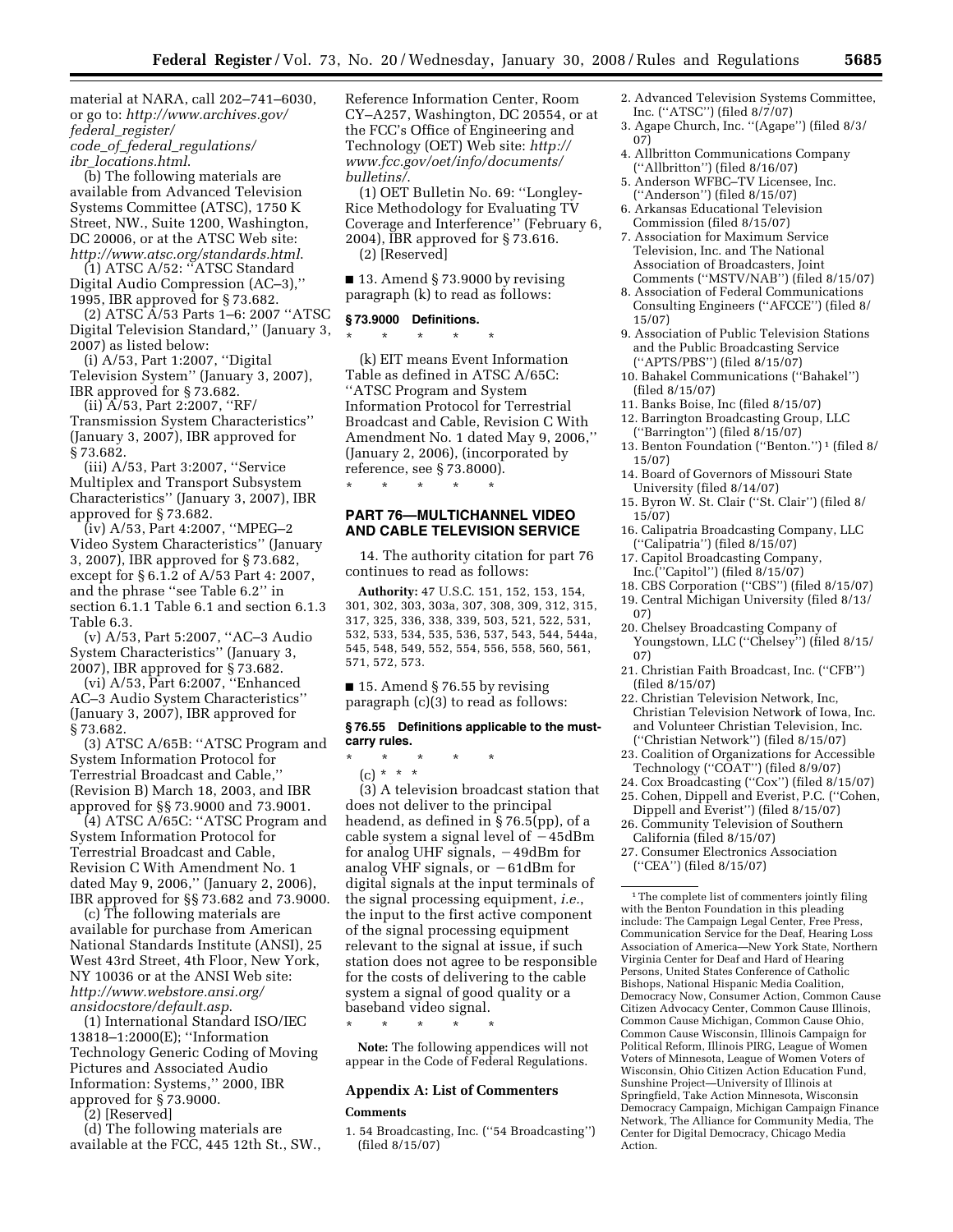- 28. DIRECTV (filed 8/30/07)
- 29. Du Treil, Lundin & Rackley (''dLR'') (filed 8/14/07)
- 30. Educational Broadcast Corporation (''EBC'') (filed 8/15/07)
- 31. Entravision Holdings (''Entravision'') (filed 8/15/07)
- 32. Esteem License Holdings, Inc. (''Esteem'') (filed 8/15/07)
- 33. Georgia Public Telecommunications Commission (filed 8/15/07)
- 34. Glendive Broadcasting Corporation (''Glendive'') (filed 8/15/07)
- 35. Granite Broadcasting Corporation
- (''Granite'') (filed 8/15/07)
- 36. Gray Television, Inc.(''Gray Television'') (filed 8/15/07)
- 37. Greater Dayton Public Television, Inc. (''Greater Dayton'') (filed 8/15/07)
- 38. Griffin Communications, LLC (''Griffin'') (filed 8/15/07)
- 39. Hammett and Edison, Inc. (''Hammett and Edison'') (filed 8/10/07)
- 40. Harris Corporation (''Harris'')(filed 8/10/ 07)
- 41. Hawaii Public Television Foundation (''Hawaii PTV Foundation'') (filed 8/14/07)
- 42. Hoak Media, LLC (''Hoak'') (filed 8/15/07)
- 43. Hubbard Broadcasting, Inc. (''Hubbard'') (filed 8/15/07)
- 44. Independence Television Company (''Independence'') (filed 8/15/07)
- 45. Independent Communications, Inc. (''Independent, KTTM'') (filed 10/26/07)
- 46. Independent Communications, Inc. (''Independent, KTTW'') (filed 10/26/07)
- 47. Independent Multifamily Communications Council (''IMCC'') (filed 11/28/07)
- 48. Iowa Public Broadcasting Board dba Iowa Public Television (filed 8/15/07)
- 49. Joseph M. Davis, P.E. (''Davis'') (filed 8/ 15/07)
- 50. KCTS Television (filed 8/13/07)
- 51. Khanna & Guill, Inc.—Consulting
- Engineers (''Khanna'') (filed 8/29/07) 52. Khanna and Guill (''Khanna 8/8/07'') (filed 8/8/07)
- 53. KJLA (filed 8/15/07)
- 54. KRCA License, LLC (''KRCA'') (filed 8/ 15/07)
- 55. KSLS, Inc (''KSLS'') (filed 8/15/07)
- 56. Lambert Broadcasting of Burlington, LLC (''Lambert'') (filed 8/15/07)
- 57. LeSEA Broadcasting Corporation (''LeSEA'') (filed 8/15/07)
- 58. LATV Networks (''LATV'') (filed 8/15/07)
- 59. LG Electronics USA, Inc. (''LG'') (filed 8/ 15/07)
- 60. LIN Television Corporation (''LIN'') (filed 8/15/07)
- 61. Long Communications, LLC (''Long'') (filed 8/15/07)
- 62. Maranatha Broadcasting Company, Inc. (''Maranatha'') (filed 8/15/07)
- 63. Meredith Corporation (''Meredith'') (filed 8/15/07)
- 64. Metropolitan Television Alliance, LLC (filed 8/15/07)
- 65. Mid-South Public Communications Foundation (''Mid-South'') (filed 8/15/07)
- 66. Montecito Hawaii License, LLC (''Montecito Hawaii'') (filed 8/15/07)
- 67. Montecito Television License Corporation of Wichita (''Montecito of Wichita'') (filed 8/15/07)
- 68. Multicultural Television Broadcasting, LLC (''Multicultural'') (filed 8/15/07)
- 69. National Cable and Telecommunications Association (''NCTA'') (filed 8/15/07) 70. Native American Public
- Telecommunications (''NAPT'') (filed 8/15/ 07)
- 71. Nebraska Educational
- Telecommunications Commission and the University of Nebraska (''Nebraska PTV Licensees'') (filed 8/14/07)
- 72. Nexstar Broadcasting, Inc. (''Nexstar'') (filed 8/15/07)
- 73. Northeastern Educational Television of Ohio, Inc. (filed 8/15/07)
- 74. Norwell Television, LLC (''Norwell'') (filed 8/15/07)
- 75. Oklahoma Educational Television Authority (filed 8/15/07)
- 76. Pappas Telecasting Companies (''Pappas'') (filed 8/15/07)
- 77. Parker Broadcasting (''Parker'') (filed 8/ 15/07)
- 78. Pennsylvania State University (''Penn State'') (filed 8/15/07)
- 79. Permian Basin Public
- Telecommunications, Inc. (''Permian Basin'') (filed 8/15/07)
- 80. Post-Newsweek Stations, Inc. (''Post-Newsweek'') (filed 8/15/07)
- 81. Public Broadcasting of Northwest Pennsylvania (''PBNP'') (filed 8/13/07)
- 82. Quincy Newspapers, Inc. (''Quincy'') (filed 8/15/07)
- 83. Raycom Media, Inc. (''Raycom'') (filed 8/ 15/07)
- 84. River Broadcast Co., LLC (''Red River'') (filed 8/15/07)
- 85. Rocky Mountain Public Broadcasting Network, Inc. (''Rocky Mountain'') (filed 8/ 13/07)
- 86. Saga Quad States Communications, LLC (''Saga'') (filed 8/15/07)
- 87. School Board of Miami Dade County, Florida (filed 8/3/07)
- 88. Scripps Howard Broadcasting Company (''Scripps-Howard'') (filed 8/15/07)
- 89. Scripps Howard Broadcasting— Engineering Statement by John F.X.
- Browne (''Scripps'') (filed 8/15/07) 90. Shenandoah Valley Educational
- Television Corporation (''SVETC Stations'') (filed 8/15/07)
- 91. Sinclair Broadcast Group, Inc. (''Sinclair'') (filed 8/15/07)
- 92. Sistema Universitario Ana G. Mendez, Inc. (filed 8/14/07)
- 93. Sky Television, LLC (''Sky'') (filed 8/15/ 07)
- 94. Smoky Hills Public Television Corporation (''Smoky Hills'') (filed 8/13/ 07)
- 95. Sorensen Television Systems, Inc. (''Sorensen'') (filed 7/24/07)
- 96. South Carolina Educational Television Commission (filed 8/13/07)
- 97. Southeastern Media Holdings, Inc. (filed 8/15/07)
- 98. Southern Broadcast Company of Sarasota (''Broadcast Company of Sarasota'') (filed 8/15/07)
- 99. St. Louis Regional Educational and Public Television Commission (''St. Louis PTV'') (filed 8/13/07)
- 100. State of Wisconsin Educational Communications Board (''State of Wisconsin Board'') (filed 8/14/07)
- 101. Sunbelt Multimedia Co. (''Sunbelt'') (filed 8/15/07)
- 102. Sunflower Broadcasting, Inc.
- (''Sunflower'') (filed 8/15/07)
- 103. Thunder Bay Broadcasting Corporation (''Thunder Bay'') (filed 8/15/07)
- 104. Tribune Broadcasting Company (''Tribune'') (filed 8/15/07)
- 105. Tri-State Public Teleplex, Inc. (''Tri-State'') (filed 8/15/07)
- 106. Twin Cities Public Television, Inc.
- (''Twin Cities'') (filed 8/15/07) 107. United Communications Corp.
- (''United'') (filed 8/16/07)
- 108. University of Alaska (filed 8/15/07)
- 109. University of Houston System (filed 8/
- 15/07)

15/07)

07)

(filed 7/9/07)

**Reply Comments** 

(filed 8/30/07)

5. Belo Corp. (filed 8/30/07)

8/30/07)

30/07)

8/30/07)

30/07)

07)

- 110. University of Michigan (filed 8/13/07)
- 111. University of North Carolina (filed 8/15/ 07)
- 112. University of Utah and the Utah State Board of Regents (''Utah Stations'') (filed 8/ 15/07)
- 113. Univision (filed 8/15/07)
- 114. Upper Cumberland Broadcast Council (''UCBC'') (filed 8/14/07)
- 115. Valley Public Television, Inc. (''Valley'') (filed 8/15/07)
- 116. Vermont ETV, Inc. (''Vermont ETV'') (filed 8/15/07)
- 117. Walt Disney Company (''Disney'') (filed 8/15/07)
- 118. WBOC, Inc. (''WBOC'') (filed 8/15/07)
- 119. WDEF–TV, Inc. (''WDEF'') (filed 8/15/ 07) 120. West Virginia Media Holdings, LLC

121. WGBH Educational Foundation (''WGBH'') (filed 8/15/07) 122. WKSG Public Telecommunications Council (''WKSG'') (filed 8/15/07) 123. WLNY Limited Partnership (''WLNY'')

(''West Virginia Media Holdings'') (filed 8/

124. WPSD–TV, LLC (''WPSD'') (filed 8/15/

125. WYFF Hearst-Argyle Television, Inc. (''Hearst-Argyle'') (filed 8/15/07)

1. Ackerley Broadcasting Operations, LLC

4. Barrington Bay City License, LLC (filed 8/

6. Capitol Broadcasting Company, Inc. (filed

7. Central NY News, Inc. (filed 8/30/07) 8. Cohen, Dippell and Everist, P.C. (filed 8/

9. Corridor Television, LLP (filed 8/30/07) 10. Dispatch Broadcast Group (filed 9/4/07) 11. DuTreil, Lundin & Rackley (filed 8/30/07) 12. Echostar Satellite L.L.C. (filed 8/30/07) 13. Grant Communications (filed 8/30/07) 14. Larry E. Will, P.E. (filed 8/30/07) 15. Mid State Television, Inc. (filed 8/30/07) 16. MSTV and NAB (filed 8/30/07) 17. National Cable and Telecommunications Association (''NCTA'') (filed 8/30/07) 18. Sonshine Family Television (filed 8/29/

2. Allbritton Communications Co. and Gannett Co., Inc. (filed 8/30/07) 3. Association of Public Television Stations and the Public Broadcasting Service (filed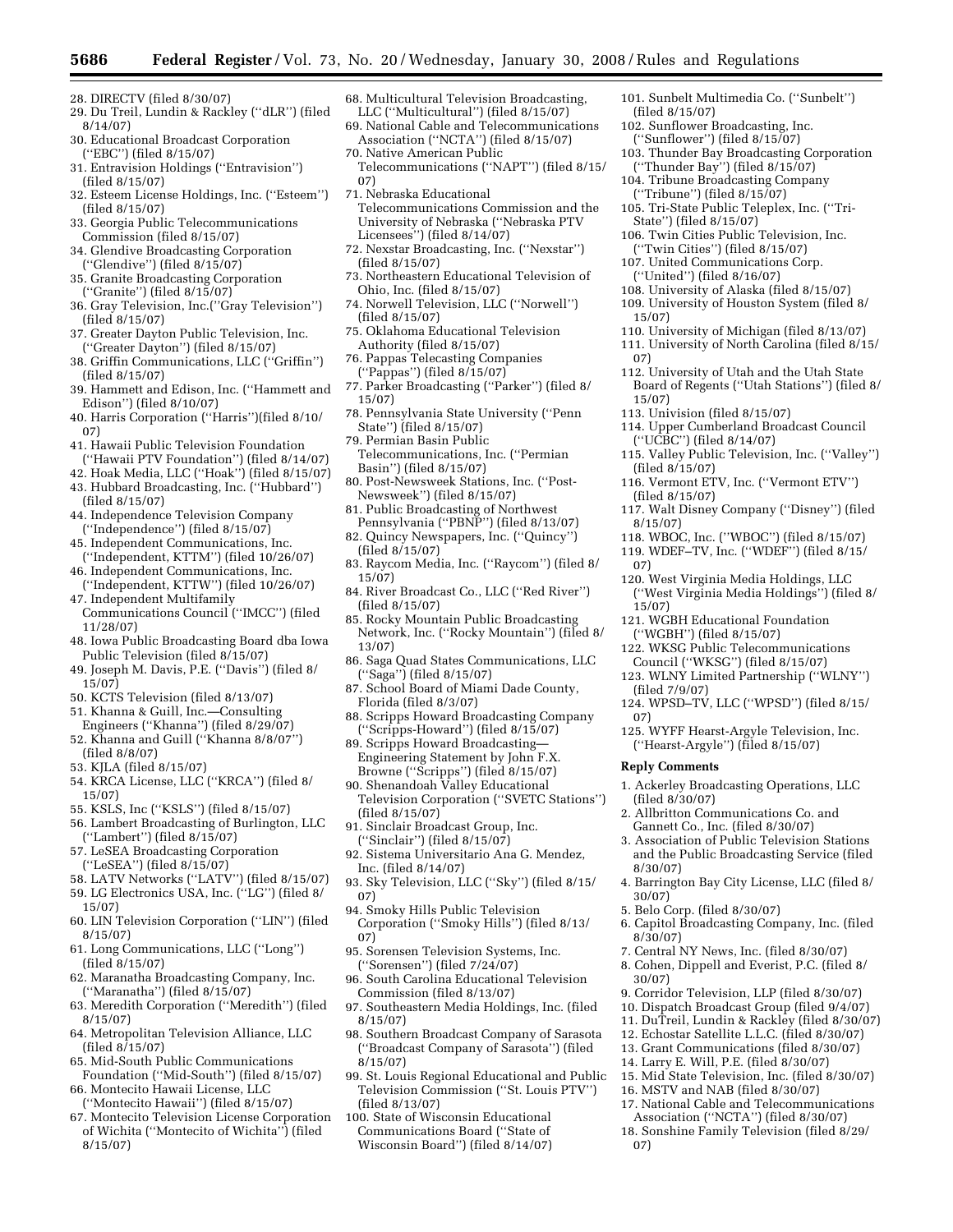19. Sunbeam Television Corp. (filed 8/30/07) 20. Tribune Broadcasting Company (filed 8/ 30/07)

21. Walt Disney Company (filed 8/30/07) 22. WQED Multimedia (''WQED'') (filed 8/ 30/07)

#### **Appendix B: Rule Changes [Reserved]**

**Note:** The rules codified in this Report and Order (FCC 07–228), which were contained in Appendix B of the Report and Order, are set forth following the signature block of this document.

### **Appendix C: FCC Forms Changes**

The Federal Communications Commission revises FCC Form 301 as set forth below:

1. Main Form Section I—General Information, Question 4.b. (Service Type) on page one is revised to allow the filer to indicate whether the application is for pretransition DTV facilities, post-transition DTV facilities, or both. The revised question will read as follows:

"b. Service Type:  $\Box$  AM  $\Box$  FM  $\Box$  TV  $\Box$ DTV Pre-Transition  $\Box$  DTV Post-Transition  $\Box$ DTV Both (Pre- and Post-Transition)''

2. Instructions Section I.D. (General Information), Item 4 is revised to explain the new service types for DTV applications: (a) DTV Pre-Transition, (b) DTV Post-Transition, (c) DTV Both (Pre- and Post-Transition). Item 4 is revised to add the following new paragraph:

''DTV Service Type: The DTV Pre-Transition service type is for a station whose application relates solely to its pre-transition DTV operation on a channel that is not allotted for post-transition use by this station and will not affect its authorized posttransition operation. The DTV Post-Transition service type is for a station whose application relates solely to its posttransition operation and will not affect its authorized pre-transition operation. The DTV Both (Pre- and Post-Transition) service type is for a station whose application relates to both its pre- and post-transition operation. Only a station whose pre-transition DTV channel is the same as its post-transition channel may use the DTV Both service type.''

3. Form Section III-D—DTV Engineering on page 17 is revised by changing the two paragraphs preceding Question 1. The revised paragraphs will read as follows:

''Complete Questions 1–5, and provide all data and information for the proposed facility, as requested in Technical Specifications, Items 1–13.

''Pre-Transition Certification Checklist. An application concerning a pre-transition channel must complete questions 1(a)–(c), and 2–5. A correct answer of ''Yes'' to all of these questions will ensure an expeditious grant of a construction permit application to modify pre-transition facilities. However, if the proposed facility is located within the Canadian or Mexican borders, coordination of the proposal under the appropriate treaties may be required prior to grant of the application. An answer of ''No'' will require additional evaluation of the applicable information in this form before a construction permit can be granted.

''Post-Transition Expedited Processing. An application concerning a post-transition

channel must complete questions 1(a), (d)– (e), and 2–5. A station applying for a construction permit to build its posttransition channel will receive expedited processing if its application (1) does not seek to expand the noise-limited service contour in any direction beyond that established by Appendix B of the Seventh Report and Order in MB Docket No. 87–268 establishing the new DTV Table of Allotments in 47 CFR 73.622(i) (''new DTV Table Appendix B''); (2) specifies facilities that match or closely approximate those defined in the new DTV Table Appendix B facilities; and (3) is filed within 45 days of the effective date of the Report and Order in the Third DTV Periodic Review proceeding, MB Docket No. 07–91.''

4. Form Section III-D—DTV Engineering, Question 1 on page 17 is revised by changing (b) and (c) and by adding (d) and (e). Revised questions (b) and (c) and new questions (d) and (e) will read as follows:

''(b) It will operate a pre-transition facility from a transmitting antenna located within 5.0 km (3.1 miles) of the DTV reference site for this station as established in 47 CFR 73.622.  $\Box$  Yes  $\Box$  No

''(c) It will operate a pre-transition facility with an effective radiated power (ERP) and antenna height above average terrain (HAAT) that do not exceed the DTV reference ERP and HAAT for this station as established in 47 CFR 73.622.  $\Box$  Yes  $\Box$  No

''(d) It will operate at post-transition facilities that do not expand the noise-limited service contour in any direction beyond that established by Appendix B of the Seventh Report and Order in MB Docket No. 87–268 establishing the new DTV Table of Allotments in 47 CFR 73.622(i) (''new DTV Table Appendix B").  $\Box$  Yes  $\Box$  No  $\Box$  Don't Know''

''(e) It will operate at post-transition facilities that match or reduce by no more than five percent with respect to predicted population from those defined in the new DTV Table Appendix B.  $\Box$  Yes  $\Box$  No  $\Box$  Don't Know

5. Instructions to Section III–D (DTV Engineering) is revised to explain that: (i) question 1(a) applies to all facility changes (and both the current and new DTV Tables in 47 CFR 73.622(b) and (i)), (ii) questions 1(b) and 1(c) apply only to applications for pre-transition facilities, and (iii) questions 1(d) and 1(e) apply only to applications for post-transition facilities. Item 1 (of Instructions Section III.H.) is revised as follows:

''Certifications Checklist. Items 1–5 set forth a series of certifications concerning the Commission's technical allotment standards and operational requirements for DTV stations.

''Item 1: The applicant must certify compliance with the digital television channel allotment and operational requirements contained in 47 CFR 73.622. Specifically, this question requires that the applicant certify that (a) the application specifies a channel and community in accordance with the Commission's Table of Television Allotments, 47 CFR 73.622(b) or (i), (b) it will operate a pre-transition facility with a transmitting antenna located within 5 kilometers of the DTV reference coordinates

for the station, as referenced in Section 73.622(d) and set forth in the Sixth Report and Order in MM Docket No. 87–268, 12 FCC Rcd 14588 (1997), (c) it will operate with pretransition facilities that do not exceed the power and antenna height maxima specified in Section 73.622(f), (d) it will operate at post-transition facilities that do not expand the noise-limited service contour in any direction beyond that established by Appendix B of the Seventh Report and Order in MB Docket No. 87–268 establishing the new DTV Table of Allotments in 47 CFR 73.622(i), and (e) it will operate at posttransition facilities that match or reduce by no more than five percent with respect to predicted population from those defined in the new DTV Table Appendix B.

''If any of items 1(a)–1(c) are answered ''No'' in an application of a pre-transition facility, the applicant must demonstrate in response to Section III–D, Item 11 that the proposal will not cause or increase interference to any other DTV broadcast application, DTV allotment, or analog TV broadcast authorization.

''Interference is to be predicted for pretransition facilities in accordance with the procedure set forth in Appendix B of the Sixth Report and Order in MM Docket No. 87–268. See 47 CFR 73.623.

''If any of items 1(a), 1(d)–(e) are answered ''No'' in an application of a post-transition facility, the applicant will not qualify for expedited processing.

''Interference is to be predicted for posttransition facilities in accordance with the procedure set forth in the Third DTV Periodic Report and Order in MB Docket No. 07–91. See 47 CFR 73.616 and 73.623.''

6. Form Section III–D—DTV Engineering (TECHNICAL SPECIFICATIONS) TECH BOX Question 11, first paragraph, on page 19 is revised as follows:

''Does the proposed facility satisfy the pretransition interference protection provisions of 47 CFR 73.623(a) (Applicable only if Certification Checklist Items 1(a), (b), or (c) are answered ''No.'') and/or the posttransition interference protection provisions of 47 CFR 73.616?  $\Box$  Yes  $\Box$  No'

7. Form and Instructions Section III–D— DTV Engineering (TECHNICAL SPECIFICATIONS) TECH BOX Questions, is revised to make non-substantive conforming edits necessary because of the other changes.

The Federal Communications Commission revises FCC Form 340 as set forth below:

8. Main Form Section I—General Information, Question 4.b. (Service Type) on page one is revised to allow the filer to indicate whether the application is for pretransition DTV facilities, post-transition DTV facilities, or both. The revised question will read as follows:

"b. Service Type:  $\Box$  FM  $\Box$  TV  $\Box$  DTV Pre-Transition  $\overline{\bigcap}$  DTV Post-Transition b DTV Both (Pre- and Post-Transition)''

9. Instructions for Section I. (General Information), Item (Question) 4 is revised to explain the new service types for DTV applications: (a) DTV Pre-Transition, (b) DTV Post-Transition, (c) DTV Both (Pre- and Post-Transition). Item (Question) 4 is revised to add the following new paragraph:

''DTV Service Type: The DTV Pre-Transition service type is for a station whose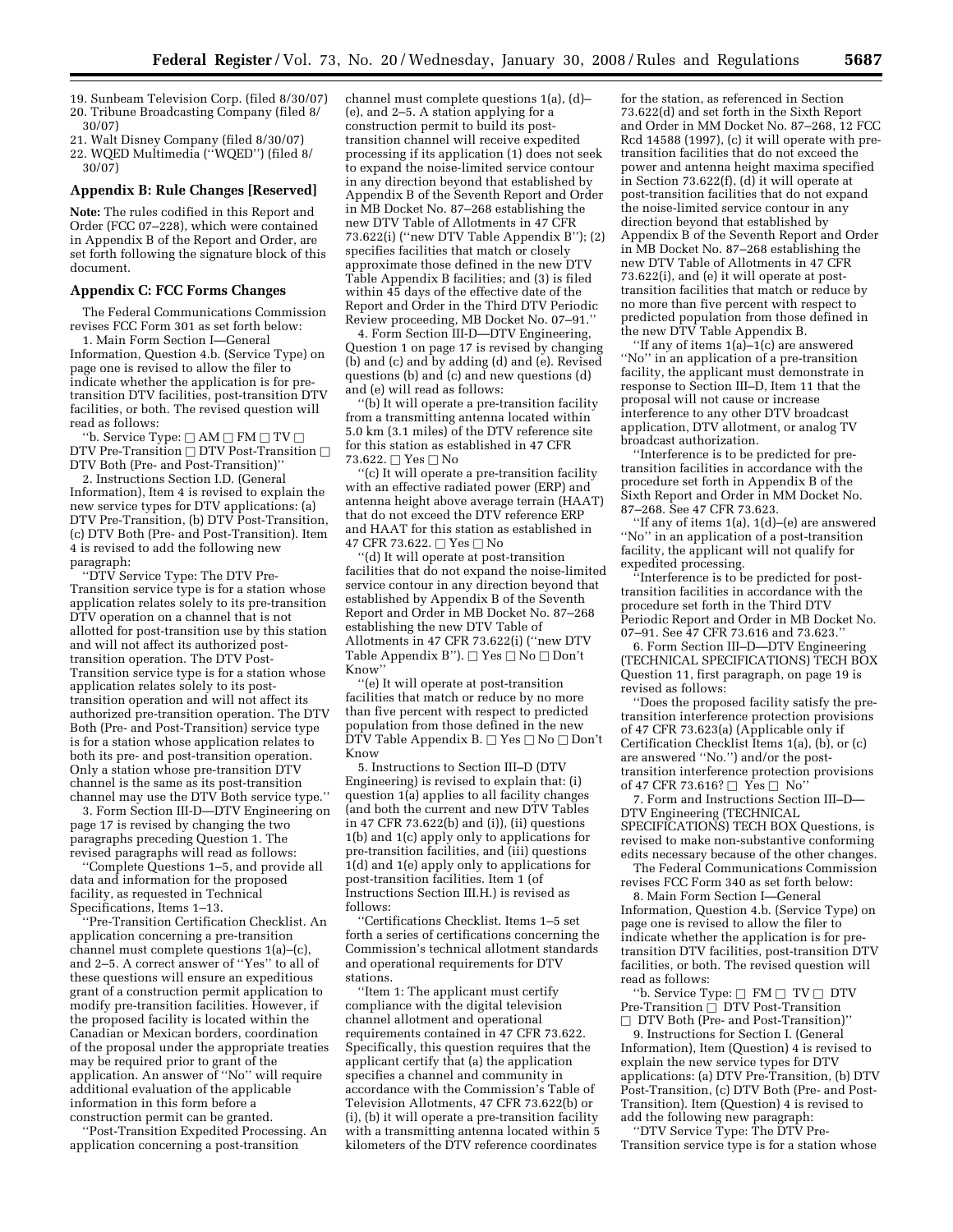application relates solely to its pre-transition DTV operation and will not affect its authorized post-transition operation. The DTV Post-Transition service type is for a station whose application relates solely to its post-transition operation and will not affect its authorized pre-transition operation. The DTV Both (Pre- and Post-Transition) service type is for a station whose application relates to both its pre- and post-transition operation. Only a station whose pre-transition DTV channel is the same as its post-transition channel may use the DTV Both service type."

10. Form Section VII–D—DTV Engineering on page 15 is revised by changing the two paragraphs preceding Question 1. The revised paragraphs will read as follows:

''Complete Questions 1–5, and provide all data and information for the proposed facility, as requested in Technical Specifications, Items 1–13.

''Pre-Transition Certification Checklist. An application concerning a pre-transition channel must complete questions 1(a)–(c), and 2–5. A correct answer of ''Yes'' to all of these questions will ensure an expeditious grant of a construction permit application to change pre-transition facilities. However, if the proposed facility is located within the Canadian or Mexican borders, coordination of the proposal under the appropriate treaties may be required prior to grant of the application. An answer of ''No'' will require additional evaluation of the applicable information in this form before a construction permit can be granted.

''Post-Transition Expedited Processing.'' An application concerning a post-transition channel must complete questions 1(a), (d)– (e), and 2–5. A station applying for a construction permit to build its posttransition channel will receive expedited processing if its application (1) does not seek to expand the noise-limited service contour in any direction beyond that established by Appendix B of the Seventh Report and Order in MB Docket No. 87–268 establishing the new DTV Table of Allotments in 47 CFR 73.622(i) (''new DTV Table Appendix B''); (2) specifies facilities that match or closely approximate those defined in the new DTV Table Appendix B facilities; and (3) is filed within 45 days of the effective date of Section 73.616 of the rules adopted in the Report and Order in the Third DTV Periodic Review proceeding, MB Docket No. 07–91.

11. Form Section VII–D—DTV Engineering, Question 1, on page 15 is revised by changing (b) and (c) and by adding (d) and (e). Revised questions (b) and (c) and new questions (d) and (e) will read as follows:

''(b) It will operate a pre-transition facility from a transmitting antenna located within 5.0 km (3.1 miles) of the DTV reference site for this station as established in 47 CFR 73.622.  $\Box$  Yes  $\Box$  No

''(c) It will operate a pre-transition facility with an effective radiated power (ERP) and antenna height above average terrain (HAAT) that do not exceed the DTV reference ERP and HAAT for this station as established in 47 CFR 73.622.  $\Box$  Yes  $\Box$  No

''(d) It will operate at post-transition facilities that do not expand the noise-limited service contour in any direction beyond that established by Appendix B of the Seventh

Report and Order in MB Docket No. 87–268 establishing the new DTV Table of Allotments in 47 CFR 73.622(i) (''new DTV Table Appendix B").  $\Box$  Yes  $\Box$  No  $\Box$  Don't Know

''(e) It will operate at post-transition facilities that match or reduce by no more than five percent with respect to predicted population from those defined in the new  $\widehat{\mathrm{DTV}}$  Table Appendix B.  $\Box\; \mathrm{Yes} \, \Box\; \mathrm{No}$ □ Don't Know

12. Instructions to Section VII–D (DTV Engineering) is revised to explain that: (i) question 1(a) applies to all facility changes (see 47 CFR 73.622(a) and (i)), (ii) questions 1(b) and 1(c) apply only to applications for pre-transition facilities, and (iii) questions 1(d) and 1(e). Item 1 (of Instructions to Section VII) is revised as follows:

''Certifications Checklist. Items 1–5 set forth a series of certifications concerning the Commission's technical allotment standards and operational requirements for DTV stations.

''Item 1: The applicant must certify compliance with the digital television channel allotment and operational requirements contained in 47 CFR 73.622. Specifically, this question requires that the applicant certify that (a) the application specifies a channel and community in accordance with the Commission's Table of Television Allotments, 47 CFR 73.622(b) or (i), (b) it will operate a pre-transition facility with a transmitting antenna located within 5 kilometers of the DTV reference coordinates for the station, as referenced in Section 73.622(d) and set forth in the Sixth Report and Order in MM Docket No. 87–268, 12 FCC Rcd 14588 (1997), (c) it will operate with pretransition facilities that do not exceed the power and antenna height maximum specified in Section 73.622(f), (d) it will operate at post-transition facilities that do not expand the noise-limited service contour in any direction beyond that established by Appendix B of the Seventh Report and Order in MB Docket No. 87–268 establishing the new DTV Table of Allotments in 47 CFR 73.622(i), and (e) it will operate at posttransition facilities that match or reduce by no more than five percent with respect to predicted population from those defined in the new DTV Table Appendix B.

''If any of items 1(a)–1(c) are answered ''No'' in an application of a pre-transition facility, the applicant must demonstrate in response to Section III–D, Item 11 that the proposal will not cause or increase interference to any other DTV broadcast application, DTV allotment, or analog TV broadcast authorization.

''Interference is to be predicted for a pretransition facility in accordance with the procedure set forth in Appendix B of the Sixth Report and Order in MM Docket No. 87–268. See 47 CFR 73.623.

''If any of items 1(a), 1(d)–(e) are answered ''No'' in an application of a post-transition facility, the applicant will not qualify for expedited processing.

''Interference is to be predicted for a posttransition facility in accordance with the procedures set forth in the Report and Order in the Third DTV Periodic Review proceeding, MB Docket No. 07–91. See 47 CFR 73.616 and 73.623.''

13. Form Section VII–D—DTV Engineering (TECHNICAL SPECIFICATIONS) TECH BOX Question 11, first paragraph, on page 17 is revised as follows:

''Does the proposed facility satisfy the pretransition interference protection provisions of 47 CFR 73.623(a) (Applicable only if Certification Checklist Items 1(a), (b), or (c) are answered ''No.'') and/or the posttransition interference protection provisions of 47 CFR 73.616?  $\Box$  Yes  $\Box$  No'

14. Form and Instructions Section VII–D— DTV Engineering (TECHNICAL SPECIFICATIONS) TECH BOX Questions, is revised to make non-substantive conforming edits necessary because of the other changes.

The Federal Communications Commission revises FCC Form 317 as set forth below.

15. Form 317 and Instructions are revised to indicate that DTV permittees are required to file the form and report their ancillary and supplementary services.

The Federal Communications Commission revises FCC Form 337 as set forth below:

16. Main Form is revised to reflect the proposed rule revisions to 47 CFR 73.624(d) in section V.C.4. and Appendix A. Specifically, Question  $\overline{5}$  on page 2 is revised as follows:

 $\Box$  Legal reasons beyond station's control (e.g., litigation, international coordination)  $\hfill\Box$  <br> Severe financial hardship (e.g.

bankruptcy, negative cash flow)  $\Box$  Other reasons (e.g., natural disasters)

17. Instructions are revised to reflect the proposed rule revisions to 47 CFR 73.624(d) in section V.C.4. and Appendix A. Specifically, Item 5 is revised to by adding a new paragraphs and deleting the last paragraph as follows:

Item 5: Reason for Delay in Construction. In the Fifth Report and Order in MM Docket No. 87–268, 12 FCC Rcd 12809 (1997), on reconsideration, 13 FCC Rcd 6860 (1998), the Commission announced its willingness to grant, on a case-by-case basis, an extension to the applicable DTV construction deadline where a broadcaster has been unable to complete construction due to circumstances that are either unforeseeable or beyond the permittee's control, provided the broadcaster has taken all reasonable steps to resolve the problem expeditiously. The Commission also stated that it would modify its existing policies regarding extensions, taking into account problems encountered that are unique to the DTV conversion.

In the Report and Order in MB Docket No.<br>07–91, [ FCC Rcd ] (2007), the 07–91, [\_\_ FCC Rcd \_\_] (2007), the<br>Commission adopted a stricter standard for the grant of an extension of the applicable DTV construction deadline. See 47 CFR 73.624(d)(3).

First, stations may no longer obtain an extension because of technical reasons, such as equipment delays. Second, the Commission tightened the financial showing required for an extension. While previously requiring a showing that the cost of meeting the minimum build-out requirements exceeded the station's financial resources, the Commission now requires a showing that the station is (1) the subject of a bankruptcy or receivership proceeding, or (2) experiencing severe financial hardship, as defined by negative cash flow for the past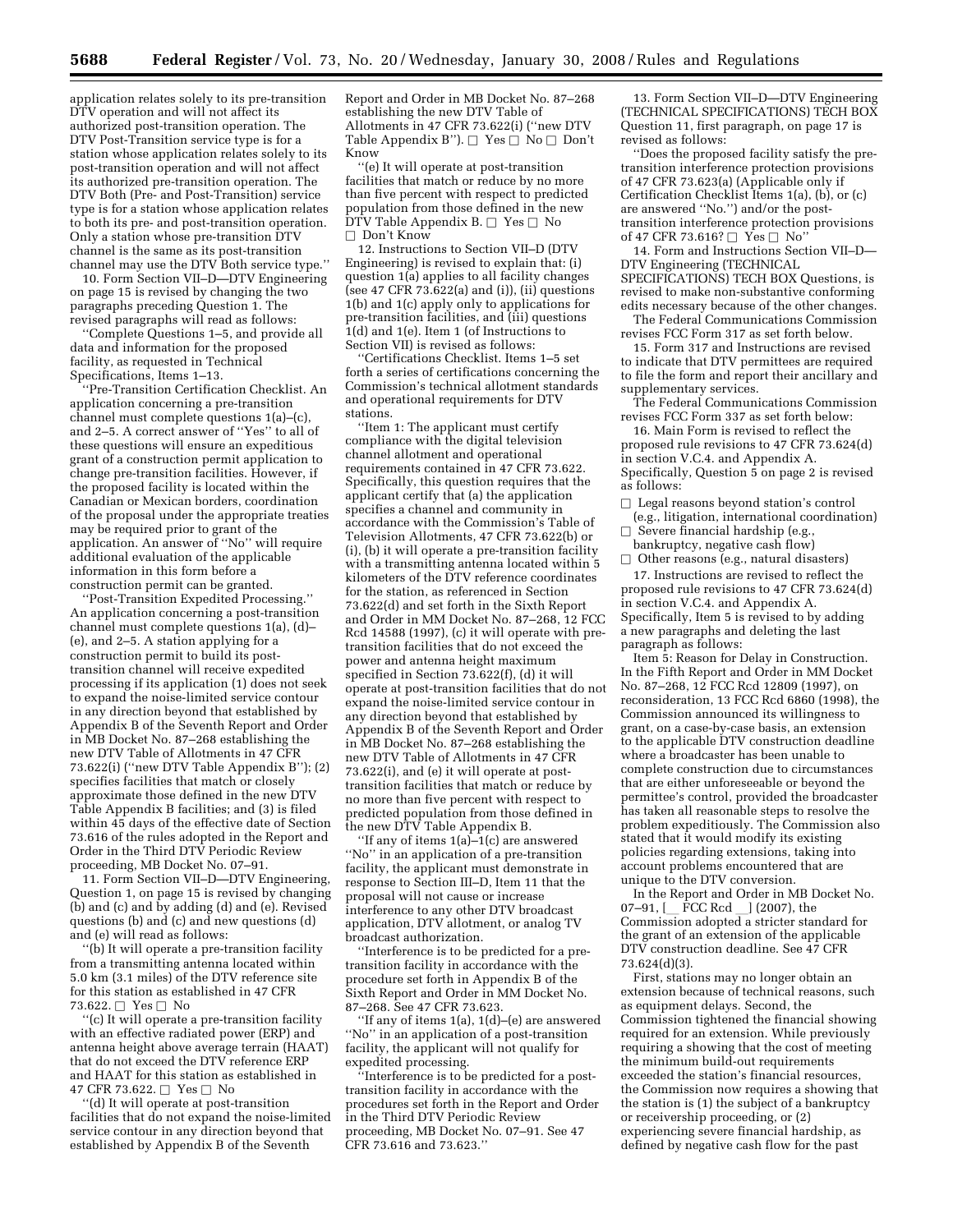three years. In order to be considered for an extension due to financial hardship, a station must: (1) Submit proof that they have filed for bankruptcy or that a receiver has been appointed, or (2) submit an audited financial statement for the previous three years. In addition, the station must submit a schedule that outlines the time period for the completion of construction. To the extent that an applicant's description of its financial condition sets forth information that is proprietary and not customarily disclosed to the public, the applicant may request that the Commission treat the information as confidential. See 47 CFR 0.459.

The Commission will continue to consider extension requests where the station is facing legal obstacles, where resolution of the issue is truly beyond the control of the station. Such circumstances may include, for example, where a station is awaiting Commission action on an application for a DTV construction permit and action is delayed for reasons beyond the station's control (*e.g.*, obtaining required governmental approvals such as FAA, Canadian and Mexican clearance) or where the Commission's action on the application is the subject of a court appeal.

In addition, the Commission will continue to consider other circumstances that are either unforeseeable or beyond the station's control. Such circumstances may include, for example, acts of God, terrorism, and such natural disasters as floods, tornadoes, hurricanes, earthquakes and other calamities that are unforeseeable events warranting additional time to construct.

In responding to this question, the applicant should attest to the nature of the problem(s) preventing the timely completion of construction and provide a detailed explanation of the reason(s) requiring an additional time to construct its station's DTV facilities.

18. Form and Instructions are revised to make non-substantive changes necessary to update the form.

The Federal Communications Commission creates a new FCC Form—''FCC Form 387: DTV Transition Status Report''—as set forth below:

19. The new Form will contain the following data elements:

**Note:** This Form must be filed by all fullpower broadcast television stations (licensees and permittees) no later than February 18, 2008. Each Licensee/Permittee is responsible for the continuing accuracy and completeness of the information furnished in this Form. Each Licensee/Permittee must update this Form, as necessary, until such Licensee/Permittee reports the completion of its transition (i.e., that it has begun operating its full, authorized facility as defined in the post-transition DTV Table, 47 CFR 73.622(i), and accompanying Appendix B). In addition, Each Licensee/Permittee that has not reported the completion of its full, authorized post-transition facility on this Form on or before October 20, 2008, must update this Form to report their current status as of that date.

### **SECTION I—GENERAL INFORMATION**

Item 1. Licensee/Permittee Information: Legal Name of the Licensee/Permittee;

Mailing Address; City; State or Country (if foreign address); ZIP Code; Telephone Number (include area code); E-Mail Address (if available).

Item 2. Contact Information (if different from licensee/permittee): Contact Representative; Firm or Company Name; Mailing Address; City; State or Country (if foreign address); ZIP Code; Telephone Number (include area code); E-Mail Address (if available).

Item 3. Station/Facility Information: (a) FCC Registration Number; Call Sign; Facility ID Number; Community of License: City, State; Network Affiliation (if applicable); (b) Currently Assigned Channels: NTSC Channel; Post-Transition DTV Channel; Pre-Transition DTV Channel (if different from Post-Transition channel); (c) Relevant FCC File No. for Post-Transition Authorization, if on file with Commission (or indicate ''Not Yet Filed''); (d) Post-Transition Construction Deadline: (i) February 17, 2009 if Pre-Transition DTV Channel is different from Post-Transition channel; (ii) Date 30 days after the effective date of the amendments to Section 73.624(d) of the rules adopted in the Report and Order in the Third DTV Periodic Review proceeding, MB Docket No. 07–91; (iii) February 17, 2009 if the station demonstrates that it faces a unique technical challenge (e.g., side-mounted antenna-related issue) preventing it from completing construction of its full, authorized posttransition facility; (iv) Expiration date of construction permit or pending application for an extension of time to construct a posttransition facility.

### **SECTION II—POST-TRANSITION FACILITY (Complete All Items Unless Otherwise Indicated)**

Item 1. Operational Status: Is the Licensee/ Permittee now operating its fully authorized final, DTV (post-transition) facility?  $\Box$  Yes or  $\Box$  No (If YES, Licensee/Permittee is finished with this Form; If NO, go to Item 2.)

Item 2. If Item 1 is NO (i.e., not fully operational), then indicate operational status of final, DTV (post-transition) facility and indicate date Licensee/Permittee expects to begin full, authorized post-transition operations: (check one)

- $\Box$  (i). Licensee/Permittee is operating its post-transition facility pursuant to program test authority; see 47 CFR 73.1620(a). If checked, indicate date Licensee/Permittee expects to file its license to cover (FCC Form 302) application.
- $\Box$  (ii). Licensee/Permittee is operating its post-transition facility pursuant to special temporary authority (STA) or at a reduced facility. If checked, indicate power level and percentage of analog population covered by reduced facility.
- $\Box$  (iii). Licensee/Permittee is not operating its post-transition facility.

Item 3. Construction Status: Has the Licensee/Permittee completed construction of its final, DTV (post-transition) facility?  $\Box$  Yes or  $\Box$  No (If YES, skip Items 4–5 and go to Item 6(a); If NO, go to Item 4.)

Item 4. If Item 3 is NO (i.e., not fully constructed), then indicate construction status of final, DTV (post-transition) facility and indicate date Licensee/Permittee expects to complete construction: (check all that apply)

- $\Box$  (i). Licensee/Permittee has not begun construction of its post-transition facility.
- $\Box$  (ii). Licensee/Permittee is now constructing its post-transition facility.
- $\Box$  (iii). Licensee/Permittee has constructed a reduced post-transition facility and additional construction is needed to complete Licensee/Permittee's fully authorized facility.

Item 5. Construction Permit Status: Does the Licensee/Permittee hold a license or construction permit for its final, DTV (posttransition) facility?  $\Box$  Yes or  $\Box$  No (If YES, then indicate relevant FCC File No. and go to Item 6(a); If NO, skip Item 6(a) and go to Item 6(b)).

Item 6(a). Does the Licensee/Permittee need to modify its license or construction permit in order to match the post-transition facilities defined for the Licensee/Permittee in the new DTV Table of Allotments, 47 CFR 73.622(i), as adopted in the Seventh Report and Order in MB Docket No. 87-268?  $\Box$  Yes or  $\Box$  No (If YES, go to 6(b); If NO, skip Item 6(b).)

Item 6(b). Has the Licensee/Permittee filed an application for a new or modified construction permit for its final, DTV (posttransition) facility?  $\Box$  Yes or  $\Box$  No (If YES then indicate date filed and relevant FCC File No.; If NO, then indicate date Licensee/ Permittee expects to file such application.) (NOTE: To qualify for expedited processing, the Licensee/Permittee must file its application within 45 days of the effective date of Section 73.616 of the rules adopted in the Third DTV Periodic Review proceeding, MB Docket No. 07–91, as well as meet other criteria described in that proceeding.)

### **SECTION III—NEXT STEPS (For Licensee/ Permittees That Are Not Fully Constructed or Operational)**

At present, Licensee/Permittee has the following needs that must be addressed before it can fully construct and operate its final, DTV (post-transition) facility: (check all that apply and for all checked responses, describe issue and estimated date of resolution.)

- $\Box$  (i). Licensee/Permittee needs to obtain FCC action on a pending application. (If checked, indicate date filed and relevant FCC File No.)
- $\Box$  (ii). Licensee/Permittee needs to obtain international government clearance for its post-transition facility.
- $\Box$  (iii). Licensee/Permittee needs to obtain FAA approval for its post-transition facility.
- $\Box$  (iv). Licensee/Permittee needs to obtain state or local governmental approval (e.g., zoning) for post-transition facility.
- $\Box$  (v). Licensee/Permittee needs to obtain, adjust and/or install equipment for its posttransition facility. (If checked, specify need below and indicate when equipment was ordered and expected delivery date.)
- □ (1). New antenna.<br>□ (2). Adiust or insta
- $\Box$  (2). Adjust or install antenna (except for side-mount issue) side-mount issue).
- $\Box$  (3). Switch side-mounted DTV antenna with top-mounted analog antenna.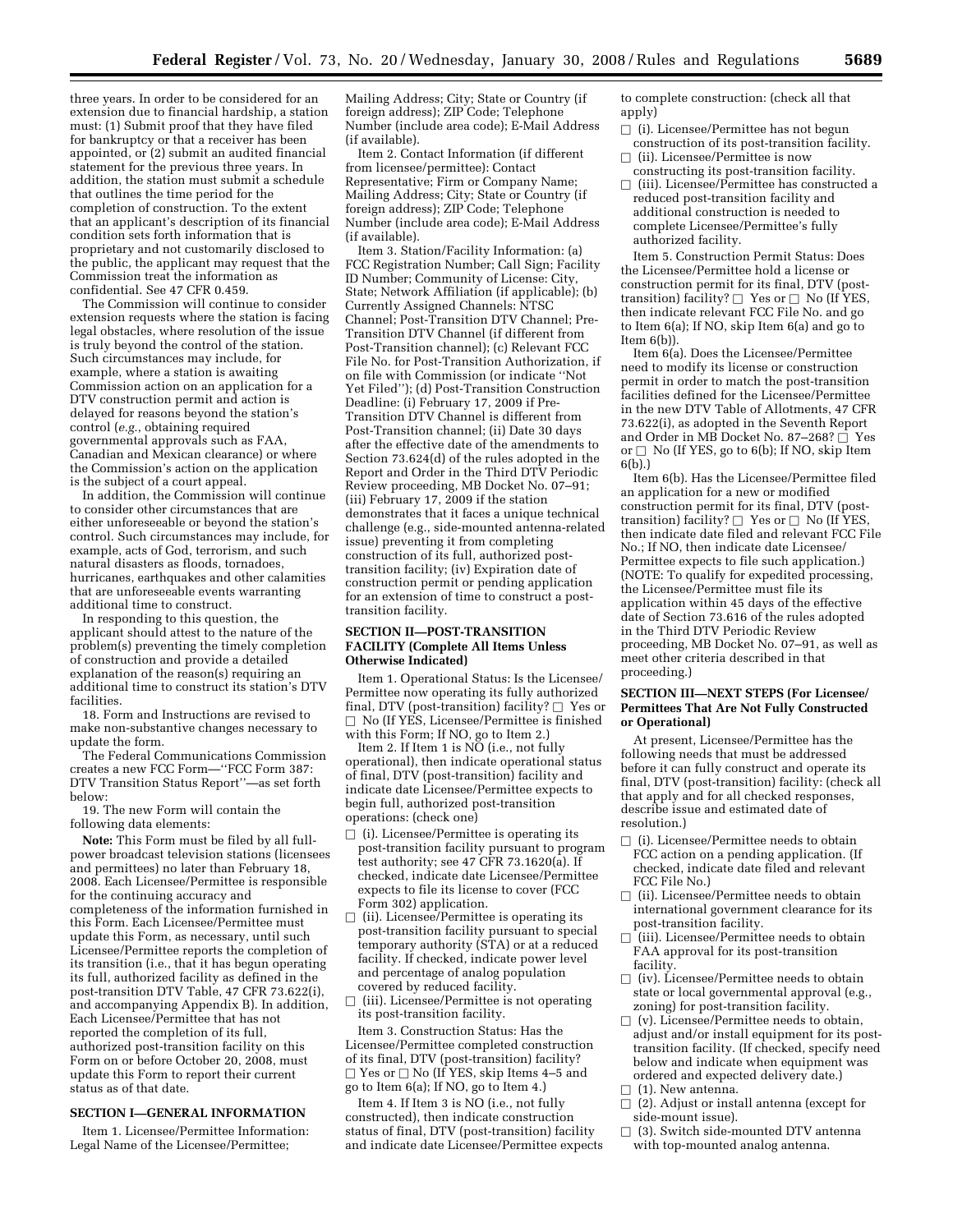- $\Box$  (4). New transmitter.<br> $\Box$  (5). Adjust or install
- b (5). Adjust or install transmitter.
- $\Box$  (6). General installation of equipment requiring hiring of a tower crew.
- $\Box$  (7). Other equipment needs. (If checked, specify.)
- $\Box$  (vi). Licensee/Permittee needs to change its tower location or construct a new tower.
- $\Box$  (vii). Licensee/Permittee needs to coordinate its transition with other broadcast stations. (If checked, specify Call Signs of those other stations.)
- $\Box$  (viii). Licensee/Permittee has other needs that must be addressed before it can fully construct and operate its post-transition facility. (If checked, specify.)

### **SECTION IV—ANALOG SERVICE**

Item 1. Status of Analog Service. (Check one.) Note: Full-power television broadcast stations must cease broadcasting in analog as of the transition date (i.e., February 17, 2009), as required by statute; see 47 U.S.C.  $309(j)(14)$ .

 $\Box$  (i). Licensee/Permittee will continue to provide full, authorized analog service until the transition date.

- $\Box$  (ii). Licensee/Permittee has obtained FCC approval to reduce its analog service prior to the transition date. If checked, indicate relevant FCC File No., date reduced service will begin, power level and percentage of population covered by Licensee/ Permittee's analog service.
- $\square$  (iii). Licensee/Permittee has obtained FCC approval to terminate its analog service prior to the transition date. If checked, indicate relevant FCC File No. and date service will cease.
- $\Box$  (iv). Licensee/Permittee has filed an application with the FCC requesting approval to reduce its analog service prior to the transition date. If checked, indicate relevant FCC File No., proposed date reduced service would begin, proposed power level and percentage of population that would be covered by Licensee/ Permittee's proposed reduced analog service.
- $\Box$  (v). Licensee/Permittee has filed an application with the FCC requesting approval to terminate its analog service prior to the transition date. If checked, indicate relevant FCC File No. and proposed date service will cease.

### **SECTION V—DTV TRANSITION PLAN (For Licensee/Permittees That Are Not Fully Constructed or Operational)**

Licensee/Permittee must describe in detail its plans for ceasing analog broadcasting by the February 17, 2009 transition date and for completing construction of its post-transition facility by the deadline. For example, plan must include a detailed timeline of the Licensee/Permittee's plans to complete construction and any necessary testing of the Licensee/Permittee's full, authorized posttransition facility.

## **SECTION VI—Anti-Drug Abuse Act Certification and Licensee/Permittee's Signature**

**Note:** this Form will be posted on *www.fcc.gov* and *www.dtv.gov.* 

20. The Instructions to the new Form will explain the data elements noted above.

## **Appendix D.—List of Stations Identified as Ready To Commence Post-Transition DTV Operations**

| Facility ID | Call sign      | Community      | State | Current<br><b>NTSC</b><br>channel | Current<br><b>DTV</b><br>channel | Post-transi-<br>tion channel |
|-------------|----------------|----------------|-------|-----------------------------------|----------------------------------|------------------------------|
| 10173       | KTUU-TV        |                | AK    | $\overline{c}$                    | 10                               | 10                           |
| 804         | <b>KAKM</b>    |                | AK    | $\overline{7}$                    | 8                                | 8                            |
| 49632       | <b>KTVA</b>    |                | AK    | 11                                | 28                               | 28                           |
| 13813       | <b>KATN</b>    |                | AK    | 2                                 | 18                               | 18                           |
| 8651        | <b>KTOO</b>    |                | AK    | 3                                 | 10                               | 10                           |
| 13814       | <b>KJUD</b>    |                | AK    | 8                                 | 11                               | 11                           |
| 71325       | <b>WDBB</b>    |                | AL    | 17                                | 18                               | 18                           |
| 16820       | <b>WABM</b>    |                | AL    | 68                                | 36                               | 36                           |
| 720         | WIIQ           |                | AL    | 41                                | 19                               | 19                           |
| 65128       | <b>WHDF</b>    |                | AL    | 15                                | 14                               | 14                           |
| 73312       | <b>WPXH</b>    |                | AL    | 44                                | 45                               | 45                           |
| 1002        | WTJP-TV        |                | AL    | 60                                | 26                               | 26                           |
| 74138       | <b>WTTO</b>    |                | AL    | 21                                | 28                               | 28                           |
| 57292       | WAAY           |                | AL    | 31                                | 32                               | 32                           |
| 591         | <b>WAFF</b>    |                | AL    | 48                                | 49                               | 49                           |
| 28119       | <b>WZDX</b>    |                | AL    | 54                                | 41                               | 41                           |
| 710         | <b>WGIO</b>    |                | AL    | 43                                | 44                               | 44                           |
| 4143        | <b>WALA-TV</b> | <b>MOBILE</b>  | AL    | 10                                | 9                                | 9                            |
| 60827       | WMPV-TV        | <b>MOBILE</b>  | AL    | 21                                | 20                               | 20                           |
| 721         | <b>WEIQ</b>    |                | AL    | 42                                | 41                               | 41                           |
| 60829       | <b>WMCF-TV</b> |                | AL    | 45                                | 46                               | 46                           |
| 32851<br>.  | WDFX-TV        |                | AL    | 34                                | 33                               | 33                           |
| 84802       | <b>WBIH</b>    |                | AL    | 29                                | 29                               | 29                           |
| 2768        | <b>KETG</b>    |                | AR    | 9                                 | 13                               | 13                           |
| 35692       | <b>KTVE</b>    |                | AR    | 10                                | 27                               | 27                           |
| 2767        | <b>KAFT</b>    |                | AR    | 13                                | 9                                | 9                            |
| 60354       | KHOG-TV        |                | AR    | 29                                | 15                               | 15                           |
| 66469<br>.  | <b>KFSM-TV</b> |                | AR    | 5                                 | 18                               | 18                           |
| 29560       | <b>KFTA-TV</b> |                | AR    | 24                                | 27                               | 27                           |
| 60353       | <b>KHBS</b>    |                | AR    | 40                                | 21                               | 21                           |
| 2769        | <b>KTEJ</b>    |                | AR    | 19                                | 20                               | 20                           |
| 33440       | <b>KARK</b>    |                | AR    | 4                                 | 32                               | 32                           |
| 33543       | <b>KATV</b>    |                | AR    | $\overline{7}$                    | 22                               | 22                           |
| 2787        | <b>KTHV</b>    |                | AR    | 11                                | 12                               | 12                           |
| 11951       | <b>KLRT-TV</b> |                | AR    | 16                                | 30                               | 30                           |
| 2777        | <b>KEMV</b>    |                | AR    | 6                                 | 13                               | 13                           |
| 607         | <b>KVTN</b>    |                | AR    | 25                                | 24                               | 24                           |
| 41212       | <b>KASN</b>    |                | AR    | 38                                | 39                               | 39                           |
| 29557       | <b>KNWA-TV</b> |                | AR    | 51                                | 50                               | 50                           |
| 67347       | <b>KSBN-TV</b> |                | AR    | 57                                | 39                               | 39                           |
| 35104       | <b>KCFG</b>    |                | AZ    | 9                                 | 32                               | 32                           |
| 40993<br>.  | <b>KTVK</b>    | <b>PHOENIX</b> | AZ    | 3                                 | 24                               | 24                           |
| 41223<br>.  | KPHO-TV        |                | AZ    | 5                                 | 17                               | 17                           |
| 67868       | KPAZ-TV        |                | AZ    | 21                                | 20                               | 20                           |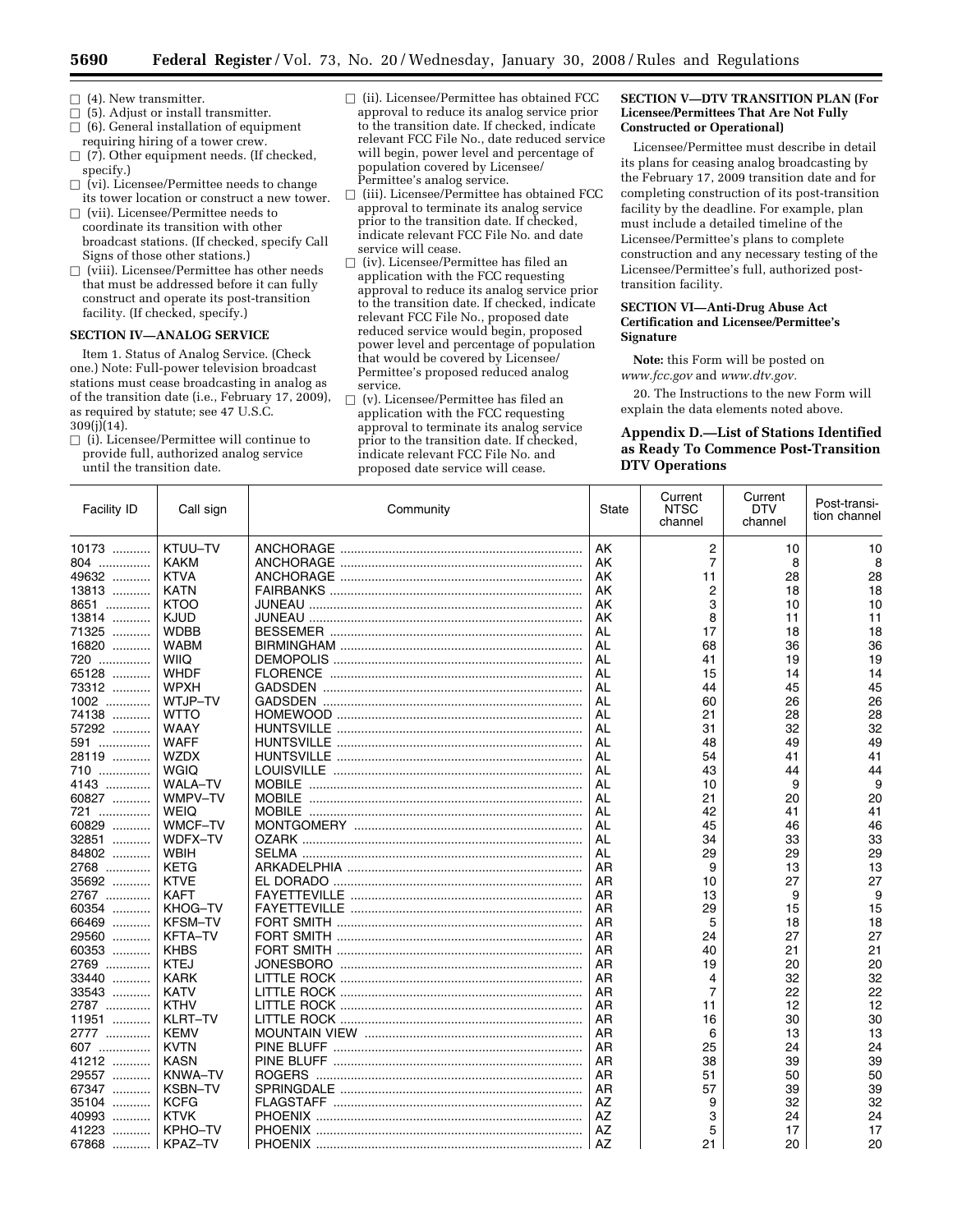| <b>Facility ID</b> | Call sign                     | Community                         | State                          | Current<br><b>NTSC</b><br>channel | Current<br>DTV<br>channel | Post-transi-<br>tion channel |
|--------------------|-------------------------------|-----------------------------------|--------------------------------|-----------------------------------|---------------------------|------------------------------|
| 7143               | <b>KASW</b>                   |                                   | AZ                             | 61                                | 49                        | 49                           |
| 35095              | <b>KWBA</b>                   |                                   | AZ                             | 58                                | 44                        | 44                           |
| 25735              | KVOA                          |                                   | AZ                             | 4                                 | 23                        | 23                           |
| 2731               | KUAT-TV                       |                                   | AZ                             | 6                                 | 30                        | 30                           |
| 44052              | <b>KMSB-TV</b>                |                                   | AZ                             | 11                                | 25                        | 25<br>32                     |
| 48663<br>11908     | KOLD-TV<br>KTTU-TV            |                                   | AZ<br>AZ                       | 13<br>18                          | 32<br>19                  | 19                           |
| 2722               | KUAS-TV                       |                                   | AZ                             | 27                                | 28                        | 28                           |
| 24518              | KDOC-TV                       |                                   | CA                             | 56                                | 32                        | 32                           |
| 8263               | <b>KAEF</b>                   |                                   | CA                             | 23                                | 22                        | 22                           |
| 29234              | <b>KAZA-TV</b>                |                                   | CA                             | 54                                | 47                        | 47                           |
| 34459              | KGET-TV                       |                                   | CA                             | 17                                | 25                        | 25                           |
| 4148               | KBAK-TV                       |                                   | СA                             | 29                                | 33                        | 33                           |
| 63865              | KHIZ                          |                                   | CA                             | 64                                | 44                        | 44                           |
| 4939               | <b>KBSV</b><br><b>KVEA</b>    |                                   | CA                             | 23                                | 15                        | 15<br>39                     |
| 19783<br>42640     | <b>KVIQ</b>                   |                                   | CA<br>СA                       | 52<br>6                           | 39<br>17                  | 17                           |
| 55435              | <b>KEET</b>                   |                                   | CA                             | 13                                | 11                        | 11                           |
| 58618              | <b>KBVU</b>                   |                                   | CA                             | 29                                | 28                        | 28                           |
| 69733              | <b>KVPT</b>                   |                                   | CA                             | 18                                | 40                        | 40                           |
| 35594<br>.         | <b>KSEE</b>                   |                                   | СA                             | 24                                | 38                        | 38                           |
| 56034              | <b>KGPE</b>                   |                                   | CA                             | 47                                | 34                        | 34                           |
| 67494<br>.         | KAIL                          |                                   | CA                             | 53                                | 7                         | 7                            |
| 34439              | <b>KFTV</b>                   |                                   | СA                             | 21                                | 20                        | 20                           |
| 35670              | KTLA-TV                       |                                   | СA                             | 5                                 | 31                        | 31                           |
| 26231<br>.         | KWHY-TV                       |                                   | СA                             | 22                                | 42                        | 42                           |
| 38430              | <b>KLCS</b>                   |                                   | СA                             | 58                                | 41                        | 41                           |
| 58609<br>.         | KUVS-TV<br>KION-TV            |                                   | СA                             | 19                                | 18                        | 18<br>32                     |
| 26249<br>35611     | <b>KSMS-TV</b>                |                                   | СA<br>СA                       | 46<br>67                          | 32<br>31                  | 31                           |
| 56384<br>.         | KBEH                          |                                   | СA                             | 63                                | 24                        | 24                           |
| 58605              | KCVU                          |                                   | СA                             | 30                                | 20                        | 20                           |
| 35512              | KTFF-TV                       |                                   | СA                             | 61                                | 48                        | 48                           |
| 55083              | <b>KXLA</b>                   |                                   | СA                             | 44                                | 51                        | 51                           |
| 52953              | <b>KSPX</b>                   |                                   | СA                             | 29                                | 48                        | 48                           |
| 51499<br>.         | KMAX-TV                       |                                   | СA                             | 31                                | 21                        | 21                           |
| 14867              | <b>KCBA</b>                   |                                   | СA                             | 35                                | 13                        | 13                           |
| 58795              | <b>KVCR-TV</b>                |                                   | СA                             | 24                                | 26                        | 26                           |
| 6124               | <b>KPBS</b>                   |                                   | СA                             | 15                                | 30                        | 30                           |
| 35277              | <b>KNSD</b>                   |                                   | СA                             | 39                                | 40                        | 40                           |
| 10238              | KUSI-TV                       |                                   | СA                             | 51                                | 18                        | 18                           |
| 58827<br>33778     | <b>KSWB-TV</b><br><b>KDTV</b> |                                   | СA<br>СA                       | 69<br>14                          | 19<br>51                  | 19<br>51                     |
| 51189<br>.         | <b>KBWB</b>                   |                                   | CA                             | 20                                | 19                        | 19                           |
| 37511              | <b>KTSF</b>                   |                                   | CA                             | 26                                | 27                        | 27                           |
| 71586<br>.         | <b>KCNS</b>                   | <b>SAN FRANCISCO</b>              | CA                             | 38                                | 39                        | 39                           |
| 69619              | <b>KBCW-TV</b>                |                                   | СA                             | 44                                | 45                        | 45                           |
| 35280              | <b>KNTV</b>                   |                                   | СA                             | 11                                | 12                        | 12                           |
| 64987              | <b>KSTS</b>                   | SAN JOSE ……………………………………………………………… | СA                             | 48                                | 49                        | 49                           |
| 35663              | <b>KTEH</b>                   |                                   | CA                             | 54                                | 50                        | 50                           |
| 22644              | <b>KKPX</b>                   |                                   | CA                             | 65                                | 41                        | 41                           |
| 12930              | <b>KTAS</b>                   |                                   | CA                             | 33                                | 34                        | 34                           |
| 58912              | <b>KCSM-TV</b>                |                                   | СA                             | .                                 | 43                        | 43                           |
| 59013<br>12144     | KFRE-TV<br><b>KPMR</b>        |                                   | CA<br>CA                       | 59                                | 36<br>21                  | 36<br>21                     |
| 56550              | <b>KOVR</b>                   |                                   | CA                             | 38<br>13                          | 25                        | 25                           |
| 10242              | <b>KQCA</b>                   |                                   | CA                             | 58                                | 46                        | 46                           |
| 16729              | <b>KVMD</b>                   |                                   | CA                             | .                                 | 23                        | 23                           |
| 51429              | <b>KFSF-TV</b>                |                                   | СA                             | 66                                | 34                        | 34                           |
| 14000              | <b>KJLA</b>                   |                                   | CA                             | 57                                | 49                        | 49                           |
| 51488              | <b>KMPH</b>                   |                                   | СA                             | 26                                | 28                        | 28                           |
| 16950              | <b>KNXT</b>                   |                                   | CA                             | 49                                | 50                        | 50                           |
| 57219              | KTFD-TV                       |                                   | CO                             | 14                                | 15                        | 15                           |
| 37101              | <b>KWHD</b>                   |                                   | <sub>CO</sub>                  | 53                                | 46                        | 46                           |
| 35037              | <b>KKTV</b>                   |                                   | CO                             | 11                                | 10                        | 10                           |
| 35991              | <b>KXRM-TV</b>                |                                   | CO                             | 21                                | 22                        | 22                           |
| 126                | <b>KDVR</b>                   |                                   | CO                             | 31                                | 32                        | 32                           |
| 20476<br>48589     | <b>KRMT</b><br>KREZ-TV        |                                   | <sub>CO</sub><br><sub>CO</sub> | 41<br>6                           | 40<br>15                  | 40<br>15                     |
| 84224              | <b>KRMU</b>                   |                                   | <sub>CO</sub>                  | .                                 | 20                        | 20                           |
| 125                | <b>KFCT</b>                   |                                   | CO.                            | 22                                | 21                        | 21                           |
| 70578              | KREG-TV                       |                                   | <sub>CO</sub>                  | 3                                 | 23                        | 23                           |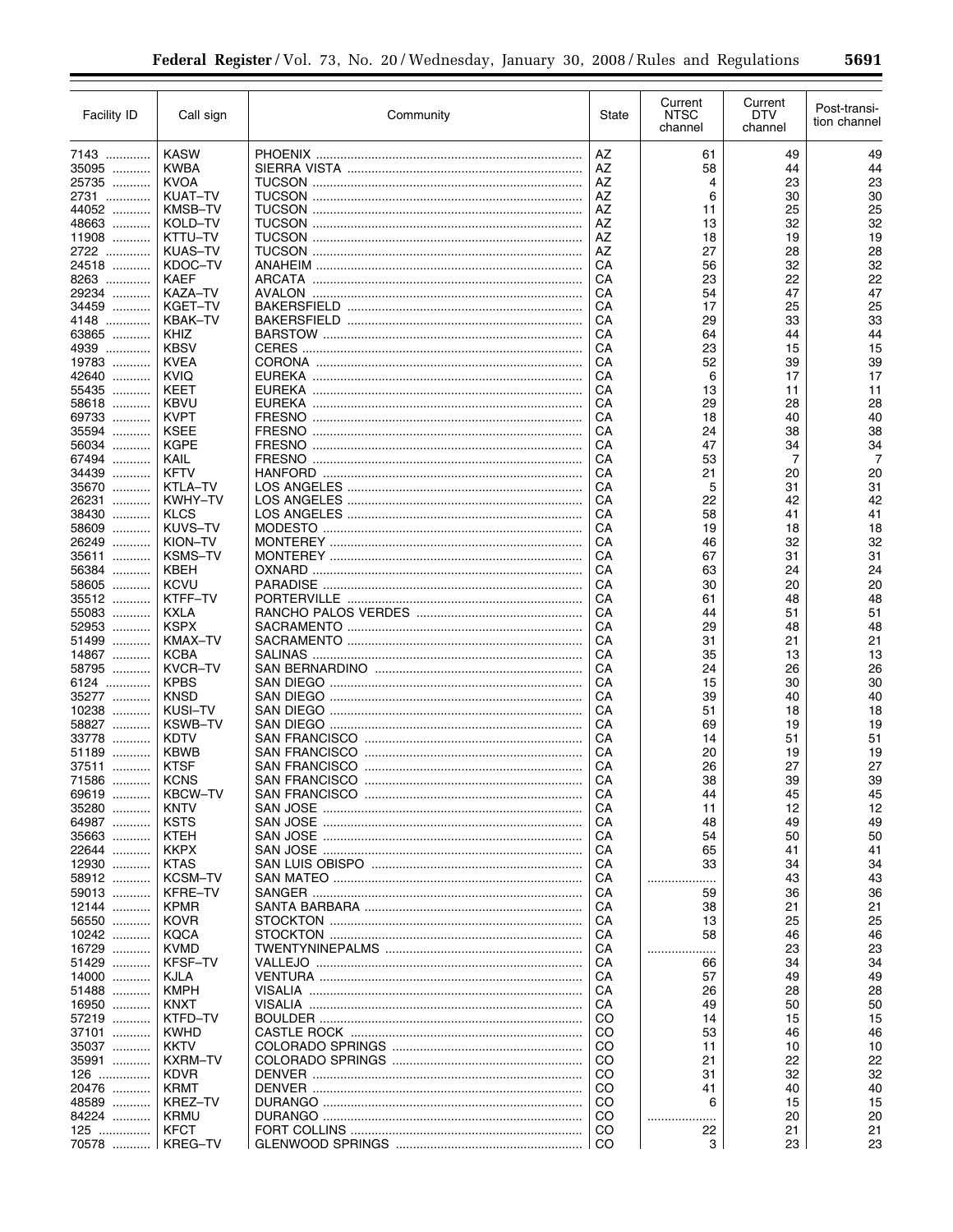| Facility ID    | Call sign                     | Community | State     | Current<br><b>NTSC</b><br>channel | Current<br><b>DTV</b><br>channel | Post-transi-<br>tion channel |
|----------------|-------------------------------|-----------|-----------|-----------------------------------|----------------------------------|------------------------------|
| 31597          | <b>KFQX</b>                   |           | CO        | 4                                 | 15                               | 15                           |
| 70596          | KREX-TV                       |           | CO        | 5                                 | 2                                | 2                            |
| 24766          | KKCO                          |           | CO        | 11                                | 12                               | 12                           |
| 38375          | <b>KDEN</b>                   |           | CO        | 25                                | 29                               | 29                           |
| 70579          | KREY-TV                       |           | CO        | 10                                | 13                               | 13                           |
| 59014<br>70493 | <b>KOAA</b><br><b>WSAH</b>    |           | CO<br>СT  | 5<br>43                           | 42<br>42                         | 42<br>42                     |
| 53115          | <b>WFSB</b>                   |           | <b>CT</b> | 3                                 | 33                               | 33                           |
| 3072           | <b>WUVN</b>                   |           | СT        | 18                                | 46                               | 46                           |
| 74170          | <b>WVIT</b>                   |           | СT        | 30                                | 35                               | 35                           |
| 74109          | <b>WTNH</b>                   |           | <b>CT</b> | 8                                 | 10                               | 10                           |
| 33081          | <b>WCTX</b>                   |           | СT        | 59                                | 39                               | 39                           |
| 13595<br>13607 | WEDY<br><b>WEDN</b>           |           | СT<br>СT  | 65<br>53                          | 6<br>9                           | 6<br>9                       |
| 65670          | <b>WETA-TV</b>                |           | DC        | 26                                | 27                               | 27                           |
| 27772          | WHUT-TV                       |           | DC        | 32                                | 33                               | 33                           |
| 72335          | <b>WDPB</b>                   |           | DE        | 64                                | 44                               | 44                           |
| 51984          | <b>WPPX</b>                   |           | DE        | 61                                | 31                               | 31                           |
| 51349          | WPPB-TV                       |           | FL        | 63                                | 40                               | 40                           |
| 70649<br>11125 | <b>WFTX</b><br><b>WCLF</b>    |           | FL<br>FL  | 36<br>22                          | 35                               | 35<br>21                     |
| 53465          | <b>WKCF</b>                   |           | FL        | 18                                | 21<br>17                         | 17                           |
| 6744           | <b>WBCC</b>                   |           | FL        | 68                                | 30                               | 30                           |
| 25738          | <b>WESH</b>                   |           | FL        | 2                                 | 11                               | 11                           |
| 81669          | <b>WFBD</b>                   |           | FL        | .                                 | 48                               | 48                           |
| 22093          | WINK-TV                       |           | FL        | 11                                | 9                                | 9                            |
| 71085          | WBBH-TV                       |           | FL        | 20                                | 15                               | 15                           |
| 29715          | <b>WTCE-TV</b><br><b>WUFT</b> |           | FL<br>FL  | 21                                | 38                               | 38<br>36                     |
| 69440<br>16993 | WCJB-TV                       |           | FL        | 5<br>20                           | 36<br>16                         | 16                           |
| 7727           | WGFL                          |           | FL        | 53                                | 28                               | 28                           |
| 60536          | <b>WAMI-TV</b>                |           | FL        | 69                                | 47                               | 47                           |
| 53116          | <b>WJXT</b>                   |           | FL        | 4                                 | 42                               | 42                           |
| 65046          | WTLV                          |           | FL        | 12                                | 13                               | 13                           |
| 29712          | <b>WJWB</b>                   |           | FL        | 17                                | 34                               | 34                           |
| 11909          | WAWS                          |           | FL<br>FL  | 30                                | 32                               | 32                           |
| 35576<br>29719 | WTEV-TV<br>WJEB-TV            |           | FL        | 47<br>59                          | 19<br>44                         | 19<br>44                     |
| 27290          | <b>WPXP</b>                   |           | FL        | 67                                | 36                               | 36                           |
| 53819          | WMOR-TV                       |           | FL        | 32                                | 19                               | 19                           |
| 9881           | <b>WLCB-TV</b>                |           | FL        | 45                                | 46                               | 46                           |
| 60018          | <b>WACX</b>                   |           | FL        | 55                                | 40                               | 40                           |
| 22245          | <b>WFXU</b>                   |           | FL        | 57                                | 48                               | 48                           |
| 67602<br>13456 | <b>WOPX</b><br><b>WPBT</b>    |           | FL<br>FL  | 56<br>2                           | 48<br>18                         | 48<br>18                     |
| 47902          | WFOR-TV                       |           | FL        | 4                                 | 22                               | 22                           |
| 63154          | WTVJ                          |           | FL        | 6                                 | 31                               | 31                           |
| 12497          | WBFS-TV                       |           | FL        | 33                                | 32                               | 32                           |
| 10203          | WBZL                          |           | FL        | 39                                | 19                               | 19                           |
| 10203          | WSFL                          |           | FL        | 39                                | 19                               | 19                           |
| 67971          | WHFT-TV<br>WZVN-TV            |           | FL        | 45                                | 46                               | 46                           |
| 19183<br>61504 | <b>WTVK</b>                   |           | FL<br>FL  | 26<br>46                          | 41<br>45                         | 41<br>45                     |
| 70651          | <b>WOGX</b>                   |           | FL        | 51                                | 31                               | 31                           |
| 11893          | <b>WJXX</b>                   |           | FL        | 25                                | 10                               | 10                           |
| 72076          | <b>WFTV</b>                   |           | FL        | 9                                 | 39                               | 39                           |
| 41225          | <b>WOFL</b>                   |           | FL        | 35                                | 22                               | 22                           |
| 54940          | <b>WRBW</b>                   |           | FL        | 65                                | 41                               | 41                           |
| 11123          | <b>WFGC</b>                   |           | FL        | 61                                | 49                               | 49<br>9                      |
| 2942<br>6093   | <b>WPGX</b><br><b>WFSG</b>    |           | FL<br>FL  | 28<br>56                          | 9<br>38                          | 38                           |
| 71363          | <b>WEAR-TV</b>                |           | FL        | 3                                 | 17                               | 17                           |
| 17611          | <b>WSRE</b>                   |           | FL        | 23                                | 31                               | 31                           |
| 10894          | <b>WHBR</b>                   |           | FL        | 33                                | 34                               | 34                           |
| 41210          | <b>WJTC</b>                   |           | FL        | 44                                | 45                               | 45                           |
| 21801          | WFSU-TV                       |           | FL        | 11                                | 32                               | 32                           |
| 82735          | <b>WTLF</b>                   |           | FL<br>FL  | .                                 | 24                               | 24                           |
| 64592<br>68569 | <b>WFLA-TV</b><br><b>WTVT</b> |           | FL        | 8<br>13                           | 7<br>12                          | 7<br>12                      |
| 69338          | WUSF-TV                       |           | FL        | 16                                | 34                               | 34                           |
| 64588          | WFTS-TV                       |           | FL        | 28                                | 29                               | 29                           |
| 71580          | WRXY-TV                       |           | FL        | 49                                | 33                               | 33                           |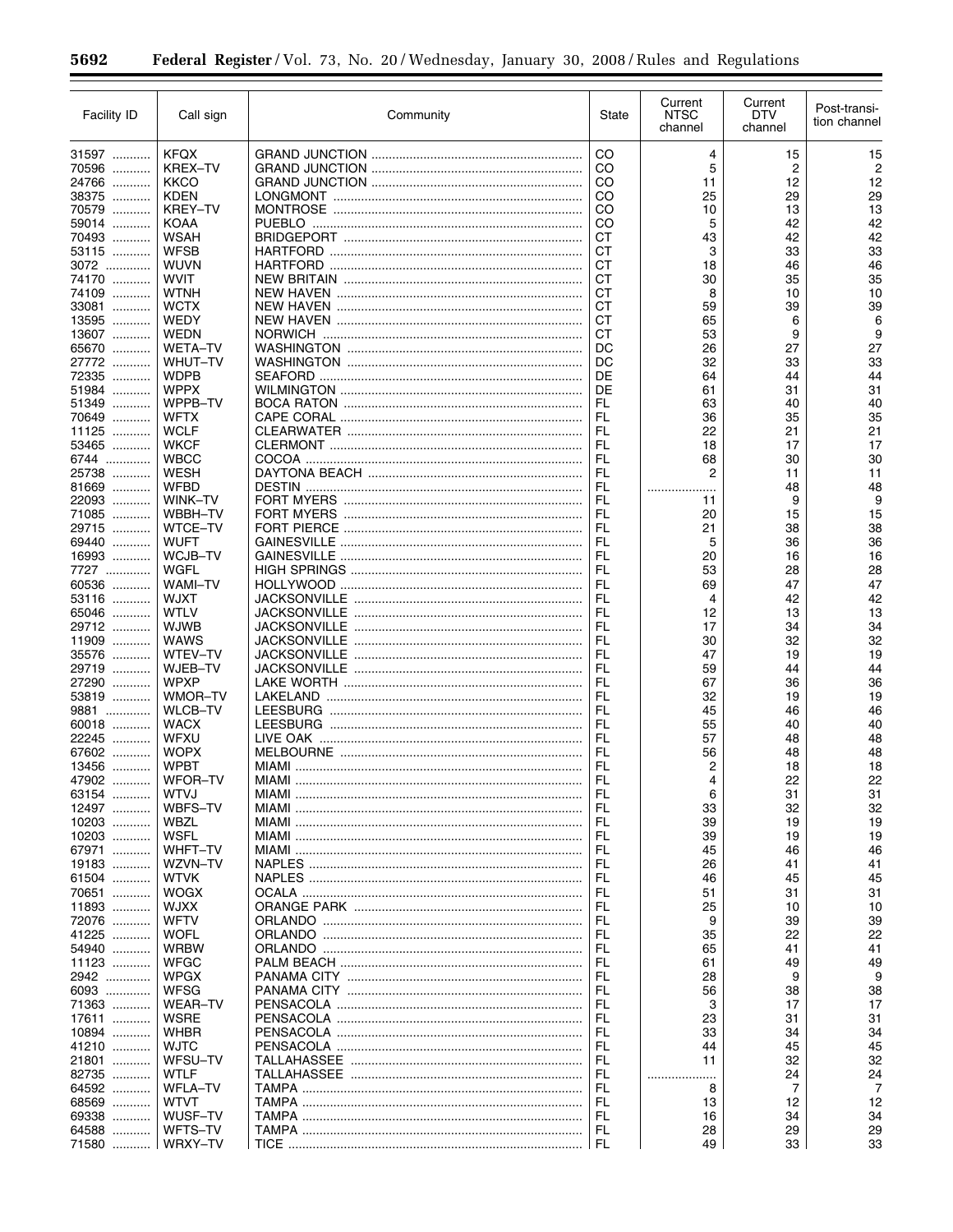| <b>WVEA-TV</b><br>FL<br>62<br>25<br>16788<br>25<br>13<br>13<br>52527<br><b>WPEC</b><br>FL<br>12<br>28<br>39736<br>WFLX<br>FL<br>29<br>28<br>27<br>27<br>61084<br>WXEL-TV<br>FL<br>42<br><b>WFXL</b><br>12<br>70815<br>GA<br>31<br>12<br>48<br>WUVG-TV<br>48813<br>GA<br>34<br>48<br>39<br>WSB-TV<br>2<br>23960<br>GА<br>39<br>5<br>27<br>70689<br><b>WAGA</b><br>GA<br>27<br>WXIA-TV<br>10<br>51163<br>GA<br>11<br>10<br>20<br>64033<br><b>WTBS</b><br>GA<br>17<br>20<br>25<br>22819<br>WATL<br>25<br>GA<br>36<br>19<br>72120<br>WGCL-TV<br>GA<br>46<br>19<br>13206<br><b>WATC</b><br>41<br>GA<br>57<br>41<br>43<br>6900<br><b>WUPA</b><br>69<br>43<br>GA<br>42<br><b>WJBF</b><br>27140<br>GA<br>6<br>42<br>30<br>70699<br>WAGT<br>30<br>AUGUSTA ………………………………………………………………<br>GA<br>26<br>51<br><b>WFXG</b><br>3228<br>GA<br>54<br>51<br>35<br>WGSA<br>69446<br>GA<br>34<br>35<br>24<br>WPXC-TV<br>71236<br>GA<br>21<br>24<br>WRBL<br>3<br>15<br>3359<br>GА<br>15<br>12472<br><b>WXTX</b><br>54<br>49<br>GA<br>49<br>WELF-TV<br>60825<br>23<br>16<br>GА<br>16<br>58262<br><b>WGXA</b><br>GA<br>24<br>16<br>16<br>WMGT<br>40<br>43847<br>GА<br>41<br>40<br>24618<br><b>WGNM</b><br>45<br>45<br>GА<br>64<br>WHSG-TV<br>63<br>44<br>68058<br>GA<br>44<br>32<br>54728<br>WPGA-TV<br>GA<br>58<br>32<br><b>WPXA</b><br>51<br>51969<br>GA<br>14<br>51<br>39<br>48662<br>WSAV-TV<br>3<br>39<br>GA<br>43<br>WSWG<br>28155<br>GA<br>44<br>43<br>22<br>KHBC-TV<br>2<br>22<br>34846<br>HI<br>23<br>37103<br><b>KWHH</b><br>23<br>HI<br>14<br>$\overline{c}$<br><b>KHON-TV</b><br>8<br>8<br>4144<br>HI<br>40<br><b>KITV</b><br>4<br>64548<br>HI<br>40<br><b>KWHE</b><br>31<br>31<br>36846<br>HI<br>14<br>34527<br><b>KIKU</b><br>20<br>19<br>HI<br>19<br>KAAH-TV<br>26<br>27<br>27<br>3246<br>HI<br>43<br>27425<br><b>KWBN</b><br>HI<br>44<br>43<br>25<br><b>KLEI</b><br>HI<br>6<br>25<br>664<br>77483<br><b>KPXO</b><br>HI<br>66<br>41<br>41<br>25685<br><b>KGAN</b><br>2<br>51<br>ΙA<br>51<br>27<br>35336<br><b>KFXA</b><br>28<br>27<br>IA<br><b>KPXR</b><br>47<br>21156<br>ΙA<br>48<br>47<br>33<br>29108<br><b>KBIN-TV</b><br>32<br>33<br>IA<br>KLJB-TV<br>18<br>49<br>54011<br>IA<br>49<br>IA<br>17<br>16<br>KDSM-TV<br>16<br>56527<br><b>KWKB</b><br>35096<br>IA<br>20<br>25<br>25<br>42<br>66402<br><b>KIMT</b><br>3<br>42<br>ΙA<br><b>KYIN</b><br>29086<br>18<br>ΙA<br>24<br>18<br>35<br>29085<br><b>KHIN</b><br>35<br>ΙA<br>36<br>66170<br>KTIV<br>41<br>41<br>ΙA<br>4<br>39<br>39665<br><b>KMEG</b><br>39<br>ΙA<br>14<br>27<br>28<br>29096<br><b>KSIN-TV</b><br>28<br>ΙA<br><b>KRIN</b><br>35<br>29114<br>32<br>35<br>ΙA<br><b>KAID</b><br>21<br>21<br>62442<br>ID<br>4<br>9<br>10<br>59363<br>KNIN-TV<br>ID<br>10<br>3<br>56028<br><b>KIDK</b><br>ID<br>36<br>36<br>35<br>12<br>62382<br><b>KUID</b><br>ID<br>12<br><b>KPVI</b><br>23<br>1270<br>ID<br>6<br>23<br>28<br>5875<br>WYZZ-TV<br>ΙL<br>43<br>28<br><b>WCIA</b><br>48<br>42124<br>IL<br>3<br>48<br><b>WICD</b><br>25684<br>ΙL<br>15<br>41<br>41<br>25684<br><b>WICD</b><br>ΙL<br>15<br>41<br>41<br>18301<br>WEIU<br>ΙL<br>51<br>50<br>50<br>29<br>47905<br>WMAQ-TV<br>IL<br>5<br>29<br>WGN-TV<br>72115<br>ΙL<br>9<br>19<br>19<br>10802<br>47<br><b>WTTW</b><br>IL<br>47<br>11<br>12279<br><b>WYCC</b><br>ΙL<br>20<br>21<br>21<br>27<br>27<br>71428<br>WCIU-TV<br>IL<br>26<br><b>WFLD</b><br>22211<br>32<br>31<br>31<br>ΙL<br><b>WCPX</b><br>10981<br>IL.<br>38<br>43<br>43<br>WSNS-TV<br>70119<br>44<br>45<br>45 | <b>Facility ID</b> | Call sign | Community | State | Current<br><b>NTSC</b><br>channel | Current<br>DTV<br>channel | Post-transi-<br>tion channel |
|-----------------------------------------------------------------------------------------------------------------------------------------------------------------------------------------------------------------------------------------------------------------------------------------------------------------------------------------------------------------------------------------------------------------------------------------------------------------------------------------------------------------------------------------------------------------------------------------------------------------------------------------------------------------------------------------------------------------------------------------------------------------------------------------------------------------------------------------------------------------------------------------------------------------------------------------------------------------------------------------------------------------------------------------------------------------------------------------------------------------------------------------------------------------------------------------------------------------------------------------------------------------------------------------------------------------------------------------------------------------------------------------------------------------------------------------------------------------------------------------------------------------------------------------------------------------------------------------------------------------------------------------------------------------------------------------------------------------------------------------------------------------------------------------------------------------------------------------------------------------------------------------------------------------------------------------------------------------------------------------------------------------------------------------------------------------------------------------------------------------------------------------------------------------------------------------------------------------------------------------------------------------------------------------------------------------------------------------------------------------------------------------------------------------------------------------------------------------------------------------------------------------------------------------------------------------------------------------------------------------------------------------------------------------------------------------------------------------------------------------------------------------------------------------------------------------------------------------------------------------------------------------------------------------------------------------------------------------------------------------------------------------------------------------------------------------------------------------------------------------------------------------------------------------------------------------------------------------------------------------------------------------------------------------------------------------------------------------------------------------------------------------------------------------------------------------------------------------------|--------------------|-----------|-----------|-------|-----------------------------------|---------------------------|------------------------------|
|                                                                                                                                                                                                                                                                                                                                                                                                                                                                                                                                                                                                                                                                                                                                                                                                                                                                                                                                                                                                                                                                                                                                                                                                                                                                                                                                                                                                                                                                                                                                                                                                                                                                                                                                                                                                                                                                                                                                                                                                                                                                                                                                                                                                                                                                                                                                                                                                                                                                                                                                                                                                                                                                                                                                                                                                                                                                                                                                                                                                                                                                                                                                                                                                                                                                                                                                                                                                                                                                       |                    |           |           |       |                                   |                           |                              |
|                                                                                                                                                                                                                                                                                                                                                                                                                                                                                                                                                                                                                                                                                                                                                                                                                                                                                                                                                                                                                                                                                                                                                                                                                                                                                                                                                                                                                                                                                                                                                                                                                                                                                                                                                                                                                                                                                                                                                                                                                                                                                                                                                                                                                                                                                                                                                                                                                                                                                                                                                                                                                                                                                                                                                                                                                                                                                                                                                                                                                                                                                                                                                                                                                                                                                                                                                                                                                                                                       |                    |           |           |       |                                   |                           |                              |
|                                                                                                                                                                                                                                                                                                                                                                                                                                                                                                                                                                                                                                                                                                                                                                                                                                                                                                                                                                                                                                                                                                                                                                                                                                                                                                                                                                                                                                                                                                                                                                                                                                                                                                                                                                                                                                                                                                                                                                                                                                                                                                                                                                                                                                                                                                                                                                                                                                                                                                                                                                                                                                                                                                                                                                                                                                                                                                                                                                                                                                                                                                                                                                                                                                                                                                                                                                                                                                                                       |                    |           |           |       |                                   |                           |                              |
|                                                                                                                                                                                                                                                                                                                                                                                                                                                                                                                                                                                                                                                                                                                                                                                                                                                                                                                                                                                                                                                                                                                                                                                                                                                                                                                                                                                                                                                                                                                                                                                                                                                                                                                                                                                                                                                                                                                                                                                                                                                                                                                                                                                                                                                                                                                                                                                                                                                                                                                                                                                                                                                                                                                                                                                                                                                                                                                                                                                                                                                                                                                                                                                                                                                                                                                                                                                                                                                                       |                    |           |           |       |                                   |                           |                              |
|                                                                                                                                                                                                                                                                                                                                                                                                                                                                                                                                                                                                                                                                                                                                                                                                                                                                                                                                                                                                                                                                                                                                                                                                                                                                                                                                                                                                                                                                                                                                                                                                                                                                                                                                                                                                                                                                                                                                                                                                                                                                                                                                                                                                                                                                                                                                                                                                                                                                                                                                                                                                                                                                                                                                                                                                                                                                                                                                                                                                                                                                                                                                                                                                                                                                                                                                                                                                                                                                       |                    |           |           |       |                                   |                           |                              |
|                                                                                                                                                                                                                                                                                                                                                                                                                                                                                                                                                                                                                                                                                                                                                                                                                                                                                                                                                                                                                                                                                                                                                                                                                                                                                                                                                                                                                                                                                                                                                                                                                                                                                                                                                                                                                                                                                                                                                                                                                                                                                                                                                                                                                                                                                                                                                                                                                                                                                                                                                                                                                                                                                                                                                                                                                                                                                                                                                                                                                                                                                                                                                                                                                                                                                                                                                                                                                                                                       |                    |           |           |       |                                   |                           |                              |
|                                                                                                                                                                                                                                                                                                                                                                                                                                                                                                                                                                                                                                                                                                                                                                                                                                                                                                                                                                                                                                                                                                                                                                                                                                                                                                                                                                                                                                                                                                                                                                                                                                                                                                                                                                                                                                                                                                                                                                                                                                                                                                                                                                                                                                                                                                                                                                                                                                                                                                                                                                                                                                                                                                                                                                                                                                                                                                                                                                                                                                                                                                                                                                                                                                                                                                                                                                                                                                                                       |                    |           |           |       |                                   |                           |                              |
|                                                                                                                                                                                                                                                                                                                                                                                                                                                                                                                                                                                                                                                                                                                                                                                                                                                                                                                                                                                                                                                                                                                                                                                                                                                                                                                                                                                                                                                                                                                                                                                                                                                                                                                                                                                                                                                                                                                                                                                                                                                                                                                                                                                                                                                                                                                                                                                                                                                                                                                                                                                                                                                                                                                                                                                                                                                                                                                                                                                                                                                                                                                                                                                                                                                                                                                                                                                                                                                                       |                    |           |           |       |                                   |                           |                              |
|                                                                                                                                                                                                                                                                                                                                                                                                                                                                                                                                                                                                                                                                                                                                                                                                                                                                                                                                                                                                                                                                                                                                                                                                                                                                                                                                                                                                                                                                                                                                                                                                                                                                                                                                                                                                                                                                                                                                                                                                                                                                                                                                                                                                                                                                                                                                                                                                                                                                                                                                                                                                                                                                                                                                                                                                                                                                                                                                                                                                                                                                                                                                                                                                                                                                                                                                                                                                                                                                       |                    |           |           |       |                                   |                           |                              |
|                                                                                                                                                                                                                                                                                                                                                                                                                                                                                                                                                                                                                                                                                                                                                                                                                                                                                                                                                                                                                                                                                                                                                                                                                                                                                                                                                                                                                                                                                                                                                                                                                                                                                                                                                                                                                                                                                                                                                                                                                                                                                                                                                                                                                                                                                                                                                                                                                                                                                                                                                                                                                                                                                                                                                                                                                                                                                                                                                                                                                                                                                                                                                                                                                                                                                                                                                                                                                                                                       |                    |           |           |       |                                   |                           |                              |
|                                                                                                                                                                                                                                                                                                                                                                                                                                                                                                                                                                                                                                                                                                                                                                                                                                                                                                                                                                                                                                                                                                                                                                                                                                                                                                                                                                                                                                                                                                                                                                                                                                                                                                                                                                                                                                                                                                                                                                                                                                                                                                                                                                                                                                                                                                                                                                                                                                                                                                                                                                                                                                                                                                                                                                                                                                                                                                                                                                                                                                                                                                                                                                                                                                                                                                                                                                                                                                                                       |                    |           |           |       |                                   |                           |                              |
|                                                                                                                                                                                                                                                                                                                                                                                                                                                                                                                                                                                                                                                                                                                                                                                                                                                                                                                                                                                                                                                                                                                                                                                                                                                                                                                                                                                                                                                                                                                                                                                                                                                                                                                                                                                                                                                                                                                                                                                                                                                                                                                                                                                                                                                                                                                                                                                                                                                                                                                                                                                                                                                                                                                                                                                                                                                                                                                                                                                                                                                                                                                                                                                                                                                                                                                                                                                                                                                                       |                    |           |           |       |                                   |                           |                              |
|                                                                                                                                                                                                                                                                                                                                                                                                                                                                                                                                                                                                                                                                                                                                                                                                                                                                                                                                                                                                                                                                                                                                                                                                                                                                                                                                                                                                                                                                                                                                                                                                                                                                                                                                                                                                                                                                                                                                                                                                                                                                                                                                                                                                                                                                                                                                                                                                                                                                                                                                                                                                                                                                                                                                                                                                                                                                                                                                                                                                                                                                                                                                                                                                                                                                                                                                                                                                                                                                       |                    |           |           |       |                                   |                           |                              |
|                                                                                                                                                                                                                                                                                                                                                                                                                                                                                                                                                                                                                                                                                                                                                                                                                                                                                                                                                                                                                                                                                                                                                                                                                                                                                                                                                                                                                                                                                                                                                                                                                                                                                                                                                                                                                                                                                                                                                                                                                                                                                                                                                                                                                                                                                                                                                                                                                                                                                                                                                                                                                                                                                                                                                                                                                                                                                                                                                                                                                                                                                                                                                                                                                                                                                                                                                                                                                                                                       |                    |           |           |       |                                   |                           |                              |
|                                                                                                                                                                                                                                                                                                                                                                                                                                                                                                                                                                                                                                                                                                                                                                                                                                                                                                                                                                                                                                                                                                                                                                                                                                                                                                                                                                                                                                                                                                                                                                                                                                                                                                                                                                                                                                                                                                                                                                                                                                                                                                                                                                                                                                                                                                                                                                                                                                                                                                                                                                                                                                                                                                                                                                                                                                                                                                                                                                                                                                                                                                                                                                                                                                                                                                                                                                                                                                                                       |                    |           |           |       |                                   |                           |                              |
|                                                                                                                                                                                                                                                                                                                                                                                                                                                                                                                                                                                                                                                                                                                                                                                                                                                                                                                                                                                                                                                                                                                                                                                                                                                                                                                                                                                                                                                                                                                                                                                                                                                                                                                                                                                                                                                                                                                                                                                                                                                                                                                                                                                                                                                                                                                                                                                                                                                                                                                                                                                                                                                                                                                                                                                                                                                                                                                                                                                                                                                                                                                                                                                                                                                                                                                                                                                                                                                                       |                    |           |           |       |                                   |                           |                              |
|                                                                                                                                                                                                                                                                                                                                                                                                                                                                                                                                                                                                                                                                                                                                                                                                                                                                                                                                                                                                                                                                                                                                                                                                                                                                                                                                                                                                                                                                                                                                                                                                                                                                                                                                                                                                                                                                                                                                                                                                                                                                                                                                                                                                                                                                                                                                                                                                                                                                                                                                                                                                                                                                                                                                                                                                                                                                                                                                                                                                                                                                                                                                                                                                                                                                                                                                                                                                                                                                       |                    |           |           |       |                                   |                           |                              |
|                                                                                                                                                                                                                                                                                                                                                                                                                                                                                                                                                                                                                                                                                                                                                                                                                                                                                                                                                                                                                                                                                                                                                                                                                                                                                                                                                                                                                                                                                                                                                                                                                                                                                                                                                                                                                                                                                                                                                                                                                                                                                                                                                                                                                                                                                                                                                                                                                                                                                                                                                                                                                                                                                                                                                                                                                                                                                                                                                                                                                                                                                                                                                                                                                                                                                                                                                                                                                                                                       |                    |           |           |       |                                   |                           |                              |
|                                                                                                                                                                                                                                                                                                                                                                                                                                                                                                                                                                                                                                                                                                                                                                                                                                                                                                                                                                                                                                                                                                                                                                                                                                                                                                                                                                                                                                                                                                                                                                                                                                                                                                                                                                                                                                                                                                                                                                                                                                                                                                                                                                                                                                                                                                                                                                                                                                                                                                                                                                                                                                                                                                                                                                                                                                                                                                                                                                                                                                                                                                                                                                                                                                                                                                                                                                                                                                                                       |                    |           |           |       |                                   |                           |                              |
|                                                                                                                                                                                                                                                                                                                                                                                                                                                                                                                                                                                                                                                                                                                                                                                                                                                                                                                                                                                                                                                                                                                                                                                                                                                                                                                                                                                                                                                                                                                                                                                                                                                                                                                                                                                                                                                                                                                                                                                                                                                                                                                                                                                                                                                                                                                                                                                                                                                                                                                                                                                                                                                                                                                                                                                                                                                                                                                                                                                                                                                                                                                                                                                                                                                                                                                                                                                                                                                                       |                    |           |           |       |                                   |                           |                              |
|                                                                                                                                                                                                                                                                                                                                                                                                                                                                                                                                                                                                                                                                                                                                                                                                                                                                                                                                                                                                                                                                                                                                                                                                                                                                                                                                                                                                                                                                                                                                                                                                                                                                                                                                                                                                                                                                                                                                                                                                                                                                                                                                                                                                                                                                                                                                                                                                                                                                                                                                                                                                                                                                                                                                                                                                                                                                                                                                                                                                                                                                                                                                                                                                                                                                                                                                                                                                                                                                       |                    |           |           |       |                                   |                           |                              |
|                                                                                                                                                                                                                                                                                                                                                                                                                                                                                                                                                                                                                                                                                                                                                                                                                                                                                                                                                                                                                                                                                                                                                                                                                                                                                                                                                                                                                                                                                                                                                                                                                                                                                                                                                                                                                                                                                                                                                                                                                                                                                                                                                                                                                                                                                                                                                                                                                                                                                                                                                                                                                                                                                                                                                                                                                                                                                                                                                                                                                                                                                                                                                                                                                                                                                                                                                                                                                                                                       |                    |           |           |       |                                   |                           |                              |
|                                                                                                                                                                                                                                                                                                                                                                                                                                                                                                                                                                                                                                                                                                                                                                                                                                                                                                                                                                                                                                                                                                                                                                                                                                                                                                                                                                                                                                                                                                                                                                                                                                                                                                                                                                                                                                                                                                                                                                                                                                                                                                                                                                                                                                                                                                                                                                                                                                                                                                                                                                                                                                                                                                                                                                                                                                                                                                                                                                                                                                                                                                                                                                                                                                                                                                                                                                                                                                                                       |                    |           |           |       |                                   |                           |                              |
|                                                                                                                                                                                                                                                                                                                                                                                                                                                                                                                                                                                                                                                                                                                                                                                                                                                                                                                                                                                                                                                                                                                                                                                                                                                                                                                                                                                                                                                                                                                                                                                                                                                                                                                                                                                                                                                                                                                                                                                                                                                                                                                                                                                                                                                                                                                                                                                                                                                                                                                                                                                                                                                                                                                                                                                                                                                                                                                                                                                                                                                                                                                                                                                                                                                                                                                                                                                                                                                                       |                    |           |           |       |                                   |                           |                              |
|                                                                                                                                                                                                                                                                                                                                                                                                                                                                                                                                                                                                                                                                                                                                                                                                                                                                                                                                                                                                                                                                                                                                                                                                                                                                                                                                                                                                                                                                                                                                                                                                                                                                                                                                                                                                                                                                                                                                                                                                                                                                                                                                                                                                                                                                                                                                                                                                                                                                                                                                                                                                                                                                                                                                                                                                                                                                                                                                                                                                                                                                                                                                                                                                                                                                                                                                                                                                                                                                       |                    |           |           |       |                                   |                           |                              |
|                                                                                                                                                                                                                                                                                                                                                                                                                                                                                                                                                                                                                                                                                                                                                                                                                                                                                                                                                                                                                                                                                                                                                                                                                                                                                                                                                                                                                                                                                                                                                                                                                                                                                                                                                                                                                                                                                                                                                                                                                                                                                                                                                                                                                                                                                                                                                                                                                                                                                                                                                                                                                                                                                                                                                                                                                                                                                                                                                                                                                                                                                                                                                                                                                                                                                                                                                                                                                                                                       |                    |           |           |       |                                   |                           |                              |
|                                                                                                                                                                                                                                                                                                                                                                                                                                                                                                                                                                                                                                                                                                                                                                                                                                                                                                                                                                                                                                                                                                                                                                                                                                                                                                                                                                                                                                                                                                                                                                                                                                                                                                                                                                                                                                                                                                                                                                                                                                                                                                                                                                                                                                                                                                                                                                                                                                                                                                                                                                                                                                                                                                                                                                                                                                                                                                                                                                                                                                                                                                                                                                                                                                                                                                                                                                                                                                                                       |                    |           |           |       |                                   |                           |                              |
|                                                                                                                                                                                                                                                                                                                                                                                                                                                                                                                                                                                                                                                                                                                                                                                                                                                                                                                                                                                                                                                                                                                                                                                                                                                                                                                                                                                                                                                                                                                                                                                                                                                                                                                                                                                                                                                                                                                                                                                                                                                                                                                                                                                                                                                                                                                                                                                                                                                                                                                                                                                                                                                                                                                                                                                                                                                                                                                                                                                                                                                                                                                                                                                                                                                                                                                                                                                                                                                                       |                    |           |           |       |                                   |                           |                              |
|                                                                                                                                                                                                                                                                                                                                                                                                                                                                                                                                                                                                                                                                                                                                                                                                                                                                                                                                                                                                                                                                                                                                                                                                                                                                                                                                                                                                                                                                                                                                                                                                                                                                                                                                                                                                                                                                                                                                                                                                                                                                                                                                                                                                                                                                                                                                                                                                                                                                                                                                                                                                                                                                                                                                                                                                                                                                                                                                                                                                                                                                                                                                                                                                                                                                                                                                                                                                                                                                       |                    |           |           |       |                                   |                           |                              |
|                                                                                                                                                                                                                                                                                                                                                                                                                                                                                                                                                                                                                                                                                                                                                                                                                                                                                                                                                                                                                                                                                                                                                                                                                                                                                                                                                                                                                                                                                                                                                                                                                                                                                                                                                                                                                                                                                                                                                                                                                                                                                                                                                                                                                                                                                                                                                                                                                                                                                                                                                                                                                                                                                                                                                                                                                                                                                                                                                                                                                                                                                                                                                                                                                                                                                                                                                                                                                                                                       |                    |           |           |       |                                   |                           |                              |
|                                                                                                                                                                                                                                                                                                                                                                                                                                                                                                                                                                                                                                                                                                                                                                                                                                                                                                                                                                                                                                                                                                                                                                                                                                                                                                                                                                                                                                                                                                                                                                                                                                                                                                                                                                                                                                                                                                                                                                                                                                                                                                                                                                                                                                                                                                                                                                                                                                                                                                                                                                                                                                                                                                                                                                                                                                                                                                                                                                                                                                                                                                                                                                                                                                                                                                                                                                                                                                                                       |                    |           |           |       |                                   |                           |                              |
|                                                                                                                                                                                                                                                                                                                                                                                                                                                                                                                                                                                                                                                                                                                                                                                                                                                                                                                                                                                                                                                                                                                                                                                                                                                                                                                                                                                                                                                                                                                                                                                                                                                                                                                                                                                                                                                                                                                                                                                                                                                                                                                                                                                                                                                                                                                                                                                                                                                                                                                                                                                                                                                                                                                                                                                                                                                                                                                                                                                                                                                                                                                                                                                                                                                                                                                                                                                                                                                                       |                    |           |           |       |                                   |                           |                              |
|                                                                                                                                                                                                                                                                                                                                                                                                                                                                                                                                                                                                                                                                                                                                                                                                                                                                                                                                                                                                                                                                                                                                                                                                                                                                                                                                                                                                                                                                                                                                                                                                                                                                                                                                                                                                                                                                                                                                                                                                                                                                                                                                                                                                                                                                                                                                                                                                                                                                                                                                                                                                                                                                                                                                                                                                                                                                                                                                                                                                                                                                                                                                                                                                                                                                                                                                                                                                                                                                       |                    |           |           |       |                                   |                           |                              |
|                                                                                                                                                                                                                                                                                                                                                                                                                                                                                                                                                                                                                                                                                                                                                                                                                                                                                                                                                                                                                                                                                                                                                                                                                                                                                                                                                                                                                                                                                                                                                                                                                                                                                                                                                                                                                                                                                                                                                                                                                                                                                                                                                                                                                                                                                                                                                                                                                                                                                                                                                                                                                                                                                                                                                                                                                                                                                                                                                                                                                                                                                                                                                                                                                                                                                                                                                                                                                                                                       |                    |           |           |       |                                   |                           |                              |
|                                                                                                                                                                                                                                                                                                                                                                                                                                                                                                                                                                                                                                                                                                                                                                                                                                                                                                                                                                                                                                                                                                                                                                                                                                                                                                                                                                                                                                                                                                                                                                                                                                                                                                                                                                                                                                                                                                                                                                                                                                                                                                                                                                                                                                                                                                                                                                                                                                                                                                                                                                                                                                                                                                                                                                                                                                                                                                                                                                                                                                                                                                                                                                                                                                                                                                                                                                                                                                                                       |                    |           |           |       |                                   |                           |                              |
|                                                                                                                                                                                                                                                                                                                                                                                                                                                                                                                                                                                                                                                                                                                                                                                                                                                                                                                                                                                                                                                                                                                                                                                                                                                                                                                                                                                                                                                                                                                                                                                                                                                                                                                                                                                                                                                                                                                                                                                                                                                                                                                                                                                                                                                                                                                                                                                                                                                                                                                                                                                                                                                                                                                                                                                                                                                                                                                                                                                                                                                                                                                                                                                                                                                                                                                                                                                                                                                                       |                    |           |           |       |                                   |                           |                              |
|                                                                                                                                                                                                                                                                                                                                                                                                                                                                                                                                                                                                                                                                                                                                                                                                                                                                                                                                                                                                                                                                                                                                                                                                                                                                                                                                                                                                                                                                                                                                                                                                                                                                                                                                                                                                                                                                                                                                                                                                                                                                                                                                                                                                                                                                                                                                                                                                                                                                                                                                                                                                                                                                                                                                                                                                                                                                                                                                                                                                                                                                                                                                                                                                                                                                                                                                                                                                                                                                       |                    |           |           |       |                                   |                           |                              |
|                                                                                                                                                                                                                                                                                                                                                                                                                                                                                                                                                                                                                                                                                                                                                                                                                                                                                                                                                                                                                                                                                                                                                                                                                                                                                                                                                                                                                                                                                                                                                                                                                                                                                                                                                                                                                                                                                                                                                                                                                                                                                                                                                                                                                                                                                                                                                                                                                                                                                                                                                                                                                                                                                                                                                                                                                                                                                                                                                                                                                                                                                                                                                                                                                                                                                                                                                                                                                                                                       |                    |           |           |       |                                   |                           |                              |
|                                                                                                                                                                                                                                                                                                                                                                                                                                                                                                                                                                                                                                                                                                                                                                                                                                                                                                                                                                                                                                                                                                                                                                                                                                                                                                                                                                                                                                                                                                                                                                                                                                                                                                                                                                                                                                                                                                                                                                                                                                                                                                                                                                                                                                                                                                                                                                                                                                                                                                                                                                                                                                                                                                                                                                                                                                                                                                                                                                                                                                                                                                                                                                                                                                                                                                                                                                                                                                                                       |                    |           |           |       |                                   |                           |                              |
|                                                                                                                                                                                                                                                                                                                                                                                                                                                                                                                                                                                                                                                                                                                                                                                                                                                                                                                                                                                                                                                                                                                                                                                                                                                                                                                                                                                                                                                                                                                                                                                                                                                                                                                                                                                                                                                                                                                                                                                                                                                                                                                                                                                                                                                                                                                                                                                                                                                                                                                                                                                                                                                                                                                                                                                                                                                                                                                                                                                                                                                                                                                                                                                                                                                                                                                                                                                                                                                                       |                    |           |           |       |                                   |                           |                              |
|                                                                                                                                                                                                                                                                                                                                                                                                                                                                                                                                                                                                                                                                                                                                                                                                                                                                                                                                                                                                                                                                                                                                                                                                                                                                                                                                                                                                                                                                                                                                                                                                                                                                                                                                                                                                                                                                                                                                                                                                                                                                                                                                                                                                                                                                                                                                                                                                                                                                                                                                                                                                                                                                                                                                                                                                                                                                                                                                                                                                                                                                                                                                                                                                                                                                                                                                                                                                                                                                       |                    |           |           |       |                                   |                           |                              |
|                                                                                                                                                                                                                                                                                                                                                                                                                                                                                                                                                                                                                                                                                                                                                                                                                                                                                                                                                                                                                                                                                                                                                                                                                                                                                                                                                                                                                                                                                                                                                                                                                                                                                                                                                                                                                                                                                                                                                                                                                                                                                                                                                                                                                                                                                                                                                                                                                                                                                                                                                                                                                                                                                                                                                                                                                                                                                                                                                                                                                                                                                                                                                                                                                                                                                                                                                                                                                                                                       |                    |           |           |       |                                   |                           |                              |
|                                                                                                                                                                                                                                                                                                                                                                                                                                                                                                                                                                                                                                                                                                                                                                                                                                                                                                                                                                                                                                                                                                                                                                                                                                                                                                                                                                                                                                                                                                                                                                                                                                                                                                                                                                                                                                                                                                                                                                                                                                                                                                                                                                                                                                                                                                                                                                                                                                                                                                                                                                                                                                                                                                                                                                                                                                                                                                                                                                                                                                                                                                                                                                                                                                                                                                                                                                                                                                                                       |                    |           |           |       |                                   |                           |                              |
|                                                                                                                                                                                                                                                                                                                                                                                                                                                                                                                                                                                                                                                                                                                                                                                                                                                                                                                                                                                                                                                                                                                                                                                                                                                                                                                                                                                                                                                                                                                                                                                                                                                                                                                                                                                                                                                                                                                                                                                                                                                                                                                                                                                                                                                                                                                                                                                                                                                                                                                                                                                                                                                                                                                                                                                                                                                                                                                                                                                                                                                                                                                                                                                                                                                                                                                                                                                                                                                                       |                    |           |           |       |                                   |                           |                              |
|                                                                                                                                                                                                                                                                                                                                                                                                                                                                                                                                                                                                                                                                                                                                                                                                                                                                                                                                                                                                                                                                                                                                                                                                                                                                                                                                                                                                                                                                                                                                                                                                                                                                                                                                                                                                                                                                                                                                                                                                                                                                                                                                                                                                                                                                                                                                                                                                                                                                                                                                                                                                                                                                                                                                                                                                                                                                                                                                                                                                                                                                                                                                                                                                                                                                                                                                                                                                                                                                       |                    |           |           |       |                                   |                           |                              |
|                                                                                                                                                                                                                                                                                                                                                                                                                                                                                                                                                                                                                                                                                                                                                                                                                                                                                                                                                                                                                                                                                                                                                                                                                                                                                                                                                                                                                                                                                                                                                                                                                                                                                                                                                                                                                                                                                                                                                                                                                                                                                                                                                                                                                                                                                                                                                                                                                                                                                                                                                                                                                                                                                                                                                                                                                                                                                                                                                                                                                                                                                                                                                                                                                                                                                                                                                                                                                                                                       |                    |           |           |       |                                   |                           |                              |
|                                                                                                                                                                                                                                                                                                                                                                                                                                                                                                                                                                                                                                                                                                                                                                                                                                                                                                                                                                                                                                                                                                                                                                                                                                                                                                                                                                                                                                                                                                                                                                                                                                                                                                                                                                                                                                                                                                                                                                                                                                                                                                                                                                                                                                                                                                                                                                                                                                                                                                                                                                                                                                                                                                                                                                                                                                                                                                                                                                                                                                                                                                                                                                                                                                                                                                                                                                                                                                                                       |                    |           |           |       |                                   |                           |                              |
|                                                                                                                                                                                                                                                                                                                                                                                                                                                                                                                                                                                                                                                                                                                                                                                                                                                                                                                                                                                                                                                                                                                                                                                                                                                                                                                                                                                                                                                                                                                                                                                                                                                                                                                                                                                                                                                                                                                                                                                                                                                                                                                                                                                                                                                                                                                                                                                                                                                                                                                                                                                                                                                                                                                                                                                                                                                                                                                                                                                                                                                                                                                                                                                                                                                                                                                                                                                                                                                                       |                    |           |           |       |                                   |                           |                              |
|                                                                                                                                                                                                                                                                                                                                                                                                                                                                                                                                                                                                                                                                                                                                                                                                                                                                                                                                                                                                                                                                                                                                                                                                                                                                                                                                                                                                                                                                                                                                                                                                                                                                                                                                                                                                                                                                                                                                                                                                                                                                                                                                                                                                                                                                                                                                                                                                                                                                                                                                                                                                                                                                                                                                                                                                                                                                                                                                                                                                                                                                                                                                                                                                                                                                                                                                                                                                                                                                       |                    |           |           |       |                                   |                           |                              |
|                                                                                                                                                                                                                                                                                                                                                                                                                                                                                                                                                                                                                                                                                                                                                                                                                                                                                                                                                                                                                                                                                                                                                                                                                                                                                                                                                                                                                                                                                                                                                                                                                                                                                                                                                                                                                                                                                                                                                                                                                                                                                                                                                                                                                                                                                                                                                                                                                                                                                                                                                                                                                                                                                                                                                                                                                                                                                                                                                                                                                                                                                                                                                                                                                                                                                                                                                                                                                                                                       |                    |           |           |       |                                   |                           |                              |
|                                                                                                                                                                                                                                                                                                                                                                                                                                                                                                                                                                                                                                                                                                                                                                                                                                                                                                                                                                                                                                                                                                                                                                                                                                                                                                                                                                                                                                                                                                                                                                                                                                                                                                                                                                                                                                                                                                                                                                                                                                                                                                                                                                                                                                                                                                                                                                                                                                                                                                                                                                                                                                                                                                                                                                                                                                                                                                                                                                                                                                                                                                                                                                                                                                                                                                                                                                                                                                                                       |                    |           |           |       |                                   |                           |                              |
|                                                                                                                                                                                                                                                                                                                                                                                                                                                                                                                                                                                                                                                                                                                                                                                                                                                                                                                                                                                                                                                                                                                                                                                                                                                                                                                                                                                                                                                                                                                                                                                                                                                                                                                                                                                                                                                                                                                                                                                                                                                                                                                                                                                                                                                                                                                                                                                                                                                                                                                                                                                                                                                                                                                                                                                                                                                                                                                                                                                                                                                                                                                                                                                                                                                                                                                                                                                                                                                                       |                    |           |           |       |                                   |                           |                              |
|                                                                                                                                                                                                                                                                                                                                                                                                                                                                                                                                                                                                                                                                                                                                                                                                                                                                                                                                                                                                                                                                                                                                                                                                                                                                                                                                                                                                                                                                                                                                                                                                                                                                                                                                                                                                                                                                                                                                                                                                                                                                                                                                                                                                                                                                                                                                                                                                                                                                                                                                                                                                                                                                                                                                                                                                                                                                                                                                                                                                                                                                                                                                                                                                                                                                                                                                                                                                                                                                       |                    |           |           |       |                                   |                           |                              |
|                                                                                                                                                                                                                                                                                                                                                                                                                                                                                                                                                                                                                                                                                                                                                                                                                                                                                                                                                                                                                                                                                                                                                                                                                                                                                                                                                                                                                                                                                                                                                                                                                                                                                                                                                                                                                                                                                                                                                                                                                                                                                                                                                                                                                                                                                                                                                                                                                                                                                                                                                                                                                                                                                                                                                                                                                                                                                                                                                                                                                                                                                                                                                                                                                                                                                                                                                                                                                                                                       |                    |           |           |       |                                   |                           |                              |
|                                                                                                                                                                                                                                                                                                                                                                                                                                                                                                                                                                                                                                                                                                                                                                                                                                                                                                                                                                                                                                                                                                                                                                                                                                                                                                                                                                                                                                                                                                                                                                                                                                                                                                                                                                                                                                                                                                                                                                                                                                                                                                                                                                                                                                                                                                                                                                                                                                                                                                                                                                                                                                                                                                                                                                                                                                                                                                                                                                                                                                                                                                                                                                                                                                                                                                                                                                                                                                                                       |                    |           |           |       |                                   |                           |                              |
|                                                                                                                                                                                                                                                                                                                                                                                                                                                                                                                                                                                                                                                                                                                                                                                                                                                                                                                                                                                                                                                                                                                                                                                                                                                                                                                                                                                                                                                                                                                                                                                                                                                                                                                                                                                                                                                                                                                                                                                                                                                                                                                                                                                                                                                                                                                                                                                                                                                                                                                                                                                                                                                                                                                                                                                                                                                                                                                                                                                                                                                                                                                                                                                                                                                                                                                                                                                                                                                                       |                    |           |           |       |                                   |                           |                              |
|                                                                                                                                                                                                                                                                                                                                                                                                                                                                                                                                                                                                                                                                                                                                                                                                                                                                                                                                                                                                                                                                                                                                                                                                                                                                                                                                                                                                                                                                                                                                                                                                                                                                                                                                                                                                                                                                                                                                                                                                                                                                                                                                                                                                                                                                                                                                                                                                                                                                                                                                                                                                                                                                                                                                                                                                                                                                                                                                                                                                                                                                                                                                                                                                                                                                                                                                                                                                                                                                       |                    |           |           |       |                                   |                           |                              |
|                                                                                                                                                                                                                                                                                                                                                                                                                                                                                                                                                                                                                                                                                                                                                                                                                                                                                                                                                                                                                                                                                                                                                                                                                                                                                                                                                                                                                                                                                                                                                                                                                                                                                                                                                                                                                                                                                                                                                                                                                                                                                                                                                                                                                                                                                                                                                                                                                                                                                                                                                                                                                                                                                                                                                                                                                                                                                                                                                                                                                                                                                                                                                                                                                                                                                                                                                                                                                                                                       |                    |           |           |       |                                   |                           |                              |
|                                                                                                                                                                                                                                                                                                                                                                                                                                                                                                                                                                                                                                                                                                                                                                                                                                                                                                                                                                                                                                                                                                                                                                                                                                                                                                                                                                                                                                                                                                                                                                                                                                                                                                                                                                                                                                                                                                                                                                                                                                                                                                                                                                                                                                                                                                                                                                                                                                                                                                                                                                                                                                                                                                                                                                                                                                                                                                                                                                                                                                                                                                                                                                                                                                                                                                                                                                                                                                                                       |                    |           |           |       |                                   |                           |                              |
|                                                                                                                                                                                                                                                                                                                                                                                                                                                                                                                                                                                                                                                                                                                                                                                                                                                                                                                                                                                                                                                                                                                                                                                                                                                                                                                                                                                                                                                                                                                                                                                                                                                                                                                                                                                                                                                                                                                                                                                                                                                                                                                                                                                                                                                                                                                                                                                                                                                                                                                                                                                                                                                                                                                                                                                                                                                                                                                                                                                                                                                                                                                                                                                                                                                                                                                                                                                                                                                                       |                    |           |           |       |                                   |                           |                              |
|                                                                                                                                                                                                                                                                                                                                                                                                                                                                                                                                                                                                                                                                                                                                                                                                                                                                                                                                                                                                                                                                                                                                                                                                                                                                                                                                                                                                                                                                                                                                                                                                                                                                                                                                                                                                                                                                                                                                                                                                                                                                                                                                                                                                                                                                                                                                                                                                                                                                                                                                                                                                                                                                                                                                                                                                                                                                                                                                                                                                                                                                                                                                                                                                                                                                                                                                                                                                                                                                       |                    |           |           |       |                                   |                           |                              |
|                                                                                                                                                                                                                                                                                                                                                                                                                                                                                                                                                                                                                                                                                                                                                                                                                                                                                                                                                                                                                                                                                                                                                                                                                                                                                                                                                                                                                                                                                                                                                                                                                                                                                                                                                                                                                                                                                                                                                                                                                                                                                                                                                                                                                                                                                                                                                                                                                                                                                                                                                                                                                                                                                                                                                                                                                                                                                                                                                                                                                                                                                                                                                                                                                                                                                                                                                                                                                                                                       |                    |           |           |       |                                   |                           |                              |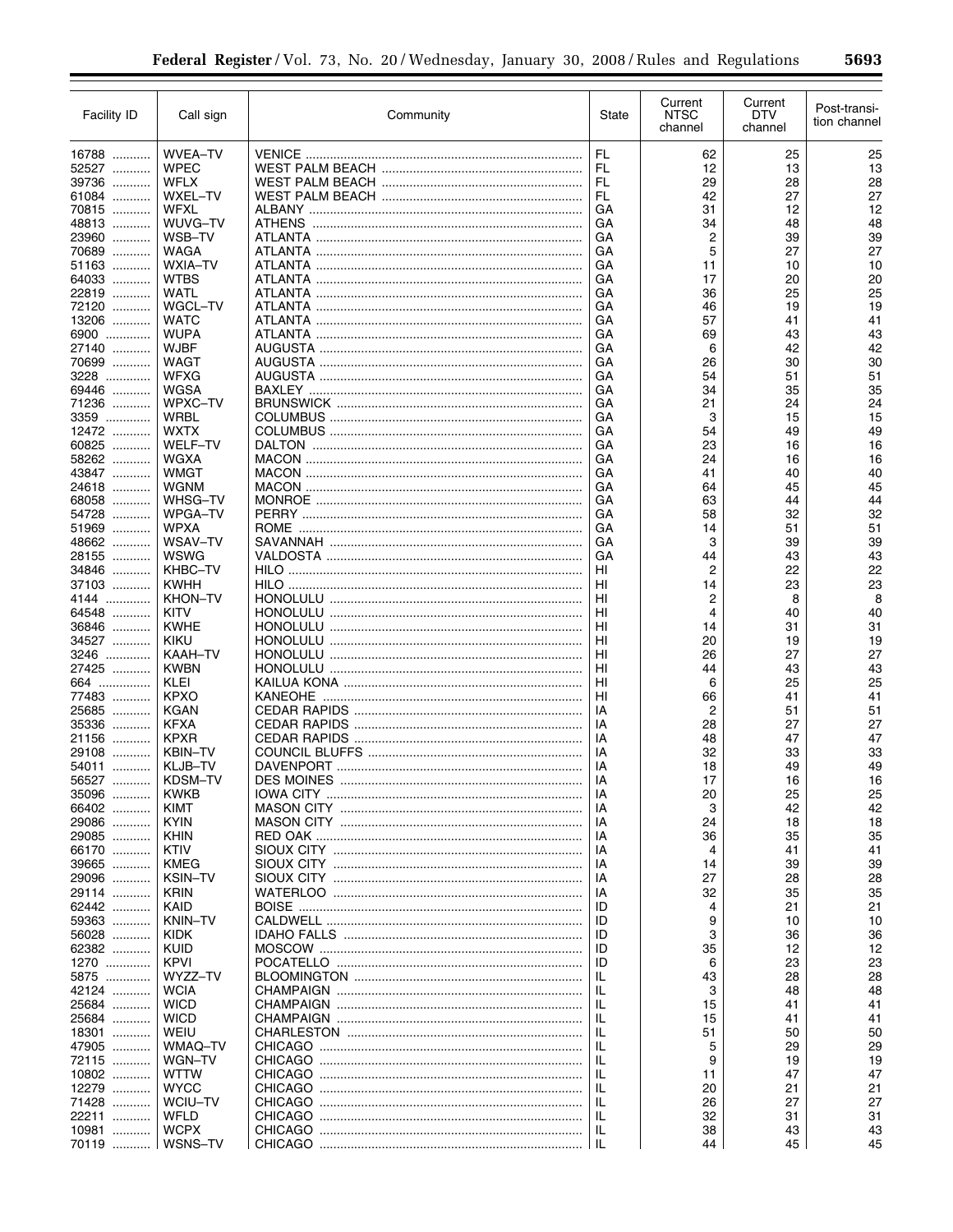| <b>Facility ID</b>       | Call sign                     | Community      | State    | Current<br><b>NTSC</b><br>channel | Current<br>DTV<br>channel | Post-transi-<br>tion channel |
|--------------------------|-------------------------------|----------------|----------|-----------------------------------|---------------------------|------------------------------|
| 70852                    | <b>WAND</b>                   |                | IL       | 17                                | 18                        | 18                           |
| 16363                    | <b>WBUI</b>                   | <b>DECATUR</b> | IL       | 23                                | 22                        | 22                           |
| 70536                    | WSEC                          |                | IL       | 14                                | 15                        | 15                           |
| 998                      | WWTO-TV                       | LASALLE        | IL       | 35                                | 10                        | 10                           |
| 70537                    | <b>WMEC</b>                   |                | IL       | 22                                | 21                        | 21                           |
| 67786<br>73319           | <b>WTCT</b><br>WQAD-TV        |                | IL<br>IL | 27<br>8                           | 17<br>38                  | 17<br>38                     |
| 5468                     | WQPT-TV                       |                | IL       | 24                                | 23                        | 23                           |
| 4301                     | WUSI-TV                       |                | IL       | 16                                | 19                        | 19                           |
| 42121                    | WMBD-TV                       |                | IL       | 31                                | 30                        | 30                           |
| 28311                    | <b>WTVP</b>                   |                | IL       | 47                                | 46                        | 46                           |
| 71561                    | <b>WQEC</b>                   |                | IL<br>IL | 27<br>17                          | 34                        | 34<br>16                     |
| 72945<br>25686           | <b>WTVO</b><br><b>WICS</b>    |                | IL       | 20                                | 16<br>42                  | 42                           |
| 68939                    | WILL-TV                       |                | IL       | 12                                | 9                         | 9                            |
| 67787                    | <b>WINM</b>                   |                | IN       | 63                                | 12                        | 12                           |
| 56523                    | WTTV                          |                | ΙN       | 4                                 | 48                        | 48                           |
| 66536                    | WTIU                          |                | IN       | 30                                | 14                        | 14                           |
| 10253                    | <b>WIPX</b>                   |                | IN       | 63                                | 27                        | 27                           |
| 13991<br>.<br>72041<br>. | <b>WFIE</b><br>WEVV           |                | IN<br>IN | 14<br>44                          | 46<br>45                  | 46<br>45                     |
| 73905                    | <b>WPTA</b>                   |                | IN       | 21                                | 24                        | 24                           |
| 13960                    | WISE-TV                       |                | ΙN       | 33                                | 19                        | 19                           |
| 22108                    | <b>WFWA</b>                   |                | IN       | 39                                | 40                        | 40                           |
| 48772                    | WPWR-TV                       |                | IN       | 50                                | 51                        | 51                           |
| 49803                    | <b>WYIN</b>                   |                | IN       | 56                                | 17                        | 17                           |
| 32334                    | <b>WJYS</b>                   |                | IN       | 62                                | 36                        | 36                           |
| 40877<br>39269           | <b>WRTV</b><br>WISH-TV        |                | IN<br>IN | 6<br>8                            | 25<br>9                   | 25<br>9                      |
| 41397                    | <b>WFYI</b>                   |                | IN       | 20                                | 21                        | 21                           |
| 37102                    | WHMB-TV                       |                | IN       | 40                                | 16                        | 16                           |
| 146                      | <b>WXIN</b>                   |                | IN       | 59                                | 45                        | 45                           |
| 73204                    | <b>WLFI-TV</b>                |                | IN       | 18                                | 11                        | 11                           |
| 28462                    | WNDY-TV                       |                | IN       | 23                                | 32                        | 32                           |
| 67869                    | <b>WKOI-TV</b>                |                | IN       | 43                                | 39                        | 39                           |
| 34167<br>41674           | <b>WFTE</b><br>WNDU-TV        |                | IN<br>IN | 58<br>16                          | 51<br>42                  | 51<br>42                     |
| 41671<br>.               | <b>WNIT</b>                   |                | IN       | 34                                | 35                        | 35                           |
| 36117                    | WHME-TV                       |                | ΙN       | 46                                | 48                        | 48                           |
| 162115                   |                               |                | ΚS       |                                   | 19                        | 19                           |
| 79258                    | <b>KDCK</b>                   |                | ΚS       | .                                 | 21                        | 21                           |
| 60675                    | <b>KOOD</b>                   | <b>HAYS</b>    | ΚS       | 9                                 | 16                        | 16                           |
| 77063                    | <b>KSCC</b><br><b>KAAS-TV</b> |                | ΚS<br>ΚS | 36                                | 35                        | 35<br>17                     |
| 11912<br>72358           | <b>KSNW</b>                   |                | ΚS       | 18<br>3                           | 17<br>45                  | 45                           |
| 11911                    | <b>KSAS-TV</b>                | <b>WICHITA</b> | KS       | 24                                | 26                        | 26                           |
| 72348                    | <b>KSWC</b>                   |                | κs       | 33                                | 31                        | 31                           |
| 34171                    | WKAS                          |                | ΚY       | 25                                | 26                        | 26                           |
| 27696                    | WLJC-TV                       |                | ΚY       | 65                                | 7                         | 7                            |
| 71861<br>.               | WKYU-TV                       |                | KY       | 24                                | 18                        | 18                           |
| 61217<br>34177           | <b>WNKY</b><br>WKGB-TV        |                | ΚY<br>ΚY | 40<br>53                          | 16<br>48                  | 16<br>48                     |
| 34204                    | WCVN-TV                       |                | ΚY       | 54                                | 24                        | 24                           |
| 64017                    | WDKY-TV                       |                | ΚY       | 56                                | 4                         | $\overline{4}$               |
| 34181<br>.               | WKZT-TV                       |                | ΚY       | 23                                | 43                        | 43                           |
| 37809                    | WAGV                          |                | ΚY       | 44                                | 51                        | 51                           |
| 34196                    | WKHA                          |                | ΚY       | 35                                | 16                        | 16                           |
| 24915                    | WYMT-TV                       |                | ΚY       | 57                                | 12                        | 12                           |
| 73203<br>24914           | <b>WLEX-TV</b><br>WKYT-TV     |                | ΚY<br>ΚY | 18<br>27                          | 39<br>13                  | 39<br>13                     |
| 34207                    | <b>WKLE</b>                   |                | ΚY       | 46                                | 42                        | 42                           |
| 34211<br>.               | <b>WKON</b>                   |                | ΚY       | 52                                | 44                        | 44                           |
| 13989                    | WAVE                          |                | ΚY       | 3                                 | 47                        | 47                           |
| 21432                    | WKPC-TV                       |                | ΚY       | 15                                | 17                        | 17                           |
| 73692                    | <b>WBNA</b>                   |                | ΚY       | 21                                | 8                         | 8                            |
| 53939<br>.               | <b>WLKY-TV</b>                |                | ΚY       | 32                                | 26                        | 26                           |
| 28476<br>34195           | <b>WDRB</b><br>WKMJ-TV        |                | ΚY<br>ΚY | 41<br>68                          | 49<br>38                  | 49<br>38                     |
| 34212                    | WKMA-TV                       |                | ΚY       | 35                                | 42                        | 42                           |
| 34202                    | <b>WKMR</b>                   |                | KY       | 38                                | 15                        | 15                           |
| 23128                    | WUPX-TV                       |                | ΚY       | 67                                | 21                        | 21                           |
| 34174                    | <b>WKMU</b>                   |                | KY       | 21                                | 36                        | 36                           |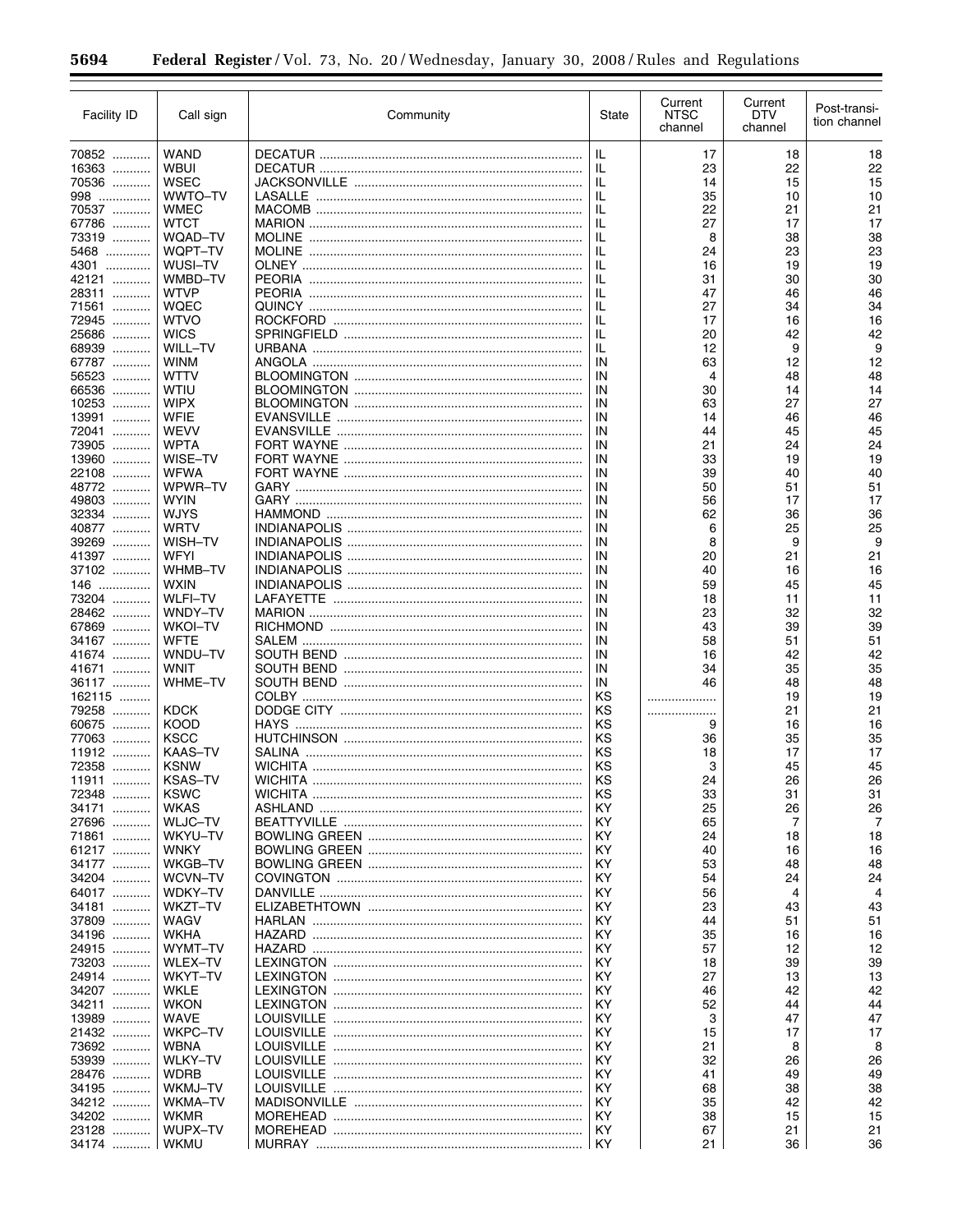| Facility ID         | Call sign                  | Community      | State     | Current<br><b>NTSC</b><br>channel | Current<br>DTV<br>channel | Post-transi-<br>tion channel |
|---------------------|----------------------------|----------------|-----------|-----------------------------------|---------------------------|------------------------------|
| 39738               | WXIX-TV                    |                | <b>KY</b> | 19                                | 29                        | 29                           |
| 34205<br>.          | WKOH                       |                | KY        | 31                                | 30                        | 30                           |
| 51991               | WPSD-TV                    |                | KY        | 6                                 | 32                        | 32                           |
| 65758<br>.          | <b>WKPD</b>                |                | KY        | 29                                | 41                        | 41                           |
| 34200               | <b>WKPI-TV</b>             |                | KY        | 22                                | 24                        | 24                           |
| 34222<br>.          | WKSO-TV                    |                | KY        | 29                                | 14                        | 14                           |
| 38590<br>.          | KLPA-TV                    |                | LA        | 25                                | 26                        | 26                           |
| 38586<br>.          | <b>WLPB-TV</b>             |                | LA        | 27                                | 25                        | 25                           |
| 70021<br>.          | <b>WVLA</b>                |                | LA        | 33                                | 34                        | 34                           |
| 12520<br>.<br>83945 | WGMB<br>WHMM-DT            |                | LA        | 44                                | 45                        | 45<br>42                     |
| .<br>33471<br>.     | <b>KATC</b>                |                | LA<br>LA  | .<br>3                            | 42<br>28                  | 28                           |
| 33471               | KATC                       |                | LA        | 3                                 | 28                        | 28                           |
| 33261               | <b>KADN</b>                |                | LA        | 15                                | 16                        | 16                           |
| 38588               | KLPB-TV                    |                | LA        | 24                                | 23                        | 23                           |
| 38587               | KLTL-TV                    |                | LA        | 18                                | 20                        | 20                           |
| 74192               | WWL-TV                     |                | LA        | 4                                 | 36                        | 36                           |
| 37106<br>.          | WHNO                       |                | LA        | 20                                | 21                        | 21                           |
| 21729<br>.          | <b>WPXL</b>                | NEW ORLEANS    | LA        | 49                                | 50                        | 50                           |
| 70482<br>.          | <b>KSLA-TV</b>             |                | LA        | 12                                | 17                        | 17                           |
| 12525               | <b>KMSS-TV</b>             |                | LA        | 33                                | 34                        | 34                           |
| 73706<br>.          | <b>KSHV</b>                |                | LA        | 45                                | 44                        | 44                           |
| 13938<br>.<br>38584 | WUPL<br><b>KMCT-TV</b>     | <b>SLIDELL</b> | LA<br>LA  | 54<br>39                          | 24                        | 24<br>38                     |
| 72099               | WGBH-TV                    |                | MA        | 2                                 | 38<br>19                  | 19                           |
| 25456               | WBZ-TV                     |                | MA        | 4                                 | 30                        | 30                           |
| 65684               | WCVB-TV                    |                | MA        | 5                                 | 20                        | 20                           |
| 6463                | <b>WFXT</b>                |                | MA        | 25                                | 31                        | 31                           |
| 72098               | WGBX-TV                    |                | MA        | 44                                | 43                        | 43                           |
| 7692                | <b>WBPX</b>                |                | MA        | 68                                | 32                        | 32                           |
| 73238               | <b>WLVI-TV</b>             |                | MA        | 56                                | 41                        | 41                           |
| 41436               | <b>WMFP</b>                |                | MA        | 62                                | 18                        | 18                           |
| 22591               | <b>WLNE-TV</b>             |                | MA        | 6                                 | 49                        | 49                           |
| 3978                | <b>WLWC</b>                |                | MA        | 28                                | 22                        | 22                           |
| 6868                | <b>WWLP</b>                |                | MA        | 22                                | 11                        | 11                           |
| 6476                | <b>WDPX</b>                |                | MA        | 58                                | 40                        | 40                           |
| 30577               | <b>WUNI</b>                |                | MA        | 27                                | 29                        | 29                           |
| 18783<br>10758      | <b>WYDN</b><br><b>WBFF</b> |                | MA<br>MD  | 48<br>45                          | 47<br>46                  | 47<br>46                     |
| 7933                | WNUV                       |                | <b>MD</b> | 54                                | 40                        | 40                           |
| 40626               | <b>WFPT</b>                |                | MD        | 62                                | 28                        | 28                           |
| 65943               | <b>WWPB</b>                |                | <b>MD</b> | 31                                | 44                        | 44                           |
| 71218               | WBOC-TV                    |                | MD        | 16                                | 21                        | 21                           |
| 39656<br>.          | <b>WMEA-TV</b>             |                | ME        | 26                                | 45                        | 45                           |
| 39649<br>.          | WMED-TV                    |                | МE        | 13                                | 10                        | 10                           |
| 39648<br>.          | WMEB-TV                    |                | ME        | 12                                | 9                         | 9                            |
| 25683               | WGME-TV                    |                | МE        | 13                                | 38                        | 38                           |
| 53065               | <b>WPXT</b>                |                | ME        | 51                                | 43                        | 43                           |
| 16530               | WDCQ-TV                    |                | МI        | 35                                | 15                        | 15                           |
| 10212               | WOTV                       |                | MI        | 41                                | 20                        | 20                           |
| 71871               | <b>WZPX</b>                |                | MI        | 43                                | 44                        | 44                           |
| 41221               | WNEM-TV<br><b>WCMV</b>     |                | МI<br>МI  | 5<br>27                           | 22<br>17                  | 22<br>17                     |
| 9922<br>25396       | WFQX-TV                    |                | МI        | 33                                | 47                        | 47                           |
| 21254               | WTOM-TV                    |                | MI        | 4                                 | 35                        | 35                           |
| 53114               | WDIV-TV                    |                | МI        | 4                                 | 45                        | 45                           |
| 74211               | <b>WMYD</b>                |                | МI        | 20                                | 21                        | 21                           |
| 16817               | WTVS                       |                | МI        | 56                                | 43                        | 43                           |
| 21737               | WSMH                       |                | МI        | 66                                | 16                        | 16                           |
| 36838               | WOOD-TV                    |                | МI        | 8                                 | 7                         | 7                            |
| 68433               | WXMI                       |                | МI        | 17                                | 19                        | 19                           |
| 24784               | WGVU-TV                    |                | МI        | 35                                | 11                        | 11                           |
| 29706               | <b>WHTV</b>                |                | МI        | 18                                | 34                        | 34                           |
| 24783               | WGVK                       |                | МI        | 52                                | 5                         | 5                            |
| 11033               | WLLA                       |                | МI        | 64                                | 45                        | 45                           |
| 74094<br>36533      | WSYM-TV<br><b>WLAJ</b>     |                | МI<br>MI  | 47<br>53                          | 38<br>51                  | 38<br>51                     |
| 21259               | WLUC-TV                    |                | МI        | 6                                 | 35                        | 35                           |
| 455                 | WADL                       |                | МI        | 38                                | 39                        | 39                           |
| 67781               | WTLJ                       |                | MI        | 54                                | 24                        | 24                           |
| 72052               | <b>WEYI-TV</b>             |                | МI        | 25                                | 30                        | 30                           |
| 67792               | <b>WAQP</b>                |                | MI        | 49                                | 48                        | 48                           |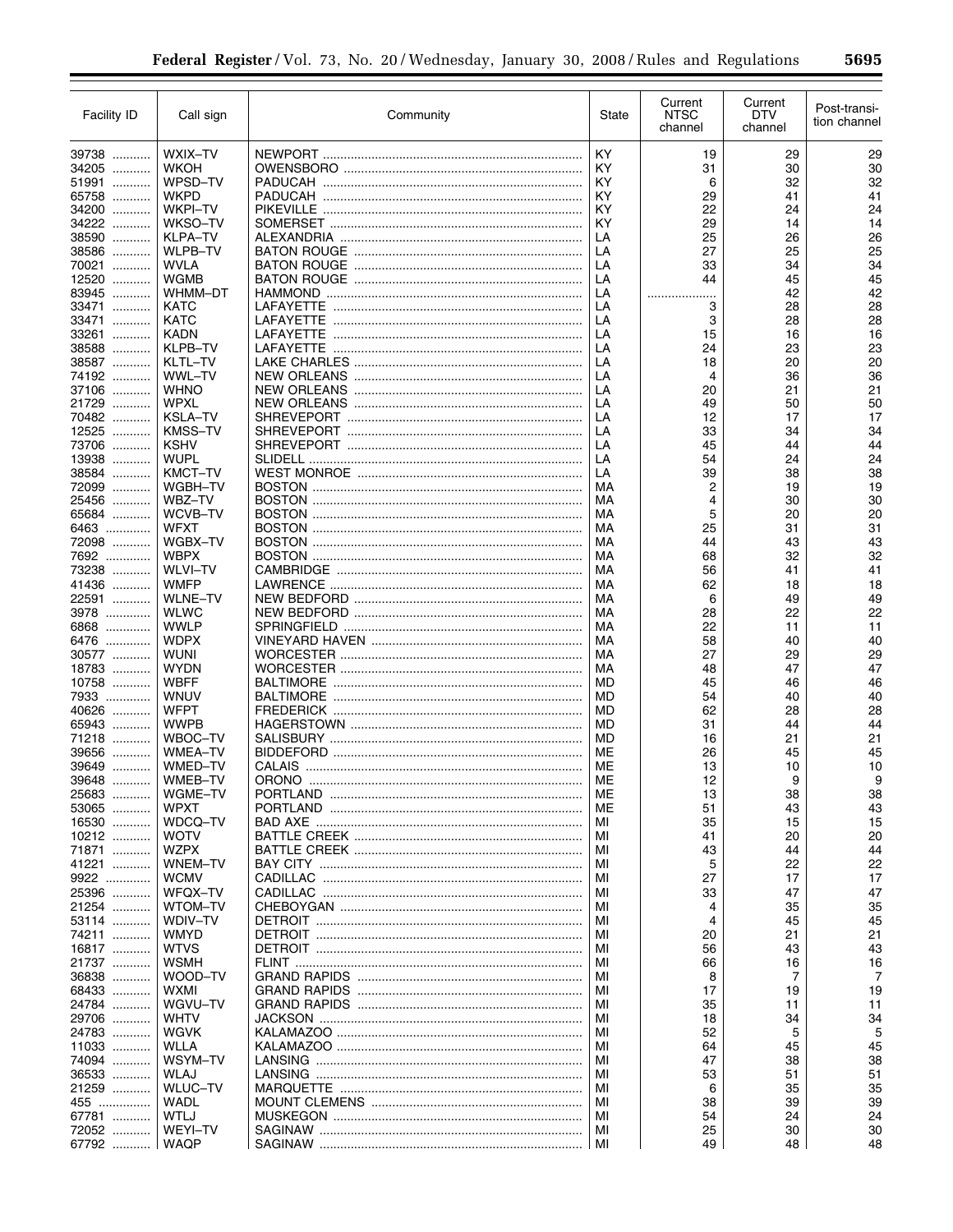| Facility ID    | Call sign                     | Community       | State           | Current<br><b>NTSC</b><br>channel | Current<br><b>DTV</b><br>channel | Post-transi-<br>tion channel |
|----------------|-------------------------------|-----------------|-----------------|-----------------------------------|----------------------------------|------------------------------|
| 49579          | <b>KAWB</b>                   | <b>BRAINERD</b> | <b>MN</b>       | 22                                | 28                               | 28                           |
| 132606         | KCGE-DT                       |                 | ΜN              | .<br>                             | 16                               | 16                           |
| 4691           | KDLH                          |                 | ΜN              | 3                                 | 33                               | 33                           |
| 35525          | KODS-TV                       |                 | ΜN              | 21                                | 17                               | 17                           |
| 9629           | WCCO-TV                       |                 | ΜN              | 4                                 | 32                               | 32                           |
| 36395<br>35906 | <b>KMWB</b><br>KXLT-TV        |                 | ΜN<br>ΜN        | 23<br>47                          | 22<br>46                         | 22<br>46                     |
| 35907          | <b>KPXM</b>                   |                 | ΜN              | 41                                | 40                               | 40                           |
| 68594          | <b>KTCA</b>                   |                 | ΜN              | 2                                 | 34                               | 34                           |
| 71558          | <b>KSMN</b>                   |                 | <b>MN</b>       | 20                                | 15                               | 15                           |
| 19593          | <b>KBSI</b>                   |                 | <b>MO</b>       | 23                                | 22                               | 22                           |
| 41110          | <b>KRCG</b>                   |                 | <b>MO</b>       | 13                                | 12                               | 12                           |
| 48521          | KNLJ                          |                 | МO              | 25                                | 20                               | 20                           |
| 11291<br>41230 | <b>WDAF-TV</b><br><b>KCTV</b> |                 | МO<br><b>MO</b> | 4<br>5                            | 34<br>24                         | 34<br>24                     |
| 53843          | <b>KCPT</b>                   |                 | МO              | 19                                | 18                               | 18                           |
| 64444          | <b>KCWE</b>                   |                 | МO              | 29                                | 31                               | 31                           |
| 59444          | KSHB-TV                       |                 | МO              | 41                                | 42                               | 42                           |
| 33337          | <b>KPXE</b>                   |                 | МO              | 50                                | 51                               | 51                           |
| 33336          | KSMO-TV                       |                 | МO              | 62                                | 47                               | 47                           |
| 21251          | <b>KTVO</b>                   |                 | МO              | 3                                 | 33                               | 33                           |
| 4326           | <b>KMOS-TV</b>                |                 | МO              | 6                                 | 15                               | 15                           |
| 51102          | <b>KOZK</b>                   |                 | <b>MO</b>       | 21                                | 23                               | 23                           |
| 3659           | <b>KSFX-TV</b>                |                 | МO              | 27                                | 28                               | 28                           |
| 999<br>35693   | KTAJ-TV<br>KTVI               |                 | <b>MO</b><br>МO | 16<br>$\overline{c}$              | 21                               | 21<br>43                     |
| 35417          | <b>KPLR-TV</b>                |                 | <b>MO</b>       | 11                                | 43<br>26                         | 26                           |
| 48525          | <b>KNLC</b>                   |                 | МO              | 24                                | 14                               | 14                           |
| 56524          | KDNL-TV                       |                 | <b>MO</b>       | 30                                | 31                               | 31                           |
| 43197          | <b>WMAH-TV</b>                |                 | MS              | 19                                | 16                               | 16                           |
| 43203          | WABG-TV                       |                 | MS              | 6                                 | 32                               | 32                           |
| 60830          | WBUY-TV                       |                 | MS              | 40                                | 41                               | 41                           |
| 21250          | <b>WDAM-TV</b>                |                 | MS              | 7                                 | 28                               | 28                           |
| 24314          | <b>WGBC</b>                   |                 | MS              | 30                                | 31                               | 31                           |
| 16539          | <b>WNTZ</b>                   |                 | MS              | 48                                | 49                               | 49                           |
| 35694          | <b>KTVQ</b>                   |                 | МT              | 2                                 | 10                               | 10                           |
| 5243           | <b>KSVI</b>                   |                 | МT              | 6                                 | 18                               | 18                           |
| 35724<br>35567 | KULR-TV<br><b>KRTV</b>        |                 | МT<br>МT        | 8<br>3                            | 11<br>7                          | 11<br>7                      |
| 34412          | <b>KFBB-TV</b>                |                 | МT              | 5                                 | 8                                | 8                            |
| 68717          | <b>KMTF</b>                   |                 | МT              | 10                                | 29                               | 29                           |
| 35455          | KPAX-TV                       | <b>MISSOULA</b> | МT              | 8                                 | 7                                | 7                            |
| 69300          | WUNF-TV                       |                 | <b>NC</b>       | 33                                | 25                               | 25                           |
| 70149          | WASV-TV                       |                 | <b>NC</b>       | 62                                | 45                               | 45                           |
| 65074          | <b>WGPX</b>                   |                 | <b>NC</b>       | 16                                | 14                               | 14                           |
| 30826          | <b>WBTV</b>                   |                 | <b>NC</b>       | 3                                 | 23                               | 23                           |
| 74070          | WSOC-TV                       |                 | NC.             | 9                                 | 34                               | 34                           |
| 49157          | <b>WCCB</b>                   |                 | NС              | 18                                | 27                               | 27                           |
| 32326<br>10645 | WCNC-TV<br>WTVI               |                 | NС<br>NС        | 36<br>42                          | 22<br>11                         | 22<br>11                     |
| 69292          | WUND-TV                       |                 | NC.             | 2                                 | 20                               | 20                           |
| 21245          | <b>WFPX</b>                   |                 | ΝC              | 62                                | 36                               | 36                           |
| 72064          | WFMY-TV                       |                 | <b>NC</b>       | 2                                 | 51                               | 51                           |
| 25544          | WUPN-TV                       |                 | NС              | 48                                | 33                               | 33                           |
| 54452          | <b>WLXI-TV</b>                |                 | <b>NC</b>       | 61                                | 43                               | 43                           |
| 57838          | WNCT-TV                       |                 | ΝC              | 9                                 | 10                               | 10                           |
| 69149          | WUNK-TV                       |                 | <b>NC</b>       | 25                                | 23                               | 23                           |
| 65919          | WHKY-TV                       |                 | NС              | 14                                | 40                               | 40                           |
| 37971          | WPXU-TV                       |                 | <b>NC</b>       | 35                                | 34                               | 34                           |
| 12793<br>35385 | WAXN-TV<br>WTWB-TV            |                 | ΝC<br><b>NC</b> | 64                                | 50                               | 50                           |
| 35385          | <b>WCWG</b>                   |                 | ΝC              | 20<br>20                          | 19<br>19                         | 19<br>19                     |
| 64611          | <b>WRAZ</b>                   |                 | <b>NC</b>       | 50                                | 49                               | 49                           |
| 20590          | <b>WRPX</b>                   |                 | ΝC              | 47                                | 15                               | 15                           |
| 48666          | <b>WECT</b>                   |                 | <b>NC</b>       | 6                                 | 44                               | 44                           |
| 72871          | WSFX-TV                       |                 | ΝC              | 26                                | 30                               | 30                           |
| 69332          | WUNJ-TV                       |                 | <b>NC</b>       | 39                                | 29                               | 29                           |
| 10133          | WRAY-TV                       |                 | ΝC              | 30                                | 42                               | 42                           |
| 53921          | WXII-TV                       |                 | NС              | 12                                | 31                               | 31                           |
| 414            | WXLV-TV                       |                 | <b>NC</b>       | 45                                | 29                               | 29                           |
| 53324          | KBME-TV                       |                 | ND              | 3                                 | 22                               | 22                           |
| 41427          | KFYR-TV                       |                 | ND              | 5                                 | 31                               | 31                           |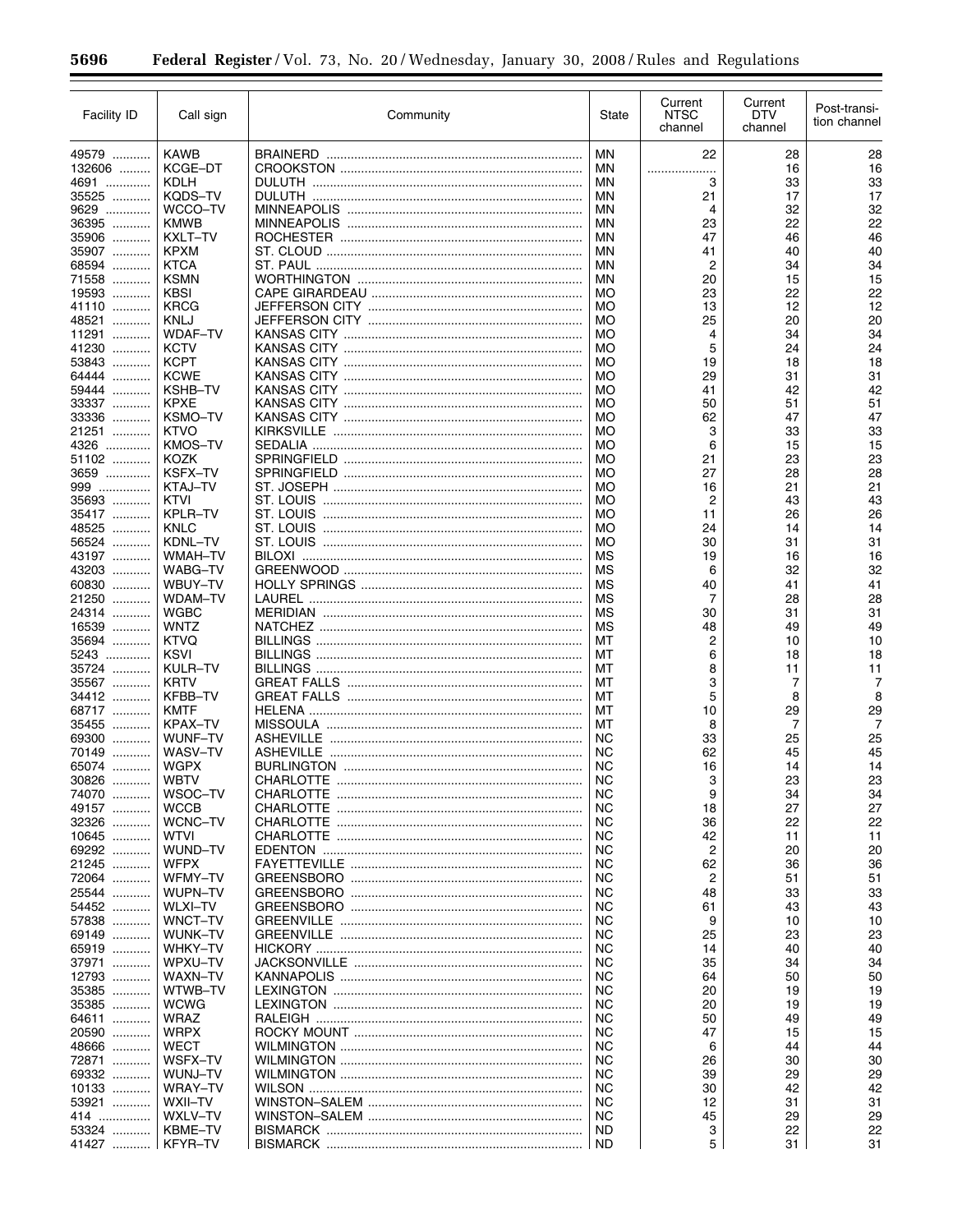| Facility ID              | Call sign                     | Community | State                  | Current<br><b>NTSC</b><br>channel | Current<br>DTV<br>channel | Post-transi-<br>tion channel     |
|--------------------------|-------------------------------|-----------|------------------------|-----------------------------------|---------------------------|----------------------------------|
| 55684                    | KXMA-TV                       |           | <b>ND</b>              | $\overline{c}$                    | 19                        | 19                               |
| 53315                    | <b>KJRE</b>                   |           | ND                     | 19                                | 20                        | 20                               |
| 22129                    | <b>WDAY-TV</b>                |           | ND                     | 6                                 | 21                        | 21                               |
| 61961                    | KVLY-TV                       |           | ND                     | 11                                | 44                        | 44                               |
| 53313                    | <b>KSRE</b>                   |           | <b>ND</b>              | 6                                 | 40                        | 40                               |
| 49134                    | KXJB-TV                       |           | <b>ND</b>              | 4                                 | 38                        | 38                               |
| 53318<br>55683           | <b>KWSE</b><br><b>KXMD-TV</b> |           | <b>ND</b><br><b>ND</b> | 4<br>11                           | 51<br>14                  | 51<br>14                         |
| 47987                    | KHNE-TV                       |           | <b>NE</b>              | 29                                | 28                        | 28                               |
| 47975                    | KLNE-TV                       |           | <b>NE</b>              | 3                                 | 26                        | 26                               |
| 72362                    | <b>KSNK</b>                   |           | <b>NE</b>              | 8                                 | 12                        | 12                               |
| 65528<br>.               | WOWT-TV                       |           | <b>NE</b>              | 6                                 | 22                        | 22                               |
| 53903                    | KETV                          |           | NE                     | $\overline{7}$                    | 20                        | 20                               |
| 47974                    | KYNE-TV                       |           | NE                     | 26                                | 17                        | 17                               |
| 51491<br>.               | <b>KPTM</b>                   |           | <b>NE</b>              | 42                                | 43                        | 43                               |
| 17683<br>.               | KDUH-TV<br>WPXG               |           | <b>NE</b><br><b>NH</b> | 4                                 | 7                         | 7                                |
| 48406<br>.<br>51864      | WNEU                          |           | <b>NH</b>              | 21<br>60                          | 33<br>34                  | 33<br>34                         |
| 23142                    | <b>WWSI</b>                   |           | <b>NJ</b>              | 62                                | 49                        | 49                               |
| 9739                     | WMCN-TV                       |           | NJ                     | .                                 | 44                        | 44                               |
| 7623<br>.                | WGTW-TV                       |           | <b>NJ</b>              | 48                                | 27                        | 27                               |
| 48481                    | <b>WNJS</b>                   |           | <b>NJ</b>              | 23                                | 22                        | 22                               |
| 48477                    | <b>WNJN</b>                   |           | <b>NJ</b>              | 50                                | 51                        | 51                               |
| 43952                    | WMBC-TV                       |           | NJ                     | 63                                | 18                        | 18                               |
| 74215                    | <b>WXTV</b>                   |           | NJ                     | 41                                | 40                        | 40                               |
| 20818                    | WFME-TV                       |           | NJ                     | 66                                | 29                        | 29                               |
| 61111                    | WMGM-TV                       |           | NJ                     | 40                                | 36                        | 36                               |
| 35313                    | KOB-TV                        |           | NM                     | 4                                 | 26                        | 26                               |
| 55528<br>993             | KNME-TV<br><b>KNAT-TV</b>     |           | NM<br>NM               | 5<br>23                           | 35<br>24                  | 35<br>24                         |
| 1151                     | KAZQ                          |           | NM                     | 32                                | 17                        | 17                               |
| 55049                    | <b>KASY-TV</b>                |           | <b>NM</b>              | 50                                | 45                        | 45                               |
| 55516                    | <b>KRWG-TV</b>                |           | NM                     | 22                                | 23                        | 23                               |
| 18338                    | <b>KENW</b>                   |           | NM                     | 3                                 | 32                        | 32                               |
| 32311                    | <b>KASA-TV</b>                |           | NM                     | $\overline{2}$                    | 27                        | 27                               |
| 60793                    | <b>KCHF</b>                   |           | NM                     | 11                                | 10                        | 10                               |
| 76268                    | <b>KWBQ</b>                   |           | NM                     | 19                                | 29                        | 29                               |
| 84215<br>.               | KNMD-TV                       |           | NM                     | .                                 | 9                         | 9                                |
| 35870<br>.               | KVVU-TV                       |           | <b>NV</b>              | 5                                 | 9                         | 9                                |
| 69677<br>.               | <b>KVBC</b>                   |           | <b>NV</b>              | 3                                 | $\overline{c}$            | $\overline{2}$<br>$\overline{7}$ |
| 35042<br>.<br>11683<br>. | <b>KLAS-TV</b><br><b>KLVX</b> |           | <b>NV</b><br><b>NV</b> | 8<br>10                           | $\overline{7}$<br>11      | 11                               |
| 67089<br>.               | <b>KINC</b>                   |           | <b>NV</b>              | 15                                | 16                        | 16                               |
| 10179<br>.               | <b>KVWB</b>                   |           | <b>NV</b>              | 21                                | 22                        | 22                               |
| 10195                    | <b>KFBT</b>                   |           | <b>NV</b>              | 33                                | 29                        | 29                               |
| 10179<br>.               | <b>KVMY</b>                   |           | <b>NV</b>              | 21                                | 22                        | 22                               |
| 10195                    | <b>KVCW</b>                   |           | <b>NV</b>              | 33                                | 29                        | 29                               |
| 63768                    | KBLR                          |           | <b>NV</b>              | 39                                | 40                        | 40                               |
| 59139                    | <b>KTVN</b>                   |           | <b>NV</b>              | 2                                 | 13                        | 13                               |
| 60307                    | <b>KRNV</b>                   |           | <b>NV</b>              | 4                                 | 7                         | 7                                |
| 63331                    | KOLO-TV                       |           | <b>NV</b>              | 8                                 | 9                         | 9                                |
| 48360                    | <b>KRXI-TV</b>                |           | <b>NV</b>              | 11                                | 44                        | 44                               |
| 73363<br>13933           | WNYT<br>WYPX                  |           | ΝY<br>ΝY               | 13<br>55                          | 12                        | 12<br>50                         |
| 23337                    | WBNG-TV                       |           | ΝY                     | 12                                | 50<br>7                   | 7                                |
| 62210                    | <b>WICZ</b>                   |           | ΝY                     | 40                                | 8                         | 8                                |
| 74034                    | WSKG-TV                       |           | ΝY                     | 46                                | 42                        | 42                               |
| 64547                    | WGRZ-TV                       |           | ΝY                     | 2                                 | 33                        | 33                               |
| 7780                     | WIVB-TV                       |           | ΝY                     | 4                                 | 39                        | 39                               |
| 54176                    | <b>WKBW</b>                   |           | ΝY                     | 7                                 | 38                        | 38                               |
| 71905                    | <b>WNLO</b>                   |           | ΝY                     | 23                                | 32                        | 32                               |
| 415                      | WUTV                          |           | ΝY                     | 29                                | 14                        | 14                               |
| 67784                    | WNYO-TV                       |           | ΝY                     | 49                                | 34                        | 34                               |
| 74156                    | <b>WRNN-TV</b>                |           | ΝY                     | .                                 | 48                        | 48                               |
| 57476                    | <b>WPTZ</b>                   |           | ΝY                     | 5                                 | 14                        | 14                               |
| 46755<br>.<br>67993      | <b>WCFE-TV</b><br>WTBY-TV     |           | ΝY<br>ΝY               | 57<br>54                          | 38<br>27                  | 38<br>27                         |
| 73964                    | WROC                          |           | ΝY                     | 8                                 | 45                        | 45                               |
| 57274                    | WXXI-TV                       |           | ΝY                     | 21                                | 16                        | 16                               |
| 413                      | WUHF                          |           | ΝY                     | 31                                | 28                        | 28                               |
| 73263                    | WMHT                          |           | ΝY                     | 17                                | 34                        | 34                               |
| 73264                    | <b>WCWN</b>                   |           | NY.                    | 45                                | 43                        | 43                               |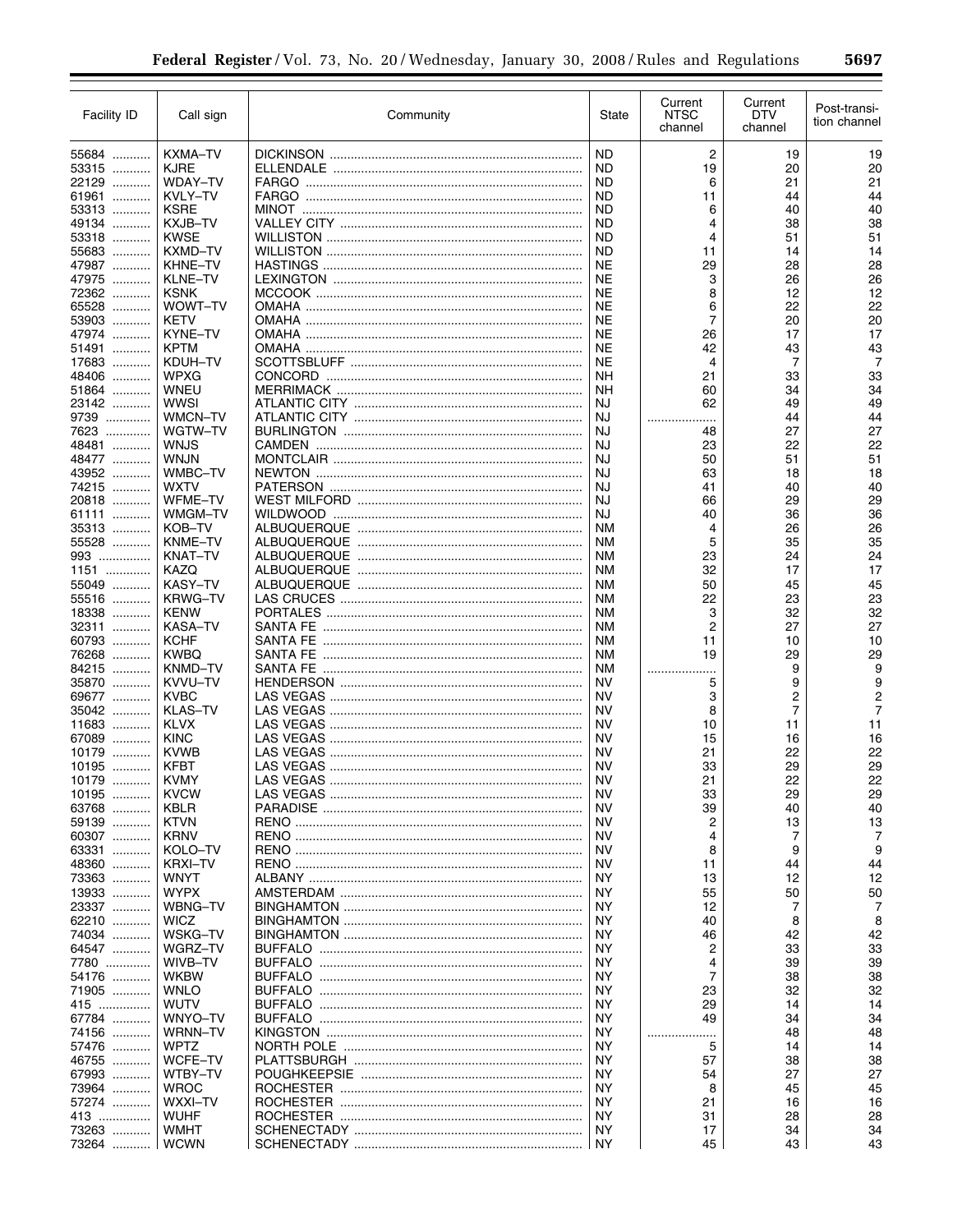| Facility ID    | Call sign                     | Community | State     | Current<br><b>NTSC</b><br>channel | Current<br><b>DTV</b><br>channel | Post-transi-<br>tion channel |
|----------------|-------------------------------|-----------|-----------|-----------------------------------|----------------------------------|------------------------------|
| 60553          | WFTY-TV                       |           | <b>NY</b> | 67                                | 23                               | 23                           |
| 74151          | <b>WTVH</b>                   |           | NY        | 5                                 | 47                               | 47                           |
| 73113          | WSYR-TV                       |           | NY        | 9                                 | 17                               | 17                           |
| 53734          | <b>WCNY-TV</b>                |           | NY        | 24                                | 25                               | 25                           |
| 58725          | WNYS-TV                       |           | ΝY        | 43                                | 44                               | 44<br>19                     |
| 40758<br>60654 | WSYT<br><b>WKTV</b>           |           | ΝY<br>NY  | 68<br>2                           | 19<br>29                         | 29                           |
| 57837          | WUTR                          |           | ΝY        | 20                                | 30                               | 30                           |
| 16747          | <b>WWTI</b>                   |           | NY        | 50                                | 21                               | 21                           |
| 49421<br>.     | <b>WEAO</b>                   |           | OΗ        | 49                                | 50                               | 50                           |
| 72958          | WBNX-TV                       |           | OΗ        | 55                                | 30                               | 30                           |
| 50147          | WOUB-TV                       |           | OΗ        | 20                                | 27                               | 27                           |
| 50141          | WOUC-TV                       |           | OΗ        | 44                                | 35                               | 35                           |
| 67893<br>43870 | <b>WDLI-TV</b><br><b>WOAC</b> |           | OΗ<br>OΗ  | 17<br>67                          | 39<br>47                         | 39<br>47                     |
| 21158          | <b>WWHO</b>                   |           | OΗ        | 53                                | 46                               | 46                           |
| 46979          | <b>WLWT</b>                   |           | OΗ        | 5                                 | 35                               | 35                           |
| 65666          | <b>WCET</b>                   |           | OΗ        | 48                                | 34                               | 34                           |
| 60556          | WQHS-TV                       |           | OΗ        | 61                                | 34                               | 34                           |
| 50781          | WCMH-TV                       |           | OΗ        | 4                                 | 14                               | 14                           |
| 56549          | <b>WSYX</b>                   |           | OΗ        | 6                                 | 13                               | 13                           |
| 71217          | WBNS-TV                       |           | OΗ        | 10                                | 21                               | 21                           |
| 74137<br>66185 | <b>WTTE</b><br>WOSU-TV        |           | OΗ<br>OΗ  | 28<br>34                          | 36<br>38                         | 36<br>38                     |
| 65690          | <b>WDTN</b>                   |           | OΗ        | 2                                 | 50                               | 50                           |
| 41458          | <b>WHIO-TV</b>                |           | OΗ        | 7                                 | 41                               | 41                           |
| 73155          | <b>WKEF</b>                   |           | OΗ        | 22                                | 51                               | 51                           |
| 411            | WRGT-TV                       |           | OН        | 45                                | 30                               | 30                           |
| 8532           | <b>WUAB</b>                   |           | OΗ        | 43                                | 28                               | 28                           |
| 41893          | WMFD-TV                       |           | OΗ        | 68                                | 12                               | 12                           |
| 11118          | WSFJ-TV                       |           | OΗ        | 51                                | 24                               | 24                           |
| 25065<br>66190 | <b>WPTO</b><br><b>WPBO</b>    |           | OН<br>OΗ  | 14<br>42                          | 28<br>43                         | 28<br>43                     |
| 39746          | <b>WOIO</b>                   |           | OΗ        | 19                                | 10                               | 10                           |
| 73354<br>.     | WNWO-TV                       |           | OΗ        | 24                                | 49                               | 49                           |
| 19190          | <b>WUPW</b>                   |           | OΗ        | 36                                | 46                               | 46                           |
| 72062          | WFMJ-TV                       |           | OΗ        | 21                                | 20                               | 20                           |
| 61216          | WHIZ-TV                       |           | OΗ        | 18                                | 40                               | 40                           |
| 35666          | <b>KTEN</b>                   |           | OK        | 10                                | 26                               | 26                           |
| 50194          | <b>KWET</b>                   |           | OK        | 12                                | 8                                | 8                            |
| 57431          | <b>KRSC-DT</b>                |           | OK        | 35                                | 36                               | 36                           |
| 50198<br>35645 | <b>KOET</b><br>KSWO-TV        |           | OK<br>OK  | 3<br>$\overline{7}$               | 31<br>11                         | 31<br>11                     |
| 66222<br>.     | <b>KFOR-TV</b>                |           | OK        | 4                                 | 27                               | 27                           |
| 67999          | KTBO-TV                       |           | OK        | 14                                | 15                               | 15                           |
| 35388          | KOKH-TV                       |           | OK        | 25                                | 24                               | 24                           |
| 50170          | <b>KOCB</b>                   |           | ΟK        | 34                                | 33                               | 33                           |
| 2566           | <b>KOPX</b>                   |           | OK        | 62                                | 50                               | 50                           |
| 7078           | <b>KTPX</b>                   |           | OK        | 44                                | 28                               | 28                           |
| 77480          | KTUZ-TV                       |           | ΟK        | 30                                | 29                               | 29                           |
| 35685          | <b>KTUL</b>                   |           | ΟK        | 8                                 | 10                               | 10                           |
| 11910<br>54420 | KOKI-TV<br><b>KTFO</b>        |           | ΟK<br>OK  | 23<br>41                          | 22<br>42                         | 22<br>42                     |
| 50588          | KOAB-TV                       |           | ΟR        | 3                                 | 11                               | 11                           |
| 35183          | <b>KUCW</b>                   |           | OR        | 23                                | 22                               | 22                           |
| 35189          | <b>KMTR</b>                   |           | ΟR        | 16                                | 17                               | 17                           |
| 50591          | KEPB-TV                       |           | OR        | 28                                | 29                               | 29                           |
| 8322           | <b>KLSR-TV</b>                |           | ΟR        | 34                                | 31                               | 31                           |
| 8284           | KOTI                          |           | OR        | 2                                 | 13                               | 13                           |
| 21649          | KATU                          |           | ΟR        | 2                                 | 43                               | 43                           |
| 35380          | <b>KOIN</b><br><b>KPIC</b>    |           | OR        | 6<br>4                            | 40                               | 40                           |
| 61551<br>31437 | <b>KTVC</b>                   |           | ΟR<br>OR  | 36                                | 19<br>18                         | 19<br>18                     |
| 35187          | <b>KTWC</b>                   |           | ΟR        | 46                                | 45                               | 45                           |
| 10192          | <b>KWBP</b>                   |           | OR        | 32                                | 33                               | 33                           |
| 10192          | <b>KRCW</b>                   |           | ΟR        | 32                                | 33                               | 33                           |
| 39884          | WFMZ-TV                       |           | <b>PA</b> | 69                                | 46                               | 46                           |
| 23341          | WTAJ-TV                       |           | PA        | 10                                | 32                               | 32                           |
| 20287          | WATM-TV                       |           | <b>PA</b> | 23                                | 24                               | 24                           |
| 60850          | WBPH-TV                       |           | PA        | 60                                | 9                                | 9                            |
| 49711          | WSEE-TV                       |           | РA        | 35                                | 16                               | 16                           |
| 13924          | WPCB-TV                       |           | <b>PA</b> | 40                                | 50                               | 50                           |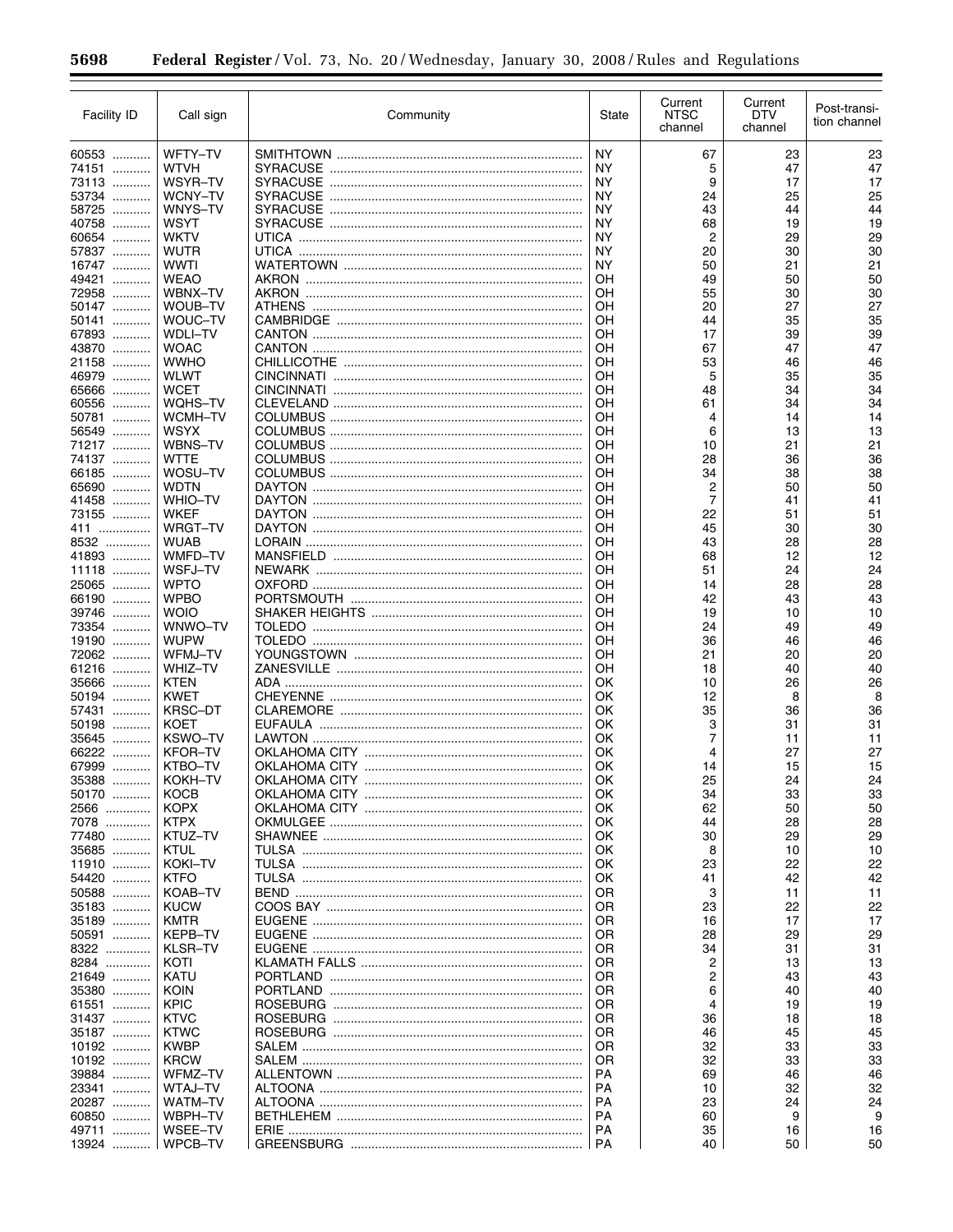| Facility ID         | Call sign                 | Community       | State                  | Current<br><b>NTSC</b><br>channel | Current<br>DTV<br>channel | Post-transi-<br>tion channel |
|---------------------|---------------------------|-----------------|------------------------|-----------------------------------|---------------------------|------------------------------|
| 73375               | <b>WOLF</b>               |                 | <b>PA</b>              | 56                                | 45                        | 45                           |
| 73120               | <b>WJAC-TV</b>            |                 | <b>PA</b>              | 6                                 | 34                        | 34                           |
| 23338               | <b>WLYH-TV</b>            |                 | <b>PA</b>              | 15                                | 23                        | 23                           |
| 25453               | KYW-TV                    |                 | <b>PA</b>              | 3                                 | 26                        | 26                           |
| 51568               | <b>WTXF-TV</b>            |                 | <b>PA</b>              | 29                                | 42                        | 42                           |
| 12499               | WPSG<br><b>KDKA-TV</b>    |                 | <b>PA</b><br><b>PA</b> | 57<br>2                           | 32<br>25                  | 32<br>25                     |
| 25454<br>65681      | <b>WTAE-TV</b>            |                 | <b>PA</b>              | 4                                 | 51                        | 51                           |
| 73910               | <b>WPXI</b>               |                 | <b>PA</b>              | 11                                | 48                        | 48                           |
| 73907               | <b>WPMY</b>               |                 | <b>PA</b>              | 22                                | 42                        | 42                           |
| 73875               | <b>WPGH-TV</b>            |                 | <b>PA</b>              | 53                                | 43                        | 43                           |
| 55305               | <b>WTVE</b>               |                 | <b>PA</b>              | 51                                | 25                        | 25                           |
| 73318<br>17010      | WNEP-TV<br>WYOU           |                 | <b>PA</b><br><b>PA</b> | 16<br>22                          | 49                        | 49<br>13                     |
| 47929               | <b>WVIA-TV</b>            |                 | <b>PA</b>              | 44                                | 13<br>41                  | 41                           |
| 64690<br>.          | <b>WQPX</b>               |                 | <b>PA</b>              | 64                                | 32                        | 32                           |
| 71225               | <b>WBRE-TV</b>            |                 | <b>PA</b>              | 28                                | 11                        | 11                           |
| 10213               | <b>WPMT</b>               |                 | <b>PA</b>              | 43                                | 47                        | 47                           |
| 61573<br>.          | <b>WVEO</b>               |                 | <b>PR</b>              | 44                                | 17                        | 17                           |
| 54443<br>.          | <b>WRFB</b>               |                 | <b>PR</b>              | 52                                | 51                        | 51                           |
| 18410<br>.<br>53863 | <b>WIDP</b><br>WIPM-DT    |                 | <b>PR</b><br><b>PR</b> | 46<br>3                           | 45<br>35                  | 45<br>35                     |
| 2175                | <b>WQTO</b>               |                 | <b>PR</b>              | 26                                | 25                        | 25                           |
| 29000               | WVOZ-TV                   |                 | <b>PR</b>              | 48                                | 47                        | 47                           |
| 52073               | <b>WAPA-TV</b>            |                 | <b>PR</b>              | 4                                 | 27                        | 27                           |
| 28954<br>.          | <b>WTCV</b>               |                 | <b>PR</b>              | 18                                | 32                        | 32                           |
| 58340<br>.          | <b>WJPX</b>               |                 | <b>PR</b>              | 24                                | 21                        | 21                           |
| 50063               | <b>WPXQ</b>               |                 | <b>RI</b>              | 69                                | 17                        | 17                           |
| 47404               | <b>WPRI-TV</b>            |                 | RI                     | 12                                | 13                        | 13                           |
| 56092<br>61003      | WSBE-TV<br><b>WEBA-TV</b> |                 | RI<br>SC               | 36<br>14                          | 21<br>33                  | 21<br>33                     |
| 61007               | WJWJ-TV                   |                 | SC                     | 16                                | 44                        | 44                           |
| 10587               | WCBD-TV                   |                 | SC                     | 2                                 | 50                        | 50                           |
| 21536<br>.          | <b>WCIV</b>               |                 | SC                     | 4                                 | 34                        | 34                           |
| 71297               | WCSC-TV                   |                 | SC                     | 5                                 | 47                        | 47                           |
| 37176<br>.          | WLTX                      |                 | SC                     | 19                                | 17                        | 17                           |
| 60963               | WOLO-TV                   |                 | SC                     | 25                                | 8                         | 8                            |
| 61013               | <b>WRLK-TV</b>            |                 | SC                     | 35                                | 32                        | 32                           |
| 61004<br>.<br>17012 | <b>WHMC</b><br>WPDE-TV    | <b>FLORENCE</b> | SC<br>SC               | 23<br>15                          | 9<br>16                   | 9<br>16                      |
| 61008               | WJPM-TV                   |                 | SC                     | 33                                | 45                        | 45                           |
| 61010<br>.          | <b>WNTV</b>               |                 | SC                     | 29                                | 9                         | 9                            |
| 60931               | WNEH                      |                 | SC                     | 38                                | 18                        | 18                           |
| 9054                | <b>WFXB</b>               |                 | SC                     | 43                                | 18                        | 18                           |
| 61009               | WNSC-TV                   |                 | SC                     | 30                                | 15                        | 15                           |
| 61011               | WRET-TV                   |                 | SC                     | 49                                | 43                        | 43                           |
| 61012<br>40902      | <b>WRJA-TV</b><br>WKTC    |                 | SC<br>SC               | 27                                | 28<br>39                  | 28<br>39                     |
| 17686               | KHSD-TV                   |                 | <b>SD</b>              | 63<br>11                          | 10                        | 10                           |
| 48660               | <b>KPRY</b>               |                 | SD                     | 4                                 | 19                        | 19                           |
| 17688               | KOTA-TV                   |                 | <b>SD</b>              | 3                                 | 2                         | 2                            |
| 41969               | KCLO-TV                   |                 | SD                     | 15                                | 16                        | 16                           |
| 41964               | KPLO-TV                   |                 | <b>SD</b>              | 6                                 | 13                        | 13                           |
| 60728               | <b>KCSD</b>               |                 | SD                     | 23                                | 24                        | 24                           |
| 55379               | KDLT-TV                   |                 | <b>SD</b>              | 46                                | 47                        | 47                           |
| 61072<br>59137      | <b>KUSD</b><br>WRCB-TV    |                 | <b>SD</b><br>TN        | 2<br>3                            | 34<br>13                  | 34<br>13                     |
| 65667               | <b>WTCI</b>               |                 | TN                     | 45                                | 29                        | 29                           |
| 71353               | WDSI                      |                 | TN                     | 61                                | 40                        | 40                           |
| 72060               | <b>WFLI-TV</b>            |                 | TN                     | 53                                | 42                        | 42                           |
| 28468               | <b>WNPX</b>               |                 | TN                     | 28                                | 36                        | 36                           |
| 40761               | WEMT                      |                 | TN                     | 39                                | 38                        | 38                           |
| 60820               | WPGD-TV                   |                 | TN                     | 50                                | 51                        | 51                           |
| 52628               | WPXK                      |                 | TN                     | 54                                | 23                        | 23                           |
| 71082               | WATE-TV                   |                 | TN<br>TN               | 6                                 | 26                        | 26                           |
| 35908<br>18267      | WVLT-TV<br><b>WKOP-TV</b> |                 | TN                     | 8<br>15                           | 30<br>17                  | 30<br>17                     |
| 19200               | WTNZ                      |                 | TN                     | 43                                | 34                        | 34                           |
| 83931               | WMAK                      |                 | TN                     | .                                 | 7                         | 7                            |
| 42061               | WKNO                      |                 | TN                     | 10                                | 29                        | 29                           |
| 11907               | WPTY-TV                   |                 | TN                     | 24                                | 25                        | 25                           |
| 68518               | <b>WLMT</b>               |                 | <b>TN</b>              | 30                                | 31                        | 31                           |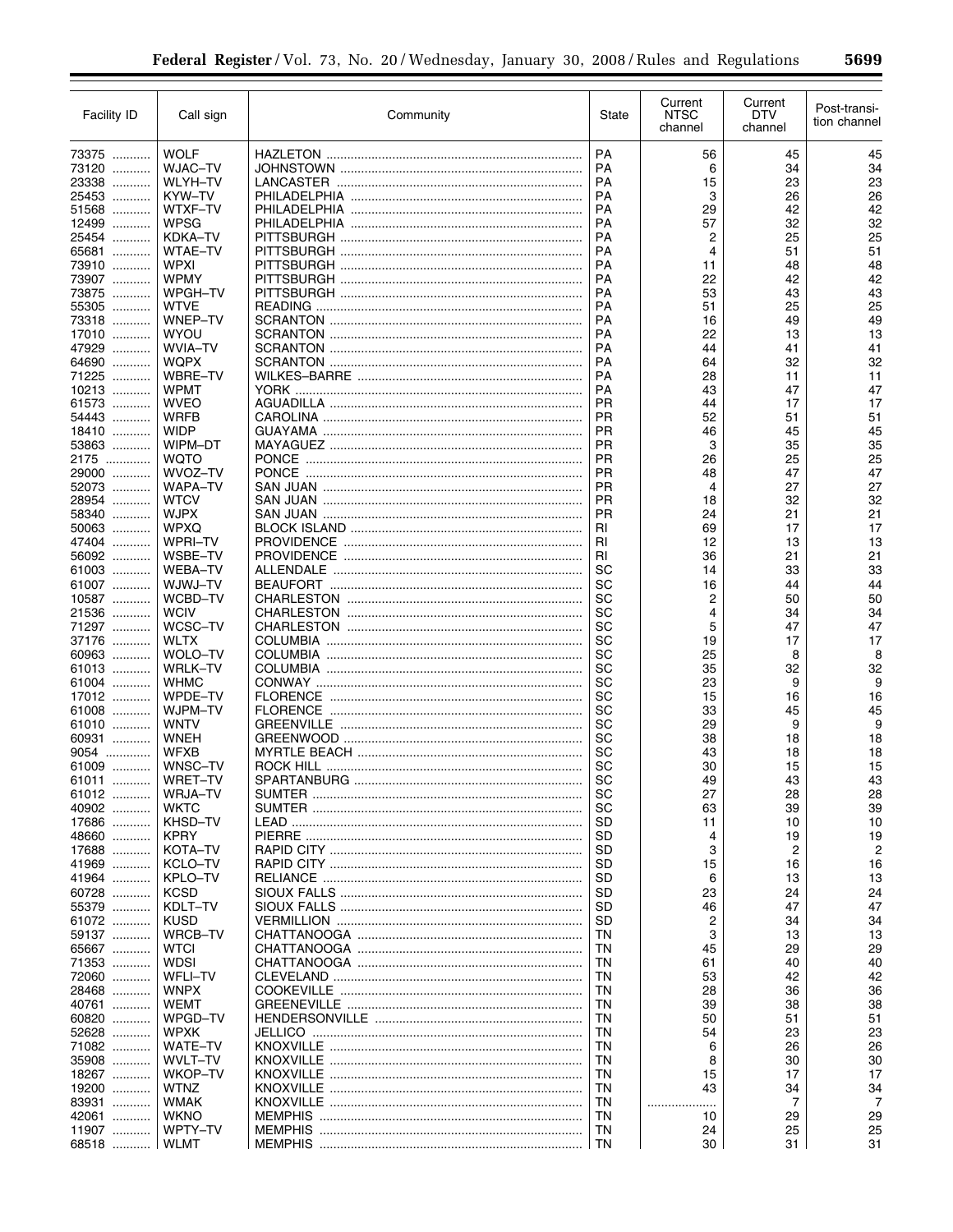| <b>Facility ID</b> | Call sign                     | Community                        | State    | Current<br><b>NTSC</b><br>channel | Current<br>DTV<br>channel | Post-transi-<br>tion channel |
|--------------------|-------------------------------|----------------------------------|----------|-----------------------------------|---------------------------|------------------------------|
| 21726              | WPXX-TV                       |                                  | ΤN       | 50                                | 51                        | 51                           |
| 11117              | <b>WHTN</b>                   |                                  | ΤN       | 39                                | 38                        | 38                           |
| 73188              | WKRN-TV                       |                                  | ΤN       | 2                                 | 27                        | 27                           |
| 418<br>9971        | <b>WZTV</b><br>WUXP-TV        |                                  | ΤN<br>ΤN | 17<br>30                          | 15<br>21                  | 15<br>21                     |
| 73310              | <b>WNAB</b>                   |                                  | ΤN       | 58                                | 23                        | 23                           |
| 18252              | WETP-TV                       |                                  | ΤN       | 2                                 | 41                        | 41                           |
| 306                | <b>KRBC-TV</b>                |                                  | ТX       | 9                                 | 29                        | 29                           |
| 59988              | KTAB-TV                       |                                  | тх       | 32                                | 24                        | 24                           |
| 60537              | KFTH-TV                       |                                  | тх       | 67                                | 36                        | 36                           |
| 1236<br>68834      | KACV-TV<br><b>KPXD</b>        |                                  | тх<br>тх | 2<br>68                           | 8<br>42                   | 8<br>42                      |
| 8564               | KLRU                          |                                  | тх       | 18                                | 22                        | 22                           |
| 35867              | <b>KVUE</b>                   |                                  | ТX       | 24                                | 33                        | 33                           |
| 35920              | <b>KXAN-TV</b>                |                                  | ТX       | 36                                | 21                        | 21                           |
| 33691              | <b>KEYE-TV</b>                |                                  | ТX       | 42                                | 43                        | 43                           |
| 144                | <b>KNVA</b>                   |                                  | ТX       | 54                                | 49                        | 49                           |
| 22589<br>12896     | <b>KFDM-TV</b><br>KITU-TV     |                                  | ТX<br>ТX | 6<br>34                           | 21<br>33                  | 21<br>33                     |
| 83715              | <b>KEYU</b>                   |                                  | ТX       |                                   | 31                        | 31                           |
| 12523              | <b>KVEO</b>                   |                                  | ТX       | 23                                | 24                        | 24                           |
| 58835              | <b>KPXB</b>                   | <b>CONROE</b>                    | ТX       | 49                                | 5                         | 5                            |
| 28324              | <b>KTBU</b>                   | CONROE                           | ТX       | 55                                | 42                        | 42                           |
| 10188              | KIII                          |                                  | ТX       | 3                                 | 8                         | 8                            |
| 25559<br>64877     | <b>KRIS-DT</b><br><b>KORO</b> |                                  | ТX<br>ТX | 6                                 | 13<br>27                  | 13<br>27                     |
| 49324              | <b>KERA-TV</b>                |                                  | ТX       | 28<br>13                          | 14                        | 14                           |
| 17037              | <b>KDFI</b>                   |                                  | ТX       | 27                                | 36                        | 36                           |
| 22201<br>.         | <b>KDAF</b>                   |                                  | ТX       | 33                                | 32                        | 32                           |
| 35994              | KXTX-TV                       |                                  | ТX       | 39                                | 40                        | 40                           |
| 73701<br>.         | <b>KMPX</b>                   |                                  | ТX       | 29                                | 30                        | 30                           |
| 49326              | <b>KDTN</b>                   |                                  | ТX       | 2                                 | 43                        | 43                           |
| 32621<br>.         | <b>KVAW</b><br>KDBC-TV        |                                  | ТX<br>ТX | 16<br>4                           | 18                        | 18                           |
| 33764<br>33716     | <b>KFOX-TV</b>                |                                  | ТX       | 14                                | 18<br>15                  | 18<br>15                     |
| 51708<br>.         | KINT-TV                       |                                  | ТX       | 26                                | 25                        | 25                           |
| 68753              | <b>KTFN</b>                   |                                  | ТX       | 65                                | 51                        | 51                           |
| 51517              | <b>KTXA</b>                   |                                  | ТX       | 21                                | 18                        | 18                           |
| 64984              | <b>KTMD</b>                   |                                  | ТX       | 47                                | 48                        | 48                           |
| 42359              | <b>KTAQ</b>                   |                                  | ТX       | 47                                | 46                        | 46                           |
| 34457<br>12913     | <b>KGBT-TV</b><br>KLUJ-TV     |                                  | ТX<br>ТX | 4<br>44                           | 31<br>34                  | 31<br>34                     |
| 56079              | <b>KMBH</b>                   |                                  | ТX       | 60                                | 38                        | 38                           |
| 53117<br>.         | <b>KPRC-TV</b>                |                                  | ТX       | 2                                 | 35                        | 35                           |
| 12895<br>.         | <b>KETH-TV</b>                |                                  | ТX       | 14                                | 24                        | 24                           |
| 51569              | <b>KTXH</b>                   | <b>HOUSTON</b>                   | ТX       | 20                                | 19                        | 19                           |
| 23394              | <b>KHCW</b>                   |                                  | тх       | 39                                | 38                        | 38                           |
| 69531<br>.         | KZJL                          |                                  | тх       | 61                                | 44                        | 44                           |
| 60534<br>55643     | <b>KSTR-TV</b><br>KETK-TV     |                                  | ТX<br>ТX | 49<br>56                          | 48<br>22                  | 48<br>22                     |
| 51518              | <b>KRRT</b>                   |                                  | ΤХ       | 35                                | 32                        | 32                           |
| 51479              | KLDO-TV                       |                                  | тх       | 27                                | 19                        | 19                           |
| 70917              | KFXK                          |                                  | тх       | 51                                | 31                        | 31                           |
| 65355              | KTXT-TV                       |                                  | ТX       | 5                                 | 39                        | 39                           |
| 55031<br>.         | KJTV-TV                       |                                  | тх       | 34                                | 35                        | 35                           |
| 69692<br>55644     | <b>KNVO</b><br><b>KYTX</b>    |                                  | ТX<br>тх | 48<br>19                          | 49<br>18                  | 49<br>18                     |
| 12524              | KPEJ                          | ODESSA ………………………………………………………………… | ТX       | 24                                | 23                        | 23                           |
| 27300              | KHCE-TV                       |                                  | тх       | 23                                | 16                        | 16                           |
| 56528              | KABB                          |                                  | тх       | 29                                | 30                        | 30                           |
| 64969              | <b>KVDA</b>                   |                                  | тх       | 60                                | 38                        | 38                           |
| 10245              | <b>KCEN-TV</b>                |                                  | ТX       | 6                                 | 9                         | 9                            |
| 35648              | KTAL-TV                       |                                  | ТX       | 6                                 | 15                        | 15                           |
| 35846<br>73101     | <b>KVCT</b><br>KAVU-TV        |                                  | тх<br>тх | 19<br>25                          | 11<br>15                  | 11<br>15                     |
| 9781               | <b>KXXV</b>                   |                                  | ТX       | 25                                | 26                        | 26                           |
| 6673               | KWBU-TV                       |                                  | ТX       | 34                                | 20                        | 20                           |
| 43328              | <b>KRGV-TV</b>                |                                  | ТX       | 5                                 | 13                        | 13                           |
| 69582              | <b>KUEN</b>                   |                                  | UT       | 9                                 | 36                        | 36                           |
| 1136               | KUWB                          |                                  | UT       | 30                                | 48                        | 48                           |
| 57884              | <b>KUPX</b>                   |                                  | UT       | 16                                | 29<br>19                  | 29                           |
| 82576              | <b>KUES</b>                   |                                  |          |                                   |                           | 19                           |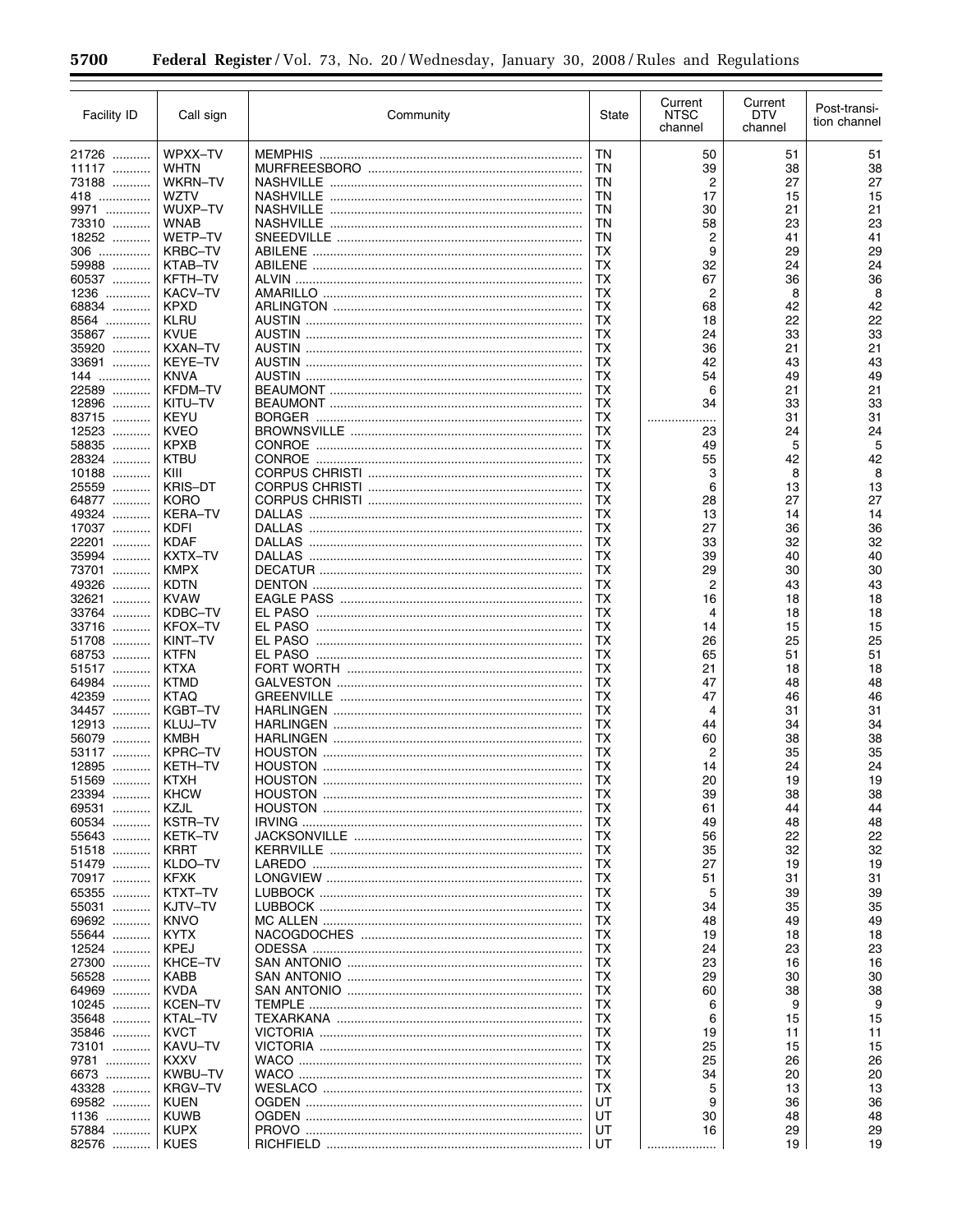| Facility ID         | Call sign                  | Community       | State           | Current<br><b>NTSC</b><br>channel | Current<br><b>DTV</b><br>channel | Post-transi-<br>tion channel |
|---------------------|----------------------------|-----------------|-----------------|-----------------------------------|----------------------------------|------------------------------|
| 35823               | <b>KUTV</b>                |                 | UT              | 2                                 | 34                               | 34                           |
| 68889               | <b>KTVX</b>                |                 | UT              | 4                                 | 40                               | 40                           |
| 6359                | <b>KSL-TV</b>              |                 | UT              | 5                                 | 38                               | 38                           |
| 69396               | <b>KUED</b>                |                 | UT              | $\overline{7}$                    | 42                               | 42                           |
| 35822               | KUSG                       | ST. GEORGE      | UT              | 12                                | 9                                | 9                            |
| 82585<br>.          | <b>KUEW</b>                |                 | UT              |                                   | 18                               | 18                           |
| 69532               | WFDC-TV                    |                 | VA              | 14                                | 15                               | 15                           |
| 10897               | <b>WUPV</b>                |                 | VA              | 65                                | 47                               | 47                           |
| 70309               | WVIR-TV                    |                 | VA              | 29                                | 32                               | 32                           |
| 9990                | WHTJ                       |                 | VA              | 41                                | 46                               | 46                           |
| 66378<br>10019      | <b>WVPY</b><br><b>WNVT</b> |                 | VA<br>VA        | 42                                | 21<br>30                         | 21<br>30                     |
| .<br>37808          | WLFG                       |                 | VA              | .<br>68                           | 49                               | 49                           |
| 25932               | <b>WHRO-TV</b>             |                 | VA              | 15                                | 16                               | 16                           |
| 5982                | WMSY-TV                    |                 | VA              | 52                                | 42                               | 42                           |
| 47401               | <b>WTKR</b>                |                 | VA              | 3                                 | 40                               | 40                           |
| 67077               | WPXV                       |                 | VA              | 49                                | 46                               | 46                           |
| 5985<br>.           | WSBN-TV                    |                 | VA              | 47                                | 32                               | 32                           |
| 74416               | <b>WRIC-TV</b>             |                 | VA              | 8                                 | 22                               | 22                           |
| 71127               | WAVY–TV                    |                 | VA              | 10                                | 31                               | 31                           |
| 9762                | WGNT                       |                 | VA              | 27                                | 50                               | 50                           |
| 57832               | WTVR-TV                    |                 | VA              | 6                                 | 25                               | 25                           |
| 9987                | WCVE-TV                    |                 | VA              | 23                                | 42                               | 42                           |
| 412                 | <b>WRLH-TV</b>             |                 | VA              | 35                                | 26                               | 26                           |
| 9989                | <b>WCVW</b>                |                 | VA              | 57                                | 44                               | 44                           |
| 5981                | <b>WBRA-TV</b>             |                 | VA              | 15                                | 3                                | 3                            |
| 24813               | WFXR-TV                    | <b>ROANOKE</b>  | VA              | 27                                | 17                               | 17                           |
| 70251               | <b>WPXR</b><br><b>WVPT</b> |                 | VA<br>VA        | 38<br>51                          | 36<br>11                         | 36<br>11                     |
| 60111<br>65387      | WVBT                       |                 | VA              | 43                                | 29                               | 29                           |
| 70287               | WTJX-TV                    |                 | VI              | 12                                | 44                               | 44                           |
| 83270<br>.          | WZVI                       |                 | VI              | .<br>                             | 43                               | 43                           |
| 11259               | <b>WVNY</b>                |                 | VT              | 22                                | 13                               | 13                           |
| 69944<br>.          | WETK                       |                 | VT              | 33                                | 32                               | 32                           |
| 10132               | WFFF-TV                    |                 | VT              | 44                                | 43                               | 43                           |
| 73344<br>.          | <b>WNNE</b>                |                 | VT              | 31                                | 25                               | 25                           |
| 69946               | WVER                       | RUTLAND         | VT              | 28                                | 9                                | 9                            |
| 69940               | <b>WVTB</b>                |                 | VT              | 20                                | 18                               | 18                           |
| 69943               | <b>WVTA</b>                |                 | VT              | 41                                | 24                               | 24                           |
| 4624                | <b>KWOG</b>                | <b>BELLEVUE</b> | <b>WA</b>       | 51                                | 50                               | 50                           |
| 53586               | <b>KBCB</b>                |                 | <b>WA</b>       | 24                                | 19                               | 19                           |
| 62468<br>.          | <b>KCKA</b>                |                 | WA              | 15                                | 19                               | 19                           |
| 35396               | KONG-TV                    |                 | <b>WA</b>       | 16                                | 31                               | 31                           |
| 71023<br>.          | <b>KTNW</b>                |                 | WA              | 31                                | 38                               | 38<br>48                     |
| 34847<br>66781<br>. | KING-TV<br>KIRO-TV         |                 | WA<br><b>WA</b> | 5<br>7                            | 48<br>39                         | 39                           |
| 34868               | <b>KREM-TV</b>             |                 | WA              | 2                                 | 20                               | 20                           |
| 61978               | KXLY-TV                    |                 | WA              | 4                                 | 13                               | 13                           |
| 61956               | <b>KSPS-TV</b>             |                 | WA              | $\overline{7}$                    | 8                                | 8                            |
| 35606               | <b>KSKN</b>                |                 | WA              | 22                                | 36                               | 36                           |
| 67950               | KTBW-TV                    |                 | WA              | 20                                | 14                               | 14                           |
| 62469               | KBTC-TV                    |                 | WA              | 28                                | 27                               | 27                           |
| 35419               | <b>KWDK</b>                |                 | WA              | 56                                | 42                               | 42                           |
| 2506                | <b>KAPP</b>                |                 | WA              | 35                                | 14                               | 14                           |
| 33752               | <b>KYVE</b>                |                 | WA              | 47                                | 21                               | 21                           |
| 86496               | WTPX                       |                 | WI              | <br>.                             | 46                               | 46                           |
| 77789               | <b>WYOW</b>                |                 | WI              | 34                                | 28                               | 28                           |
| 74417               | WBAY-TV                    |                 | WI              | 2                                 | 23                               | 23                           |
| 9635                | WFRV-TV                    |                 | WI              | 5                                 | 39                               | 39                           |
| 18798               | WPNE                       |                 | WI              | 38                                | 42                               | 42                           |
| 26025               | WBUW                       |                 | WI              | 57                                | 32                               | 32                           |
| 37104               | WPXE<br>WISC-TV            |                 | WI              | 55                                | 40                               | 40                           |
| 65143<br>6870       | WMTV                       |                 | WI<br>WI        | 3<br>15                           | 50                               | 50<br>19                     |
| 6096                | WHA-TV                     |                 | WI              | 21                                | 19<br>20                         | 20                           |
| 64545               | WKOW-TV                    |                 | WI              | 27                                | 26                               | 26                           |
| 10221               | WMSN-TV                    |                 | WI              | 47                                | 11                               | 11                           |
| 68547               | WWRS–TV                    |                 | WI              | 52                                | 43                               | 43                           |
| 18793               | WHWC-TV                    |                 | WI              | 28                                | 27                               | 27                           |
| 42663               | WMVS                       |                 | WI              | 10                                | 8                                | 8                            |
| 65680               | WISN-TV                    |                 | WI              | 12                                | 34                               | 34                           |
| 71278               | WCGV-TV                    |                 | WI              | 24                                | 25                               | 25                           |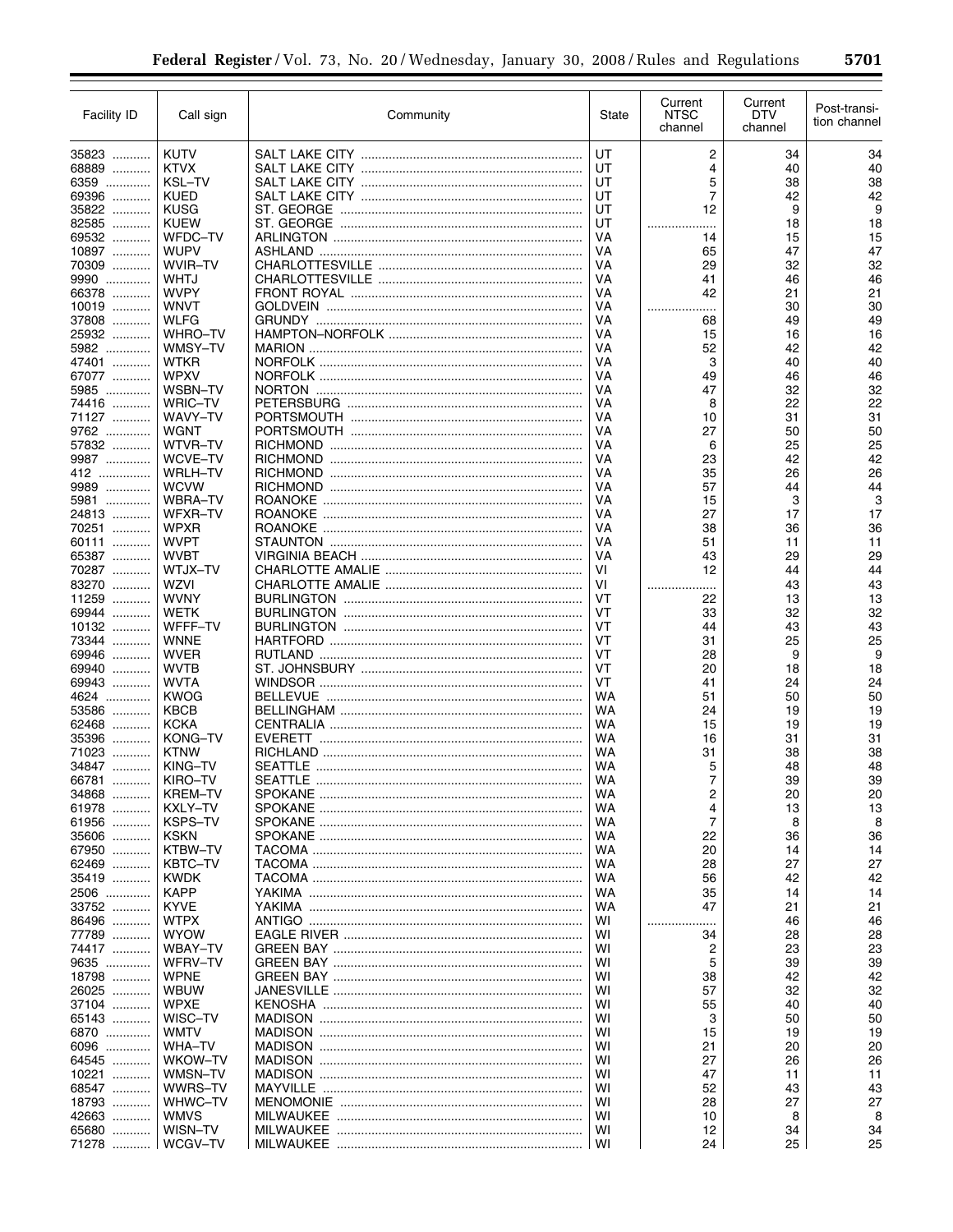| Facility ID | Call sign      | Community         | State     | Current<br><b>NTSC</b><br>channel | Current<br><b>DTV</b><br>channel | Post-transi-<br>tion channel |
|-------------|----------------|-------------------|-----------|-----------------------------------|----------------------------------|------------------------------|
| 72342<br>.  | WVCY-TV        | <b>MILWAUKEE</b>  | WI        | 30                                | 22                               | 22                           |
| 42665<br>.  | <b>WMVT</b>    | <b>MILWAUKEE</b>  | WI        | 36                                | 35                               | 35                           |
| 71427<br>.  | WDJT-TV        | MILWAUKEE         | WI        | 58                                | 46                               | 46                           |
| 68545<br>.  | WJJA           | <b>RACINE</b>     | WI        | 49                                | 48                               | 48                           |
| 49699<br>.  | WJFW-TV        |                   | WI        | 12                                | 16                               | 16                           |
| 33658<br>.  | KBJR-TV        |                   | WI        | 6                                 | 19                               | 19                           |
| 73042<br>.  | <b>WIWB</b>    | <b>SURING</b>     | WI        | 14                                | 21                               | 21                           |
| 73036<br>.  | WHRM-TV        | WAUSAU            | WI        | 20                                | 24                               | 24                           |
| 74176<br>.  | <b>WVVA</b>    | BLUEFIELD         | <b>WV</b> | 6                                 | 46                               | 46                           |
| 71280       | WCHS-TV        |                   | <b>WV</b> |                                   | 41                               | 41                           |
| 417         | WVAH-TV        | <b>CHARLESTON</b> | <b>WV</b> |                                   | 19                               | 19                           |
| 73189       | WLPX-TV        | <b>CHARLESTON</b> | <b>WV</b> | 29                                | 39                               | 39                           |
| 74169       | WVNS-TV        | <b>LEWISBURG</b>  | <b>WV</b> | 59                                | 8                                | 8                            |
| 23264<br>.  | <b>WWPX</b>    |                   | <b>WV</b> | 60                                | 12                               | 12                           |
| 66804<br>.  | <b>WOAY-TV</b> | OAK HILL          | <b>WV</b> |                                   | 50                               | 50                           |
| 4685<br>.   | WTAP-TV        |                   | <b>WV</b> | 15                                | 49                               | 49                           |
| 18287<br>.  | <b>KDFV</b>    | <b>CHEYENNE</b>   | <b>WY</b> | 33                                | 11                               | 11                           |
| 10036<br>.  | <b>KCWC-TV</b> | LANDER            | <b>WY</b> |                                   | 8                                | 8                            |
| 17680<br>.  | <b>KSGW-TV</b> | SHERIDAN          | <b>WY</b> | 12                                | 13                               | 13                           |

## **Appendix E: Final Regulatory Flexibility Act Analysis [Reserved]**

۳

**[Note:** The Final Regulatory Flexibility Act Analysis, which was contained in Appendix E of the Report and Order (FCC 07–228), is set forth in Section VI. of the **SUPPLEMENTARY INFORMATION**.]

**Appendix F: Stations Granted Extension Requests** 

| Call sign      | City          | State     | Fac Id | Prefix | File No.            | Type      | Deadline  |
|----------------|---------------|-----------|--------|--------|---------------------|-----------|-----------|
| KAMC-DT        | Lubbock       | <b>TX</b> | 40820  | BEPCDT | 20071116AFH         | Extension | 5/18/2008 |
| KAMC-DT        | Lubbock       | ТX        | 40820  |        |                     | Waiver    | Dismissed |
| KAMR-DT        |               | <b>TX</b> | 8523   | BEPCDT | 20071116AGE         | Extension | 5/18/2008 |
| KAMR-DT        |               | ТX        | 8523   | .      |                     | Waiver    | Dismissed |
| KARD-DT        | West Monroe   | LA        | 3658   | BEPCDT | 20071116AFU         | Extension | 5/18/2008 |
| KARD-DT<br>.   | West Monroe   | LA        | 3658   | .      |                     | Waiver    | Dismissed |
| KATV-DT        | Little Rock   | AR        | 33543  | .      |                     | Waiver    | 5/18/2008 |
| KAUZ-DT        | Wichita Falls | <b>TX</b> | 6864   | .      |                     | Waiver    | 8/18/2008 |
| KAZH-DT<br>.   | Baytown       | ТX        | 70492  | BEPCDT | 20071116ACY         | Extension | 5/18/2008 |
| KBFD-DT<br>.   |               | HI.       | 65395  |        |                     | Waiver    | 8/18/2008 |
| KBSV-DT<br>.   |               | CA        | 4939   | BEPEDT | 20070711ACI         | Extension | 5/18/2008 |
| <b>KBTV-DT</b> | Port Arthur   | ТX        | 61214  | BEPCDT | 20071116AFS and AFT | Extension | 5/18/2008 |
| KBTV-DT        | Port Arthur   | ТX        | 61214  | .      |                     | Waiver    | Dismissed |
| KCEB-DT        | Longview      | <b>TX</b> | 83913  | BEPCDT | 20071102AST         | Extension | 8/18/2008 |
| KCEC-DT        |               | CO        | 24514  | BEPCDT | 20071121ADZ         | Extension | 5/18/2008 |
| KCIT-DT        |               | <b>TX</b> | 33722  | BEPCDT | 20071116AFL         | Extension | 5/18/2008 |
| KCIT-DT        |               | <b>TX</b> | 33722  | .      |                     | Waiver    | Dismissed |
| KCNC-DT        |               | CO        | 47903  | BEPCDT | 20071026ACU         | Extension | 5/18/2008 |
| KCSG-DT        | Cedar City    | UT        | 59494  | .      |                     | Waiver    | 8/18/2008 |
| KCSM–DT        | San Mateo     | CA        | 58912  | .      |                     | Waiver    | 5/18/2008 |
| KDLH-DT        |               | MN        | 4691   | BEPCDT | 20071018BBN         | Extension | 8/18/2008 |
| KDMD-DT        | Anchorage     | AK        | 25221  | BEPCDT | 20071119AHP         | Extension | 8/18/2008 |
| KETC-DT<br>.   | St. Louis     | <b>MO</b> | 62182  | .      |                     | Waiver    | 8/18/2008 |
| KEVN-DT<br>.   | Rapid City    | <b>SD</b> | 34347  | .      |                     | Waiver    | 2/17/2009 |
| KFDX-DT        | Wichita Falls | ТX        | 65370  | BEPCDT | 20071116AFW         | Extension | 5/18/2008 |
| KFDX-DT        | Wichita Falls | <b>TX</b> | 65370  | .      |                     | Waiver    | Dismissed |
| KFTR-DT        |               | CA        | 60549  | .      |                     | Waiver    | 5/18/2008 |
| <b>KFXB-DT</b> | Dubuque       | IA        | 17625  | .      |                     | Waiver    | 5/18/2008 |
| KGCW-DT        | Burlington    | IA        | 7841   | .      |                     | Waiver    | 5/18/2008 |
| KGMB-DT        |               | HI        | 36917  | BEPCDT | 20070911ABX         | Extension | 2/17/2009 |
| KGMB-DT        | Honolulu      | HI        | 36917  | .      |                     | Waiver    | Dismissed |
| KGTF-DT        |               | GU        | 25511  | BEPEDT | 20071031ADR         | Extension | 2/17/2009 |
| KHGI-DT        |               | <b>NE</b> | 21160  | BEPCDT | 20071116ADL         | Extension | 8/18/2008 |
| KHMT-DT        |               | MT        | 47670  | BEPCDT | 20071116AFL         | Extension | 8/18/2008 |
| KHMT-DT        |               | MT        | 47670  | .      |                     | Waiver    | Dismissed |
| KIDY-DT        | San Angelo    | TX        | 58560  | .      |                     | Waiver    | 8/18/2008 |
| KIMA-DT        |               | <b>WA</b> | 56033  | BEPCDT | 20070323ABL         | Extension | 8/18/2008 |
| KIMA-DT        |               | <b>WA</b> | 56033  | .      |                     | Waiver    | Dismissed |
| KIMT-DT        | Mason City    | IA        | 66402  | .      |                     | Waiver    | 5/18/2008 |
| KJTL-DT        | Wichita Falls | ТX        | 7675   | BEPCDT | 20071116AFM         | Extension | 5/18/2008 |
| KJTL-DT        | Wichita Falls | <b>TX</b> | 7675   | .      |                     | Waiver    | Dismissed |
| KLBK-DT        | Lubbock       | <b>TX</b> | 3660   | BEPCDT | 20071116AGF         | Extension | 8/18/2008 |
| KLBK-DT        | Lubbock       | <b>TX</b> | 3660   |        |                     | Waiver    | Dismissed |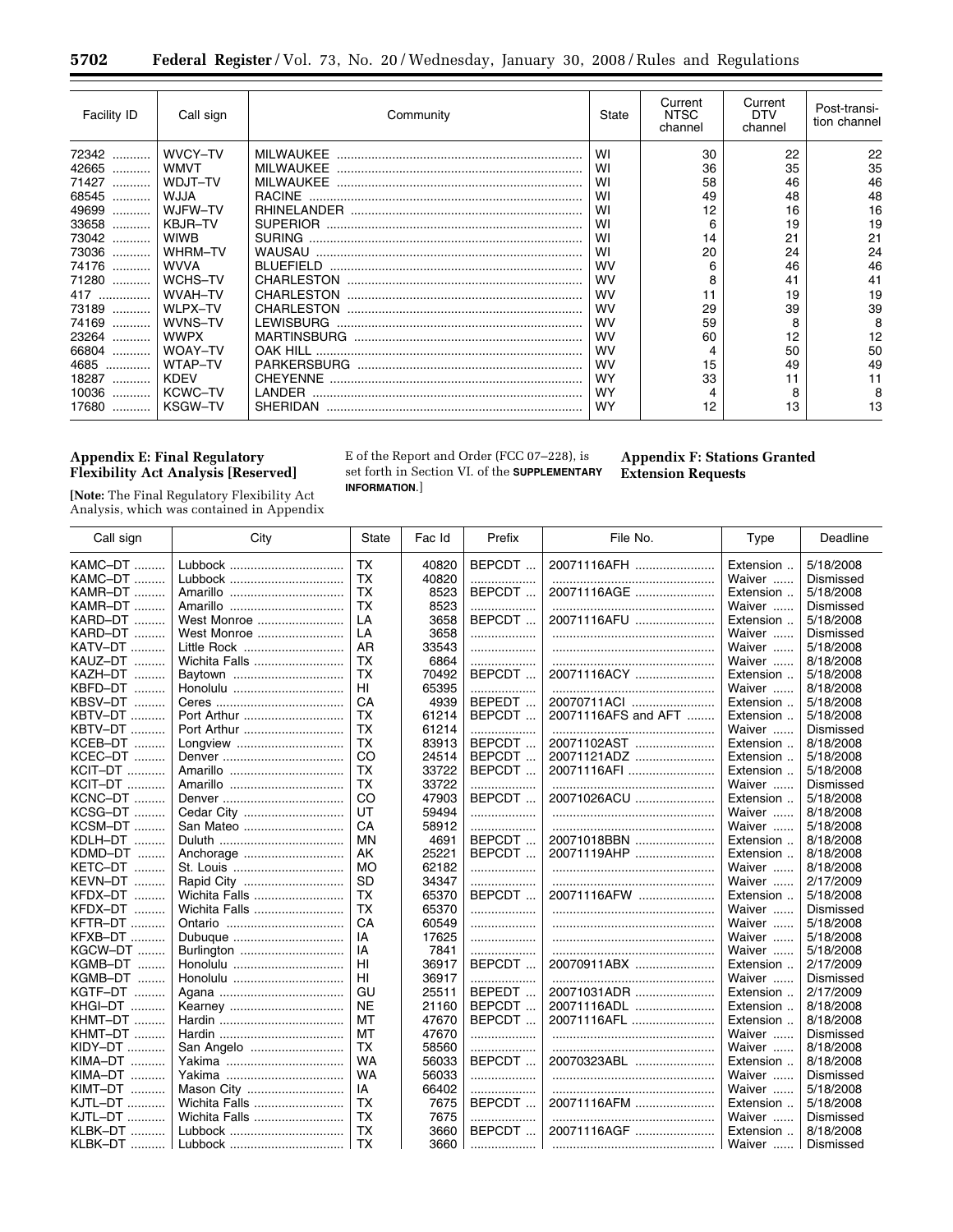▀

| Call sign         | City              | State     | Fac Id | Prefix        | File No.    | Type               | Deadline  |
|-------------------|-------------------|-----------|--------|---------------|-------------|--------------------|-----------|
| KLEW-DT           | Lewiston          | ID        | 56032  |               |             | Waiver             | 5/18/2008 |
| KLST-DT           |                   | ТX        |        | .<br>BEPCDT   | 20071116AFR | Extension          |           |
|                   | San Angelo        |           | 31114  |               |             |                    | 8/18/2008 |
| KLST–DT           | San Angelo        | <b>TX</b> | 31114  | .             |             | Waiver             | Dismissed |
| KLTJ-DT           | Galveston         | ТX        | 24436  | BEPCDT        | 20071127AGY | Extension          | 5/18/2008 |
| KMCC–DT           |                   | <b>NV</b> | 41237  | BEPCDT        | 20071116ADV | Extension          | 5/18/2008 |
| KMGH-DT           |                   | CO        | 40875  | .             |             | Waiver             | 2/17/2009 |
| KMID–DT           |                   | ТX        | 35131  | BEPCDT        | 20071116AFO | Extension          | 5/18/2008 |
| KMID–DT           |                   | ТX        | 35131  | .             |             | Waiver             | Dismissed |
| KMTP-DT<br>.      | San Francisco     | CA        | 43095  | BEPEDT        | 20071210ADC | Extension          | 2/17/2009 |
| KMVT–DT           | Twin Falls        | ID        | 35200  | .             |             | Waiver             | 2/17/2009 |
| KMYQ–DT ……        |                   | WA        | 69575  | .             |             | Waiver             | 8/18/2008 |
| KNWS-DT           |                   | ТX        | 31870  | BEPCDT        | 20070430ACQ | Extension          | 2/17/2009 |
| KODE-DT<br>.      |                   | МO        | 18283  | BEPCDT        | 20071117AFI | Extension          | 5/18/2008 |
| KODE–DT<br>.      |                   | <b>MO</b> | 18283  | .             |             | Waiver             | Dismissed |
| KPXC-DT           |                   | CO        | 68695  | BEPCDT        | 20060330AKS | Extension          | 8/18/2008 |
| KQTV-DT           | St. Joseph        | <b>MO</b> | 20427  | BEPCDT        | 20071119AGD | Extension          | 2/17/2009 |
| KQTV-DT           | St. Joseph        | MO        | 20427  | .             |             | Waiver             | Dismissed |
| KRCB-DT           |                   | СA        | 57945  | BEPEDT        | 20071009AJG | Extension          | 5/18/2008 |
| KREN-DT           |                   | <b>NV</b> | 51493  | .             |             | Waiver             | 5/18/2008 |
| KRWG-DT           | Las Cruces        | NM        | 55516  | .             |             | Waiver             | 5/18/2008 |
|                   |                   | ТX        |        | BEPCDT        | 20071116AFP | Extension          | 5/18/2008 |
| KSAN–DT ………       | San Angelo        |           | 307    |               |             |                    |           |
| KSAN-DT           | San Angelo        | ТX        | 307    | .             |             | Waiver             | Dismissed |
| KSBI–DT ……….      | Oklahoma City     | OK        | 38214  | .             |             | Waiver             | 2/17/2009 |
| KSBY–DT ………       | San Luis Obispo   | CА        | 19654  | .             |             | Waiver             | 5/18/2008 |
| KSCE–DT           |                   | ТX        | 10202  | BEPEDT        | 20071116ACH | Extension          | 8/18/2008 |
| KSMQ-DT           |                   | ΜN        | 28510  | .             |             | Waiver             | 5/18/2008 |
| KSNB-DT           | Superior          | NE        | 21161  | .             |             | Waiver             | 5/18/2008 |
| KSNF-DT<br>.      |                   | MO        | 67766  | BEPCDT        | 20071116AGD | Extension          | 5/18/2008 |
| KSNF–DT<br>.      |                   | MO        | 67766  | .             |             | Waiver             | Dismissed |
| KSPR-DT           | Springfield       | MO        | 35630  | BEPCDT        | 20071205ABH | Extension          | 8/18/2008 |
| KSVI–DT           |                   | МT        | 5243   | BEPCDT        | 20071116AFZ | Extension          | 8/18/2008 |
| KSVI-DT           |                   | МT        | 5243   | .             |             | Waiver             | Dismissed |
| KSWT–DT           |                   | AZ        | 33639  | BEPCDT        | 20071116ADK | Extension          | 8/18/2008 |
| KSYS-DT           | Medford           | <b>OR</b> | 61350  | .             |             | Waiver             | 2/17/2009 |
| KTBY-DT           | Anchorage         | AK        | 35655  | BEPCDT        | 20071115ACL | Extension          | 2/17/2009 |
| KTBY-DT           | Anchorage         | AK        | 35655  | .             |             | Waiver             | Dismissed |
| KTDO–DT<br>.      | Las Cruces        | ΝM        | 36916  | BEPCDT        | 20071116AAJ | Extension          | 8/18/2008 |
| KTGF-DT<br>.      | Great Falls       | МT        | 13792  | .             |             | Waiver             | 5/18/2008 |
| KTLM-DT<br>.      | Rio Grande City   | ТX        | 62354  | .             |             | Waiver             | 8/18/2008 |
| KTLN-DT           |                   | CA        | 49153  | BEPCDT        | 20071116AEN | Extension          | 5/18/2008 |
| KTNL-DT           |                   | AK        | 60519  | BEPCDT        | 20071119AHU | Extension          | 2/17/2009 |
| KTRG-DT           |                   | <b>TX</b> | 55762  | BEPCDT        | 20071116ADU | Extension          | 5/18/2008 |
| KTTM-DT           |                   | SD        | 28501  | BEPCDT        | 20071116AFE | Extension          | 2/17/2009 |
| .<br>KTTW-DT<br>. | Sioux Falls       | SD        | 28521  | BEPCDT        | 20071116AFF | Extension          | 5/18/2008 |
| KTVD–DT           |                   | CO        | 68581  | BEPCDT        | 20071029AAM | Extension          |           |
| .<br>KTVG-DT      |                   | <b>NE</b> |        |               |             |                    | 5/18/2008 |
|                   | Grand Island      |           | 27220  | BEPCDT        | 20071116ADW | Extension          | 5/18/2008 |
| KTWO–DT ……        |                   | <b>WY</b> | 18286  | BEPCDT        | 20071119AKM | Extension          | 5/18/2008 |
| KUBD-DT           | Ketchikan         | AK        | 60520  | <b>BEPCDT</b> | 20071119AHX | Extension          | 5/18/2008 |
| KVHP-DT           | Lake Charles      | LA        | 35852  | BEPCDT        | 20070822AAG | Extension          | 5/18/2008 |
| KVRR-DT           |                   | <b>ND</b> | 55372  | .             |             | Waiver             | 5/18/2008 |
| KVTN-DT<br>.      | Pine Bluff        | AR        | 607    | BEPCDT        | 20071115ACP | Extension          | 5/18/2008 |
| KWBF–DT           | Little Rock       | AR        | 37005  | BEPCDT        | 20071009AAM | Extension          | 2/17/2009 |
| KWES–DT ……        |                   | ТX        | 42007  | .             |             | Waiver             | 2/17/2009 |
| KWGN-DT           |                   | CO        | 35883  | .             |             | Waiver             | 5/18/2008 |
| KWNB-DT           | Hayes Center      | NE        | 21162  | BEPCDT        | 20071116ADM | Extension          | 8/18/2008 |
| KWYB–DT ……        |                   | МT        | 14674  | .             | 1.1.1.1     | Waiver             | 5/18/2008 |
| KXGN-DT           | Glendive          | МT        | 24287  | BEPCDT        | 20071116ABQ | Extension          | 8/18/2008 |
| WACS–DT           | Dawson            | GA        | 23930  | BEPEDT        | 20070907ABD | Extension          | 5/18/2008 |
| WANE-DT           | Fort Wayne        | IN        | 39270  | .             |             | Waiver             | 5/18/2008 |
| WAWD–DT           | Fort Walton Beach | FL        | 54938  | .             |             | Waiver<br>$\cdots$ | 8/18/2008 |
| WAZE–DT           | Madisonville      | ΚY        | 74592  | .             |             | Waiver             | 5/18/2008 |
| WBKB-DT           |                   | MI        | 67048  | .             |             | Waiver             | 2/17/2009 |
| WCFN–DT           | Springfield       | IL        | 42116  | BEPCDT        | 20071116AFX | Extension          | 2/17/2009 |
| WCFN–DT           | Springfield       | IL.       | 42116  |               |             | Waiver             | Dismissed |
|                   |                   | GA        |        | .             | 1.1.1.1     |                    |           |
| WCLP–DT           | Chatsworth        |           | 23942  | BEPEDT        | 20070907ABI | Extension          | 5/18/2008 |
| WCVI–DT           | Christiansted     | ٧I        | 83304  | BEPCDT        | 20071119AAE | Extension          | 8/18/2008 |
| WDBD-DT           | Jackson           | МS        | 71326  | .             |             | Waiver             | 2/17/2009 |
| WDHN-DT           |                   | AL        | 43846  | BEPCDT        | 20071116AGA | Extension          | 5/18/2008 |
| WDHN-DT           |                   | AL        | 43846  | .             |             | Waiver             | Dismissed |
| WDTI–DT           | Indianapolis      | IN        | 7908   | BEPCDT        | 20071127AIG | Extension          | 5/18/2008 |
| WELU–DT           |                   | <b>PR</b> | 26602  | BEPEDT        | 20071116ABN | Extension          | 5/18/2008 |
| WEUX-DT           | Chippewa Falls    | WI        | 2709   | .             | $\cdots$    | Waiver             | 5/18/2008 |
| WFFT–DT           | Fort Wayne        | IN        | 25040  | BEPCDT        | 20071116AFY | Extension          | 5/18/2008 |
| WFFT–DT           | Fort Wayne        | IN        | 25040  | .             |             | Waiver             | Dismissed |